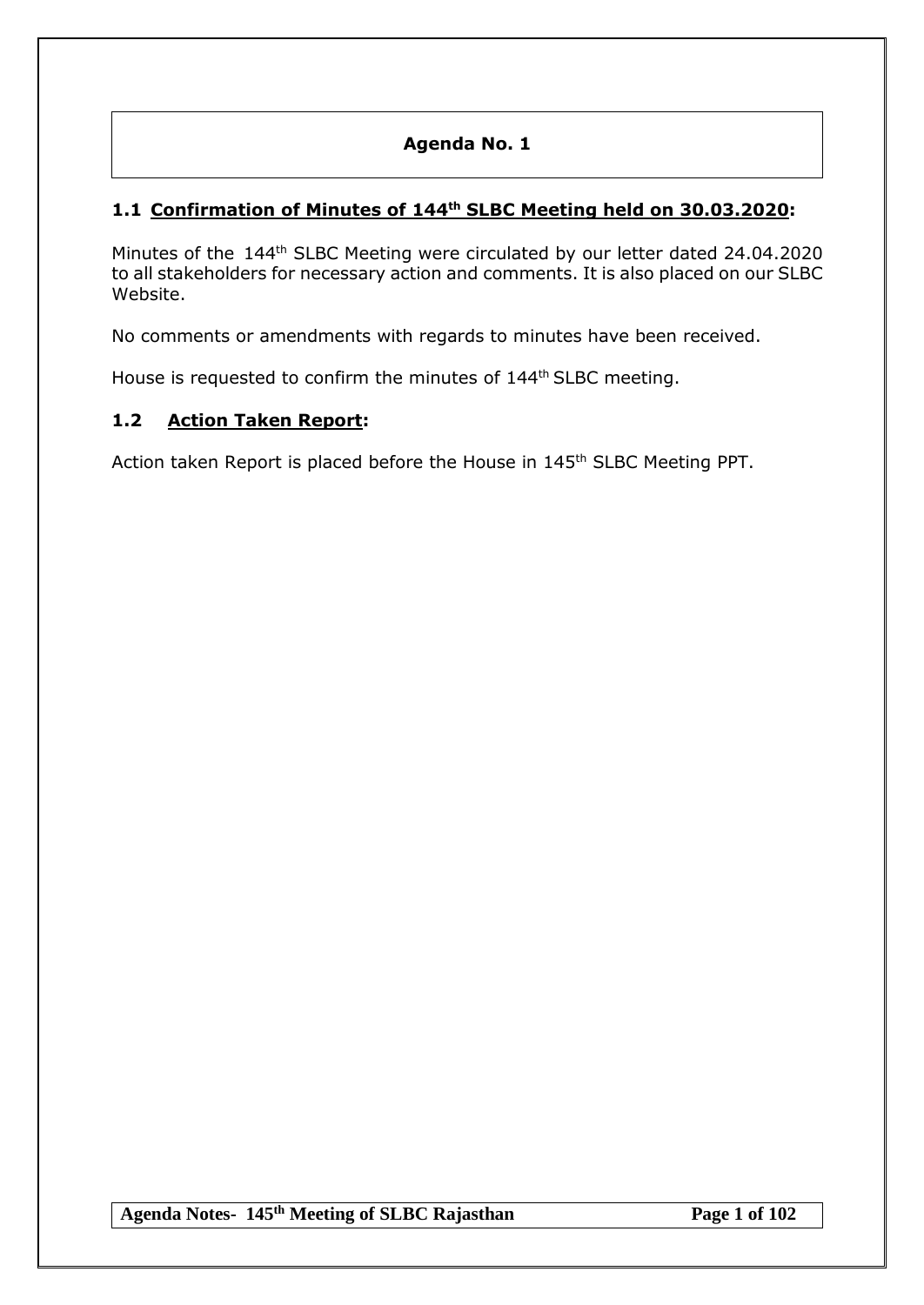## **Agenda No. 2**

## **2. Social Banking Parameters and Annual Credit Plan: Key Business Parameters as of March 2020:**

## **2.1 Branch Network:**

#### **Total Branch Network in the State – 8153**

- Commercial Banks 5704
- → Regional Rural Banks 1553
- Cooperative Banks 608
- Small Finance Banks **–** 288

|                                   | <b>Branches (March-2018)</b> |                      |       |              | <b>Branches (March-2019)</b> |               |              |              |
|-----------------------------------|------------------------------|----------------------|-------|--------------|------------------------------|---------------|--------------|--------------|
| <b>Name</b>                       | <b>Rural</b>                 | Semi<br><b>Urban</b> | Urban | <b>Total</b> | <b>Rural</b>                 | Semi<br>Urban | <b>Urban</b> | <b>Total</b> |
| <b>Commercial</b><br><b>Banks</b> | 1743                         | 1691                 | 1968  | 5402         | 1748                         | 1740          | 2053         | 5541         |
| <b>RRBs</b>                       | 1124                         | 288                  | 112   | 1524         | 1138                         | 294           | 114          | 1546         |
| Cooperative<br><b>Banks</b>       | 182                          | 304                  | 120   | 606          | 184                          | 307           | 117          | 608          |
| <b>Small Finance</b><br>Banks*    |                              | -                    |       | -            | 40                           | 98            | 77           | 215          |
| <b>Total</b>                      | 2997                         | 2346                 | 2175  | 7518         | 3110                         | 2439          | 2361         | 7910         |

|                                      | <b>Branches (March 2020)</b> |                      |              |              | <b>Branches</b><br>added                         | <b>Branches</b><br><b>Added</b>                              |
|--------------------------------------|------------------------------|----------------------|--------------|--------------|--------------------------------------------------|--------------------------------------------------------------|
| <b>Name</b>                          | <b>Rural</b>                 | Semi<br><b>Urban</b> | <b>Urban</b> | <b>Total</b> | during<br><b>March</b><br>Quarter<br><u>(Q4)</u> | during<br>the<br><b>FY</b><br>to<br>up<br>March<br>-<br>2020 |
| <b>Commercial</b><br><b>Banks</b>    | 1753                         | 1752                 | 2199         | 5704         | 81                                               | 163                                                          |
| <b>RRBs</b>                          | 1145                         | 294                  | 114          | 1553         | 1                                                | 7                                                            |
| Cooperative<br><b>Banks</b>          | 186                          | 308                  | 114          | 608          | 0                                                | 0                                                            |
| <b>Small Finance</b><br><b>Banks</b> | 53                           | 120                  | 115          | 288          | 10                                               | 73                                                           |
| <b>Total</b>                         | 3137                         | 2474                 | 2542         | 8153         | 92                                               | 243                                                          |

\*Small Finance Banks has started first reporting from June Quarter -2018

**Detailed Bank-wise branch network is as per Annexure -1 & 2.**

**Agenda Notes- 145th Meeting of SLBC Rajasthan (Page 2 of 102)**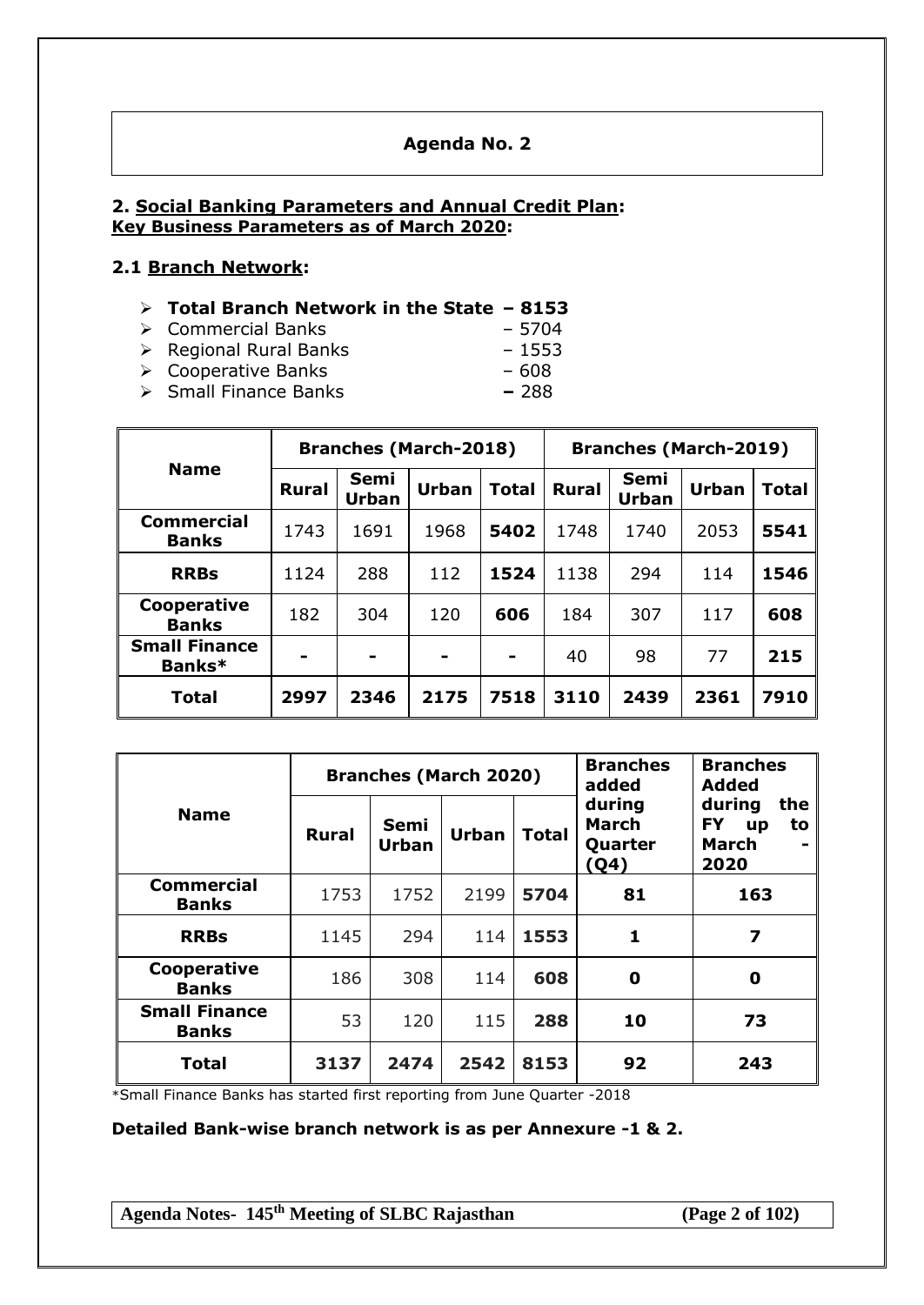## **2.2 Total Deposits:**

- **Total Deposit as on March-2020 – Rs 434010**
- **Y-o-Y Growth (Mar 19 to Mar 20) – 10.20%**
- **Y-o-Y Growth (Mar 18 to Mar 19) – 13.00%**
- **Y-o-Y Growth (Mar 17 to Mar 18) – 2.58%**

|                                                | <b>Mar-17</b> | <b>Mar-18</b> | <b>Mar-19</b> |        | % Growth   |
|------------------------------------------------|---------------|---------------|---------------|--------|------------|
|                                                |               |               |               | Mar-20 | <b>YOY</b> |
| Comm.<br><b>Banks</b>                          | 302282        | 310494        | 346813        | 380883 | 9.82%      |
| <b>RRBs</b>                                    | 21426         | 23103         | 26323         | 29910  | 13.63%     |
| Coop.<br><b>Banks</b>                          | 16054         | 14930         | 15987         | 16741  | 4.72%      |
| <b>Small</b><br><b>Finance</b><br><b>Banks</b> |               |               | 4727          | 6476   | 37.00%     |
| <b>Total</b>                                   | 339762        | 348527        | 393850        | 434010 | 10.20%     |

**Detailed Bank-wise deposit is as per Annexure-3**

### **2.3 Total Advances:**

|  |  |  |  | $\triangleright$ Total Advances as on March-2020 |  |
|--|--|--|--|--------------------------------------------------|--|
|--|--|--|--|--------------------------------------------------|--|

- **Y-o-Y Growth (Mar 19 to Mar 20) – 7.74%**
- **Y-o-Y Growth (Mar 18 to Mar 19) – 21.27%**
- **Y-o-Y Growth (Mar 17 to Mar 18) – 15.27%**
- **Mar -17 Mar -18 Mar-19 Mar-20 % Growth YOY Comm. Banks** 210711 242558 289250 312684 8.10% **RRBs** | 15141 | 17223 | 19787 | 21662 | 9.48% **Coop. Banks** 13316 15912 12877 10639 (-)17.38% **Small Finance Banks**  $12423$  | 15229 | 22.59%

**Detailed Bank-wise advances is as per Annexure-3 & district wise deposit, advances & CD ratio as per Annexure-4.**

**Total 239168 275693 334337 360214 7.74%**

**Agenda Notes- 145th Meeting of SLBC Rajasthan (Page 3 of 102)**

- 
- 
- **(Amt. in Crores)**
- **Total Advances as on March-2020 – Rs 360214 Crs**
- 
-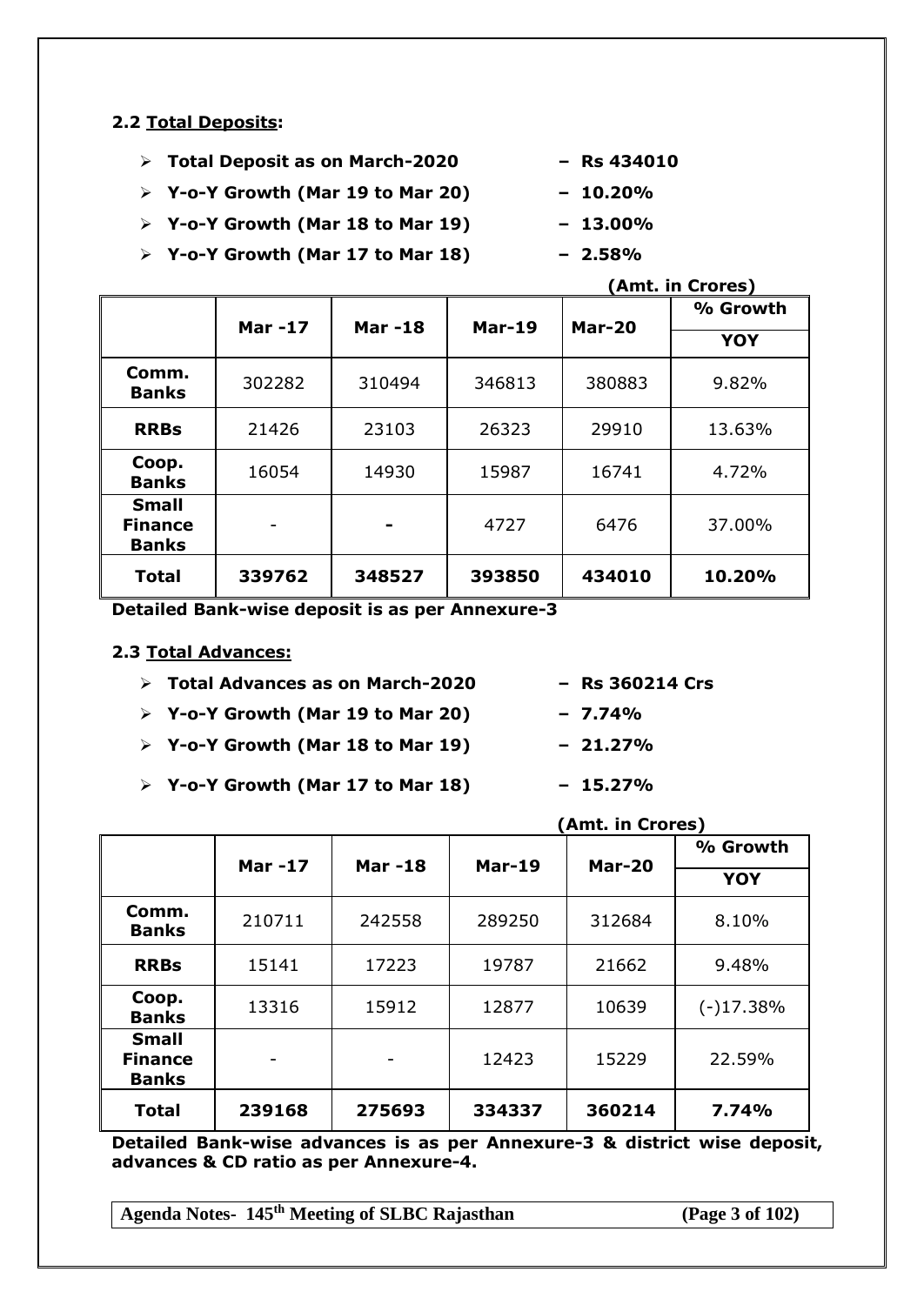# **2.4 Banking Statistics - Key Business Parameters- Comparative analysis**:

|                                                                                                                   |               |               |               |               |                                                | (Amt. in Crores)                                        |                                         |
|-------------------------------------------------------------------------------------------------------------------|---------------|---------------|---------------|---------------|------------------------------------------------|---------------------------------------------------------|-----------------------------------------|
| <b>Parameters</b>                                                                                                 | <b>Mar-17</b> | <b>Mar-18</b> | <b>Mar-19</b> | <b>Mar-20</b> | Growth<br>during<br>the FY<br>$18 - 19$<br>(%) | Growth<br>$Y-O-Y$<br>% (Mar<br>$19 -$<br><b>Mar 20)</b> | <b>RBI</b><br><b>Benc</b><br>h-<br>mark |
| <b>Total Deposits</b>                                                                                             | 339762        | 348527        | 393850        | 434010        | 13.00%                                         | 10.20%                                                  | $\overline{\phantom{a}}$                |
| Core Deposits                                                                                                     | 329175        | 339581        | 382689        | 422754        | 12.69%                                         | 10.47%                                                  | $\blacksquare$                          |
| <b>Total Advances</b>                                                                                             | 239168        | 275693        | 334337        | 360214        | 21.27%                                         | 7.74%                                                   | $\overline{\phantom{a}}$                |
| <b>C: D Ratio</b>                                                                                                 | 72.66%        | 81.19%        | 87.37%        | 85.21%        |                                                | $\overline{\phantom{a}}$                                | 60%                                     |
| <b>Total Priority</b><br>Sector<br>Advances                                                                       | 169836        | 189365        | 217628        | 228735        | 14.93%                                         | 5.10%                                                   |                                         |
| <b>%age of PS</b><br><b>Advances to</b><br><b>Total</b><br><b>Advances</b>                                        | 71.01%        | 68.69%        | 65.09%        | 63.50%        |                                                |                                                         | 40%                                     |
| Total<br>Agriculture<br>Advances                                                                                  | 90655         | 99996         | 106759        | 109985        | 6.76%                                          | 3.02%                                                   | $\overline{\phantom{a}}$                |
| <b>%age of</b><br><b>Agriculture</b><br><b>Adv. to Total</b><br>Adv.                                              | 37.90%        | 36.27%        | 31.93%        | 30.53%        |                                                |                                                         | 18%                                     |
| <b>Total MSME</b><br>Advances                                                                                     | 51771         | 62616         | 77206         | 80421         | 23.30%                                         | 4.16%                                                   |                                         |
| <b>%age of</b><br><b>MSME Adv. to</b><br><b>Total Adv.</b>                                                        | 21.65%        | 22.71%        | 23.09%        | 22.33%        |                                                |                                                         |                                         |
| <b>Total Advances</b><br>to Weaker<br>Sections                                                                    | 54248         | 64914         | 68593         | 79673         | 5.67%                                          | 16.15%                                                  |                                         |
| <b>%age of</b><br>Weaker<br><b>Section</b><br><b>Advances to</b><br><b>Total</b><br><b>Advances</b>               | 22.68%        | 23.55%        | 20.52%        | 22.12%        |                                                |                                                         | 10%                                     |
| Total advances<br>to minority<br>community                                                                        | 11938         | 13672         | 15579         | 16630         | 13.95%                                         | 6.75%                                                   |                                         |
| <b>%age of</b><br><b>Minority</b><br><b>Community</b><br><b>Advances to</b><br><b>Total PS</b><br><b>Advances</b> | 7.03%         | 7.22%         | 7.16%         | 7.27%         |                                                |                                                         |                                         |
| <b>Direct Lending</b><br>to Small and<br><b>Marginal</b><br>Farmers (%)                                           | 15.51%        | 14.29%        | 14.34%        | 14.99%        |                                                |                                                         | 8%                                      |

**Agenda Notes- 145th Meeting of SLBC Rajasthan (Page 4 of 102)**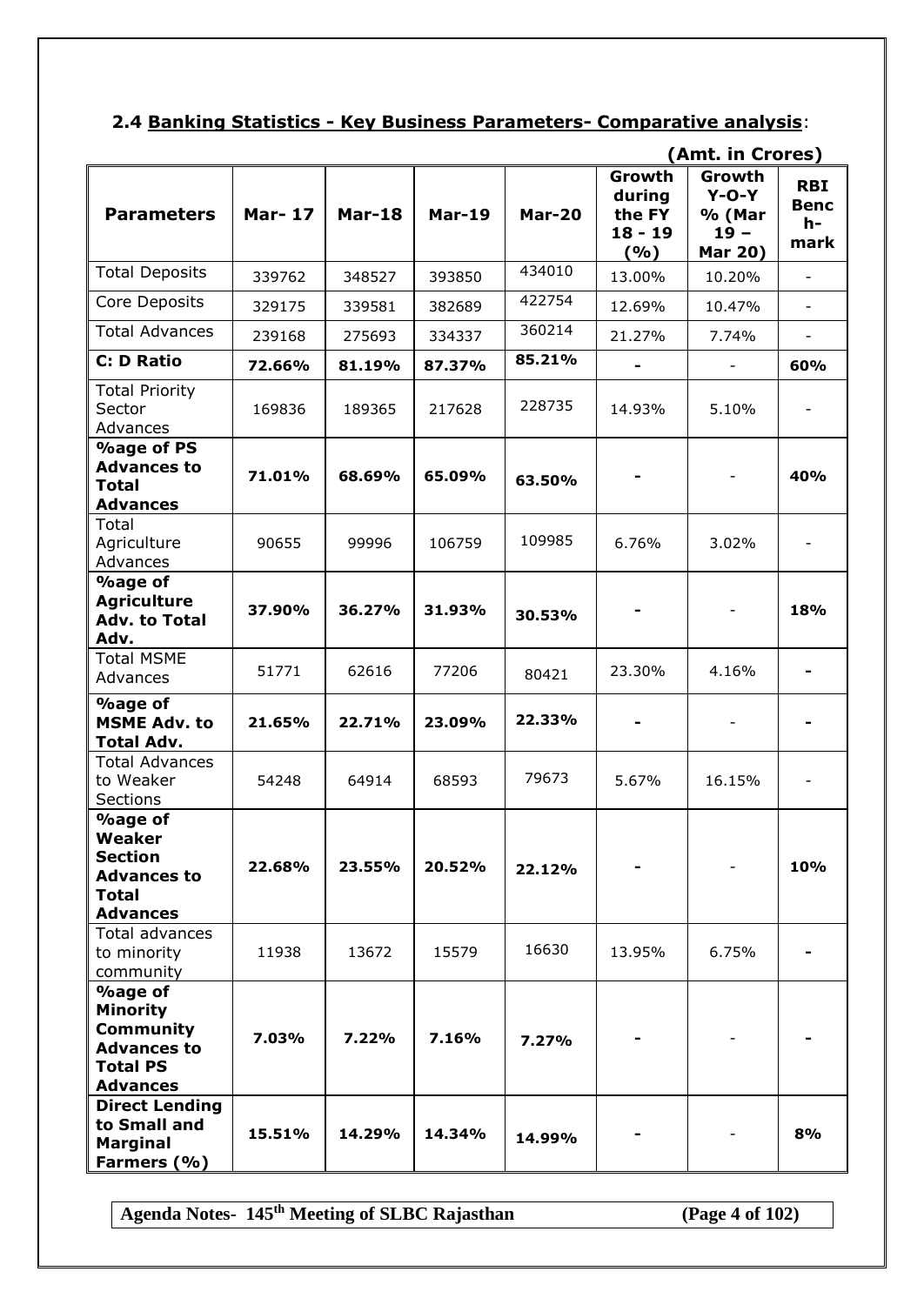**Bank-wise key business parameters is as per - Annexure 5. Bank wise outstanding under special categories is as per Annexure-6. Bank wise outstanding under Agriculture is as per Annexure-7. Bank wise outstanding under credit to MSME is as per Annexure-8. Bank wise outstanding under credit to OPS is as per Annexure-9.**

# **2.5 Institutional breakup of Social Banking Parameters as of March - 2020:**

| <b>Particulars</b>                          | <b>Commercial</b><br><b>Banks</b> | <b>RRBs</b> | <b>Cooperative</b><br><b>Banks</b> | <b>Small</b><br><b>Finance</b><br><b>Banks</b> | <b>Ratio</b><br>for all<br><b>Banks</b> |
|---------------------------------------------|-----------------------------------|-------------|------------------------------------|------------------------------------------------|-----------------------------------------|
| C: D Ratio                                  | 82.96                             | 72.54       | 111.82                             | 235.15                                         | 85.21                                   |
| % of PS Adv to<br>total Advances            | 60.29                             | 90.48       | 93.96                              | 69.83                                          | 63.50                                   |
| % of Agri Adv<br>to total<br>advances       | 26.06                             | 80.11       | 85.06                              | 13.88                                          | 30.53                                   |
| % of MSME to<br>Total Adv.                  | 22.80                             | 5.06        | 2.32                               | 51.08                                          | 22.33                                   |
| % of weaker<br>section to total<br>advances | 20.62                             | 54.68       | 9.03                               | 15.70                                          | 22.12                                   |

# **2.6 Agency-wise CD ratio as on March-20:**

|                                                      | C : D Ratio |             |             |              |                     |                    |             |  |  |
|------------------------------------------------------|-------------|-------------|-------------|--------------|---------------------|--------------------|-------------|--|--|
| <b>Agency</b>                                        | Mar<br>2017 | Mar<br>2018 | Mar<br>2019 | June<br>2019 | <b>Sept</b><br>2019 | <b>Dec</b><br>2019 | Mar<br>2020 |  |  |
| Commercial<br><b>Banks</b>                           | 70.92       | 78.96       | 87.47       | 83.86        | 81.53               | 82.99              | 82.96       |  |  |
| <b>RRBs</b>                                          | 70.84       | 74.69       | 75.35       | 73.43        | 71.09               | 72.75              | 72.54       |  |  |
| Cooperative<br><b>Banks</b>                          | 124.74      | 170.58      | 139.12      | 66.05        | 93.35               | 108.62             | 111.82      |  |  |
| Small Finance<br><b>Banks</b>                        |             |             | 262.83      | 259.16       | 246.21              | 239.00             | 235.15      |  |  |
| Ratio for all<br><b>Banks in the</b><br><b>State</b> | 72.66       | 81.19       | 87.37       | 85.09        | 83.37               | 85.16              | 85.21       |  |  |

**Agenda Notes- 145th Meeting of SLBC Rajasthan (Page 5 of 102)**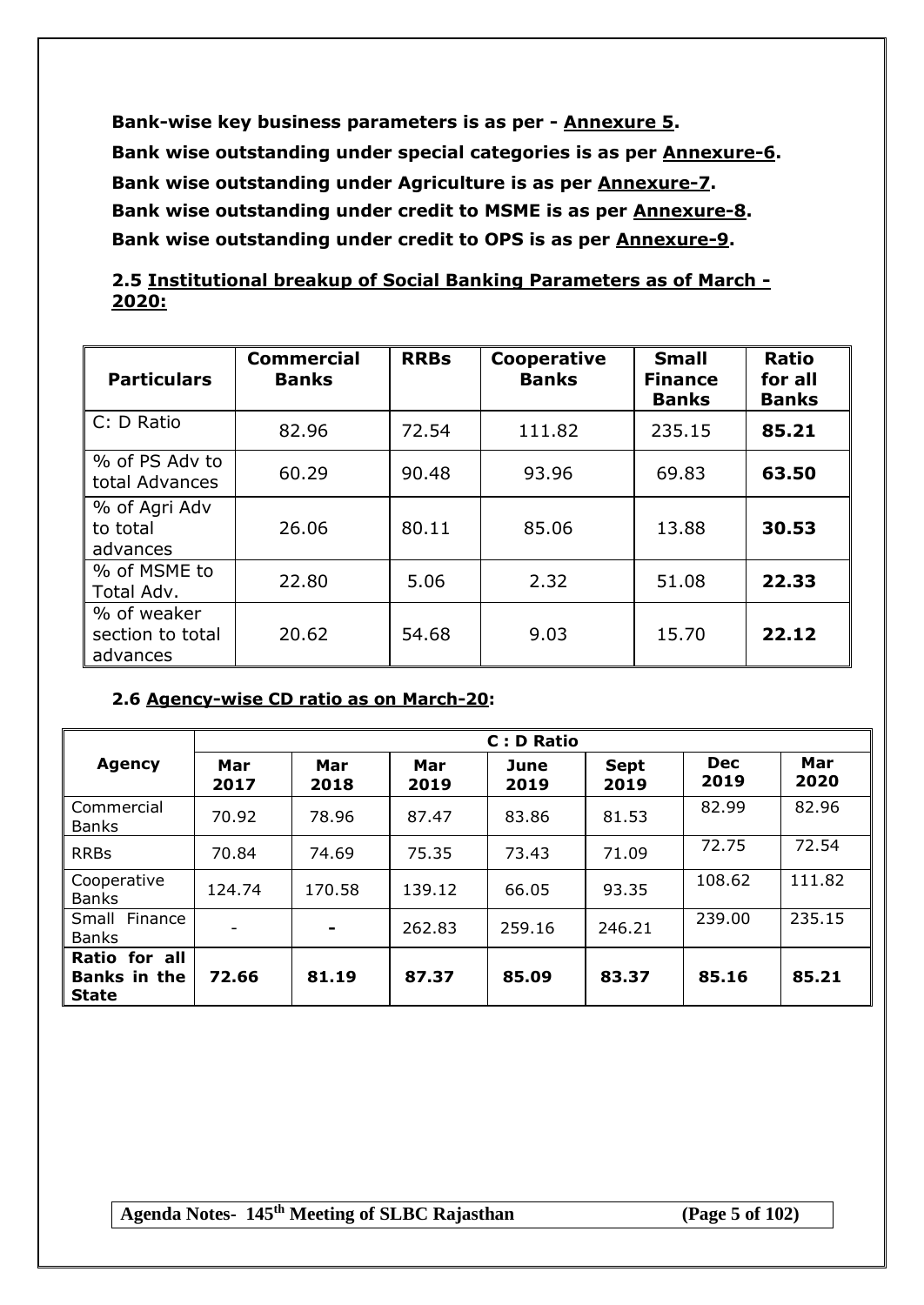## **2.7 PERFORMANCE UNDER ANNUAL CREDIT PLAN:**

|                |                    |                    |             | (Amt. in Crores) |              |
|----------------|--------------------|--------------------|-------------|------------------|--------------|
|                |                    | <b>Agriculture</b> | <b>MSME</b> | <b>OPS</b>       | <b>Total</b> |
|                | Target<br>(Annual) | 101998             | 22466       | 14680            | 139144       |
| $Mar-17$       | Achievement        | 69439              | 31820       | 4900             | 106159       |
|                | % Ach              | 68.08              | 141.64      | 33.38            | 76.30        |
|                | Target<br>(Annual) | 107884             | 24780       | 16780            | 149444       |
| Mar-18         | Achievement        | 72787              | 32533       | 8166             | 113486       |
|                | % Ach              | 67.47%             | 131.29%     | 48.67%           | 75.94%       |
|                | Target<br>(Annual) | 113461             | 31905       | 17693            | 163060       |
| $Mar-19$       | Achievement        | 76190              | 52938       | 12729            | 141857       |
|                | % Ach              | 67.15%             | 165.92%     | 71.94%           | 87.00%       |
|                | Target<br>(Annual) | 100396             | 52938       | 18309            | 171643       |
| <b>June-19</b> | Achievement        | 23293              | 16758       | 2235             | 42287        |
|                | % Ach              | 23.20              | 31.66       | 12.21            | 24.64        |
|                | Target<br>(Annual) | 100396             | 52938       | 18309            | 171643       |
| Sept-19        | Achievement        | 50781              | 34546       | 5662             | 90989        |
|                | % Ach              | 50.58              | 65.26       | 30.92            | 53.01        |
|                | Target<br>(Annual) | 100396             | 52938       | 18309            | 171643       |
| <b>Dec-19</b>  | Achievement        | 63490              | 47230       | 7963             | 118683       |
|                | % Ach              | 63.24              | 89.22       | 43.49            | 69.15        |
|                | Target<br>(Annual) | 100396             | 52938       | 18309            | 171643       |
| <b>Mar-20</b>  | Achievement        | 79881              | 54028       | 11572            | 145481       |
|                | % Ach              | 79.57              | 102.06      | 63.20            | 84.76        |

**Bank wise Achievement under ACP is as per Annexure 10 and District wise Achievement under ACP is as per Annexure- 12.**

**Agenda Notes- 145th Meeting of SLBC Rajasthan (Page 6 of 102)**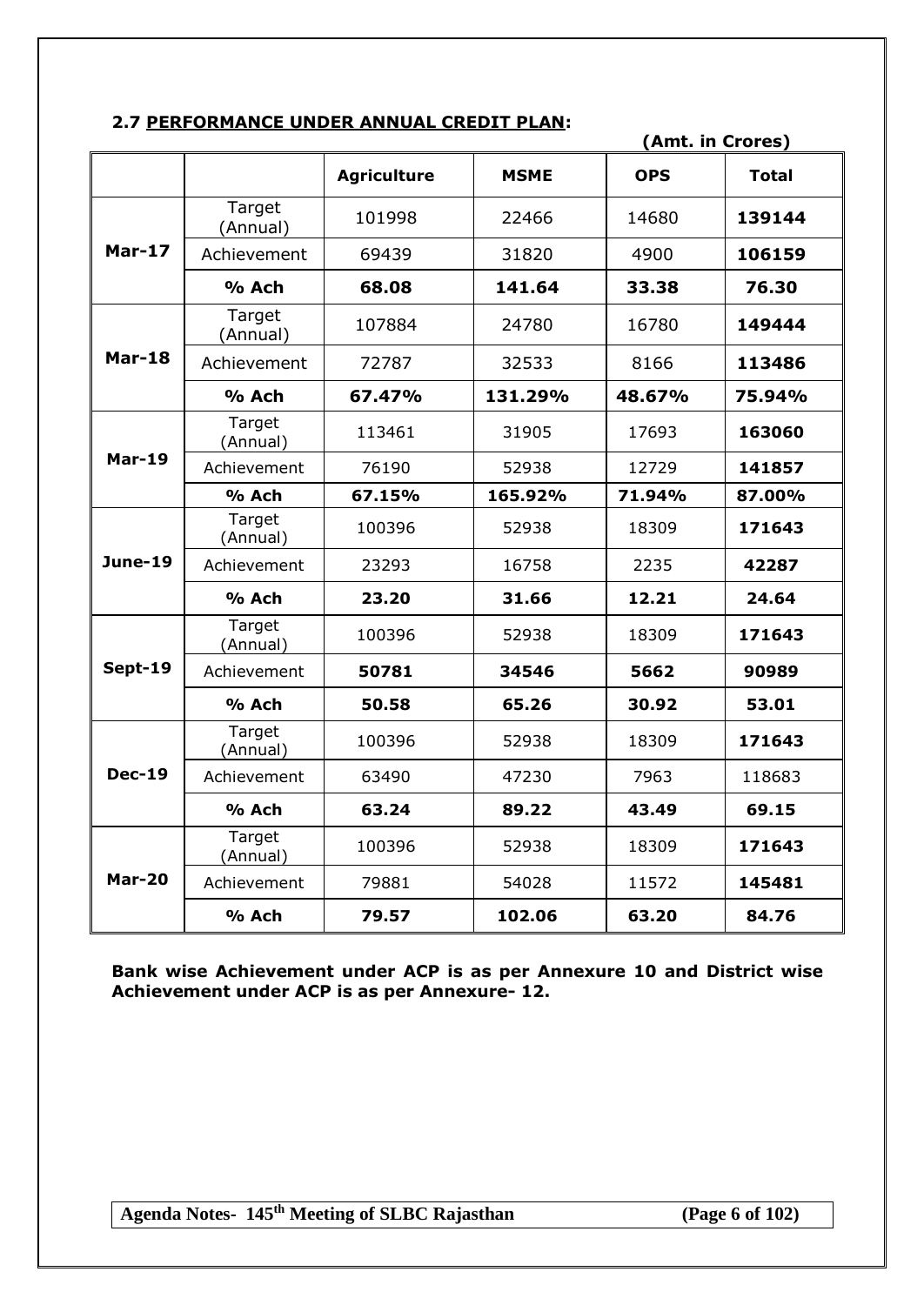| 2.8 Achievement ACP - Agency Wise (as on March-2020): |  |
|-------------------------------------------------------|--|
|-------------------------------------------------------|--|

|                                                  |                    |                                  |            |                      | (Amt. in Crores)                               |              |
|--------------------------------------------------|--------------------|----------------------------------|------------|----------------------|------------------------------------------------|--------------|
| Para-<br>meters                                  |                    | <b>Commercial</b><br><b>Bank</b> | <b>RRB</b> | Co-op<br><b>Bank</b> | <b>Small</b><br><b>Finance</b><br><b>Banks</b> | <b>Total</b> |
|                                                  | Target<br>(annual) | 58447                            | 18997      | 22171                | 781                                            | 100396       |
| Agri-                                            | Achievement        | 53521                            | 15489      | 9350                 | 1521                                           | 79881        |
| culture                                          | % Ach              | 91.57                            | 81.53      | 42.17                | 194.93                                         | 79.57        |
|                                                  | Target<br>(annual) | 48472                            | 899        | 363                  | 3204                                           | 52938        |
| <b>MSME</b>                                      | Achievement        | 48530                            | 1323       | 145                  | 4030                                           | 54028        |
|                                                  | % Ach              | 100.12                           | 147.14     | 39.98                | 125.79                                         | 102.06       |
|                                                  | Target<br>(annual) | 16568                            | 831        | 607                  | 303                                            | 18309        |
| <b>OPS</b>                                       | Achievement        | 10382                            | 463        | 97                   | 630                                            | 11572        |
|                                                  | % Ach              | 62.66                            | 55.70      | 15.89                | 207.84                                         | 63.20        |
|                                                  | Target<br>(annual) | 123487                           | 20727      | 23141                | 4288                                           | 171643       |
| <b>Total</b><br><b>Priority</b><br><b>Sector</b> | Achievement        | 112433                           | 17275      | 9591                 | 6182                                           | 145481       |
|                                                  | % Ach              | 91.05                            | 83.34      | 41.45                | 144.18                                         | 84.76        |

**Data Source: Member Banks**

**Agenda Notes- 145th Meeting of SLBC Rajasthan (Page 7 of 102)**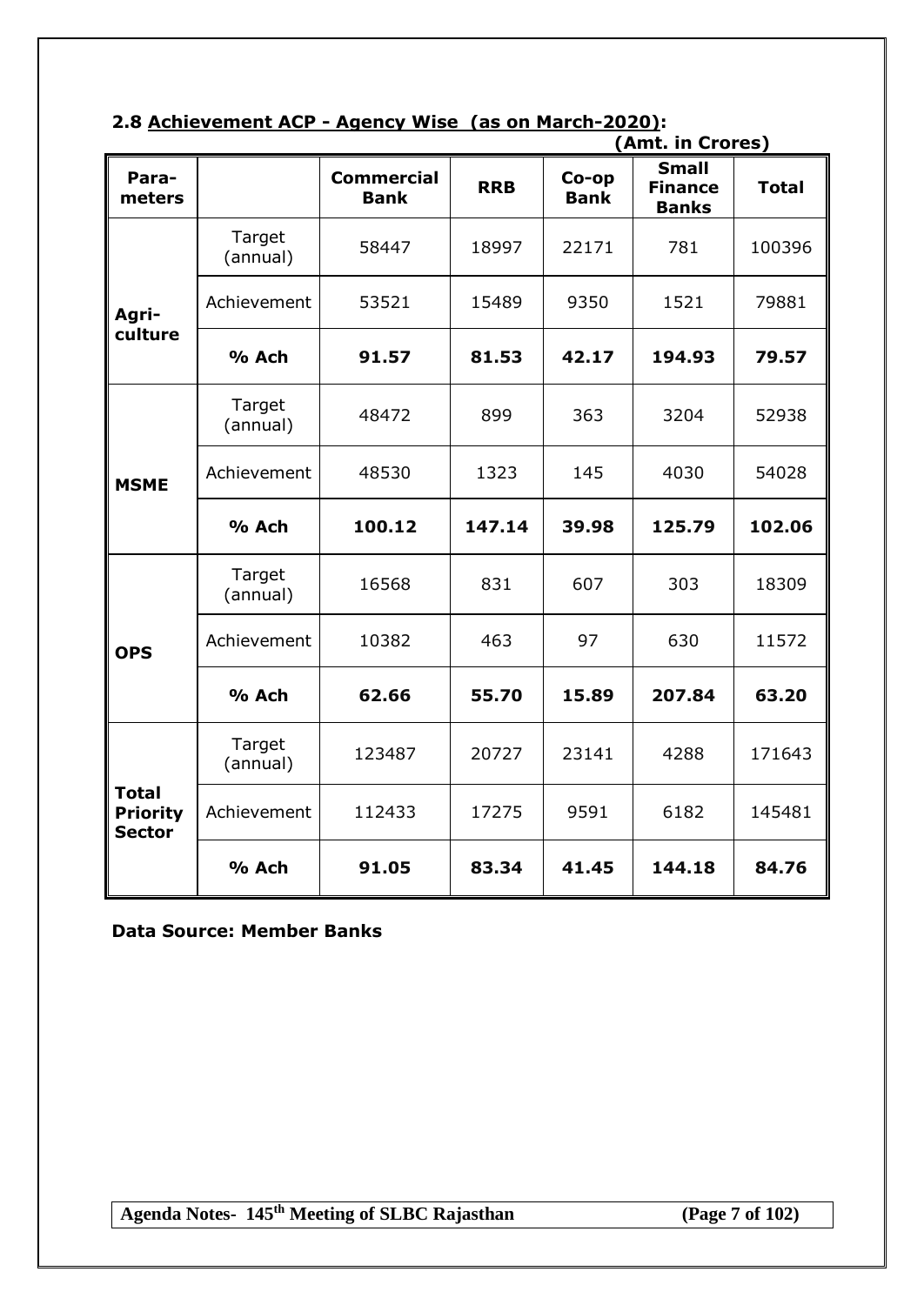# **2.9 Annual Credit Plan (ACP) FY 2020-21.**

Considering the available potential, infrastructure in the state, NABARD has projected credit flow of Rs. 211659 crores under Priority Sector for FY 2020-21 in their Potential Link Plan (PLP). The sector wise projected growth over FY 2019-20 remains as under:

|                |                                                                               |                                           |                       |                             | (Amt. in Crores)                          |                                              |
|----------------|-------------------------------------------------------------------------------|-------------------------------------------|-----------------------|-----------------------------|-------------------------------------------|----------------------------------------------|
| Sr.<br>No.     | <b>Parameter</b>                                                              | <b>ACP</b><br><b>Target FY</b><br>2019-20 | <b>PLP</b><br>2020-21 | %Rise<br>over<br><b>PLP</b> | <b>ACP</b><br><b>Target FY</b><br>2020-21 | $%$ Rise<br>over<br>2019-20<br><b>Target</b> |
| Ť              | Production,<br>Crop<br>Maintenance and Marketing<br>[Crop Loan]               | 75041                                     | 100210.81             | 33.54                       | 83382                                     | 11.12                                        |
| ii             | Term Loans for Agriculture &<br>allied activities [TL]                        | 15570                                     | 21977.56              | 41.15                       | 15799                                     | 1.47                                         |
| iii            | <b>Fisheries</b><br>and<br>Animal<br>Husbandry                                |                                           | 1908.59               |                             | 1639                                      |                                              |
|                | Total<br>Credit<br>under<br>Agriculture<br>and<br>allied<br>activities [i+ii] | 90611                                     | 124096.96             | 36.96                       | 100821                                    | 11.27                                        |
| iii            | Agriculture Infrastructure                                                    | 5148                                      | 9247.44               | 79.63                       | 4561                                      | $-11.40$                                     |
| iv             | <b>Ancillary Activities</b>                                                   | 4637                                      | 5089.61               | 15.58                       | 4066                                      | $-12.31$                                     |
| $\mathbf{1}$   | Total Credit Potential For<br>Agriculture [i+ii+iii+iv]                       | 100396                                    | 138434.01             | 37.89                       | 109448                                    | 9.02                                         |
| $\overline{2}$ | Micro, Small and Medium<br>Enterprises                                        | 52938                                     | 46351.49              | $-12.44$                    | 60918                                     | 15.07                                        |
| 3              | <b>Export Credit</b>                                                          | 1341                                      | 2201.22               | 64.14                       | 1340                                      | $-0.07$                                      |
| $\overline{4}$ | Education                                                                     | 1685                                      | 2104.40               | 24.89                       | 1606                                      | $-4.69$                                      |
| 5              | Housing                                                                       | 9563                                      | 12354.94              | 29.20                       | 10765                                     | 12.57                                        |
| 6              | Renewable Energy                                                              | 931                                       | 3165.98               | 240.06                      | 867                                       | $-6.87$                                      |
| $\overline{7}$ | Others                                                                        | 4146                                      | 5681.63               | 37.04                       | 3621                                      | $-12.66$                                     |
| 8              | Social<br>Infrastructure<br>involving Bank Credit                             | 642                                       | 1365.41               | 112.68                      | 716                                       | 11.53                                        |
|                | <b>Total Priority Sector [1 to</b><br>8]                                      | 171643                                    | 211659.08             | 23.31                       | 189281                                    | 10.28                                        |

SLBC vide letter no. JZ/SLBC/2020-21/184 dated 06.06.2020 has circulated DCCs approved Annual Credit Plan for 2020-21. Detailed circular is annexed as per annexure-14.

NABARD vide letter no. रा.का.क्षे.रा.बै.जय./जीएलसीएसीपी-1/2020-21 dated 20/04/2020 has informed that in Union Budget, Govt. of India has announced the Ground Level Credit target for agriculture during 2020-21 will be at Rs.15,00,000 Crore which is 11.11% more than the target fixed for 2019-20. Accordingly, for Rajasthan agriculture target of Rs. 1,09,282 crores has been set for 2020-21 by Govt. of India. Detailed circular is annexed as per annexure-15.

**Agenda Notes- 145th Meeting of SLBC Rajasthan (Page 8 of 102)**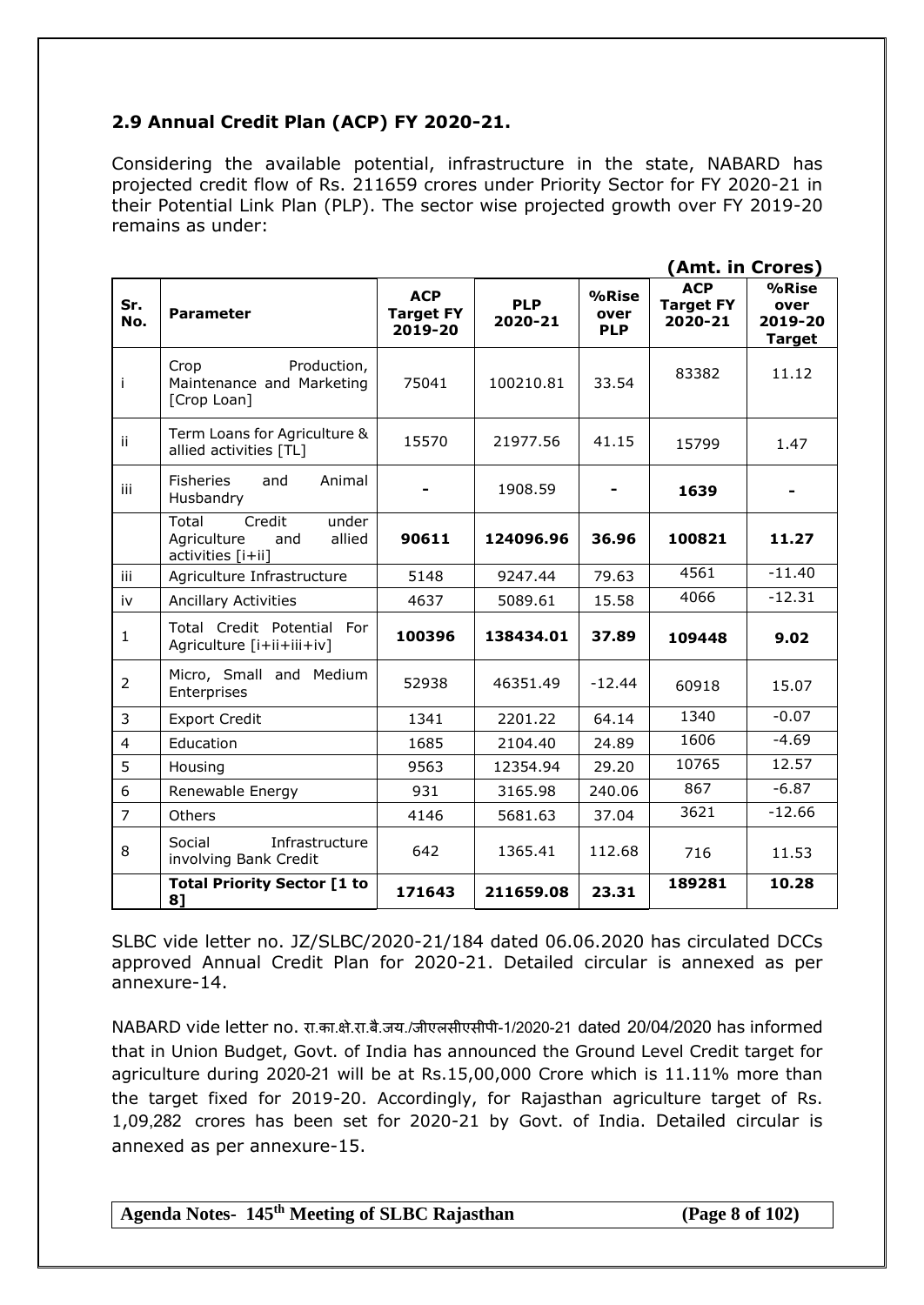ACP target for FY 2019-20 vis-à-vis achievement up to **March, 2020** quarter as per RBI format remains as under:

|                                                          |                                                                                                 |                                                |        | (Amt. in Crores)                                      |        |                                                            |        |
|----------------------------------------------------------|-------------------------------------------------------------------------------------------------|------------------------------------------------|--------|-------------------------------------------------------|--------|------------------------------------------------------------|--------|
| Sr. No                                                   | <b>Categories</b>                                                                               | <b>Yearly Targets under</b><br>ACP (2019-2020) |        | Achievement up to<br>the end of the Mar-20<br>quarter |        | Achievement up to<br>the end of the Mar-<br>20 quarter (%) |        |
|                                                          |                                                                                                 | No.                                            | Amt.   | No.                                                   | Amt.   | No.                                                        | Amt.   |
| $\mathbf{1}$                                             | <b>Priority Sector</b>                                                                          | 6626257                                        | 171643 | 7324833                                               | 145481 | 110.54                                                     | 84.76  |
| <b>1A</b>                                                | Agriculture= 1A(i)+1A(ii)+1A<br>(iii)                                                           | 5523554                                        | 100396 | 6161912                                               | 79881  | 111.56                                                     | 79.57  |
| 1A(i)                                                    | Farm Credit                                                                                     | 5259149                                        | 90611  | 5981888                                               | 74722  | 113.74                                                     | 82.46  |
| 1A(ii)                                                   | Agriculture Infrastructure                                                                      | 166089                                         | 5148   | 40089                                                 | 1130   | 24.14                                                      | 21.94  |
| 1A(iii)                                                  | <b>Ancillary Activities</b>                                                                     | 98316                                          | 4637   | 139935                                                | 4029   | 142.33                                                     | 86.90  |
| 1B                                                       | <b>Micro, Small and Medium</b><br><b>Enterprises =</b><br>1B(i)+1B(ii)+1B(iii)+1B(iv)+1B(<br>v) | 729231                                         | 52938  | 805616                                                | 54028  | 110.47                                                     | 102.06 |
| 1B(i)                                                    | Micro Enterprises<br>(Manufacturing + Service)                                                  | 477231                                         | 27529  | 687693                                                | 27387  | 144.10                                                     | 99.48  |
| 1B(ii)                                                   | <b>Small Enterprises</b><br>(Manufacturing + Service)                                           | 157744                                         | 15689  | 90071                                                 | 19772  | 57.10                                                      | 126.02 |
| 1B(iii)                                                  | <b>Medium Enterprises</b><br>(Manufacturing + Service)                                          | 25733                                          | 6029   | 10580                                                 | 3976   | 41.11                                                      | 65.96  |
| 1B(iv)                                                   | Khadi and Village Industries                                                                    | 14897                                          | 606    | 3826                                                  | 144    | 25.68                                                      | 23.67  |
| 1B(v)                                                    | Others under MSMEs                                                                              | 53626                                          | 3084   | 13446                                                 | 2749   | 25.07                                                      | 89.14  |
| 1 <sub>C</sub>                                           | <b>Export Credit</b>                                                                            | 3607                                           | 1341   | 287                                                   | 441    | 7.96                                                       | 32.91  |
| 1D                                                       | <b>Education</b>                                                                                | 44967                                          | 1685   | 18266                                                 | 517    | 40.62                                                      | 30.66  |
| 1E                                                       | <b>Housing</b>                                                                                  | 125324                                         | 9563   | 90788                                                 | 8511   | 72.44                                                      | 89.00  |
| 1F                                                       | <b>Social Infrastructure</b>                                                                    | 10418                                          | 643    | 722                                                   | 59     | 6.93                                                       | 9.12   |
| 1 <sub>G</sub>                                           | <b>Renewable Energy</b>                                                                         | 30525                                          | 931    | 70                                                    | 10     | 0.23                                                       | 1.10   |
| 1H                                                       | <b>Others</b>                                                                                   | 158631                                         | 4146   | 247172                                                | 2034   | 155.82                                                     | 49.07  |
| $\mathbf{2}$                                             | Subtotal =<br>1A+1B+1C+1D+1E+1F+1G+1H                                                           | 6626257                                        | 171643 | 7324833                                               | 145481 | 110.54                                                     | 84.76  |
| 3                                                        | <b>Loans to weaker Sections</b><br>under Priority Sector                                        | 1668122                                        | 30725  | 2077862                                               | 30638  | 124.56                                                     | 99.72  |
| 4                                                        | <b>Non-Priority Sector</b>                                                                      | 370814                                         | 13247  | 1301186                                               | 72605  | 350.90                                                     | 548.07 |
| <b>Total Priority and Non Priority Sector</b><br>$(2+4)$ |                                                                                                 | 6997071                                        | 184891 | 8626019                                               | 218086 | 123.28                                                     | 117.95 |

**Bank-wise Achievement under ACP is as per Annexure 11 & District-wise Achievement under ACP is as per Annexure 13.**

**Agenda Notes- 145th Meeting of SLBC Rajasthan (Page 9 of 102)**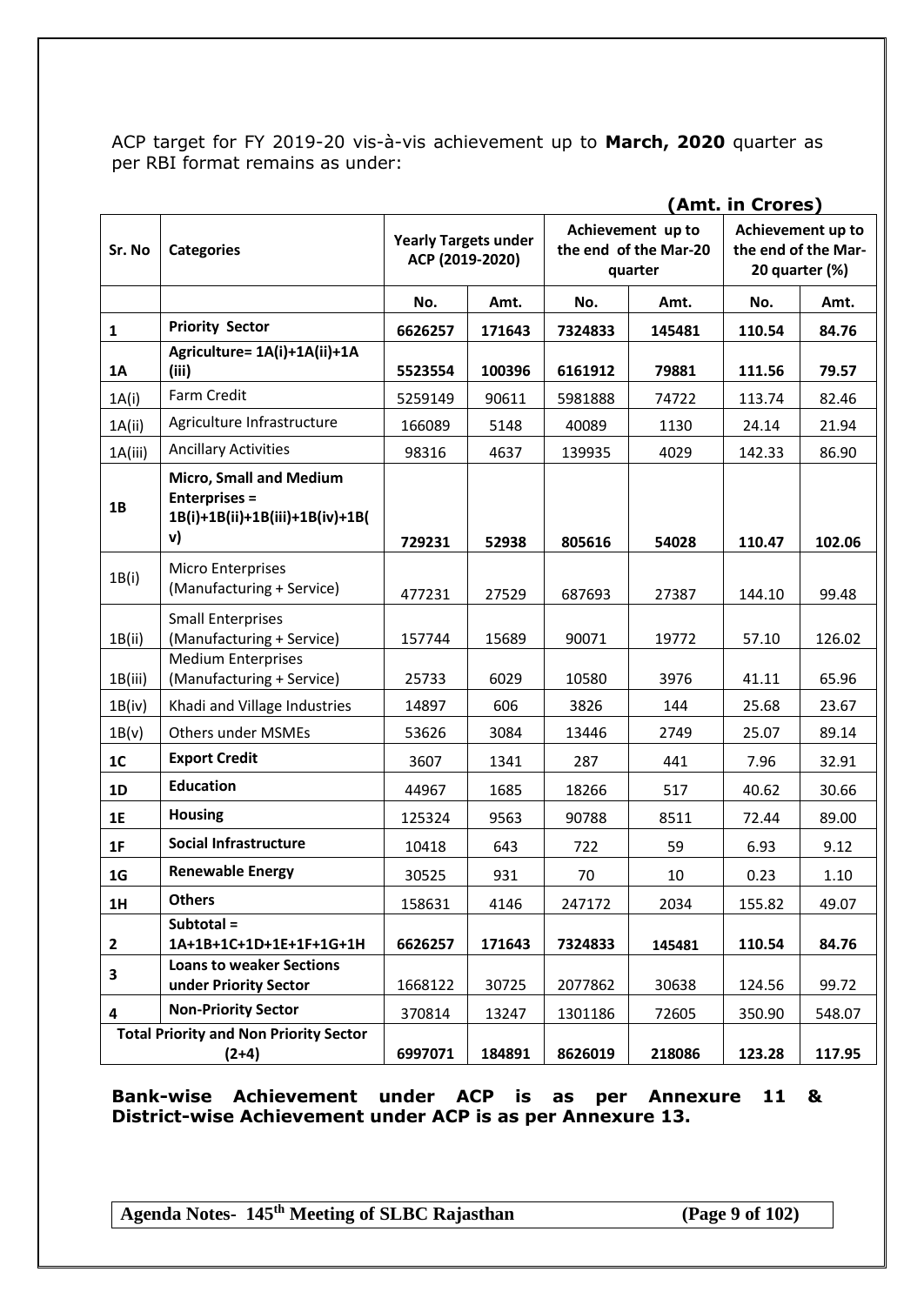## **Agenda No. 3**

## **Financial Inclusion and Other Issues:**

Financial Inclusion is the process of ensuring access to financial services and timely & adequate credit to needy and vulnerable groups such as weaker sections and low income groups at an affordable cost. Financial inclusion goes much beyond the bank account opening and delivers financial services which include credit, savings, insurance, remittance facilities, financial counseling and advisory services by the formal financial system at the door step of the poor.

## **3.1 Branch Authorization Policy:**

RBI has further made relaxation in Branch Authorization Policy wherein domestic scheduled commercial banks (other than RRBs) are permitted to open branches without prior approval from Reserve Bank of India, subject to reporting to RBI, provided that (A) At least 25 percent of the total number of branches opened during a financial year must be opened in unbanked rural (Tier 5 and Tier 6) centers, i.e. centers which do not have a brick and mortar structure of any scheduled commercial bank for customer based banking transactions. (B) The total number of branches opened in Tier 1 centers during the financial year cannot exceed the total number of branches opened in Tier 2 to Tier 6 centers.

RBI vide letter no. RBI/2015-16/60 DBR.No.BAPD.BC.12/22.01.001/2016-17 dated 01.09.2016 has stated that looking to the availability of census data 2011 in public domain, banks are advised to follow census 2011 w.e.f. September 1, 2016 for all purpose of categorization. The details of Tier wise Population Groups, list of under banked districts in under banked States and list of under banked districts in other States based on Census 2011 are enclosed in the above mentioned circular. As per 2011 census, 28 Districts have been identified as under banked districts in the state. Detailed circular of Reserve Bank of India were placed in & deliberated in 132<sup>nd</sup> SLBC meeting.

RBI vide circular no. RBI/2016-17/360 DBR.No.BAPD.BC.69/22.01.001/2016-17 dated 18.05.2017 has stated that it was, inter alia, proposed to redefine branches and permissible methods of outreach keeping in mind the various attributes of the banks and the types of services that are sought to be provided. Further, RBI vide above circular has also advised about final guidelines on "Banking Outlets" which shall be operational with immediate effect.

As per Point No.3.1 of above guidelines Banking Outlet defined as under:

A 'Banking Outlet' for a Domestic Scheduled Commercial Bank (DSCB), a Small Finance Bank (SFB) and a Payment Bank (PB) is a fixed point service delivery unit, manned by either bank's staff or its Business Correspondent where services of acceptance of deposits, encashment of cheques / cash withdrawal or lending of money are provided for a minimum of 4 hours per day for at least five days a week. It carries uniform signage with name of the bank and authorization from it, contact details of the controlling authorities and complaint escalation mechanism. The bank

**Agenda Notes- 145th Meeting of SLBC Rajasthan (Page 10 of 102)**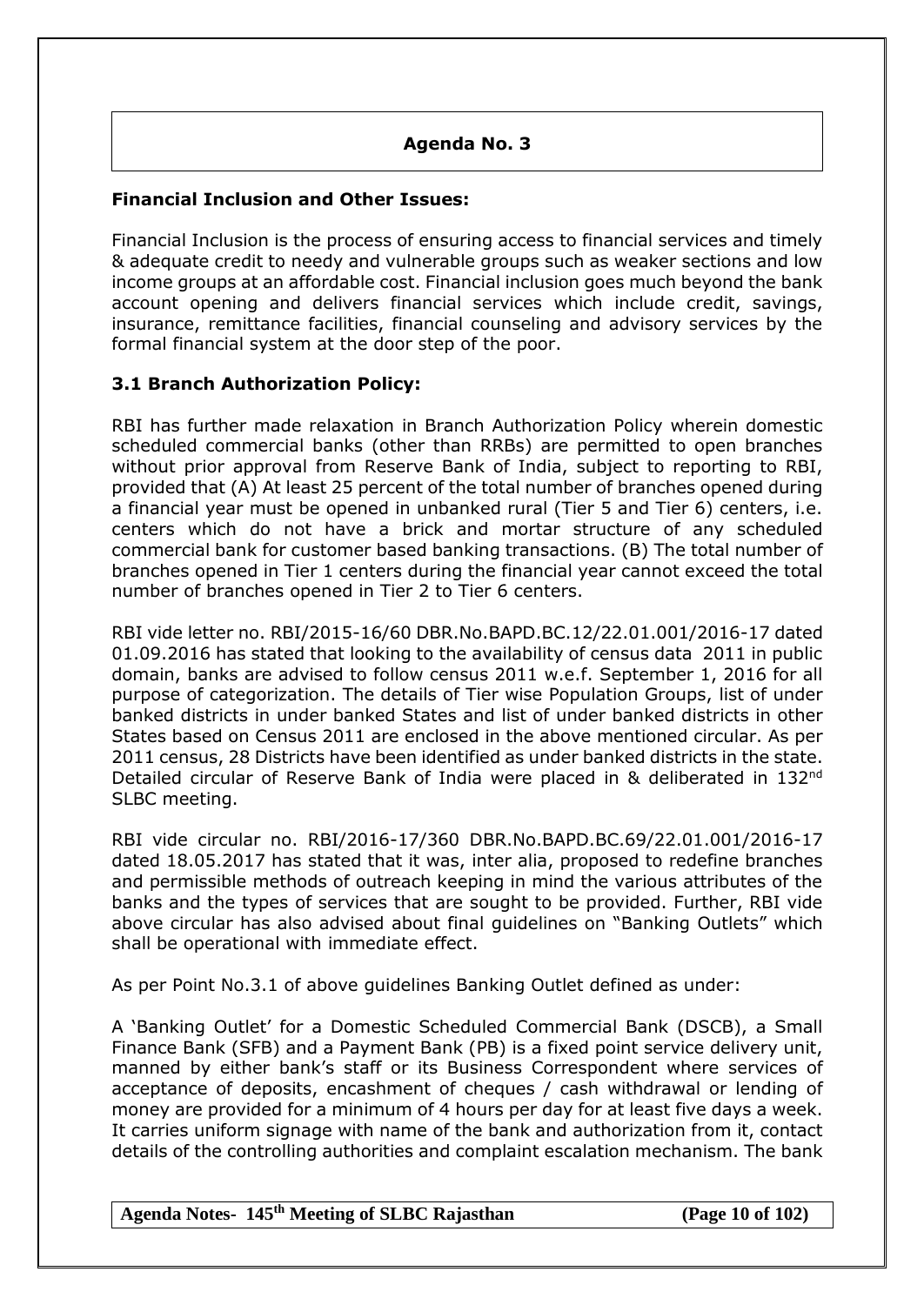should have a regular off-site and on-site monitoring of the 'Banking Outlet' to ensure proper supervision, 'uninterrupted service' except temporary interruptions due to telecom connectivity, etc. and timely addressing of customer grievances. The working hours/days need to be displayed prominently.

A banking outlet which does not provide delivery of service for a minimum of 4 hours per day and for at least 5 days a week will be considered a 'Part-time Banking Outlet'. The detailed guidelines in this regard may be downloaded from RBI website web link<https://www.rbi.org.in/Scripts/NotificationUser.aspx?Id=10972&Mode=0>

Further, Department of Financial Services, Ministry of Finance, GoI has also given reference of the RBI circular regarding 'Rationalization of Branch Authorization Policy- Revision of Guidelines". They have reiterated that as per extant guidelines of RBI, domestic Scheduled Commercial Banks (SCBs), specifically restricted from providing general permission to open banking outlets, are permitted to open fixed point Business Correspondent outlets in rural areas without obtaining RBI permission. Further, such banks not having general permission for opening outlets may obtain prior approval from RBI for opening all their branches. It may be considered while finalizing the action plan for opening banking outlets in uncovered areas in the SLBC meetings. The copy of the letter issued by DFS, MoF, GoI was placed in 137th SLBC meeting.

### **3.2 Allocation of service area to Banks in terms of the Gram Panchayat and preparation of District Service Area Plan and its uploading on District/State Website:**

In terms of Para 5.1 of Strategy and Guidelines on Financial Inclusion and vide letter no F. No. 21/13/2009-FI dated 30.12.2011 & 11.09.2012 of DFS, MoF service area plan giving details of villages in a Gram Panchayat (GP) with village code, position of FI villages and service area allocation to banks in terms of Gram Panchayat and position of bank branches in Gram Panchayat, prepared at DCC level have been uploaded on SLBC website for all 33 districts.

Financial Inclusion implementing banks have been requested to provide districtwise data of setting up of Branches and BCA on regular basis to respective LDMs, for updating the Service Area Plan. All DCC convener banks are requested to ensure compliance.

### **3.3 Mapping of Gram Panchayat for coverage through Branch/BCA/CSCs for Direct Benefit Transfer – Sub Service Area Approach:**

DFS, MoF vide letter dated 20.12.2012 has advised to undertake mapping of Gram Panchayat based on the concept of Sub Service Area (SSA) to providing a banking outlet (Branch with ATM or BC) to every Sub Service Area of 1000-1500 households.

Mapping exercise has been completed by all the LDMs in the State. 9406 SSAs consisting 9091 GPs have been allotted to Banks. Detailed guidelines in this regard were placed & deliberated in 116<sup>th</sup> SLBC Meeting and details guidelines in respect to newly formed GP's (724 GP's) were deliberated and discussed in 130th SLBC.

**Agenda Notes- 145th Meeting of SLBC Rajasthan (Page 11 of 102)**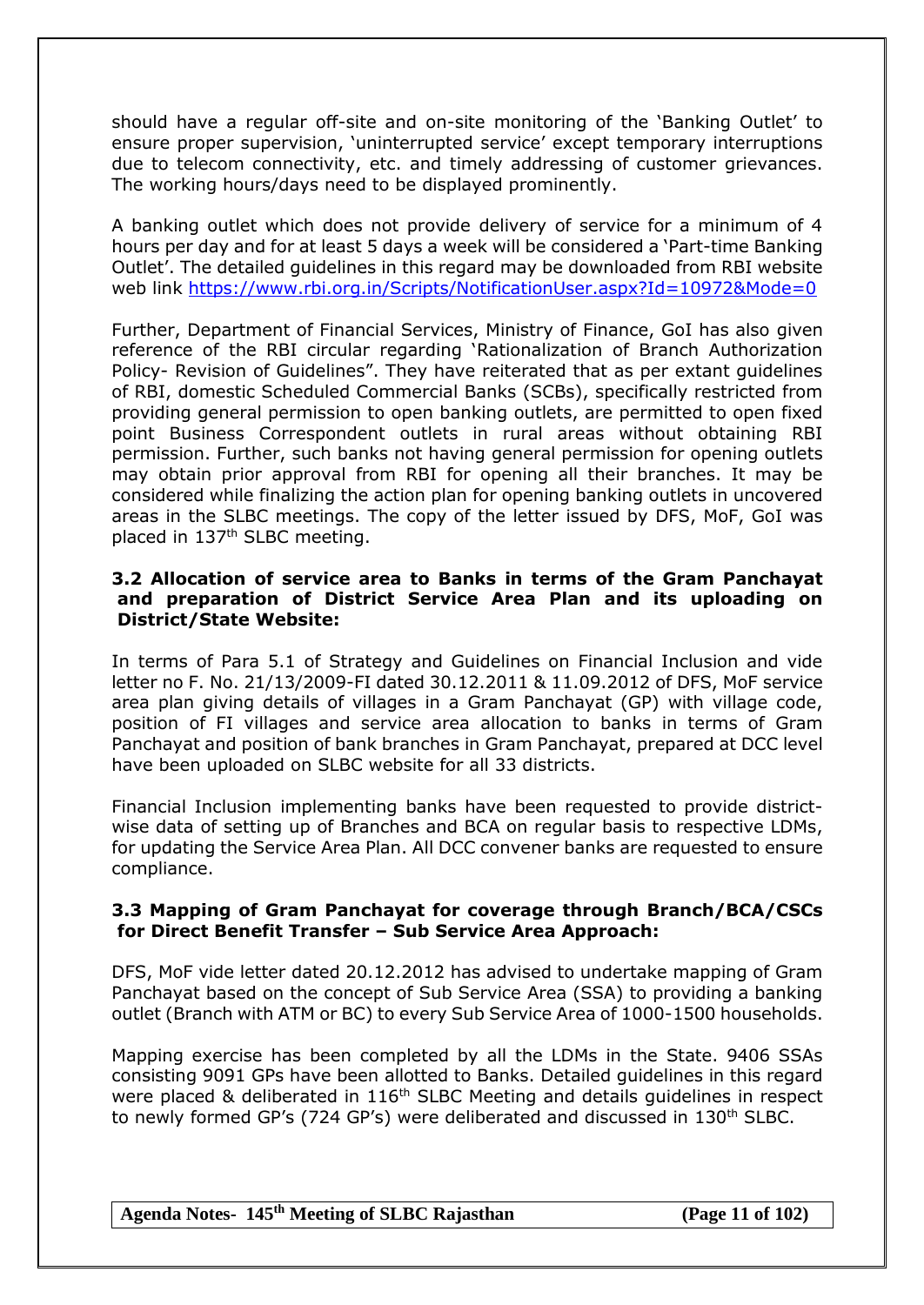### **3.4 RBI guidelines for provision of Banking Services in Villages with population above 5000 – Roadmap:**

RBI vide letter no. RBI/2015-16/277 FIDD.CO.LBS.BC.No. 82/02.01.001/2015-16 dated 31.12.2015 has advised that it has been decided to focus on villages with population above 5000 without a bank branch of a scheduled commercial bank and advised SLBC conveners to identify villages with population above 5000 without a bank branch of a scheduled commercial bank in their State. It has been advised that the identified villages may be allotted among scheduled commercial banks (including Regional Rural Banks) for opening of branches. The opening of bank branches under this Roadmap should be completed by March 31, 2017.

Detailed guidelines were placed & deliberated in 128th SLBC Meeting.

Accordingly, the Roadmap has been prepared. In the State, there are -952- villages having population above 5000 (as per census 2011) of which -171- villages are without any branch of scheduled commercial bank. The roadmap for coverage of these villages have been prepared by SLBC & submitted to RBI.

RBI vide circular no. RBI/2016-17/320 FIDD.CO.LBS.BC.No 31/02.01.001/2016-17 Dated 08.07.2017 has informed that RBI vide circular no. RBI/2016-17/360 DBR.No.BAPD.BC.69/22.01.001/2016-17 dated 18.05.2017 has provided the final guidelines on "Banking Outlets" with a view to facilitate financial inclusion as also to provide flexibility to banks on the choice of delivery channel. Further, SLBC convener banks are also advised to review and identify the unbanked rural centers (URCs) in village with population above 5000, in light of the revised guidelines on rationalization of branch authorization policy and also ensure that such unbanked rural centers in villages with population above 5000, if any, are banked forthwith by opening of CBS enabled banking outlet. RBI also instructed in above mentioned circular for sending a confirmation stating that all unbanked rural centers in villages with population above 5000 have been banked and this confirmation may be furnished to the respective Regional Office of Financial Inclusion and Development Department of Reserve Bank of India.

RBI vide circular no. RBI/2018-19/194 DBR:RRB.BL.BC.NO.40/31.01.002/2018-19 Dated 31.05.2019 addressed to chairman of all Regional Rural Banks vide which they have informed as per suggestion/ Feedback received from the government of India and other stakeholders, final guidelines on "Banking Outlets" were issued for commercial Banks on 18.05.2017 and now are being issued for RRBs which shall be operational with immediate effects. Detailed guidelines were placed & deliberated in 142nd SLBC Meeting**.**

RBI vide circular no. FIDD.CO.LBS.No. 299/02.01.001/2019-20 Dated 30.07.2019 they have clarified that opening of access points (AP) by a Payments Banks (including India Post Payments Bank) shall be considered for coverage under the roadmap, subject to meeting requirement as per definition of a Banking Outlet (BO) contained in para 3.1.1 of Circular DBR.No.BAPD.BC.69/22.01.001/2016-17 dated 18.05.2017 on "Rationalization of branch Authorization Policy – Revision of Guidelines. Detailed guidelines were placed & deliberated in 142nd SLBC Meeting**.**

**Agenda Notes- 145th Meeting of SLBC Rajasthan (Page 12 of 102)**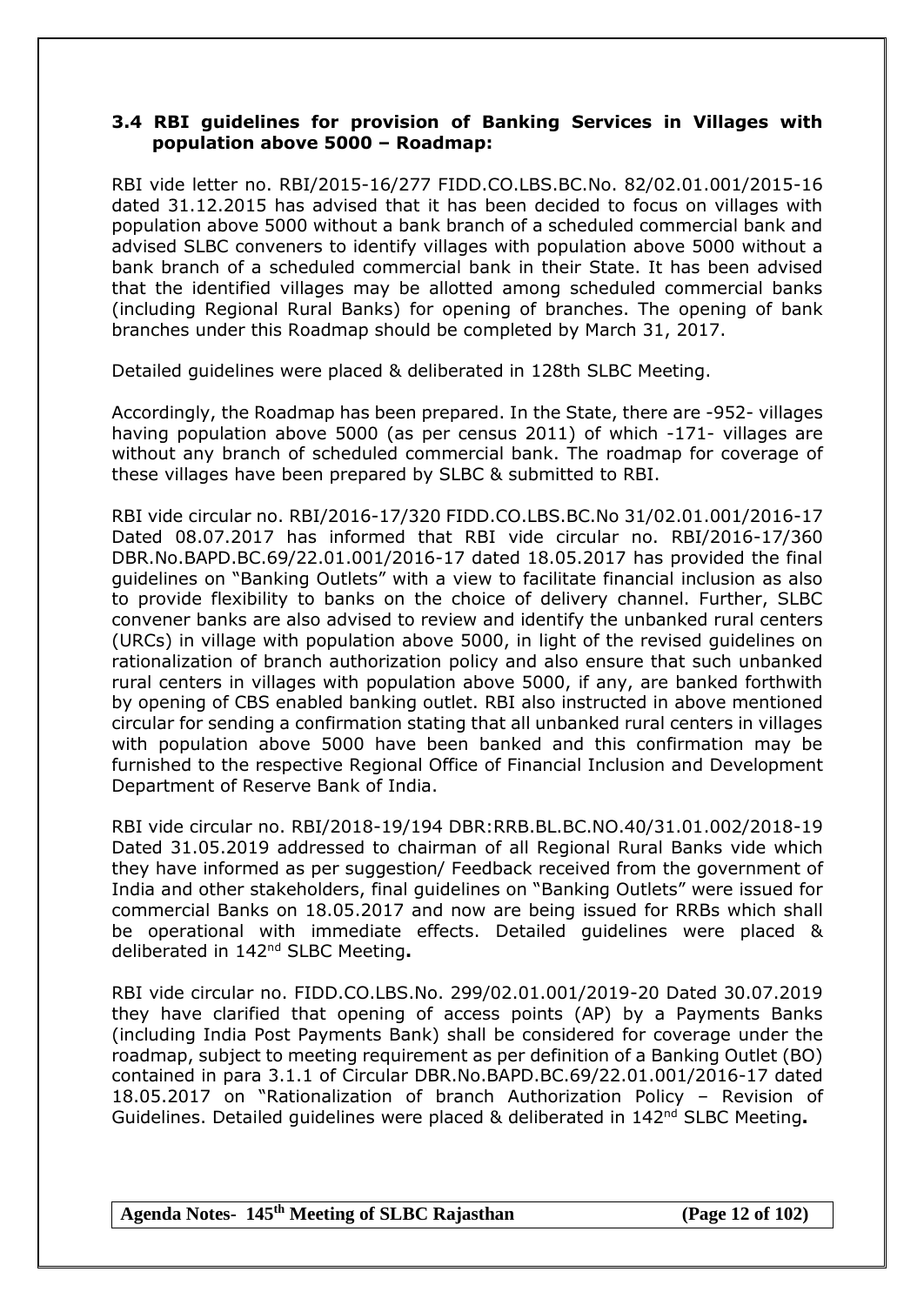As on 31.01.2019, all the allotted 171 villages having population 5000 and above have been covered, out of which 50 villages are covered through Brick & Mortar Branches and remaining 121 villages have been covered through Banking outlets (Run by BCs) which clearly depicts the coverage of all the unbanked villages having population more than 5000. Progress in Roadmap as on 31.01.2019 was placed in agenda note of 140<sup>th</sup> SLBC Meeting.

# **3.5 Pradhan Mantri Jan Dhan Yojana (PMJDY):**

Hon'ble Prime Minister launched a comprehensive Financial Inclusion Plan under Mission Mode named as "Pradhan Mantri Jan Dhan Yojana (PMJDY)" on 28.08.2014 at the National Level at Delhi & Launching ceremony was also organized simultaneously at state Level and at each district level.

Detailed guidelines were placed & deliberated in 122nd & subsequent SLBC meetings.

DFS, MoF, GoI vide letter No. F/9/2014/FI dated 16.09.2014 has advised that expenditure incurred by companies on promotion of financial literacy will qualify as CSR spend under the activity "promoting education" mentioned at item (ii) of Schedule VII of the Companies Act.2013. Details were placed in 123rd SLBC agenda note.

# **Continuation of Comprehensive Financial Inclusion Mission (PMJDY):**

DFS, MoF, GoI vide letter No. F.No.6/7/2018-FI (C-300383044) dated 07.09.2018 has informed that Government has decided to continue the National Mission on Financial Inclusion namely Pradhan Mantri Jan Dhan Yojana (PMJDY) beyond 28.08.2018, with the change in focus of opening of accounts from 'every household' to 'every adult', with following modifications-

- i. Existing overdraft limit to PMJDY account holders of Rs. 5,000 has been raised to Rs. 10,000.
- ii. Age limit of 18-60 years has been revised to 18-65 years.
- iii. There will not be any conditions attached for OD up to Rs. 2,000.
- iv. Accidental insurance cover for new RuPay card holders has been raised from Rs. 1 lakh to Rs. 2 lakh to new PMJDY accounts opened after 28.08.2018.

As a part of financial inclusion plan, a digital pipeline in the frame of JAM Trinity (Jan Dhan, Aadhaar and Mobile) has been created which is facilitating disbursal of credit, providing social security, channelization of DBT under various government scheme to the beneficiaries. This pipeline is also being used for promoting digital transactions, AEPS and mobile banking. The pipeline of JAM will continue to provide the necessary backbone for coverage of these activities and thereby accelerating the pace for a digitalized, financially included and insured society. Detailed guidelines were placed in 139<sup>th</sup> SLBC Meeting.

The District wise & Bank wise progress under PMJDY as on 31.03.2020 is as per **Annexure-….16**

**Agenda Notes- 145th Meeting of SLBC Rajasthan (Page 13 of 102)**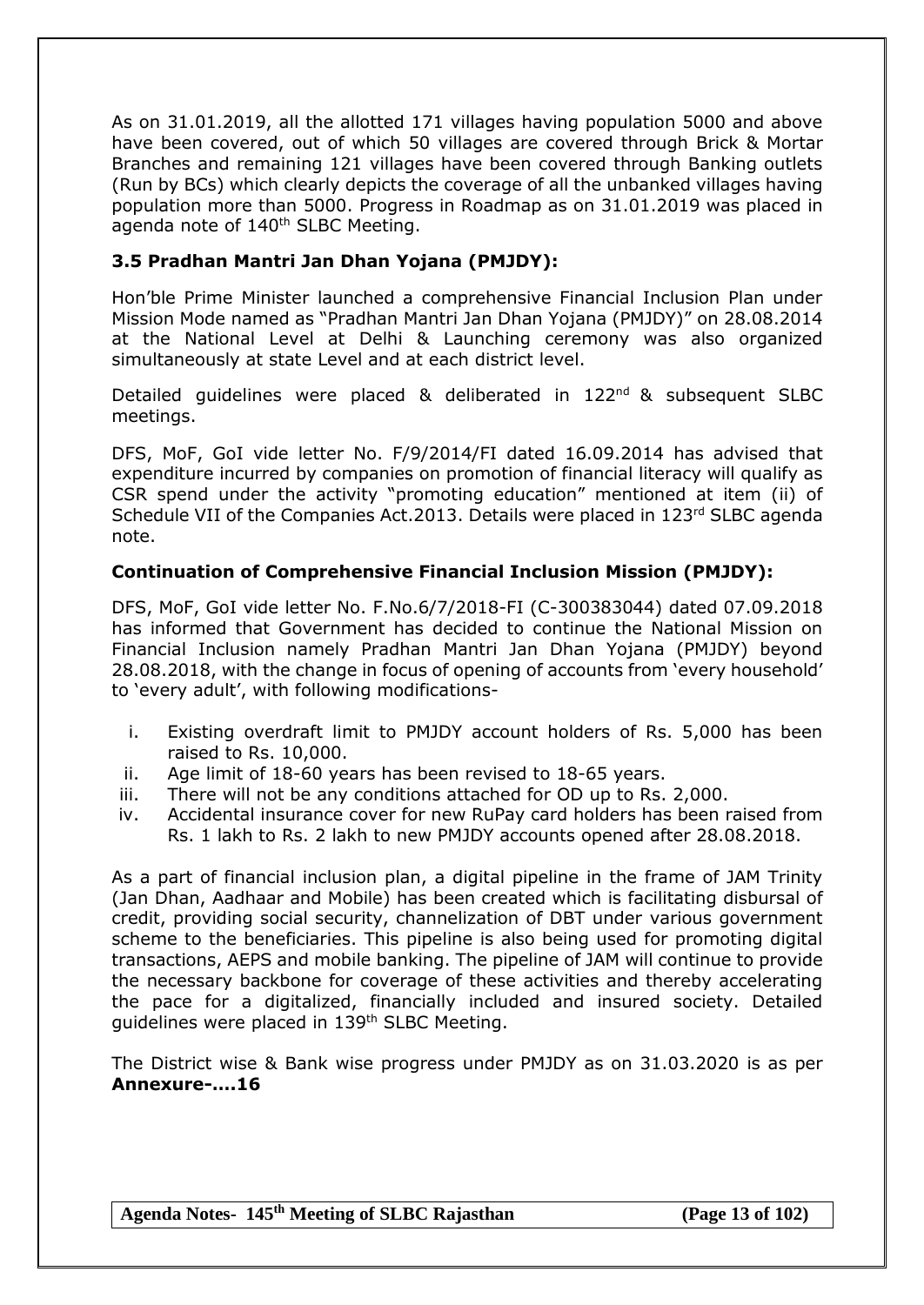## **3.6 NABARD's Master Circular on various schemes on Financial Inclusion and Banking Technology:**

NABARD vide Circular No. NB.DFIBT/7981-8459/DFIBT-23/2018-19 (Circular No. 184/DFIBT-29/2018) dated 16/07/2018 has issued the Master directions on various schemes on Financial Inclusion and Banking Technology by incorporating the existing guidelines/instructions on various schemes issued by NABARD till the date of this circular.

As per the revised policy regarding Memorandum of Agreement (MoA), henceforth only one-time agreement, viz., General Agreement for Grant Assistance, may be executed by banks, which will be valid for all the projects sanctioned to the respective bank. The bank need not sign General Agreement (GA) each time a new project is sanctioned to the bank.

All claims for grant assistance from FIF should be submitted in accordance with the Circular No. 87/DFIBT-11/2018 dated 25/04/2018 issued on the subject "Applicability of GST and Treatment of Input Tax Credit (ITC) while settling the claims". The detailed Master guidelines on various schemes on Financial Inclusion and Banking Technology are available on NABARD's website [https://www.nabard.org/.](https://www.nabard.org/)

### **Financial Inclusion Fund (FIF) - Revision of Guidelines**

Chief General Manager-in-Charge, Reserve Bank of India vide letter no. FIDD.CO.FID.No. 1631/12.01.016/2018-19 dated 18.01.2019 addressed to the Chairman/MD/CEO of all Domestic Commercial Banks has informed that Financial Inclusion Fund had been in operation for three years (2015-18) and the period of operation for the same now stands extended for another period of three years i.e. 2018-21, as decided by GoI, RBI and NABARD. FIF will be administered by the reconstituted Advisory Board and will be maintained by NABARD.

In view of the various developments, Reserve Bank of India has revised the guidelines of the FIF in consultation with GoI. Copy of the aforementioned letter along with revised guidelines of the new Financial Inclusion Fund (Anex-I) was placed in agenda note of  $140<sup>th</sup>$  SLBC Meeting.

NABARD vide Circular no .105/DFIBT/-04-2019 dated 23.04.2019 addressed to the Chairman/CMDs/CEOs of Domestic Scheduled Commercial Bank, RRBs, State Cooperative Banks has advised to a differentiated strategy is being put in place for support from the FIF from the current financial year 2019-20 onwards. This circular came into effect from the date of issue.

The strategy involves more thrust on backward district that are constrained by various physicals, economic and sociological characteristics, now termed as the special focused Districts (SFDs). The SFDs comprise all Aspirational Districts, the grant supports from FIF for projects implemented in these SFDs has been enhanced to 90% of the eligible expenditure incurred by the implementing bank. The grant supports for projects in other district would be limited to 60%, 80% and 90% of the eligible expenditure for Scheduled Commercial Banks including scheduled small financed Banks and payment banks, RRBs and Rural Cooperative Banks respectively. Baran, Dholpur, Jaisalmer, Karauli, Sirohi are Aspirational Districts in

#### **Agenda Notes- 145th Meeting of SLBC Rajasthan (Page 14 of 102)**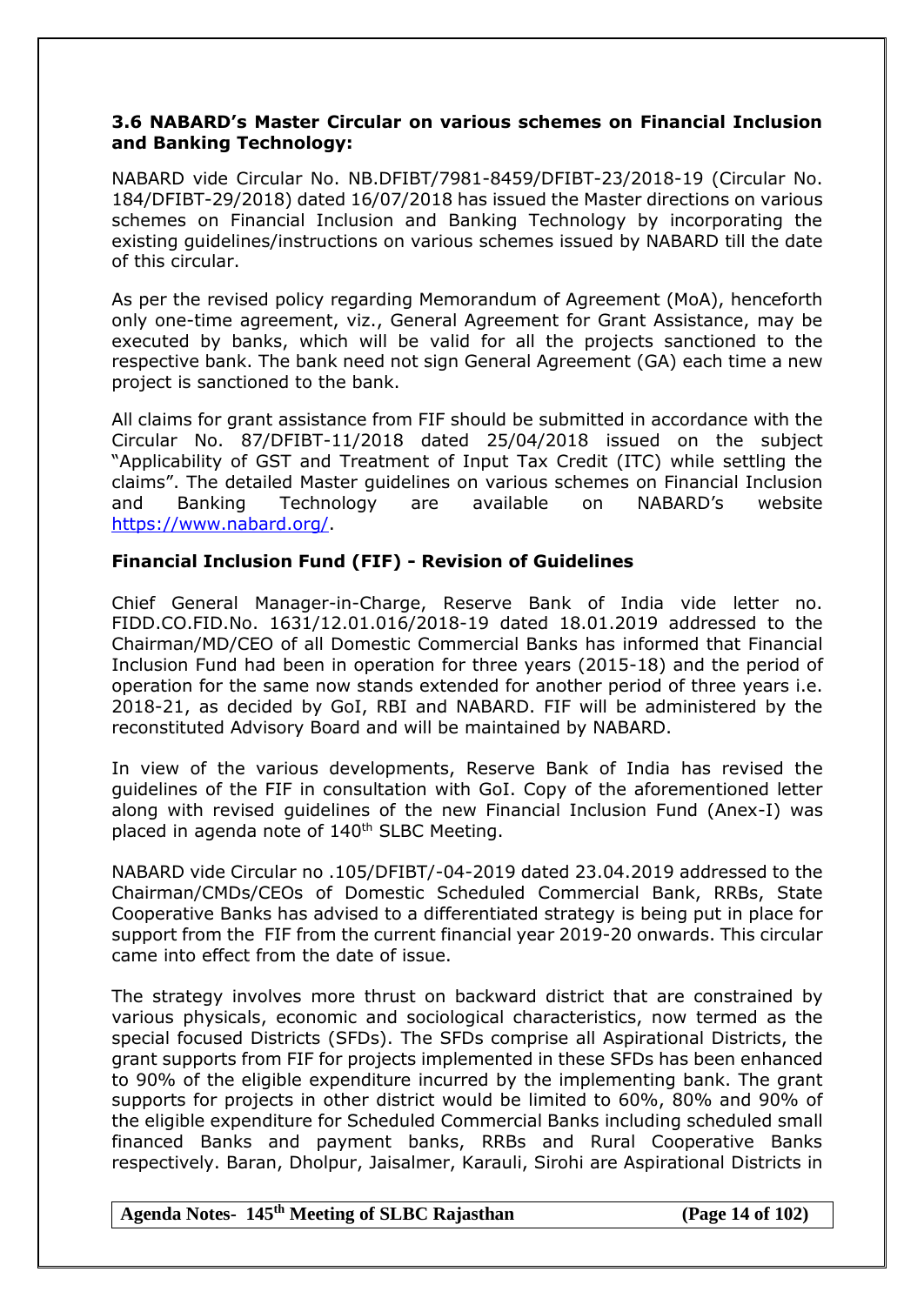Rajasthan. Detailed guidelines of the aforesaid NABARD Circular were placed & deliberated in 142<sup>nd</sup> SLBC Meeting.

#### **BHIM app:**

Bharat Interface for Money (BHIM) is an app that makes simple, easy and quick payment transactions using Unified Payments Interface (UPI). Anyone can make instant bank-to-bank payments and Pay and collect money using just Mobile number or Virtual Payment Address (VPA). The features of BHIM app was placed in 133rd SLBC meeting.

## **Incentivizing Promotional scheme for BHIM Aadhaar:**

Government of India has launched BHIM Aadhaar Pay for enabling Aadhaar based biometric transactions at merchant's locations. Considering the new developments in the ecosystem, it has been decided to incentivize Aadhaar based biometric transactions at merchant locations. NABARD vide circular no. NB.DFIBT/4423- 4908/DFIBT-23/2017-18 Circular no. 97/DFIBT-19/2017 dated 26.04.2017 has informed about the "Incentivizing Promotional Scheme for BHIM Aadhaar Pay". The scheme will be known as "Promotional scheme of BHIM Aadhaar". The scheme will be applicable for following types of Aadhaar based biometric transactions at merchant location (purely merchant transactions only):

- 1. PoS/mPoS/any other device
- 2. BHIM Aadhaar Pay

All merchants acquiring banks allowing Aadhaar based Biometric transactions are eligible for the support under the scheme. The scheme has been announced on 14<sup>th</sup> April 2017 and is valid for six month duration. Extent of support provided in this scheme are as under;

- 1. Incentive of 0.50% of the transaction value per transaction for Aadhaar based biometric merchant transactions upto Rs.2000/- will be provided (Minimum incentive Re.1.00/ and maximum Rs.10/- per transaction). The maximum incentive per merchant per month will be restricted upto Rs.2000.
- 2. Ministry of Electronics and Information Technology (MeitY) has indicated that the incentive of 0.50% can be utilized to defray operating costs to the extent of 0.25% for the bank and the balance 0.25% be passed on as additional incentive to the merchants.

NABARD has also informed that the new scheme supersedes the existing scheme of "Pilot Project to incentivize Aadhaar Based Biometric Transactions through Financial Inclusion Fund" announced vide their circular no.292 dated 19.12.2016. The details of the scheme was placed in 134<sup>th</sup> SLBC Meeting.

In continuation of same NABARD vide circular no. NB.DFIBT/10436-109221/DFIBT-023/2017-18 Circular no. 185/DFIBT-35/2017 dated 25.07.2017 has informed about some modification which was placed in 134<sup>th</sup> SLBC meeting.

Further, Ministry of Electronics and Information Technology (MeitY) vide notification 12/9/2017-DPD dated 27.03.2018 has informed about extension and modification in the BHIM (Bharat Interface for Money) Aadhaar Merchant Incentive Scheme. NABARD vide circular no. 86/DFIBT-10/2018 dated 23.04.2018 has also communicated about the same. As per the guidelines given in the notifications, the

#### **Agenda Notes- 145th Meeting of SLBC Rajasthan (Page 15 of 102)**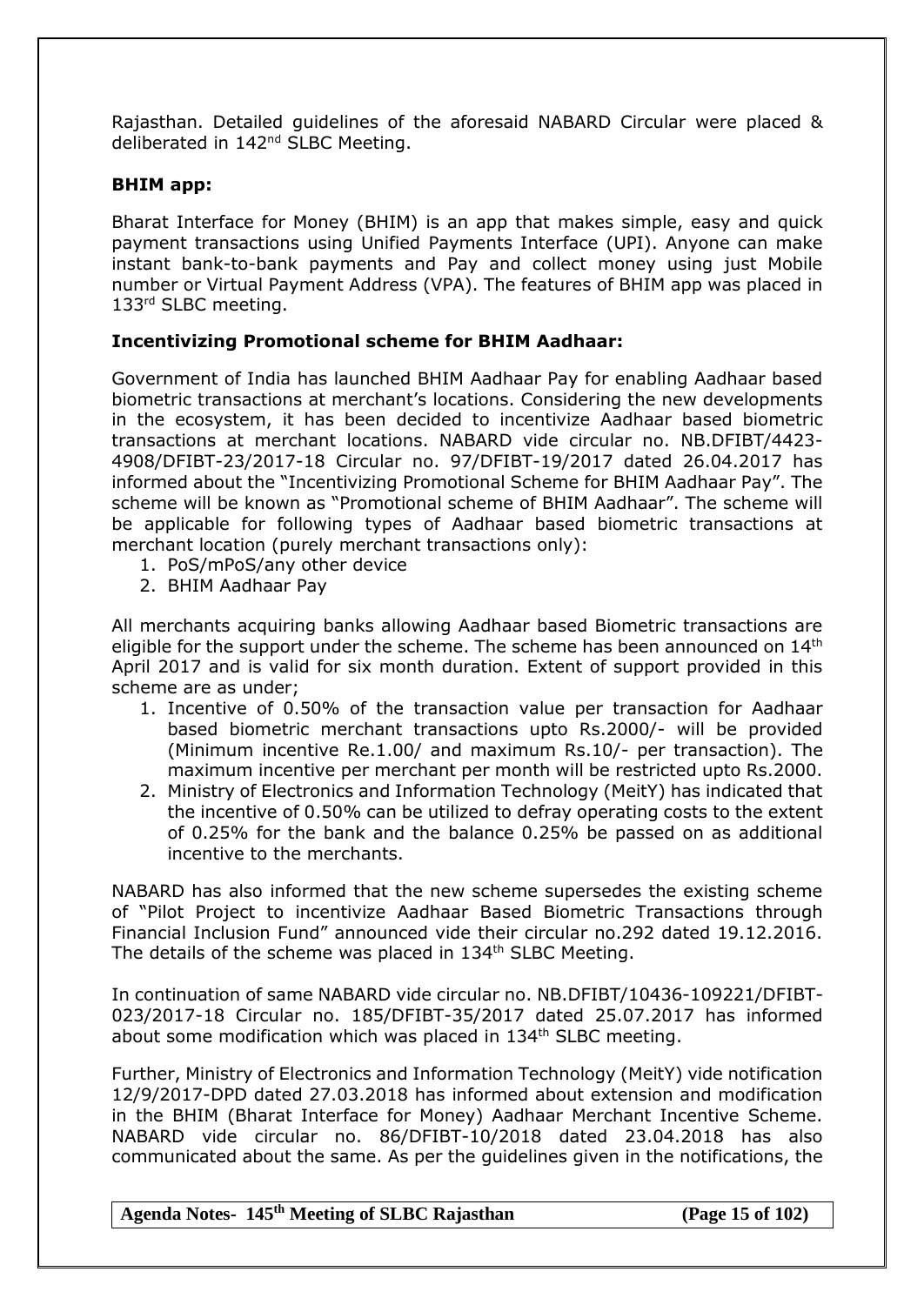operation of BHIM Merchant Incentive Scheme has been extended till 31<sup>st</sup> March, 2019. Further, in tune with the modification made and the guidelines issued by Meity, the format for applying and seeking advance under the scheme have been revised and are enclosed with notification. The notification issued by MeitY and circular issued by NABARD was placed in 137th SLBC meeting.

## **Promotional Scheme for Support under Financial Inclusion Fund (FIF) for deployment of 20 lakh BHIM Aadhaar Pay Devices:**

NABARD vide circular no. 292/DFIBT-56/2017 (DFIBT.HO/21149-21627/DFIBT-23/2017-18 dated 28.12.2017 has informed that a scheme for supporting deployment of 2 lakh PoS/mPoS devices in 1 lakh tier 5 and 6 centres was announced on 06 December 2016 and is in operation till 31 January 2018. Now, it has been decided to provide support to banks under Financial Inclusion Fund (FIF) for deployment of another 20 lakh BHIM Aadhaar Pay devices including merchant on-boarding for merchant transactions.

The scheme will be known as "Promotional scheme for deployment of 20 lakh BHIM Aadhaar pay devices including merchant on-boarding for merchant transactions." All banks providing BHIM Aadhaar pay services for merchant transactions are eligible for support under the scheme.

# **Extent of Support:**

NABARD vide circular no. DFIBT.HO/13426-13452/DFIBT-23/2018-19 (Circular No. 55/DFIBT-02/2019 dated 08.03.2019 has informed that they have extended the period of implementation of the scheme and submission of claims till 30/09/2019. Banks are requested to ensure submission of proposals for sanction and claims in time and avail of support before 30/09/2019. The extent of support will be Rs. 750/ per device. Detailed guidelines of the aforesaid NABARD Circular and Annexures were annexed in SLBC 141st agenda notes**.**

# **Scheme for Reimbursement of MDR – Withdrawal of RBI circulars**

Chief General Manager, Reserve Bank of India vide letter no. RBI/2018-19/210 DGBA.GBD.No.3089/43.33.001/2018-19 dated 13.06.2019 has informed that they have withdrawn following RBI circulars under scheme of reimbursement of MDR

- $\checkmark$  Circular no RBI/2016-17/228 DGBA.GAD.No.2128/44.02.001/2016-17 dated 16.02.2017
- $\checkmark$  Circular no RBI/2017-18/55
- DGBA.GBD.No.505/31.02.007/2017-18 dated 07.09.2017
- Letter no DGBA.GBD.No.2773/43.33.001/2017-18 dated 04.05.2018
- $\checkmark$  Letter no DGBA.GBD.No.470/43.33.001/2018-19 dated 23.08.2018

It has been decided that reimbursement of MDR claims will be handled directly by ministry of Electronics and information technology (Meity) w.e.f January 01, 2019 in view of this, the above mentioned circular/letters issued by Reserve Bank of India stand withdrawn from the date of this circular.

Detailed guidelines of the aforesaid RBI Circular were placed & deliberated in 142<sup>nd</sup> SLBC Meeting.

**Agenda Notes- 145th Meeting of SLBC Rajasthan (Page 16 of 102)**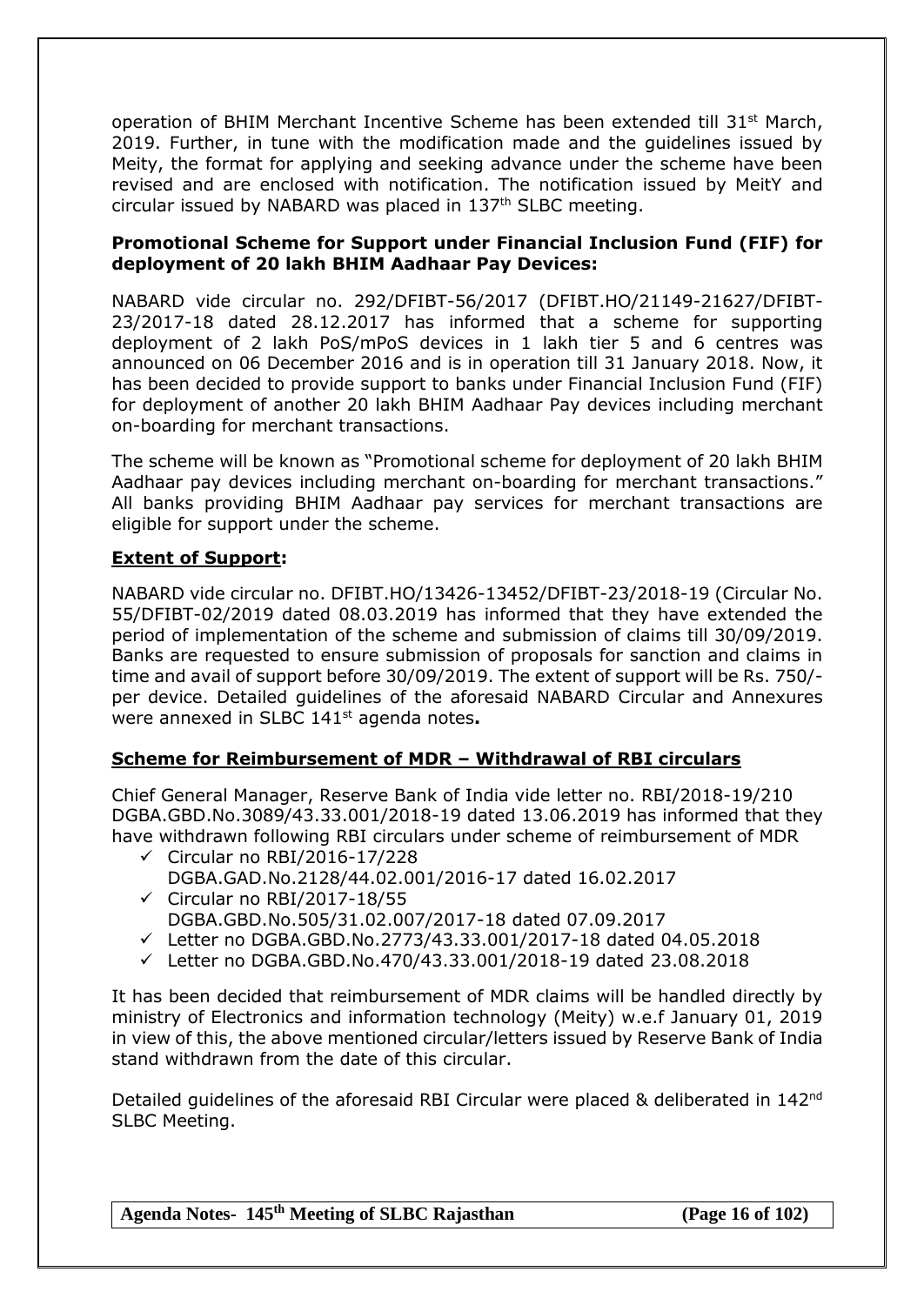# **3.7 PMJDY - Toll Free Number at State level:**

To provide a centralized grievance redressal and facilitation mechanism in regard to bank accounts - PMJDY, in the state at SLBC level a call center with the toll free number **1800-180-6546** was set up. The same Toll Free Number is also available for grievance redressal under Pradhan Mantri Jeevan Jyoti Bima Yojana, Pradhan Mantri Suraksha Bima Yojana, Atal Pension Yojana & Pradhan Mantri MUDRA Yojana.

## **3.8 Constitution of State level Financial Inclusion Committee (SLFIC) for Monitoring of PMJDY, PMSBY, PMJJBY, APY and PMMY**:

Secretary (FS), Ministry of Finance, GoI vide DO No. 1/9/2014-FI (Pt. XII) (C-69306) dated 29.01.2016 requested all Chief Secretaries to constitute a State Level Financial Inclusion Committee for monitoring of PMJDY, PMSBY, PMJJBY, APY and PMMY in their State.

SLFIC has been constituted with a composition of Chief Secretary as Chairman and Nodal Officer of Department of Financial Services, SLBC Nodal Officer as member and State Mission Director of the state as member secretary.

The SLFIC will monitor and review the implementation of Pradhan Mantri Jan Dhan Yojana (PMJDY), three social security schemes namely Pradhan Mantri Suraksha Bima Yojana (PMSBY), Pradhan Mantri Jeevan Jyoti Bima Yojana (PMJJBY), Atal Pension Yojana (APY) and Pradhan Mantri Mudra Yojana (PMMY).

The fourth meeting of State Level Financial Inclusion Committee of the Rajasthan State was convened on 28.06.2017 under the Chairmanship of Chief Secretary, Govt. of Rajasthan. The minutes of the meeting were circulated by SLBC vide letter No. रा.अं/एस.एल.बी.सी./2017-18/537 दिनांक 04.07.2017. The Minutes of the meeting was placed in 134<sup>th</sup> SLBC Meeting.

## **3.9 The Aadhaar (Targeted Delivery of Financial and Other Subsidies, Benefits and Services) Act, 2016 – Seeding of Aadhaar number in PMJDY accounts and bank accounts of Pensioners:**

DFS-MoF vide letter no. F.No. 20/2/2010-FI (Part)(C-71275) dated 26.04.2016 addressed to Chairman/CMDs/MD&CEOs/MDs of all Public Sector Banks has enclosed copy of DO letter from Principal Secretary to Prime Minister wherein it has been stated that all PMJDY bank accounts should be seeded with Aadhaar by June 30, 2016. Similarly, it should be ensured that seeding of Aadhaar number into various types of pension accounts including those of retired armed forces personnel be completed by June 30, 2016.The same stand circulated to all Member Banks by SLBC vide letter no. RZ: SLBC: 2016-17:89 dated 30.04.2016.

Detailed guidelines were placed & deliberated in 129<sup>th</sup> SLBC Meeting.

UIDAI, MeitY, GoI vide circular no. 4(4)/57/341/2017/E&U dated 13.02.2019 has informed that representation were received from various banks pointing out various snags in achieving the target such as lower turnaround during the initial periods

**Agenda Notes- 145th Meeting of SLBC Rajasthan (Page 17 of 102)**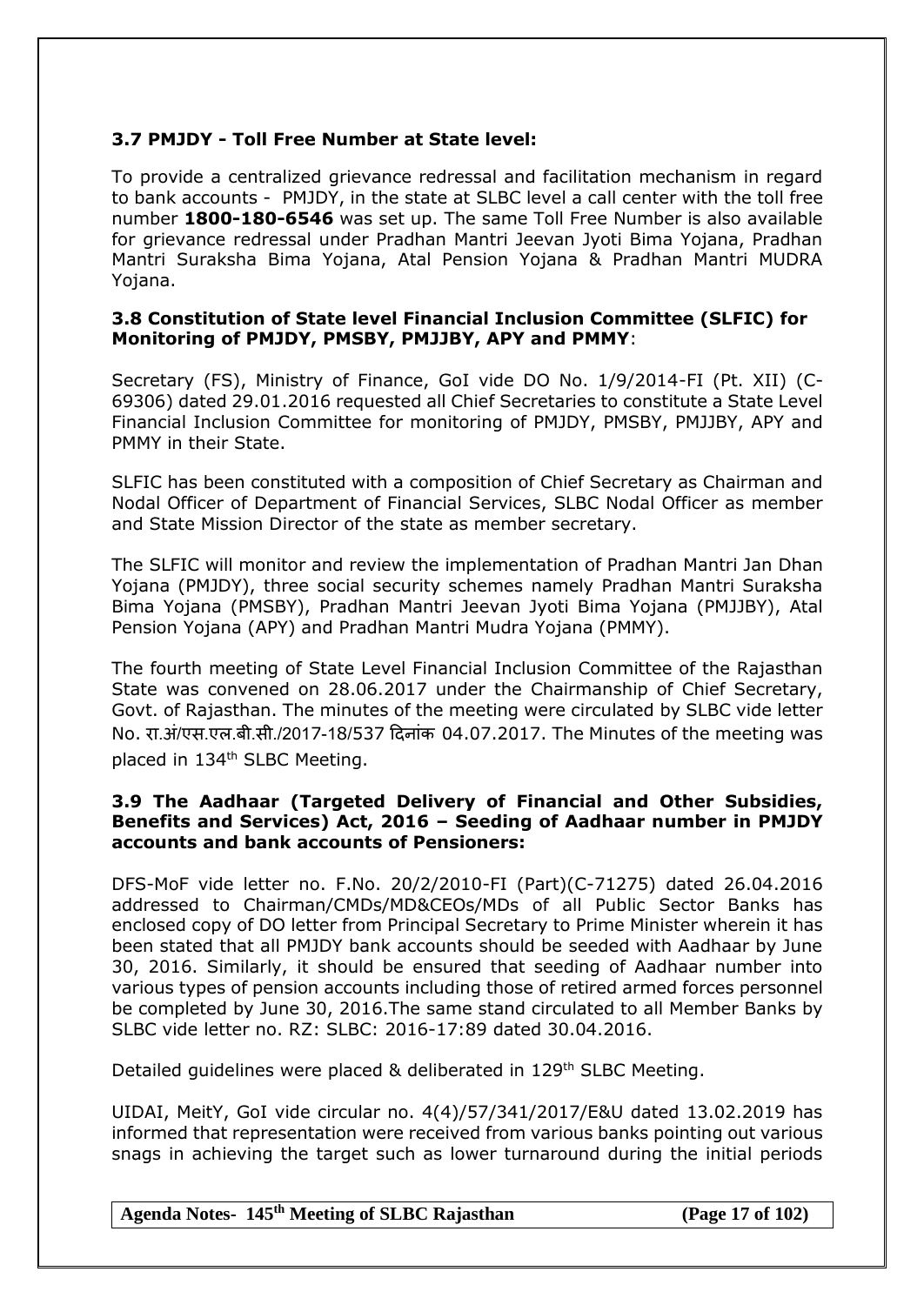after the Honourable Supreme Court Judgement, switching over to new online client, shift to in house model of operation, etc. Considering the above points and the progress made by banks in attaining the target fixed by UIDAI, the target of 16 enrolment/ updations per day per branch is hereby relaxed as below-

(a) From  $1<sup>st</sup>$  April, 2019 onwards -8 enrolment/ updations per day per branch

These figures will be seen on cumulative basis against the total target of the bank. Accordingly, banks who achieve the target of minimum 8 Aadhaar Enrolment/ updation per day per branch in the month of April 2019 will be exempted from the financial disincentives. In case bank fails to meet the above target of carrying out minimum enrolment/ updation per day per branch, financial disincentive in respect of uncovered branches as on last day of the month will be levied from the month of April 2019 onwards. Copy of the aforementioned circular were placed in  $141<sup>st</sup>$  SLBC Meeting.

In addition to that, all banks are requested to follow the guidelines as mentioned in the circular dated 31.08.2018, to ensure timely and effective service to the society. Copy of the Circular received from UIDAI Department was placed in 139th SLBC Meeting.

## **Gazette Notification of Aadhaar (Pricing of Aadhaar Authentication Services) Regulations, 2019:**

Further, UIDAI has issued Gazette Notification No. K-11022/632/2019/Auth-UIDAI (No. 1 of 2019) dated 06/03/2019 regarding Aadhaar (Pricing of Aadhaar Authentication services) Regulations, 2019 which stipulate that-

- i. Aadhaar authentication services shall be charged @ Rs. 20 (including taxes) for each e-KYC transaction and Rs. 0.50 (inclusive taxes) for each Yes/No authentication transaction from requesting entities;
- ii. Government entities and the Department of Posts shall be exempt from Authentication transaction charges; and
- iii. Scheduled Commercial Banks engaged in providing Aadhaar enrolment and update facilities in accordance with Gazzette Notification no. 13012/79/2017/Legal-UIDAI (No. 4 of 2017) dated 14th July, 2017 shall be exempt from Authentication transaction charges. However, such banks, which fall short of the Aadhaar enrolment and update targets, as communicated from time to time, will be charged in proportion to the shortfall in achieving the target.
- iv. The above target shall be in addition to the License fees and financial disincentives, as applicable.

The copy of the Gazette Notification was annexed in SLBC 141st agenda notes**.**

## **Modification in Office Memorandum dated 24/09/2018 & 07/02/2019 regarding updation of Name, Gender and Date of Birth:**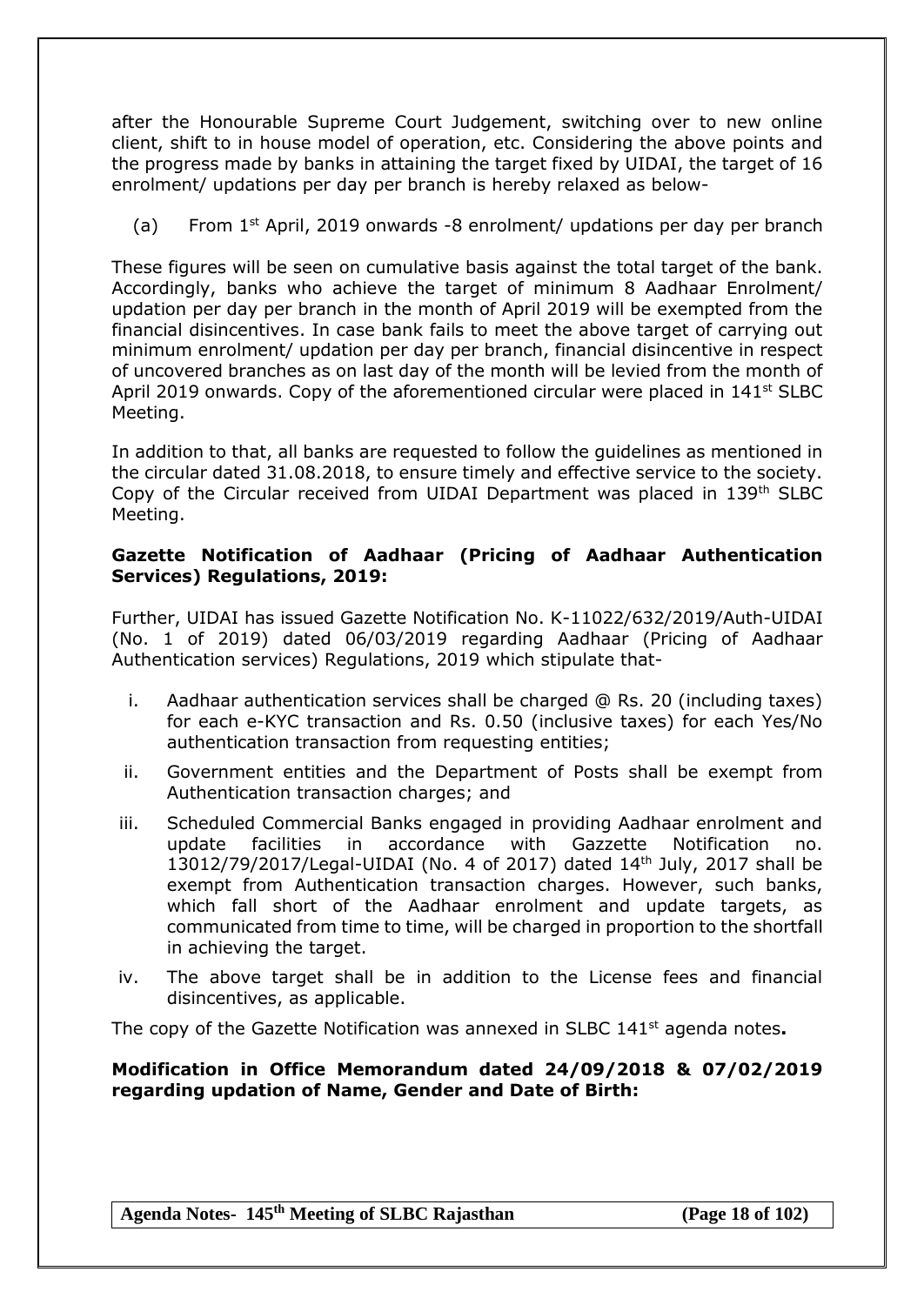Considering the difficulties raised by the residents and ecosystem partners the following modifications are made with immediate effect in regard to update/ correction in Date of Birth-

- $\triangleright$  Update request received from residents for change in Date of birth from Declared/ Approximate to verify will be allowed once in life time, irrespective of range/ limit of change. The resident need to submit prescribed proof document for the same.
- $\triangleright$  Update request received from residents for change of DoB whose date of birth is already verified will not be allowed. In case the date of birth is to be updated where in date of birth was already verified, it can be done through an exception handling process which may require the resident to visit Regional Office of the UIDAI.
- $\triangleright$  In case updation of name or Gender over and above prescribed limit or restriction, resident may sent his/ her request to accept the update through exception handling process to respective regional office of UIDAI through email or by post along with copy of URN slip, Aadhaar detail and relevant proof detail.

Copy of the aforementioned Office Memorandum was placed in SLBC 141st agenda notes**.**

## **3.10 Pradhan Mantri Jeevan Jyoti Bima Yojana (Life Insurance) - and Pradhan Mantri Suraksha Bima Yojana (Non- Life Insurance):**

Hon'ble Finance Minister in his budget speech for 15-16 has announced these social security schemes in life & Non- Life Insurance. Under both the scheme insurance cover of Rs.2 lacs will be available against the payment of Yearly premium of Rs.330/- under life & Rs.12/- under Non- Life Insurance. These Schemes were rolled out from 1<sup>st</sup> June 2015.

The details of the Schemes are available on website www.financialservices.gov.in and [www.jansuraksha.gov.in.](http://www.jansuraksha.gov.in/)

Detailed quidelines were placed & deliberated in 129<sup>th</sup> SLBC Meeting.

Department of Financial Services, MoF, GoI vide their letter dated 29.05.2020 advised regarding Grace Period for renewal of PMJJBY & PMSBY in view of the challenges due to COVID-19 pandemic. It has been decided to allow a grace period of 30 days from the due date of renewal of PMJJBY w.e.f 01.06.2020 to 30.06.2020 and a grace period of 15 days from the due date of renewal of PMSBY policies w.e.f 01.06.2020 to 15.06.2020.

Detailed circular as annexed as per annexure- 17

The progress of enrolment under both the scheme as on 31.03.2020 is as per **Annexure-18**

**Agenda Notes- 145th Meeting of SLBC Rajasthan (Page 19 of 102)**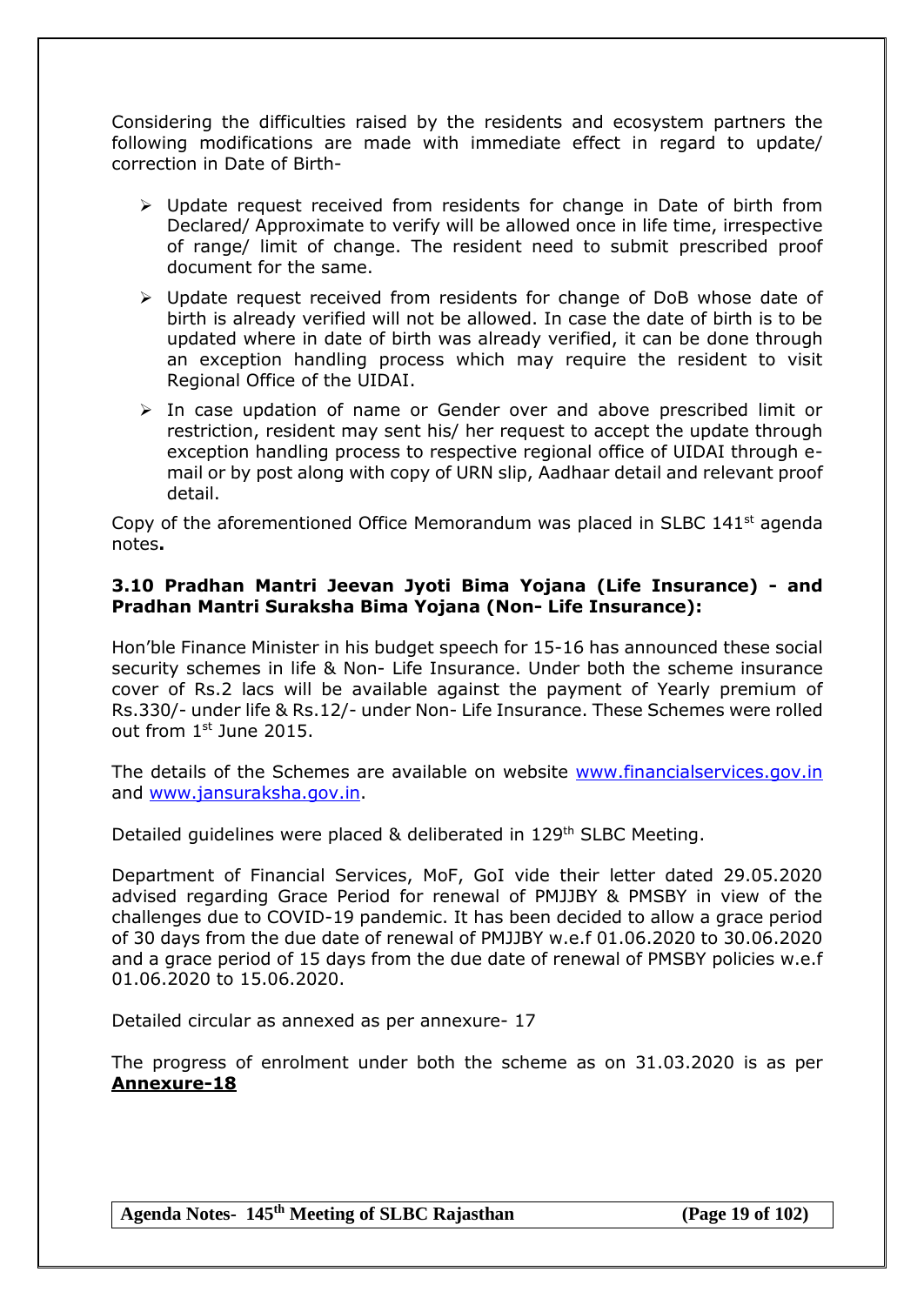# **3.11 Atal Pension Yojana (APY):**

Hon'ble Finance Minister in his Budget Speech for 2015-16, announced a new initiative called Atal Pension Yojana (APY). It is the improved version of National Pension Scheme- Swavalamban with clarity of pension benefit at the age after 60 years is launched from 1<sup>st</sup> June 2015. The existing subscribers of Swavalamban Scheme would be automatically migrated to APY, unless they opt out.

The details of the Scheme is available on website [www.financialservices.gov.in](http://www.financialservices.gov.in/) and [www.jansuraksha.gov.in.](http://www.jansuraksha.gov.in/)

Detailed guidelines were placed & deliberated in 128<sup>th</sup> & 129<sup>th</sup> SLBC Meeting.

Department of Financial Services, MoF, GoI vide their letter dated 03.06.2020 addressed to Chairman, PFRDA, New Delhi has informed regarding allotment of targets of Banks under Atal Pension Yojana (APY) for the FY 2020-21. The category wise APY targets of banks is as under-

1) **Major Bank:** Target of 60 APY accounts per branch for FY 2020-21. (Includes PSBs, HDFC Bank, Axis Bank, ICICI Bank and IDBI Bank)

2) **Regional Rural Bank:** Target of 60 APY accounts per branch for FY 2020-21.

3) **Private Bank(other):** Target of 30 APY accounts per branch for FY 2020-21.

4) **Co-operative Bank:** Target of 20 APY accounts per branch for FY 2020-21.

5) **Department of post:** Target of 30 APY accounts per branch for FY 2020-21.

6) **All Small Finance Banks:**Target of 50 APY accounts per branch for FY 2020-21

5) **All Payment Bank :** Target of 50000 APY accounts (Absolute) FY 2020-21.

Banks are requested to kindly put in all efforts to achieve the target for FY-2020- 21.

Letter received from Department of Financial Services, MoF in this regard is as per **Annexure-19**

The progress of enrolment as on 31.03.2020 under the scheme received from banks is as per **Annexure-20**

The progress of enrolment as on 31.03.2020 under the scheme received from PFRDA is as per **Annexure-21**

## **3.12 Opening of Clearing House at centers which have 3 or more Bank Branches:**

DFS, MoF, GoI has advised that, 2479 centers (towns/blocks/tehsils etc., administrative units below the district HQs, which have 3 or more Banks` branches

**Agenda Notes- 145th Meeting of SLBC Rajasthan (Page 20 of 102)**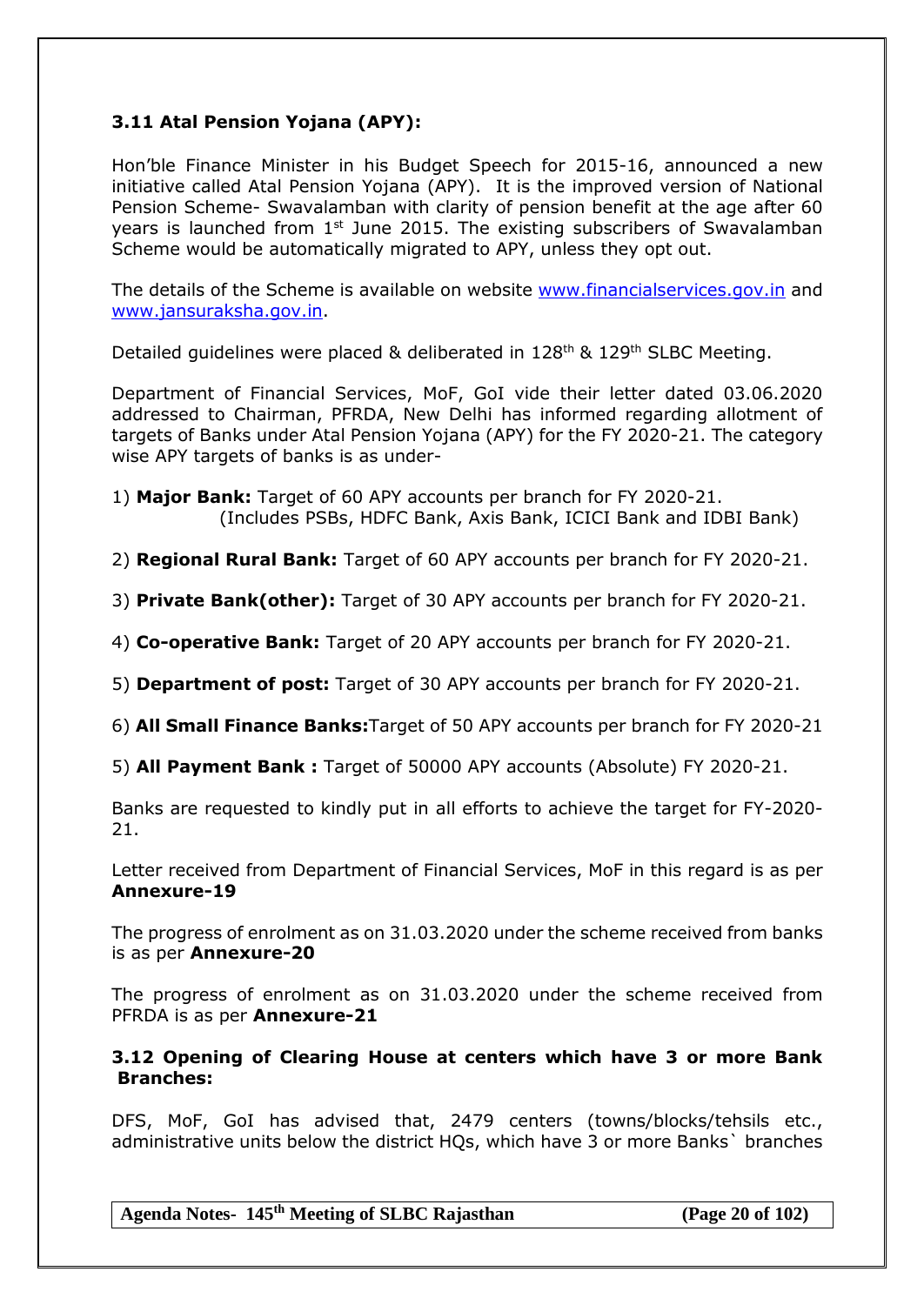but do not have a Clearing House facility) have been identified in 19 States. 242 such centers have been identified in the State of Rajasthan.

SLBC vide letter dated 08.09.2012 advised controlling heads of member Banks and LDMs that for opening of clearing house/arrangement guidelines issued by RBI (DPSS.CO.CHD No./2073/03.02.01/2011-12 dated 11.05.2012) may be adopted. SLBC vide letter dated 05.11.2012, 27.12.2012 and 01.03.2013 has requested all DCC Convener Banks, member banks and LDMs for setting up of clearing house/ clearing arrangement as per guidelines.

Out of the 242 centers identified for setting up of CHs/Clearing arrangement, as on 31.03.2020 CHs/Clearing arrangement have been set up at 154 centers. Member banks are requested to expedite setting up of clearing facility at the remaining centers as per allocation to them. Details are annexed as per **Annexure -22**

#### **3.13 Putting up guidelines issued by the Government on Financial Inclusion, Direct Benefit Transfer etc. in DLCC Meetings:**

DFS-MoF vide letter no. F. No. 6/36/2012-FI dated 11.01.2013 has advised that the guidelines / circulars issued from time to time on various issues regarding implementation of Financial Inclusion, Direct Benefit Transfer etc. are available on their website<http://financialservices.gov.in/ncapp/Circulars.aspx?ct=B>

The guidelines / circulars are to be placed in the DLCC meetings chaired by the District Collector and the contents to be discussed during the meetings to bring it to the knowledge of all the concerned for the seamless implementation of the guidelines and feedback / suggestions, if any, received in DLCC meetings may be informed to DFS. The same stands circulated to all LDMs in the State for compliance. DCC Convener Banks are requested for compliance.

### **3.14 Installation and Managed Services of Cash Dispensers (CDs) and ATMs in all branches of PSBs/RRBs:**

DFS-MoF vide letter no. F.No.6/77/2012-FI dated 28.12.2012 has advised about installation of Onsite ATMs, which stands circulated to all member banks vide letter no. RZ/SLBC/MoF/2012-13/1668 dated 31.12.2012.

It is also to be ensured that all account holders in these districts, particularly the beneficiaries under Direct Benefit Transfer, are issued ATM cum Debit Card on priority. Further, ATM Cum-Debit card should also be issued in Basic Saving Bank Account.

On the issue of installation of On- Site ATM, MoF, DFS, GoI vide letter No.F. No. 3/2/2013-FI dated 23.12.2013 has clarified that Bank ATMs within a vicinity of 500 meters of the Bank Branch may be treated as on-site ATMs, subject to stipulation that Banks may try to shift the ATM to the nearby branch in future unless commercial considerations do not permit such shifting. ATMs of other Banks in the vicinity of 500 meters from the Branch would not be treated as on-site ATMS. In case of SBI and its associate Banks' ATMs in the vicinity of 500 meters of the respective branch may be treated as on-site ATMs. However, in any location, if there are multiple branches of SBI and/or its associate banks, then each of these branches must have an on-site ATM.

**Agenda Notes- 145th Meeting of SLBC Rajasthan (Page 21 of 102)**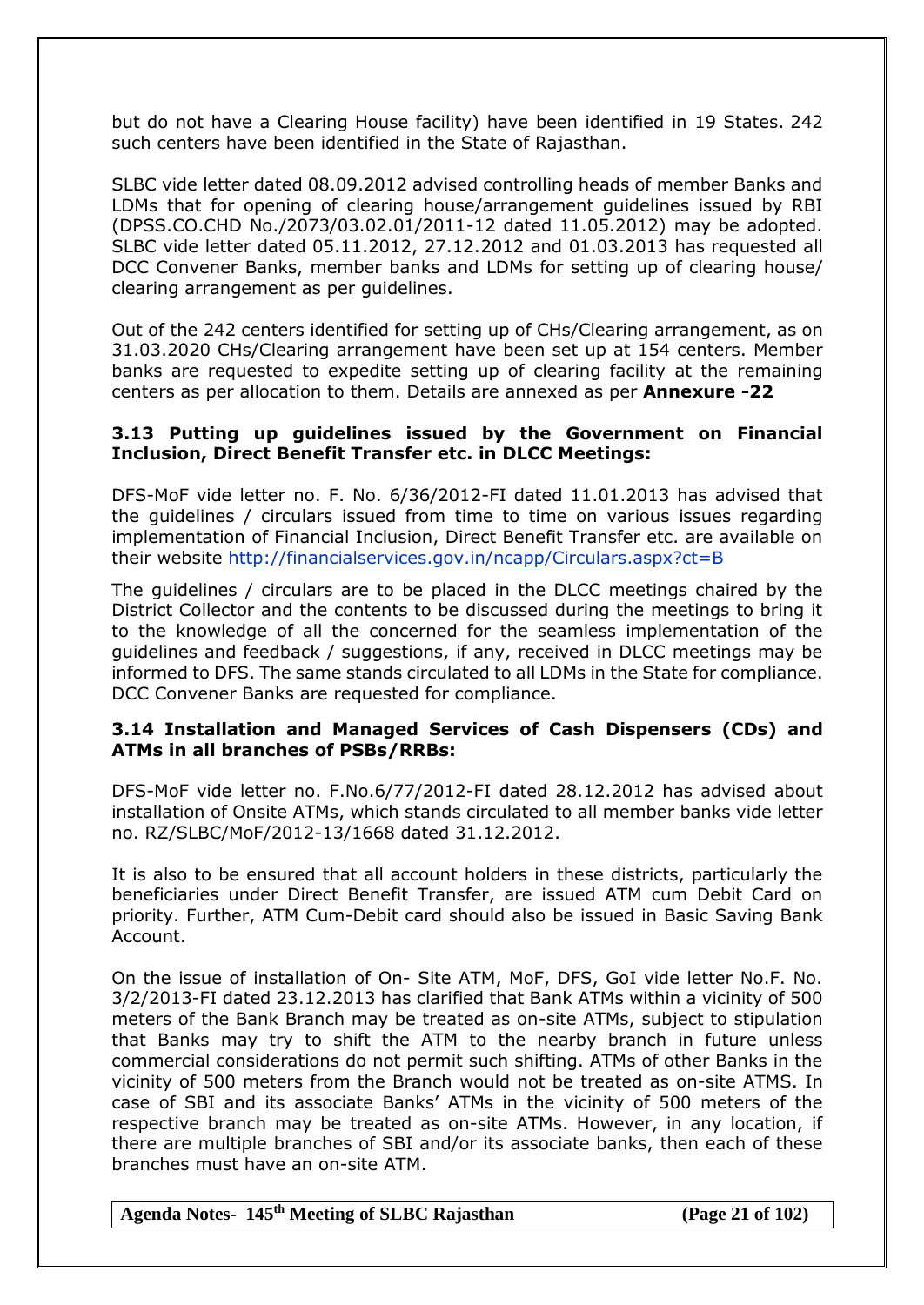Detailed guidelines were placed & deliberated in 120<sup>th</sup> & subsequent SLBC Meetings.

Status of Onsite ATM Bank wise is as per **Annexure-1**

# **3.15 Installation of ATMs at Gram Panchayat level:**

On 04.11.2015 a meeting with banking partners was held under the Chairmanship of Hon'ble Chief Minister, Rajasthan to assess the progress and action plan regarding Bhamashah (financial inclusion), credit mobilization, and expansion of banking coverage and increase in financial literacy. During the course of meeting Hon'ble Chief Minister, Rajasthan urged banks to establish at least One ATM at Gram Panchayat Level.

In this regard Additional Director, DoIT, GoR vide letter no. F5(611)/DOIT/TECH/12 dated 17.08.2016 has requested all banks to submit proposal on or before  $30<sup>th</sup>$ August 2016 for reimbursement of upfront cost as agreed by the GoR, for setting up of ATM at Gram Panchayat level. Banks were requested to submit proposals before 30th August 2016.

## **3.16 Capacity Building of Bank Mitras / Business Correspondents (BCs)**

Looking to the need for capacity building of the BCs in the areas of Basic Banking / Financial Products & services and to certify the BCs by IIBF after a minimum no of days of training, IBA has taken an initiative to conduct 2 days "Train the Trainers Programme" for all the RSETI Directors / Faculty Members. In turn the RSETI Directors / Faculty Members will impart training to Bank Mitras / BCs.

As envisages under IBA initiative, after the minimum number of days of training the bank BCAs / Kiosk operator will be eligible to participate in IIBF's BC certification process. For this purpose, it is mandatory for BC to appear in the exam, which is to be conducted by IIBF. Detailed guidelines were placed & deliberated in 127<sup>th</sup> SLBC Meeting.

### **3.17 List of villages inadequately covered or uncovered by financial infrastructure:**

Joint Secretary, Department of Financial Services, Ministry of Finance, Govt. of India vide letter no. F.No. 21(23)/2014-FI (Mission) (347323) dated 18.12.2017 has informed that it was decided to map financial infrastructure and to propose Gram Panchayat wise action plan for uncovered/ inadequately covered Gram Panchayats. An uncovered/ inadequately covered village is the village which is without financial infrastructure (Bank branch, ATM and Banking Correspondent) within a radius of 5 kilometer. In this regard, it was requested that the list of uncovered/ inadequately covered village, as provided, may be discussed in the meeting of State Level Bankers committee (SLBC) with the member banks and a suitable action plan to cover these uncovered villages with banking outlet may be worked out. Bank wise and District wise status of banking facility available in inadequately uncovered villages within 5 KM radius.

### **Deployment of additional BCs in locations not having banking facilities within 5 km and at locations wherever it is viable within SSA:**

**Agenda Notes- 145th Meeting of SLBC Rajasthan (Page 22 of 102)**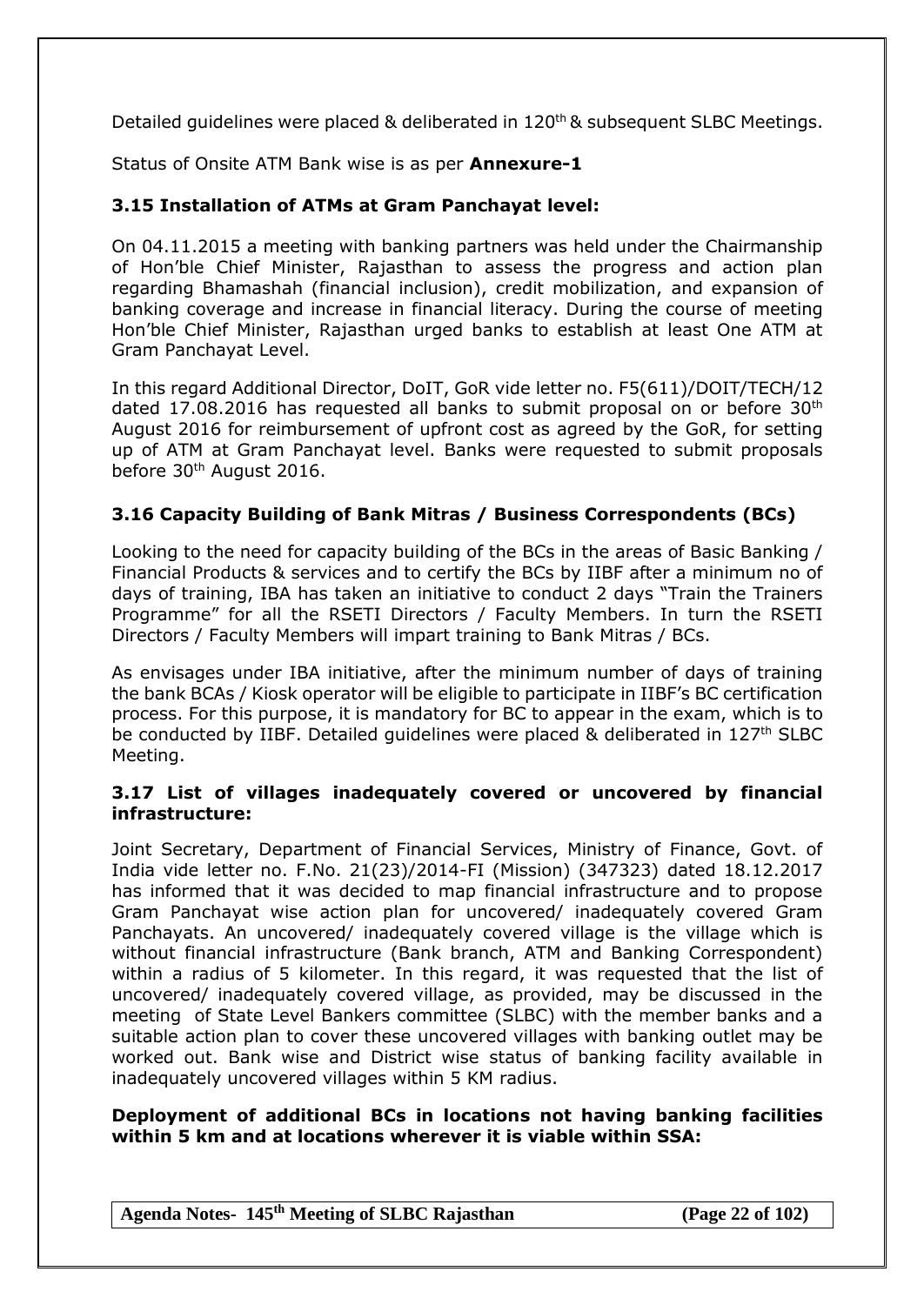Department of Financial Services, MoF, GoI vide letter no. F.No. 21(23)/2014-FI (MISSION) (347323) dated 17/05/2018 addressed to Chief Secretary of all States, Chairman/ MD & CEOs of Public Sector & Private Sector Banks and SLBC Conveners of all states has informed that additional BCs are required for uncovered locations and wherever it is feasible to have BC touch points. They have advised to hold District Level Implementation Committee (DLIC) meeting headed by District Magistrate in last week of May to cover all required points and draw up plan to deploy BCs in identified locations. DLIC may decide to choose a Ration shop, a fertilizer shop or SHG member as BC in identified locations to deploy BC by 31.05.2018.

Issue of viability of existing BC may also be discussed and decided in DLIC and DLIC can allot the BC points to any bank if SSA bank is refusing to deploy BC in reasonable time frame. District wise Bank wise list of uncovered locations is enclosed. Letter received from DFS, MoF, GoI was placed in 137th SLBC Meeting**.**

In this order, a meeting to review the financial inclusion initiatives of the Government was organized by the Department of Financial Services on 04.08.2018 at New Delhi. The meeting was addressed by Secretary, DFS and Additional Secretary, (FI), DFS. Minutes of the aforesaid meeting were placed in  $138<sup>th</sup>$  SLBC Meeting.

Further, Joint Secretary, Department of Financial Services, Ministry of Finance, Govt. of India vide letter no. F.No. 08.04.2014 (Mission office) dated 22.07.2019 has provided list of 1376 inadequately covered/uncovered villages for providing banking services within 5 km radius pertaining to Rajasthan state and out of these only 95 were left uncovered locations and which were allotted to the member bank as on 30.09.2019 for providing Banking services in these allotted villages.

Joint Secretary, Department of Financial Services, Ministry of Finance, Govt. of India vide letter no. F.No. 08.04.2014 (Mission office) dated 18.10.2019 has provided list of 1136 inadequately covered/uncovered villages for providing banking services within 5 km radius pertaining to Rajasthan state and out of these only189 are left uncovered locations. Detail circular was placed in 143<sup>rd</sup> SLBC Meeting.

Further Department of Financial Services, Ministry of Finance, Govt. of India vide their e-mail dated  $12<sup>th</sup>$  Feb, 2020 has provided the list of 458 Villages identified as inadequately covered or uncovered by Banking touch point i.e. Bank Branch/Business Correspondent/Indian Post Payment Bank (IPPB) on the Jan Dhan Darshak App. Out of these 458 villages, 387 villages were common from the list 1136 provided earlier by DFS vide their letter dated 18.10.2019 and 71 newly identified villages. The said list was provided to the respective Banks to confirm the updation of coverage status on the Jan Dhan Darshak App wherein it was found that only 208 villages were found updated on the Jan Dhan Darshak App out of 458 village.

Department of Financial Services, Ministry of Finance, Govt. of India vide their email dated 28.02.2020 have provided the List of 231 Uncovered Villages within 5 KM radius. Subsequently, Department of Financial Services, Ministry of Finance, Govt. of India have provided the list of 15 newly identified villages pertaining to Rajasthan State. After the allocation of the 15 New Villages the detailed summary of the Uncovered Villages within 5 KM radius

**Agenda Notes- 145th Meeting of SLBC Rajasthan (Page 23 of 102)**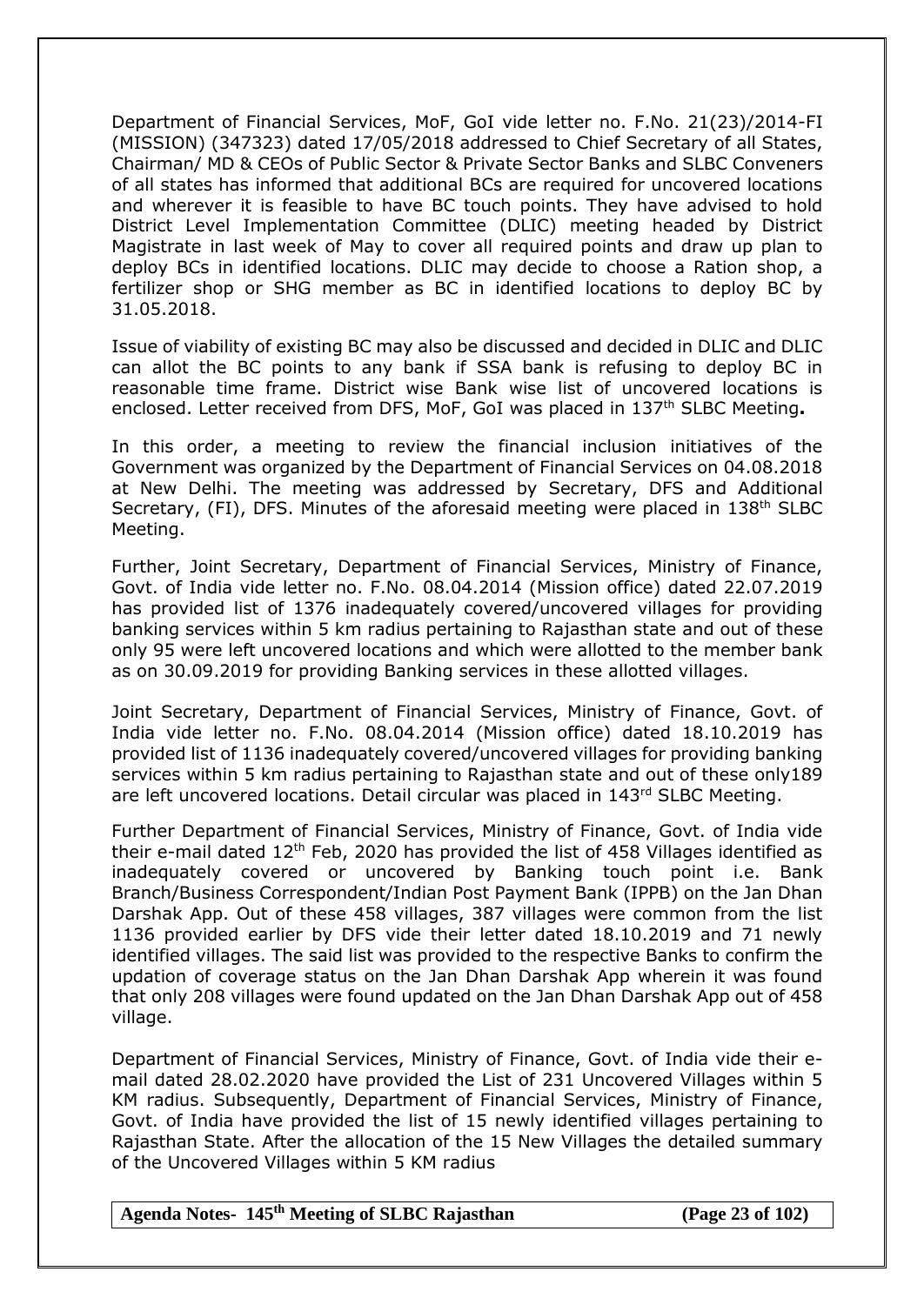Progress of inadequately covered/uncovered villages up to 15.06.2020 are annexed as per Annexure-23

Department of Financial Services, Ministry of Finance, Govt. of India vide their letter no. F.No. 08.04.2014-FI (Mission Office) dated 29th January, 2020 has emphasized on the usage of Jan Dhan Darshak App by SLBC, LDMs and Banks. LDMs are requested to regularly provide feedback on the Jan Dhan Darshak App on the availability of the Banking touch points and the concerned Banks are requested to regularly address the feedbacks was placed in 144<sup>th</sup> SLBC Meeting

## **3.18 Financial Inclusion in 117 backward districts:**

Additional Secretary, Department of Financial Services, Ministry of Finance, Govt. of India vide letter no. F.No. 9/22/2012-FI (C-54005) dated 15.02.2018 which is addressed to the Chairman/ CMDs of all Public Sector Banks and all SLBC Conveners, has forwarded a list of 115 backwards districts of the country, (out of which 5 district viz. Barmer, Dhaulpur, Jaisalmer, Karauli and Sirohi of Rajasthan State) identified as Aspirational Districts for achieving rapid transformation by addressing their specific developmental needs. Cabinet secretariat has communication that, necessary action should be taken and the progress reported fortnightly.

For this purpose, a set of Key Performance Indicators (KPIs) have been selected to monitor the efforts and progress made by all stakeholders in transforming the Aspirational Districts. In this context, the 05 parameters finalized by NITI Aayog for Monitoring progress in Financial Inclusion and the KPI for each parameter to be Monitored Aspirational district-wise are as follows:

|                | <b>S.No.   Selected Parameter</b>                                     | <b>Key Performance Indicators</b><br>(KPIs)                                                       |
|----------------|-----------------------------------------------------------------------|---------------------------------------------------------------------------------------------------|
| $\mathbf{1}$   | Aadhaar seeding of Bank<br>Account                                    | Percentage of accounts seeded with<br>Aadhaar as a Percentage of Total<br><b>Banking Accounts</b> |
| $\mathcal{L}$  | Disbursement of Mudra Loan                                            | Total Disbursement of Mudra Loan (In<br>Rupees) per 1 Lakh population                             |
| 3              | Enrolments in Pradhan Mantri<br>Jeevan Jyoti Bima Yojna<br>(PMJJBY)   | Number of PMJJBY Enrolments per 1<br>Lakh population                                              |
| $\overline{4}$ | Enrolments in Pradhan Mantri<br>Jeevan Suraksha Bima Yojna<br>(PMSBY) | Number of PMSBY Enrolments per 1<br>Lakh population                                               |
| 5.             | Enrolments in Atal Pension<br>Yojna (APY)                             | Number of Beneficiaries per 1 lakh<br>population                                                  |

**Agenda Notes- 145th Meeting of SLBC Rajasthan (Page 24 of 102)**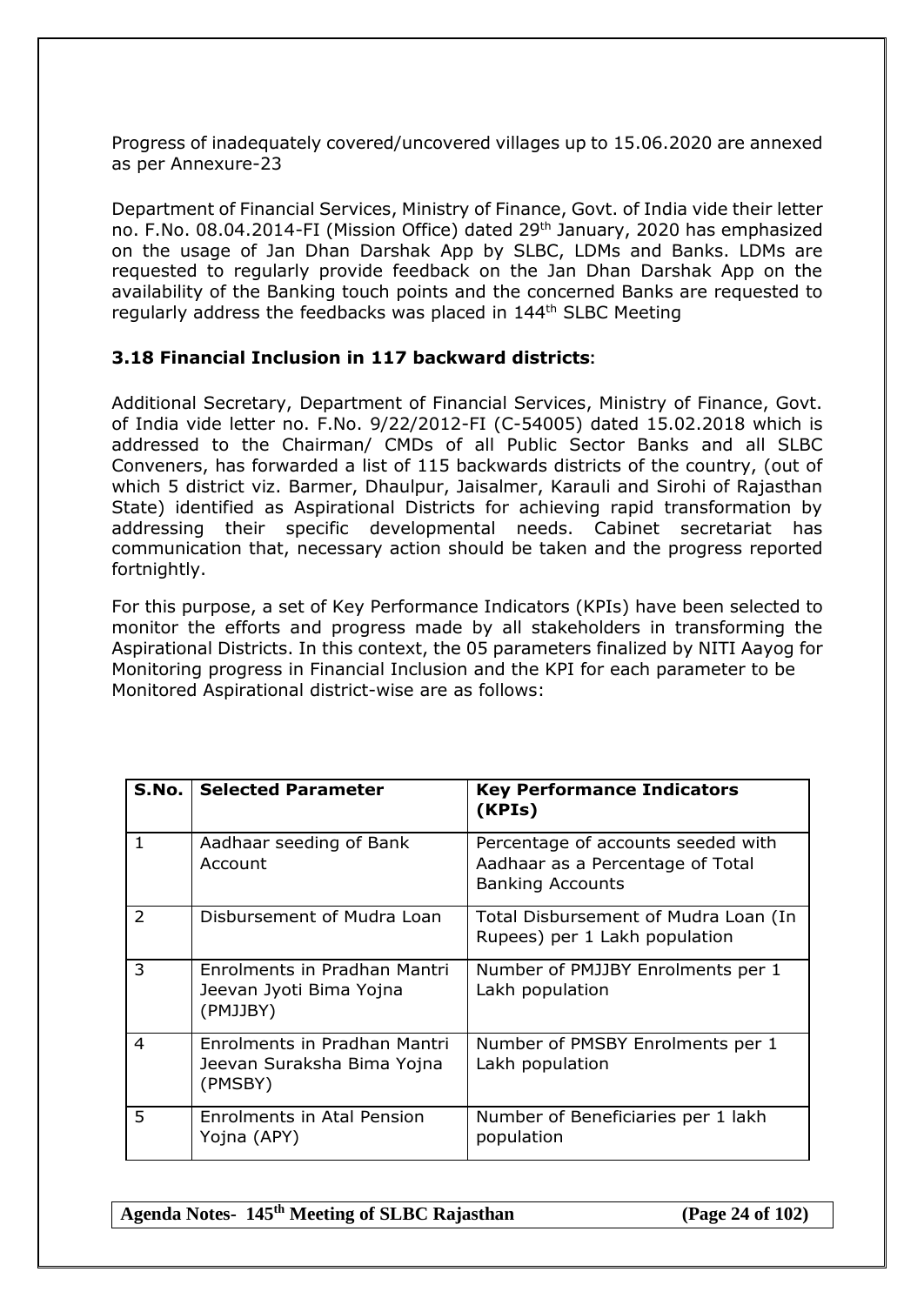Further, it was requested to ensure that necessary steps are taken on priority in coordination among the District authorities, bank and insurance functionaries and other stakeholders to cover the gaps in relation to the respective benchmarks. It was also requested to organize meetings of DLCC in each of these Districts in February, 2018 where CGM/ ED level officers of Lead Banks should attend to ensure due focus on these financial inclusion issues. The copy of the letter issued by DFS, MoF, GoI was placed in 136<sup>th</sup> SLBC meeting.

# **3.19 Launching of Jan Dhan Darshak App on Google Play Store**

Additional Mission Director (PMJDY), DFS, MoF vide letter no. F.No. 21(7)2014-FI (Mission Office) dated 12/09/2018 has informed that a new 'Jan Dhan Darshak' app is launched on Google Play Store. This app allows the users to locate the banking infrastructure service points and will serve as a major enabler for the handy access/ identification of different levels of financial touchpoints with associated information.

Further, during various Video Conferences regarding review of the progress on Financial Inclusion, DFS has advised banks to share updated app data containing records of branches and ATMs after proper verification with Mission Office. Letter received from DFS, MoF, GoI was placed in 139<sup>th</sup> SLBC Meeting.

# **3.20 Identifying of Digital District:-**

Indian Banks Association vide circular no. PS&BT/Digital District/7709 dated 08.08.2019 address to all PSBs informed that governor of RBI has emphasized the importance of expanding and deepening digital payments ecosystem in line with the recommendation of the committee on deepening of digital payment (Chairman Shri Nandan Nilekani) and Reserve Banks Payment System Vision Document 2021.

In this Regards Banks which have the Lead Bank Responsibility May advice the SLBC to identify one District in each state to make it 100% digitally enabled, within a time frame of one year in close coordination and collaboration with all stake holder, including SLBC, State Govt., and Regional office of RBI.

Further, looking at the above, we are glad to inform that Aspirational District Karauli has been identified to make it 100% digitally enabled district in the state within a time frame of 1 year. Detail circular was placed in  $143<sup>th</sup>$  SLBC meeting.

## **Direct cash transfers to women PMJDY account holders under Pradhan Mantri Garib Kalyan Yojana (PMGKY):**

Hon'ble Finance Minister on 26.03.2020 had made the announcement regarding ex-Gratia payment of Rs. 500/- per women PMJDY account holders in the light of COVID-19 pandemic, for next three months, under PM Garib Kalyan Package. It is intimated that Ministry of Rural Development, Government of India is releasing the lump sum amounts @Rs. 500/- per women PMJDY account holder (as per number of such accounts initiated by the Banks) for the 3 successive months i.e. April, May and June.

**Agenda Notes- 145th Meeting of SLBC Rajasthan (Page 25 of 102)**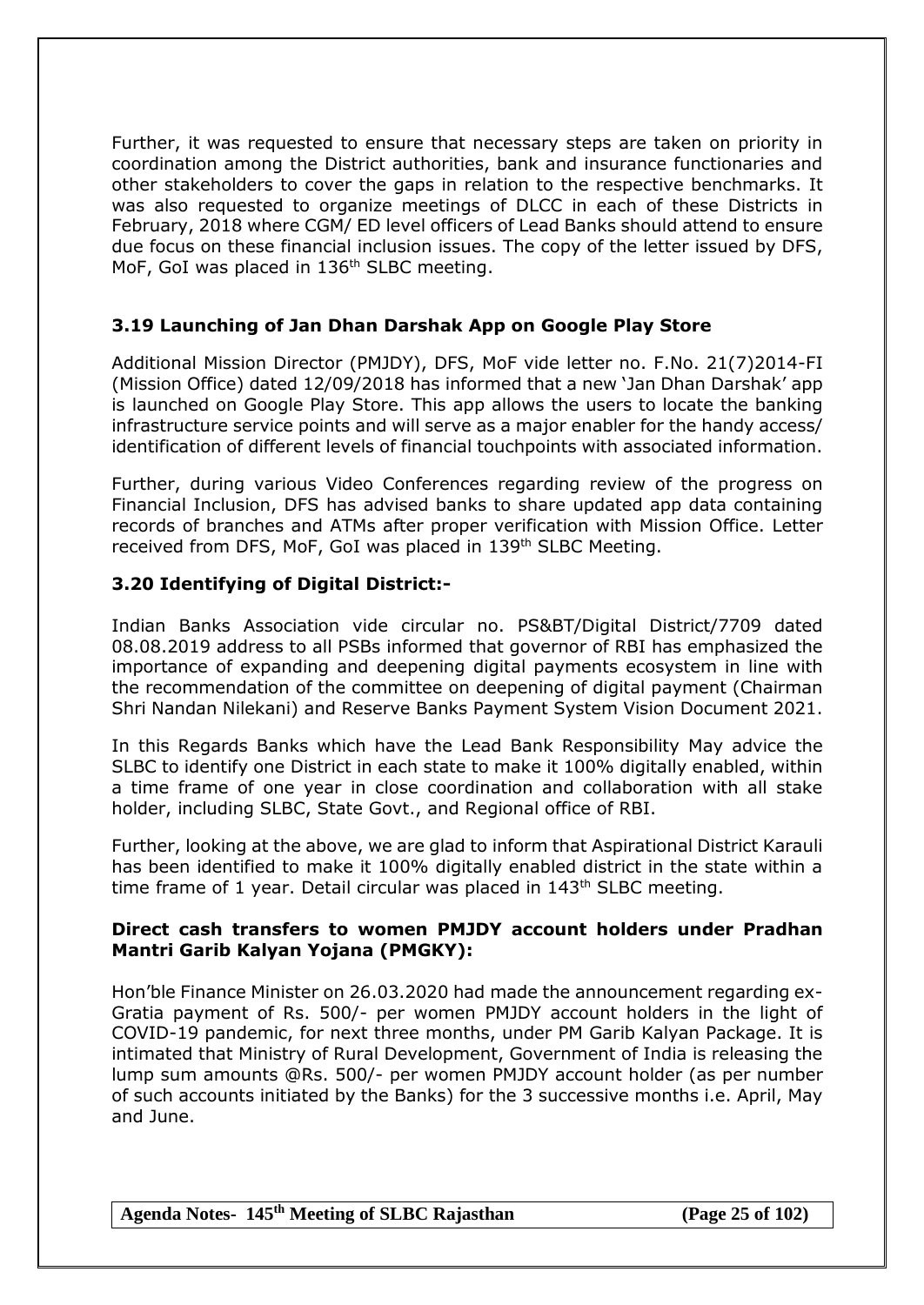Department of Financial Services, Ministry of Finance, Government of India vide their letter F.No.  $12/1/2020$ -BO II dated  $31<sup>st</sup>$  March, 2020 wherein they have advised to keep the Banking Channels open and make sure that Branches, ATMs and BCs function throughout the lockdown period, so as to facilitate people in their financial transactions, especially in view of the Pradhan Mantri Garib Kalyan Yojana (PMGKY) launched by the Government of India, wherein money will be credited to the large number of poor and vulnerable categories of beneficiaries of the society

The detailed circular are annexed as per Annexure-24

In order to maintain the social distancing and orderly withdrawal of money by Beneficiaries, DFS MoF, GoI has strategized to stagger the arrival of accountholders at Branches, BCs and ATMs for withdrawal of money. The schedule of credit of amount in the beneficiaries account was based on the last digit of the account number of the beneficiary.

Joint sectary, Department of Financial Services, MoF, GoI vide letter no. F.No. 21(23)/2014-FI (Mission) dated 01.04.2020, letter No. 21(23)/2014-FI (Mission) dated 01.05.2020 and letter No. 21(23)/2014-FI (Mission) dated 01.06.2020 addressed to, Chairman/ MD & CEOs of Public Sector & Private Sector Banks has informed regarding direct cash transfer to woman PMJDY account holder under PM Garib Kalyan Package in the light of COVID-19 pandemic.

The detailed circular are annexed as per Annexure-25

**Agenda Notes- 145th Meeting of SLBC Rajasthan (Page 26 of 102)**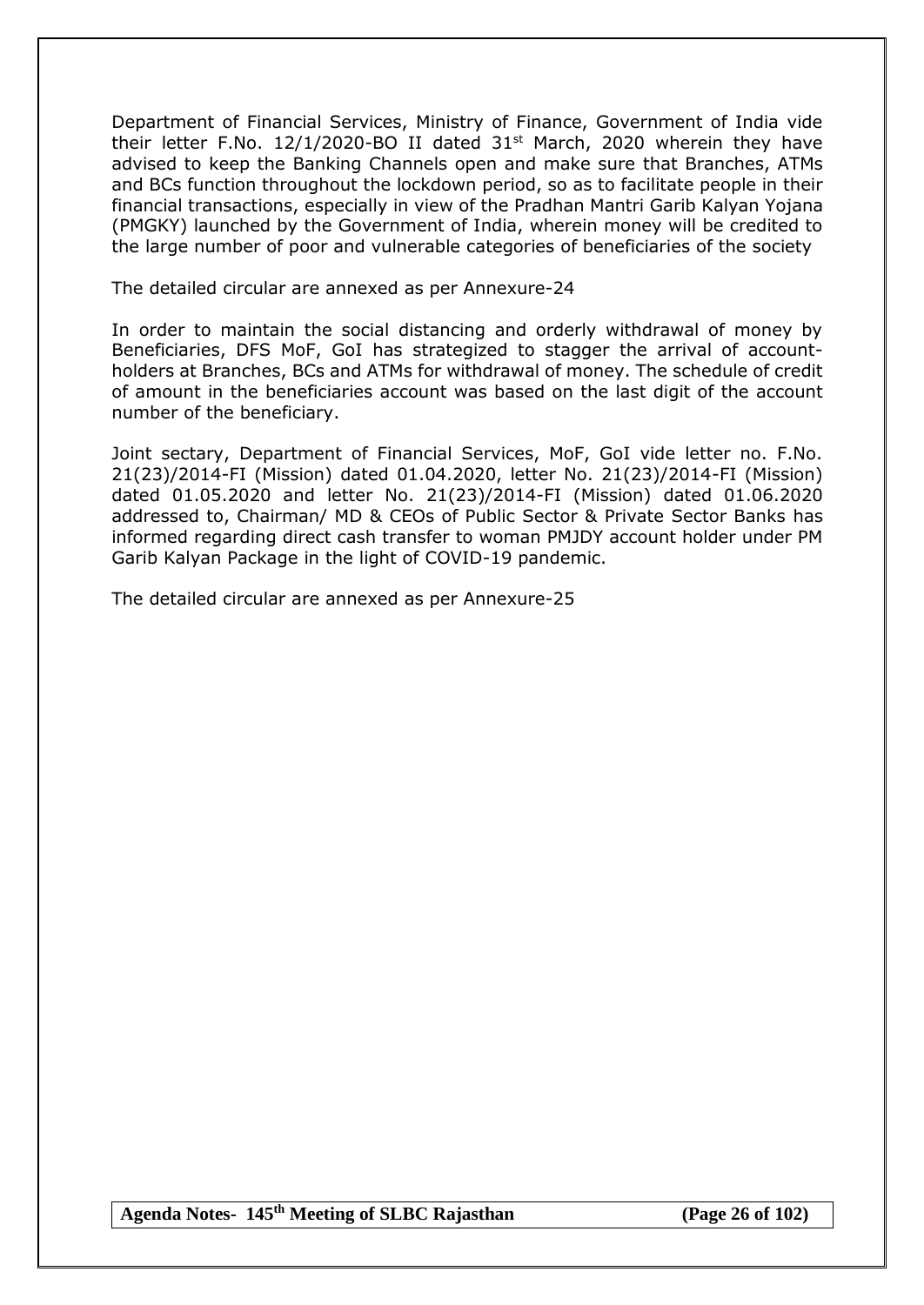# **Agenda No. 4**

# **4.1 Agriculture Credit Flow - Issuance of KCC:**

Institutional credit plays a vital role in development of agrarian economy as it facilitates increasing productivity and production through enhanced use of various inputs.

# **Ground Level Credit Target for Agriculture for Financial Year 2019-20:**

Deputy General Manager, NABARD vide letter no. Ref. No. राबै.राक्षेका.जय/1333/जीएलसी-

एसीपी/2020-21 dated 24.04.2020 has informed that for FY 2020-21 the ground level credit target for agriculture are 1500000 crore which is 11.11% more than the target fixed for FY 2019-20. Accordingly the agency wise and purpose wise allocation of the agriculture credit target for the year 2020-21 is as under;

|                             |                  |           |                                 |           |           | Amt. in Rs. Crores |
|-----------------------------|------------------|-----------|---------------------------------|-----------|-----------|--------------------|
| <b>Agency</b>               | <b>Crop Loan</b> |           | <b>Agriculture Term</b><br>Loan |           | Total     |                    |
|                             | All area         | Rajasthan | All area                        | Rajasthan | All area  | Rajasthan          |
| Commercial<br><b>Banks</b>  | 5,95,230         | 46,807    | 4,86,748                        | 25,922    | 10,81,978 | 72,730             |
| Cooperative<br><b>Banks</b> | 1,91,731         | 17,852    | 34,215                          | 4,024     | 2,25,946  | 21,876             |
| <b>RRBs</b>                 | 1,43,039         | 11,939    | 49,037                          | 2,737     | 1,92,076  | 14,676             |
| <b>Total</b>                | 9,30,000         | 76,598    | 5,70,000                        | 32,684    | 15,00,000 | 1,09,282           |

Copy of letter received from NABARD is annexed as per **Annexure-15**

RBI vide circular no. RBI/2018-19/10 FIDD.CO.FSD.BC.No.6/05.05.010/2018-19 dated 04.07.2018 has issued the Master directions on Kisan Credit Card (KCC) by incorporating the instructions issued by Reserve Bank of India up to June 30, 2018. The detailed updated guidelines of Kisan Credit Card (KCC) Scheme are available on Reserve Bank of India website [https://www.rbi.org.in.](https://www.rbi.org.in./)

## **4.2 Doubling of Farmers Income by 2022:**

Government of India in the Union Budget 2016-17 had announced to double the income of farmers by 2022. In this regard, Chief General Manager, RBI vide letter no. RBI/2016-17/FIDD.CO.LBS.BC.No.16/02.01.001/2016-17 has advised various measures through which the income of farmers becomes double by 2022. Several Steps have been taken towards attaining this objective including setting up of an inter-ministerial committee for preparation of a blue print for the same. This agenda has also been reiterated by the government in several forums and has acquired primacy from the point of view of rural and agriculture development.

RBI also emphasize on Lead Bank scheme through its various forums monitors and reviews the performance of banking developments in the State/District/Block with special reference to Annual Credit Plans, Government Sponsored Programs, flow of

# **Agenda Notes- 145th Meeting of SLBC Rajasthan (Page 27 of 102)**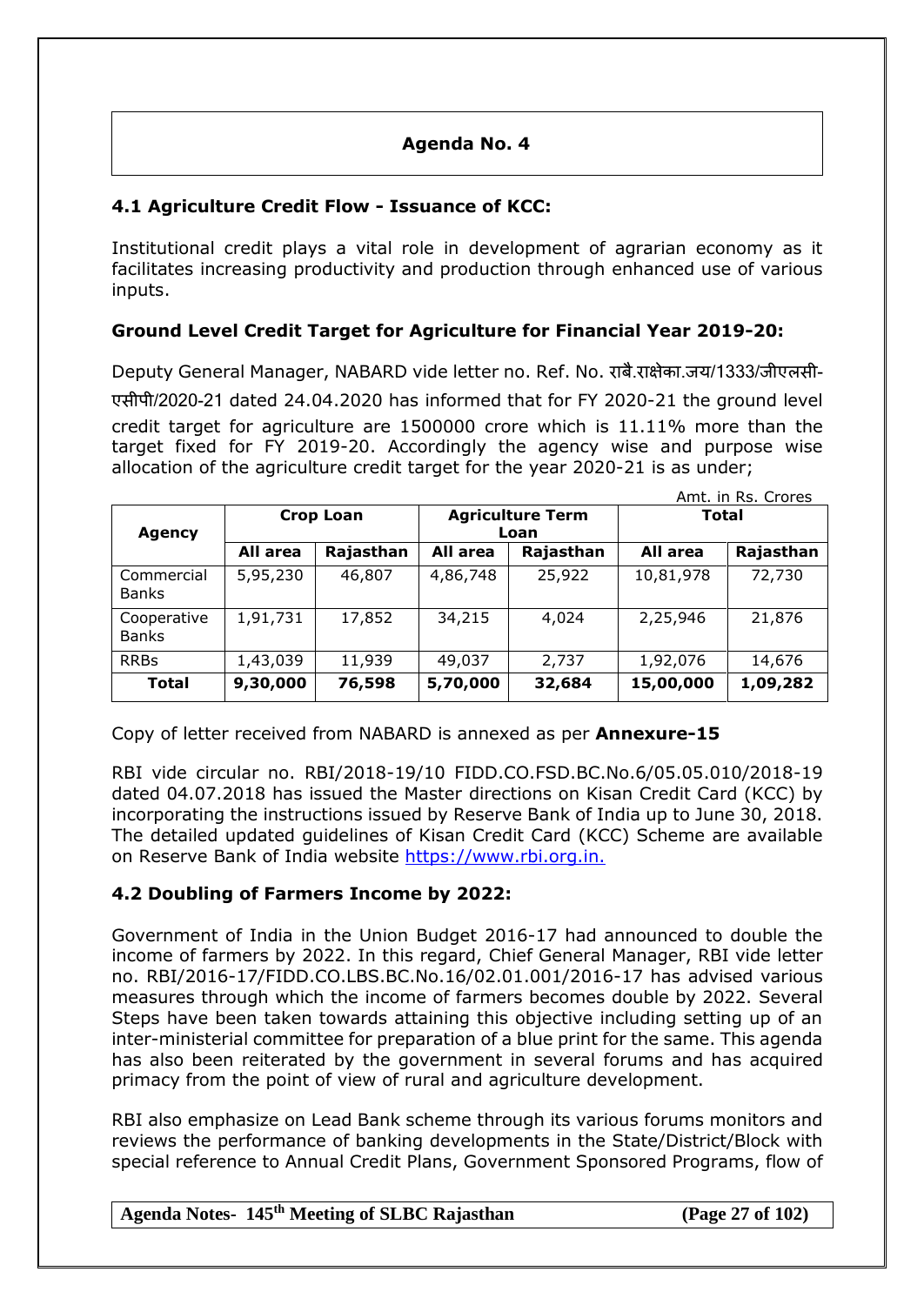credit to priority sector etc. for enhancing the flow of bank finance particularly to the rural areas. The scheme, which ensures inter-departmental/governmental coordination in financial sector, should therefore be leveraged to further the objective of doubling farmer's income by 2022. Lead banks are advised to ensure following:

- 1. Work closely with NABARD in preparation of Potential link plans (PLPs) & Annual Credit plans keeping the above strategy in consideration.
- 2. Include "Doubling of Farmer's Income by 2022" as a regular agenda under lead bank Scheme in various forums such as SLBC, DCC, DLRC and BLBC.
- 3. For the purpose of monitoring and reviewing the progress, Lead banks may use the benchmarks as may be provided by NABARD.

Detailed guidelines in this regard was placed and deliberated in  $131<sup>st</sup>$  SLBC meeting.

NABARD vide letter no. NB.JAI.CPD/5927/DP-7A/2016-17 dated 22.02.2017 has informed SLBC that for effective review of the scheme, RBI desired that NABARD should develop suitable benchmarks. As per desire of RBI, NABARD has developed 10 broad measurable indicators along with specific sub-measures, periodicity of reporting and review and the source for obtaining the data/information. At the time of review, for getting desired information related to these 10 broad indicators required close co-ordination among various government departments, banks, Insurance companies and other department of central and state.

Suggested/Measurable Indicators from NABARD to monitor the changes in farmer's income was placed & deliberated in 133rd SLBC meeting.

Further, DGM, NABARD, RRO, Jaipur vide letter no. NB.RO.Raj./2003/FSDD-FC/2017-18 dated 01.08.2017 has informed that in order to address the farmers issues in a seamless manner to provide feedback for ensuring doubling of farmers income by 2022, it has been decided to constitute a Regional Advisory Group (RAG) with the key stakeholders in the State who are in a better position to appropriate feedback for shaping public policy towards resolving the issue of farmer.

NABARD has issued direction vide their letter no. NB.CPD.GCD/1380- 1398/GLC/2019-20 dated 31.12.2019 to all banks/SLBC/Lead Banks for Developing of Benchmark for Monitoring of "Doubling of Farmer's Income by 2022".SLBC vide letter no. JZ/SLBC/2019-20/1761 dated 02.01.2020 has requested to all Lead District Managers in Rajasthan for Developing of Benchmark for Monitoring of "Doubling of Farmer's Income by 2022".

Detailed circular was placed & deliberated in 144<sup>th</sup> SLBC meeting.

#### **4.3 Interest Subvention Scheme for Short Term Crop Loans during the year 2018-19 and 2019-20:**

RBI vide circular no. RBI/2017-18/190 FIDD.CO.FSD.BC.No. 21/ 05.04.001/2017- 18 dated 07.06.2018 has advised that in continuation of above circular, Government of India has initiated the process for continuation of the Interest Subvention Scheme for the year 2018-19 for sh-rt term crop loans up to Rs.3.00 lakhs with the following stipulations:

**Agenda Notes- 145th Meeting of SLBC Rajasthan (Page 28 of 102)**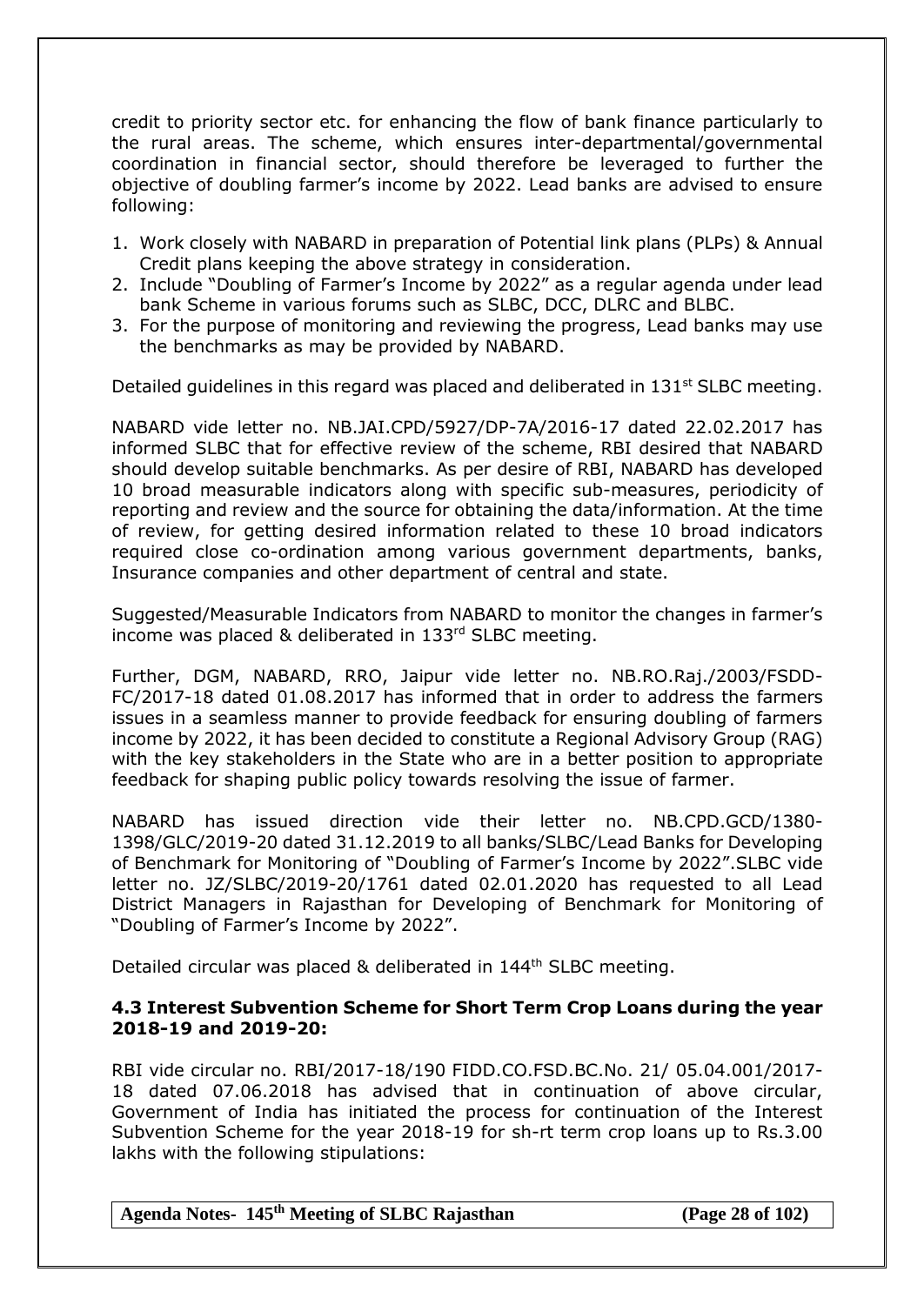(i) In terms of Govt. of India letter F.No. 1-4/2017-Credit –I dated August 16, 2017 [\(Copy enclosed\)](http://rbidocs.rbi.org.in/rdocs/content/pdfs/BA16082017.pdf), the Interest Subvention Scheme as Plan-Non plan categorization of schemes will be dispensed with. Accordingly, the Interest Subvention Scheme 2018-19 will be required to be settled as applicable in Plan Scheme viz. Scheduled Caste (SC), Scheduled Tribe (ST) and North East Region (NER) etc.

(ii) Therefore, banks are required to capture category-wise data (General, Scheduled Caste (SC), Scheduled Tribes (ST), North Eastern Region (NER)-General, North Eastern Region (NER)-SC, North Eastern Region (NER)-ST) of beneficiaries under the Scheme for reporting of the same on ISS portal individual farmer wise to settle the claims arising from 2018-19 onwards. Till such time the DBT portal becomes functional banks are requested to submit their claims, category-wise as indicated above.

In this regard, detailed guidelines were placed in 138<sup>th</sup> SLBC Meeting.

Further, RBI vide Circular No. RBI/2018-19/137 FIDD.CO.FSD.BC.No.15/ 05.02.001/2018-19 dated 07/03/2019 has advised all banks that, Government of India has approved the implementation of the Interest Subvention Scheme with modifications for the years 2018-19 and 2019-20 for short term crop loans up to Rs. 3 lakh with the following additional stipulations-

- i. To provide relief to farmers affected by natural calamities, an interest subvention of 2% per annum will be made available to banks for the first year on the restructured loan amount. Such restructured loans will attract normal rate of interest from the second year onwards.
- ii. However, to provide relief to the farmers affected due to **severe natural calamities**, an interest subvention of 2 percent per annum will be made available to banks for the first three years/entire period (subject to a maximum of five years) on the restructured loan amount. Further, in all such cases, the benefit of prompt repayment incentive @ 3% per annum shall also be provided to the affected farmers. The grant of such benefits in cases of severe natural calamities shall, however, be decided by a High Level Committee (HLC) based on the recommendation of Inter-Ministerial Central Team (IMCT) and Sub Committee of National Executive Committee (SC-NEC).
- iii. Further, from 2018-19, the Interest Subvention Scheme is being put on **DBT mode** on 'In Kind/services' basis and all short term crop loans processed in 2018-19 are required to be brought on ISS portal / DBT platform. Banks are advised to capture and submit category wise data of beneficiaries under the scheme and report the same on ISS portal individual farmer wise once it is launched to settle the claims arising from 2018-19 onwards.

Detailed guidelines in this regards were placed in 141st SLBC Meeting**.**

RBI vide Circular No. RBI/2019-20/202 FIDD.CO.FSD.BC.No.24/ 05.02.001/2019- 20 dated 31.03.2020 has advised to all banks that the short term Crop Loan eligible for IS (Interest Subvention) and PRI (Prompt Repayment Incentive) benefit are extended only through KCC w.e.f April 1, 2020 and the exiting Short term Crop

**Agenda Notes- 145th Meeting of SLBC Rajasthan (Page 29 of 102)**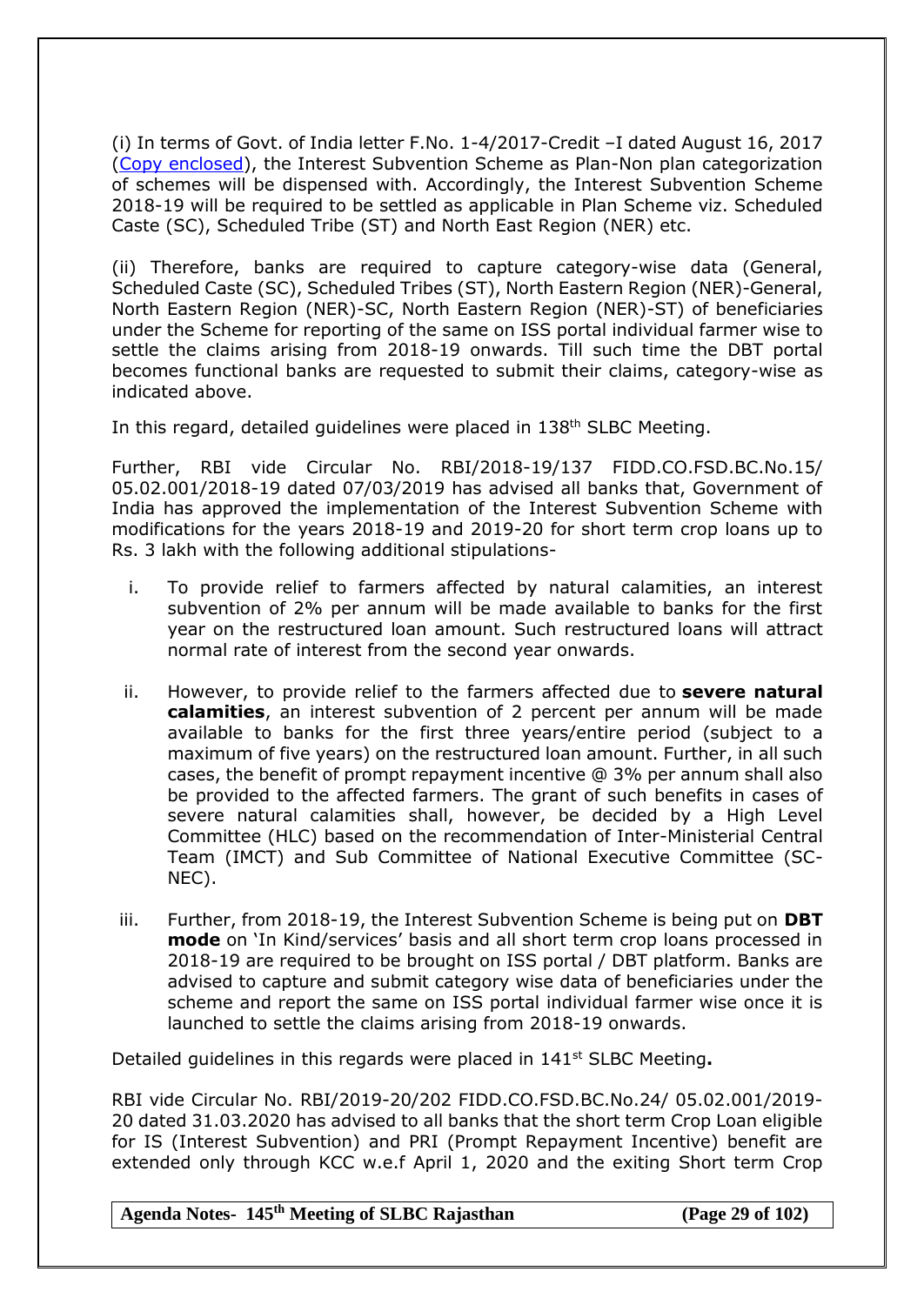Loan which are not extended through KCC shall be converted to KCC Loan by March 31,2020.

In view of the complete lockdown it has decided that the bank may convert the existing short term crop loans including Agriculture gold loan in to KCC Loan by 30.06.2020 with commensurate extension of IS (Interest Subvention) and PRI (Prompt Repayment Incentive) benefit against such accounts till 30.06.2020.

#### Detailed guideline is annexed as per **Annexure-26**

In this Regards, RBI vide Circular No. RBI/2019-20/224 FIDD.CO.FSD.BC.No.24/ 05.02.001/2019-20 dated 21/04/2020 has advised to all banks that, In the wake of the nationwide lockdown due to outbreak of COVID-19 pandemic and the resultant restrictions imposed on movement of people, many farmer are not able to travel to Bank Branches for payment of their short term crop loan dues. The farmer do not have to pay penal interest and at the same time continue getting the benefits of interest subvention scheme, Government has decided to continue the availability of 2% IS (Interest Subvention) and PRI (Prompt Repayment Incentive) to farmer for the extended period of repayment up to 31/05/2020 or date of repayment, which is earlier, for short term crop loans up to Rs. 3.00 Lacs per farmer which have become due or shall become due between 01/03/2020 and 31.05.2020

Detailed guideline is annexed as per **Annexure-27**

Further, RBI vide Circular No. RBI/2019-20/250 FIDD.CO.FSD.BC.No.25/ 05.02.001/2019-20 dated 04/06/2020 has advised all banks that, Government decision to continue the availability of 2% IS and 3% PRI to farmer for the extended period of repayment up to 31/03/2020 or date of repayment, whichever is earlier. In view of the extension of lockdown and continuing disruption on account of COVID-19, the RBI vide circular dated May23,2020 has permitted all lending institutions to extend moratorium by another three month, i.e up to August,2020. The Govt has decided to continue the availability of 2% IS and 3% PRI TO farmer for the extended period of repayment up to August 31, 2020 or date of repayment whichever is earlier.

Detailed guideline is annexed as per **Annexure-28**

#### **Credit Flow to Agriculture - Collateral free agricultural loans:**

Reserve Bank of India vide Circular no. RBI/2018-19/118 FIDD.CO.FSD.BC.13 05.05.010/2018-19 dated 07.02.2019 has informed that Keeping in view the overall inflation and rise in agriculture input cost over the years since 2010, it has been decided to raise the limit for collateral free agricultural loans from the existing level of ₹1 lakh to ₹1.6 lakh. Accordingly, banks may waive margin requirements for agricultural loans up to  $\overline{21.6}$  lakh. RBI's aforementioned circular was placed in 140<sup>th</sup> SLBC Meeting.

#### **Kisan Credit Card (KCC) Scheme: Working Capital for Animal Husbandry and Fisheries:**

**Agenda Notes- 145th Meeting of SLBC Rajasthan (Page 30 of 102)**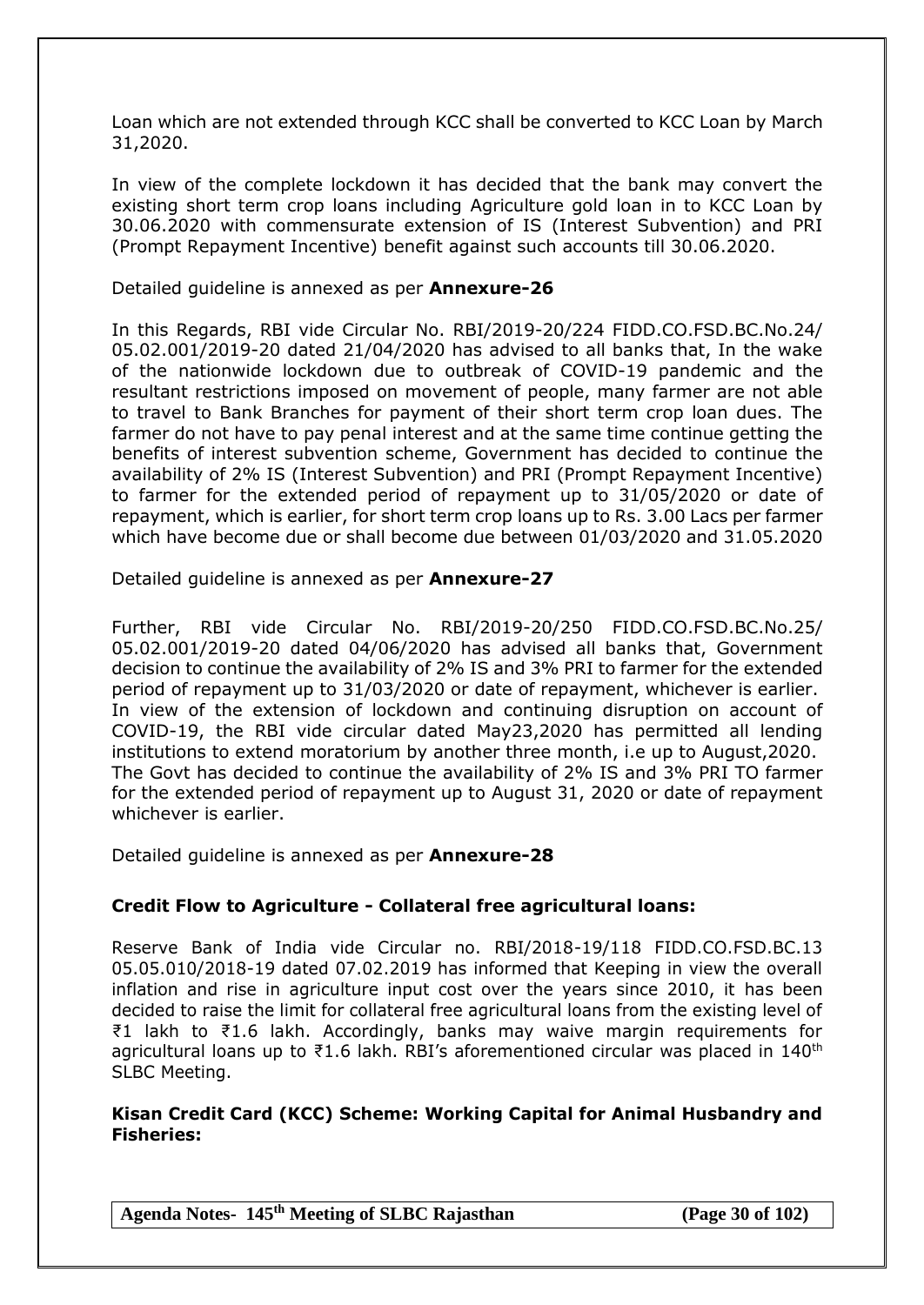Reserve Bank of India vide Circular no. RBI/2018-19/112 FIDD.CO.FSD.BC.12/ 05.05.010/2018-19 dated 04.02.2019 has informed that it has been decided to extend the KCC facility to Animal Husbandry farmers and Fisheries for their working capital requirements. The KCC facility will meet the short term credit requirements of rearing of animals, birds, fish, shrimp, other aquatic organisms, capture of fish.

## **Eligibility:**

The criteria for eligible beneficiaries under KCC for Animal Husbandry and Fisheries will be as under:

- 1. Fishery
	- a. Inland Fisheries and Aquaculture
	- b. Marine Fisheries
- 2. Poultry and Small Ruminant
- 3. Dairy

The Scale of finance will be fixed by the District Level Technical Committee (DLTC) based on local cost worked out on the basis of per acre/per unit/per animal/per bird etc.

Detailed RBI quidelines of aforementioned schemes were placed in 140<sup>th</sup> SLBC Meeting.

### **Implementation of PM-KISAN Scheme:**

Secretary, Department of Agriculture, Cooperation & Farmers Welfare, Ministry of Agriculture & Farmers Welfare, GoI vide letter no. F.No. 1-1/2019-Credit.I dated 01.02.2019 addressed to Chief Secretaries of all States/UTs has informed regarding launching of Income Support Scheme- 'Pradhan Mantri KIsan SAmman Nidhi (PM-KISAN)' for augmenting the income of Small & Marginal farmers.

Under this scheme, vulnerable landholding farmer families, having cultivable land upto 2 hectares will be provided direct income support of Rs. 6,000/- per year. This amount will be provided in 3 equal installments of Rs. 2000/- each in a period of every four months in a financial year. The benefit shall be admissible for the transfer w.e.f. 01.12.2018.

Further, DFS, MoF vide letter no. 3/9/2019-AC dated 19.02.2019 has advised to ensure the following while implementing PM-KISAN Scheme-

- 1. Under no circumstances, the money transferred from PM-KISAN Scheme should be adjusted against any outstanding loan. This money is meant for specific purpose and cannot be made available for loan adjustment.
- 2. The farmers must have unqualified right to withdraw this amount after it has been transferred to his account. There should be no denial from withdrawal on account of any outstanding adjustment.

Copy of the above-mentioned letters were placed in 140<sup>th</sup> SLBC Meeting.

## **Campaign for saturation of all PM-KISAN beneficiaries.**

**Agenda Notes- 145th Meeting of SLBC Rajasthan (Page 31 of 102)**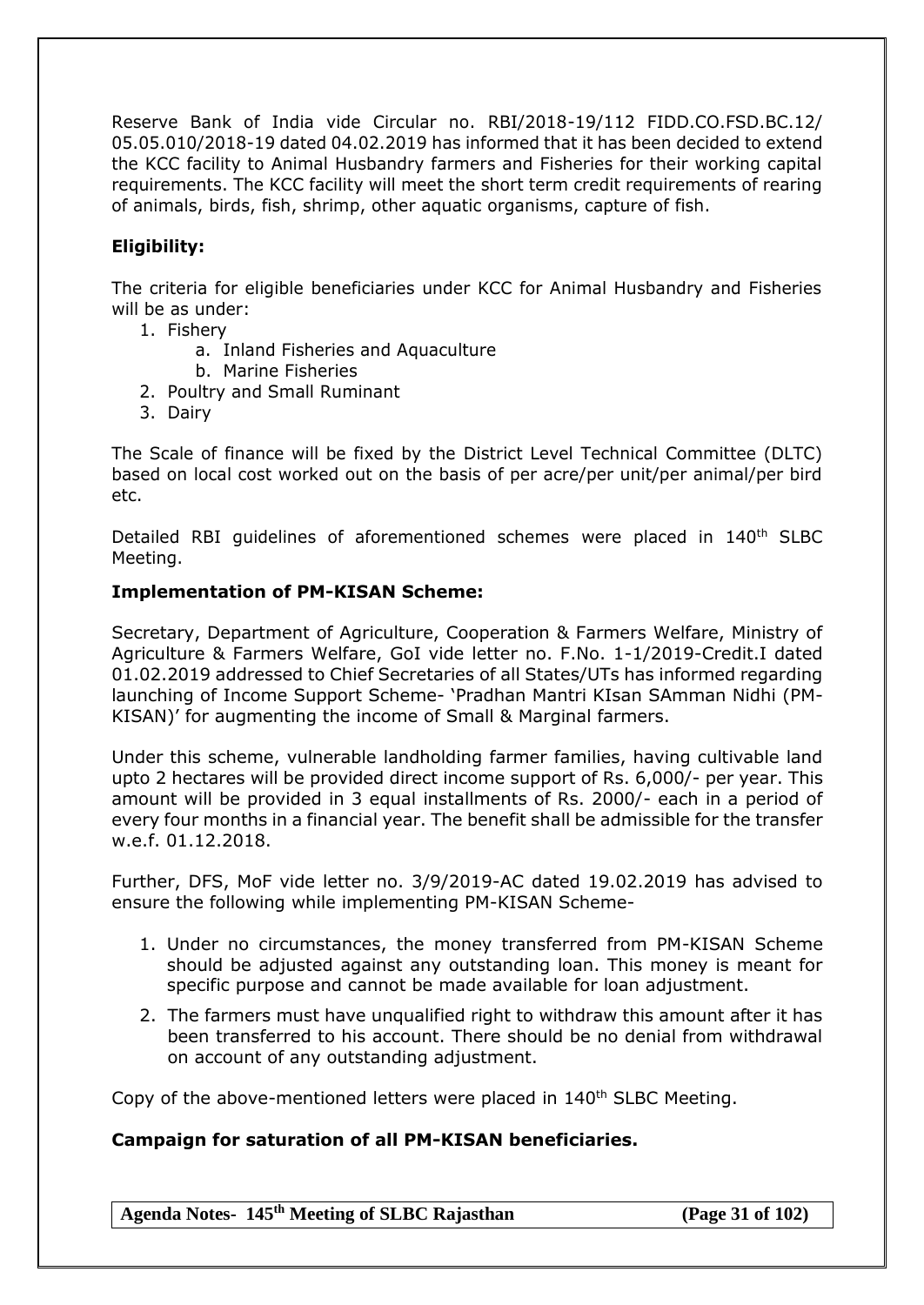Joint Secretary, Department of Agriculture, Cooperation & Farmers Welfare, Ministry of Agriculture & Farmers Welfare, GoI vide letter no. No. 1-20/2018- Credit.I (part) dated 06.02.2020 addressed to Chief Secretaries of all States/UTs Govt s and Principal Secretaries of agriculture of all state Govts and UTs has informed regarding Campaign for saturation of all PM-KISAN beneficiaries. Detailed guideline Detailed circular was placed & deliberated in 144th SLBC meeting.

Keeping in view the importance of the campaign, Deputy Secretary, Department of Financial Services, MoF vide letter F.No. 3/5/2019-AC dated 07.02.2020 has advised to provide the benefit of KCC to all PM-KISAN beneficiaries who have not availed benefits of KCC in Mission mode and 15 days special drive starting from 08.02.2020 is being launched. Detailed guideline Detailed circular was placed & deliberated in 144<sup>th</sup> SLBC meeting.

Further, to facilitate quick processing, IBA dated 19.02.2019 has devised one page form of simplified loan application which has been uploaded on the website of DAC&FW as well as SLBC, Rajasthan portal. The simplified loan application only for Agricultural credit for PM-KISAN beneficiaries. Simplified loan application for Agricultural credit for PM-KISAN beneficiaries. Detailed circular was placed & deliberated in 144<sup>th</sup> SLBC meeting.

Further, SLBC vide letter no. JZ/SLBC/2019-20/1880 dated 07.02.2020 has also requested to all Member Banks & Lead District Managers in Rajasthan to arrange to issue instructions to all Branches and ensure issue of KCC to PM-KISAN beneficiaries to make above Drive a grand success.

## **Saturation of all PM-KISAN beneficiaries with Kisan Credit Cards (KCC) - Special Drive:**

Joint Secretary, Department of Agriculture, Cooperation & Farmers Welfare, Ministry of Agriculture & Farmers Welfare, GoI vide letter no. No. 1-20/2018- Credit.I (part) dated 21/05/2020 addressed to Chief Secretaries/Administrators of all States/UTs has informed regarding Special Drive for saturation with KCC of all PM-KISAN beneficiaries. It is proposed to cover additional 2.5 crore farmers within the year, this is expected to provide an additional liquidity of Rs. 2 lakh crore in the hands of these Farmer. Detailed guideline is annexed as per **Annexure-29**

In this regards, Joint Secretary, Department of Animal Husbandry, Ministry of Fisheries, Animal Husbandry and Dairying GoI vide letter F. No. M-01007/5/2020- Admin-1/KCC dated 28/05/2020 addressed to Chief Secretaries/Administrators of all States/UTs has informed regarding Special Drive from  $1<sup>st</sup>$  June –  $31<sup>st</sup>$  July 2020, providing all dairy farmers of Milk Cooperative and Milk Producer Companies with Kisan Credit Cards (KCC) and provided simplified Loan Application. Detailed guideline is annexed as per **Annexure-30**

Keeping in view the importance of the campaign, Deputy Secretary, Department of Financial Services, MoF vide letter F.No. 3/5/2020-AC dated 29/05/2020 has advised regarding issue of Kisan Credit Card to Farmers for Agriculture and allied activity and covering all PM-KISAN beneficiaries under the KCC scheme.

**Agenda Notes- 145th Meeting of SLBC Rajasthan (Page 32 of 102)**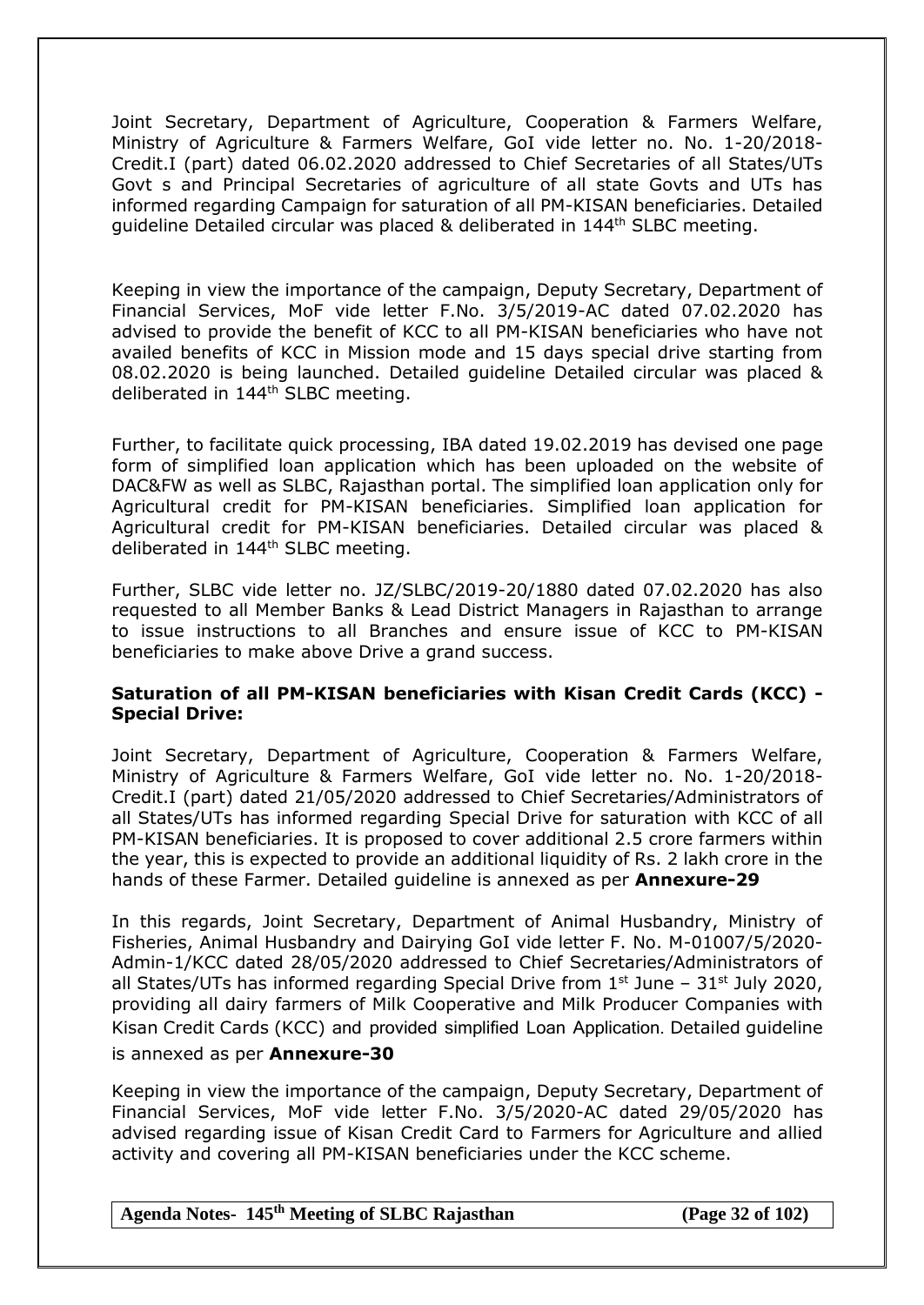Detailed guideline is annexed as per **Annexure-31**

## **Campaign to achieve saturation under the Kisan Credit Cards (KCC) Scheme:**

Deputy Secretary, Department of Financial Services, MoF vide letter F.No. 3/7/2019-AC dated 04.02.2019 has informed that Department of Agriculture, Cooperation & Farmers Welfare, Government of India has decided to launch a special drive in campaign mode with an objective to saturate the farmers under the KCC scheme.

In this regard, DAC&FW, Government of India is separately requesting state government to organize Village Wise and Bank Branch wise camps to facilitate farmers in completing KCC application forms with supporting documents including land records and hand them over to respective Bank Branches. GoI has requested Banks to extend all support to the State/District administration and field level development & revenue functionaries in this campaign.

In this regard, GoI has advised to ensue:

- $\triangleright$  Lead District Managers should actively associate with district administration and coordinate with various SCBs, RRBs and Cooperative Banks in organizing the village wise or Bank Branch wise camps. The District Level Bankers Committee (DLBC) will decide the modalities of the camps and the date wise schedule accordingly. Officials from the concerned banks may actively associate during these camps.
- $\triangleright$  In the Bank Branch a dedicated desk may be set up for receiving the forms and providing appropriate guidance to the farmers, so as to ensure prompt processing and approvals.
- $\triangleright$  In case of eligible farmers who have an existing bank account but not a KCC, the KCC should preferably be issued by the bank in which he or she has an account. In the case the eligible farmer does not have a bank account then the same may be opened by the farmer in any branch as per his/ her choice.
- $\triangleright$  Bank Branches should use simplified common application form circulated by Indian Bank Association vide their circular no. SB/Cir/AGRI/480 dated 09.06.2016 and it should be widely disseminated in local language.
- $\triangleright$  In all cases, it needs to be ensured that eligible farmers are issued KCC within -2- weeks of the submission of completed application form.
- The Indian banks Association vide letter number SB/Cir/KCC/2018-19/6778 dated 04.02.2019 (copy enclosed), has issued and advisory guideline to the all the Banks to waive the processing, documentation, inspection, ledger folio charges and all other service charges for KCC/Crop Loans upto Rs. 3.00 lacs, keeping in view the hardship and financial distress of small and marginal farmers. These direction may be followed while processing the applications for issue of KCC.

Further, SLBC vide letter no. JZ/SLBC/2018-19/1544 dated 05.02.2019 has also requested all Member Banks & Lead District Managers in Rajasthan to arrange to issue above instructions to all Branches of your Bank/District and ensure timely

**Agenda Notes- 145th Meeting of SLBC Rajasthan (Page 33 of 102)**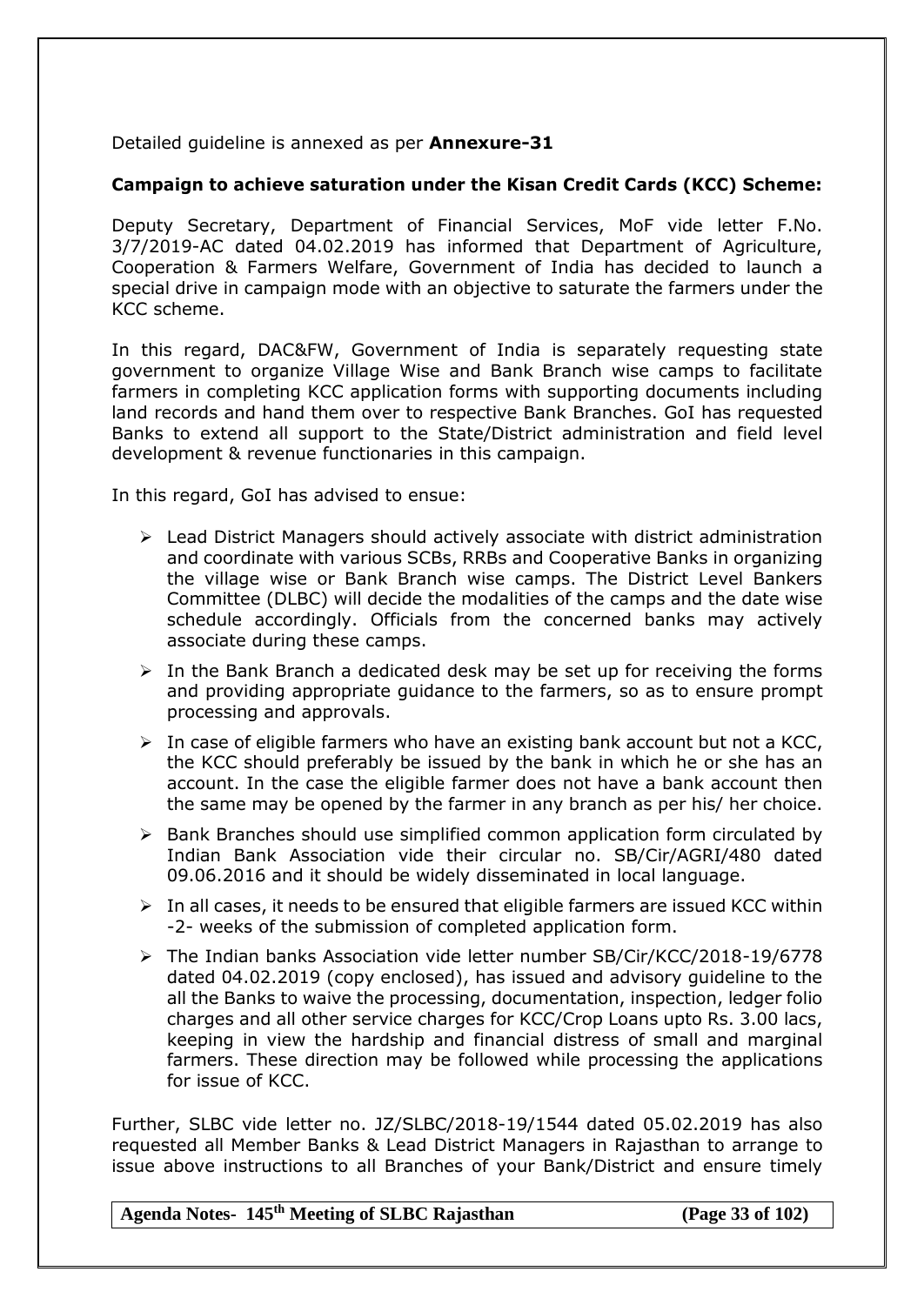issue of KCC to make above Campaign a grand success. Nominated Executive Director of the concerned Bank will monitor the campaign to achieve saturation under the Kisan Credit Card (KCC). Copy of the letter received from DFS and SLBC letter were placed in 140<sup>th</sup> SLBC Meeting.

Further, Under Secretary, Department of Financial Services, MoF, GoI vide letter no. F.No.3/7/2019-AC dated 22/03/2019 has informed that Department of Agriculture, Cooperation & Farmers Welfare, Ministry of Agriculture & Farmers Welfare, GoI is going to develop a dashboard on access of institutional credit through KCC so that the progress under the campaign is obtained States/UTs wise. The dashboard will have progress of-

- i. KCC issued for crop loan
- ii. KCC issued for Animal Husbandry and Fisheries
- iii. KCC sub-limit for pursuing the activities of Animal Husbandry and Fisheries for existing KCC holding farmers

The same is being developed to facilitate the tracking the progress of saturation of KCCs for the above mentioned purpose.

In this regard, they have requested SLBC/ DLBCs to submit the information of KCC saturation drive on weekly basis in attached proforma to the department. SLBC vide letter no. JZ/SLBC/2018-19/1782 dated 26/03/2019 has advised all LDMs to submit the information to SLBC on weekly basis.

Letters received from Ministry of Finance, GoI, Ministry of Agriculture & Farmers Welfare and SLBC letter were placed in 141st SLBC Meeting**.**

Department of Financial Services, MoF vide letter F.No. 3/7/2019-AC dated 25.06.2019 has informed that campaign is being taken up in **MISSION MODE** and is to be completed in 45 days.

DAC&FW, Government of India vide letter No.1-20/2019-credit-I dated 4 July, 2019 has advised to SLBC conveners of all state to do district wise gap analysis between the numbers of operational holding and the active KCC and fix a target.

Further, SLBC vide letter no. JZ/SLBC/2019-20/925 dated 10.07.2019 has advised district wise targets to LDMs for further allocating the same to branches and also requested to all Member Banks & Lead District Managers in Rajasthan to arrange to issue instructions to all Branches and ensure timely issue of KCC to farmer to make above KCC Saturation Drive a grand success.

Copy of above mention circular & District wise target were placed in & deliberated in 142<sup>nd</sup> SLBC meeting.

District wise Progress of KCC Saturations on 20.06.2020 is annexed as per **Annexure-32**

**4.4 Pradhan Mantri Fasal Bima Yojana (PMFBY):**

**Agenda Notes- 145th Meeting of SLBC Rajasthan (Page 34 of 102)**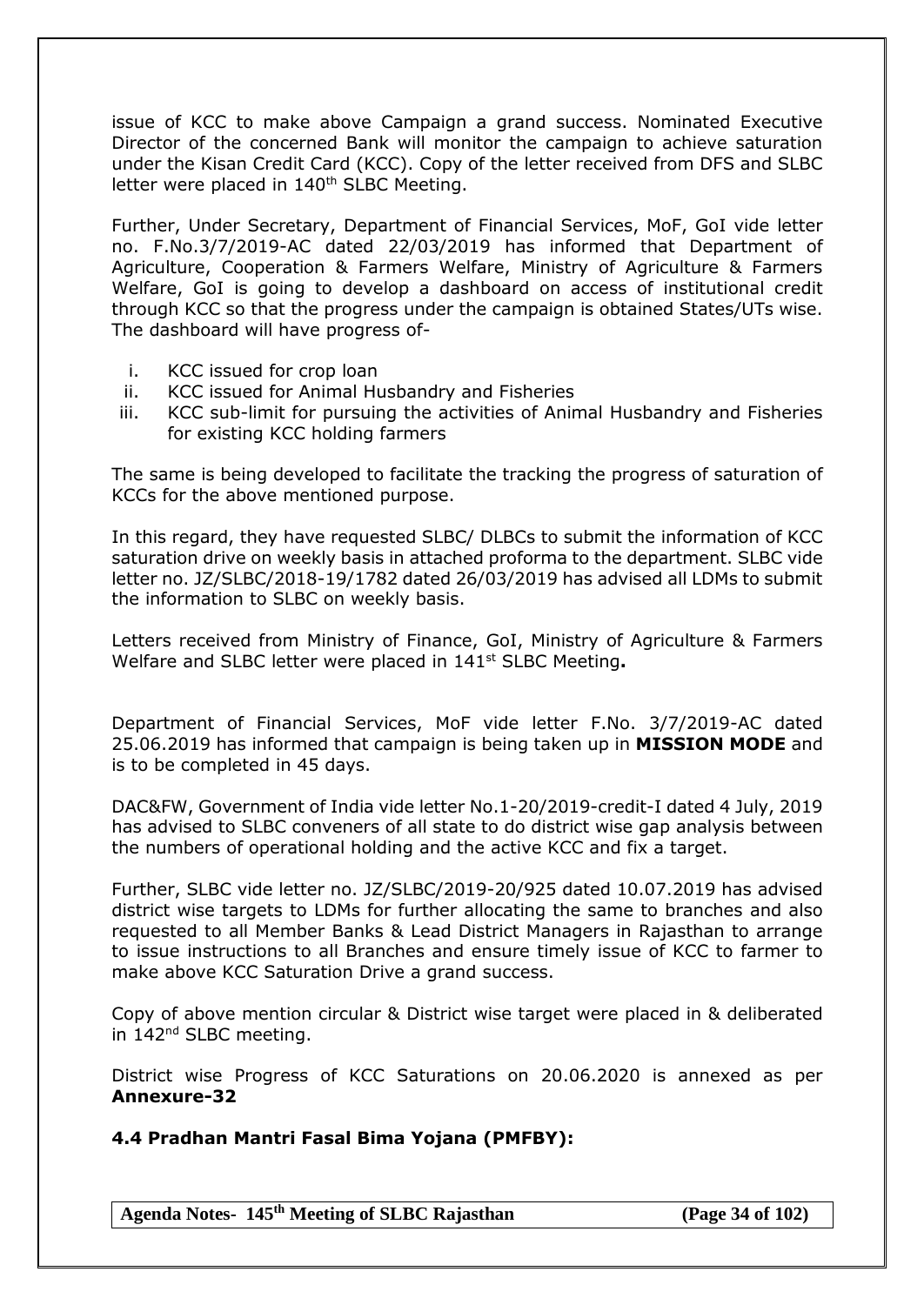RBI vide circular no. RBI/2015-16/341 FIDD. No. FSD. BC.20/05.10.007/2015-16 dated 17.03.2016 has informed that Govt. of India has recently approved Pradhan Mantri Fasal Bima Yojana (PMFBY) which would replace the existing schemes of National Agricultural Insurance Scheme (NAIS) & Modified Agricultural Insurance Scheme (MNAIS) from Kharif 2016. PMFBY will be available to farmers at very low rates of premium which is maximum up to 1.5% for Rabi, up to 2% for Kharif (Food crops, Pulses and Oilseeds) and up to 5% for Annual Horticulture / Commercial Crops. This Scheme would provide insurance cover for all stages of the crop cycle including post-harvest risks in specified instances.

Further, Weather Based Crop Insurance Scheme (WBCIS) has also been modified and the premium payable by the farmers as also its administrative provisions and operationalization process has been brought on par with PMFBY. In addition, a Unified Package Insurance Scheme (UPIS) has also been approved for implementation on pilot basis in 45 districts of the country to cover other assets/activities like machinery, life, accident, house, student-safety and crops etc. of farmers.

The Scheme and detailed Operational Guidelines are available on the GOI's websites [www.agricoop.nic.in](http://www.agricoop.nic.in/) & [www.agri-insurance.gov.in.](http://www.agri-insurance.gov.in/) Guidelines of Pilot UPIS are being prepared by GOI and will be circulated separately.

Banks to play a vital role in increasing the coverage under the scheme. As the scheme is compulsory for loanee farmers availing Seasonal Agricultural Operational (SAO) Loans/ Kisan Credit Card (KCC) holders for the notified crops in notified areas, 100% coverage of loanee farmers in notified areas growing notified crops is required to be done by all concerned bank branches.

In our state, Agriculture Department, GoR had developed a web portal for implementation of Pradhan Mantri Fasal Bima Yojana (PMFBY). Detailed Operational Guidelines are available on the GoR's websites http://pmfby.agriculture.rajasthan.gov.in/.

In pursuance of the provisions of section 7 of the Aadhaar (Targeted Delivery of Financial and Other Subsidies, Benefits and Services) Act, 2016 (18 of 2016) (hereinafter referred to as the said Act), the Central Government in the Ministry of Agriculture and Farmers Welfare, Department of Agriculture, Cooperation and Farmer's Welfare has notified the following vide notification dated 08.02.2017; "Farmers availing crop insurance under any of the crop insurance schemes of Department of Agriculture, Cooperation and Farmer's Welfare are hereby required to undergo Aadhaar authentication or furnish proof of possession of Aadhaar".

Notification issued by Ministry of Agriculture and Farmers Welfare was placed in 133rd SLBC meeting.

Agriculture Department, Govt. of Rajasthan vide notification no. क्रमांक: प.7(1) कृषि- 1/एम.सी./2019 दिनांक 20.11.2019 has informed about the modality of PMFBY for Rabi – 2019-20 season.

The circular is available on following link

**Agenda Notes- 145th Meeting of SLBC Rajasthan (Page 35 of 102)**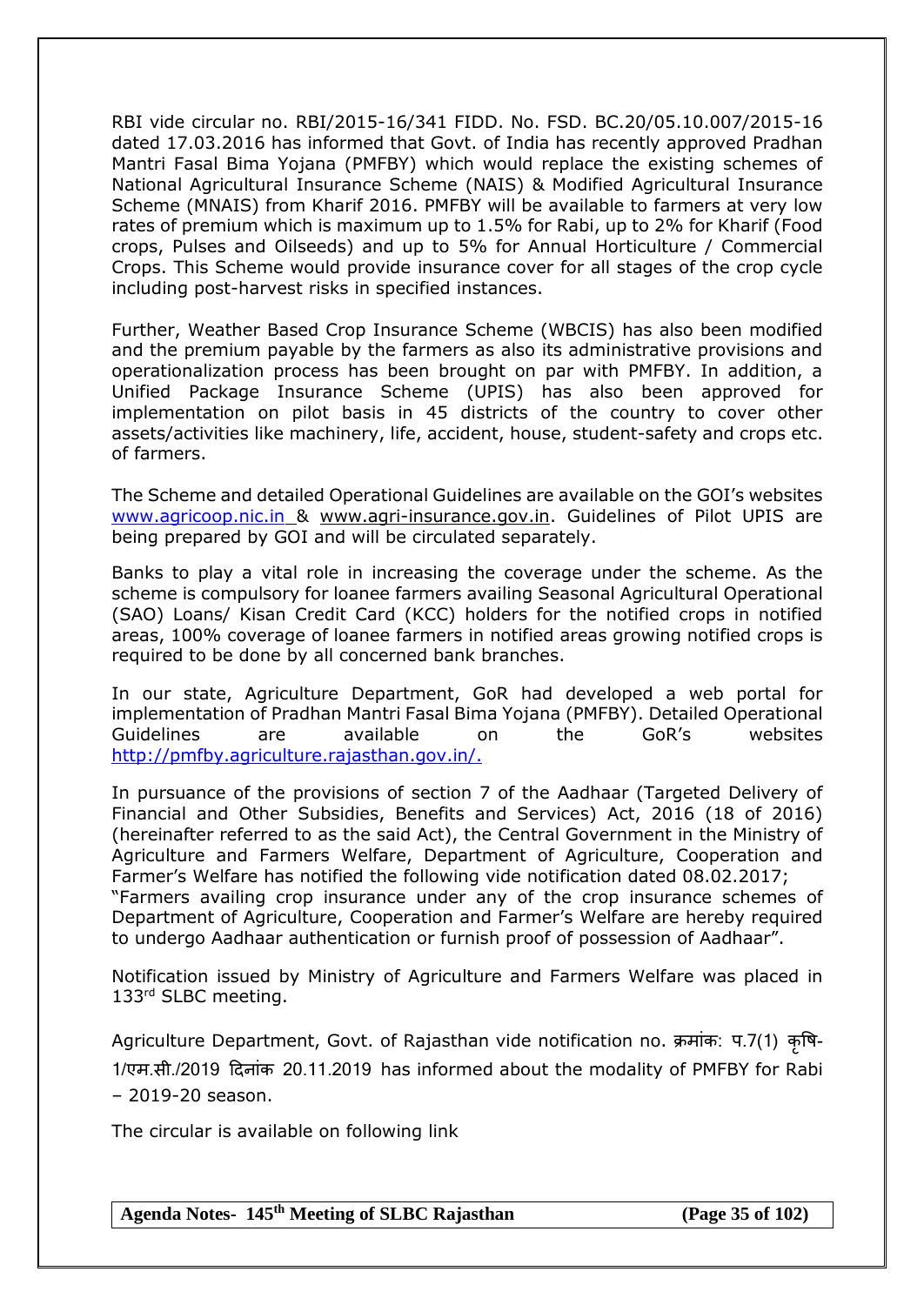[http://www.agriculture.rajasthan.gov.in/content/agriculture/hi/Agriculture/e](http://www.agriculture.rajasthan.gov.in/content/agriculture/hi/Agriculture/e-citizen/departmental-directions/notifications.html)[citizen/departmental-directions/notifications.html](http://www.agriculture.rajasthan.gov.in/content/agriculture/hi/Agriculture/e-citizen/departmental-directions/notifications.html)

Following progress is available on National Crop Insurance portal regarding coverage of farmers Under PMFBY for Rabi - 2019-20

| <b>Particulars</b>        | Rabi - 2019-20<br>(As on 06.03.2020) |
|---------------------------|--------------------------------------|
| NET Crop wise Policy      | 39.33 Lacs number                    |
| <b>Insured Area</b>       | 41.72 Lacs Hac.                      |
| Total sum insured amount  | Rs. 18596.81 Cr.                     |
| Farmer's Share in premium | Rs. 350.34 Cr.                       |

### **Reopening of National portal for Bank entry- Kharif-2019 and Rabi-2019- 20:**

Department of Agriculture, Cooperative & Farmers Welfare, Ministry of Agriculture & Farmers Welfare, GoI vide letter no. 13011/01/2018-Cr.II dated 09/10/2019 addressed to the Principal Secretary (Agri) of all States, CMDs/CEOs of all Public/Private Sector Banks and SLBC Convener of all states has informed that opening the portal for entering the data which could not be entered by the banks of various reasons. It has been decided to open the portal again for entering the loanee farmer details for kharif-19 from 9<sup>th</sup> October, 2019 to 31 October, 2019.

Department of Agriculture, Cooperative & Farmers Welfare, Ministry of Agriculture & Farmers Welfare, GoI vide letter no. 13011/01/2018-Cr.II dated 15.04.2020 addressed to the Principal Secretary (Agri) of all States, CMDs/CEOs of all Public/Private Sector Banks and SLBC Convener of all states vide which they have informed that opening the PMFBY portal for entering the data which could not be entered by the banks of various reasons. It has been decided to open the portal again for entering the loanee farmer details for Rabi -19-20 from 20.04.2020 to 27.04.2020.

Detail Circular as per annexed as per **annexure-33**

Department of Agriculture, Cooperative & Farmers Welfare, Ministry of Agriculture & Farmers Welfare, GoI vide letter no. 13011/01/2018-Cr.II dated 15.05.2020 addressed to the Principal Secretary (Agri) of all States, CMDs/CEOs of all Public/Private Sector Banks has informed that opening the portal for entering the data which could not be entered by the banks due to Aadhaar mismatch and village mapping issue and other various reasons. It has been decided to open the PMFBY portal again for entering the remaining loanee farmer details for Kharif -19- from 16.05.2020 to 26.05.2020.

Detail Circular as per annexed as per **annexure-34**

**Time-line for completing the data entry process by the Banks for Kharif-18 & Rabi -2018-19 under Pradhan Mantri Fasal Bima Yojana & WBCIS:**

**Agenda Notes- 145th Meeting of SLBC Rajasthan (Page 36 of 102)**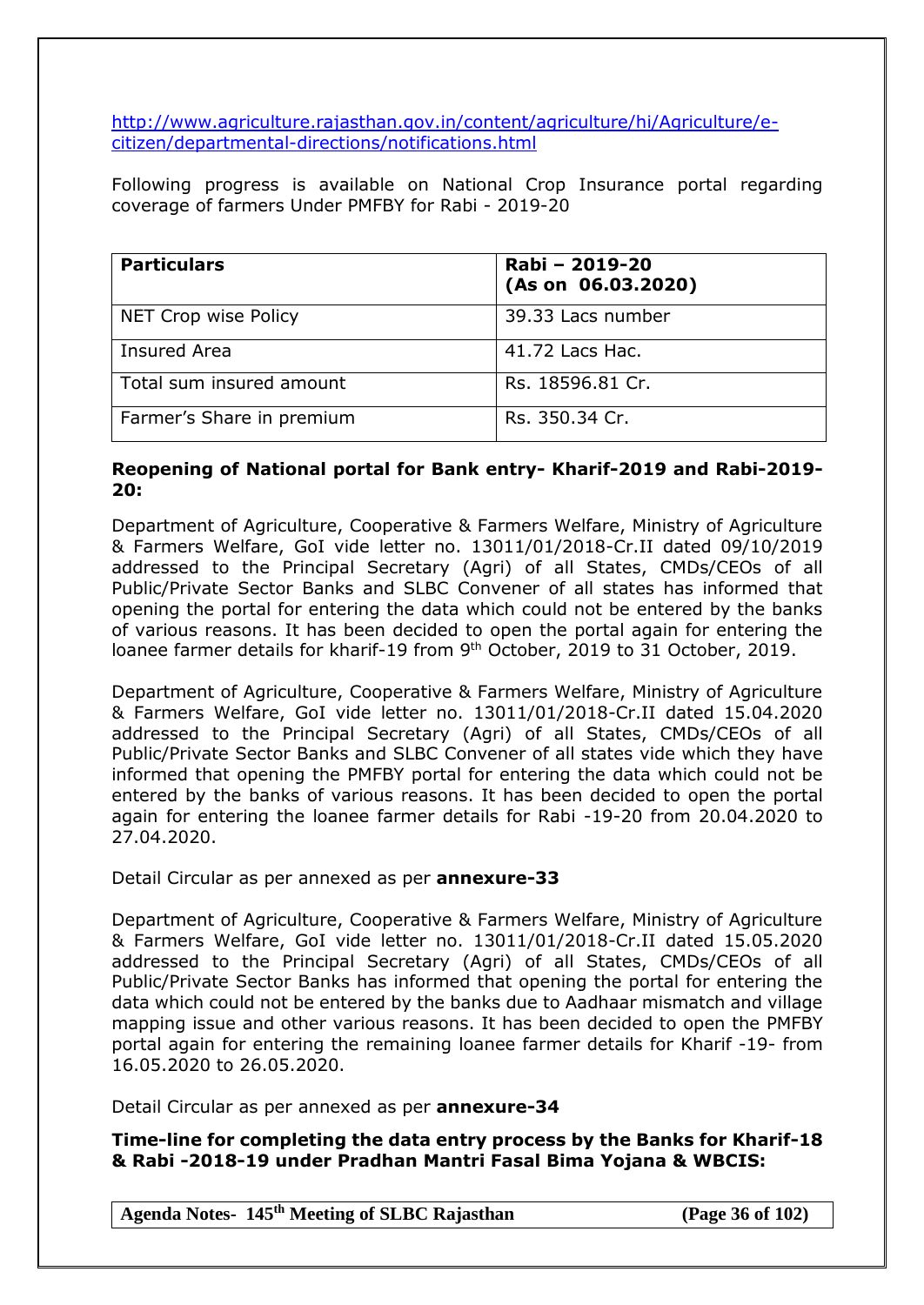Dr. Ashish Kumar Bhutani, CEO (PMFBY), Department of Agri & Cooperation, Ministry of Agriculture, GoI vide letter no. F.No.13011/01/2018-Credit-II dated 28/12/2018 addressed to the Principal Secretary (Agri) of all States, CMDs/CEOs of all Public/Private Sector Banks and SLBC Convenor of all states has informed that process of data entry has not been completed by various Banks due to which the subsequent processes are being adversely effected. Even many Banks have remitted excess premium to the insurance company when compared to the farmer's data entered by these Banks which indicates that these Banks have still not fed the data of some of the farmers on the National Portal resulting in mismatch between the amount of premium and the corresponding data of the farmers. In view of the above, all Banks are required to complete the entire data entry/reconciliation on the National Crop Insurance Portal (NCIP) by 31<sup>st</sup> December, 2018. The department shall neither grant any relaxation of extension of timeline nor shall admit or address any dispute arising due to failure of the banks in meeting the said deadline. Letter received from Department of Agri & Cooperation, Ministry of Agriculture, GoI was placed in 140<sup>th</sup> SLBC Meeting.

Department of Agriculture, Cooperative & Farmers Welfare, Ministry of Agriculture & Farmers Welfare, GoI vide letter no. 11016/2/2018-Cr.II dated 11.12.2019 addressed to the Commissioner (Agriculture) GoR and It has been decided to open the portal again for entering the loanee farmer details for Kharif -18 and Rabi 2018- 19 from 16.12.2019 to 27.12.2019.

Detail Circular as per annexed as per **annexure-35**

#### **Reconciliation of data of Kharif-2018 and Previous Season under PMFBY & WBCIS:**

On the request of Banks and Crop Insurance Companies the Sub-Committee meeting of SLBC, Agriculture and Special SLBC meetings (PMFBY) were organized for the resolution of various issues pertaining to PMFBY in the state. Details of the meetings are as follows:

- 1. Sub-Committee Meeting of SLBC on Agriculture was organized on 23.01.2019 under the Chairmanship of Convener, SLBC-Rajasthan and General Manager. The minutes of the said meeting were circulated vide our office letter no. ज.अं./एस.एल.बी.सी./2018-19/1519 दिनांक 02.02.2019.
- 2. Special SLBC meeting on PMFBY issues was organized on 01.02.2019 under the Co-Chairmanship of Convener, SLBC-Rajasthan and General Manager & Commissioner Agriculture, GoR. The minutes of the said meeting were circulated vide our office letter no. The minutes of the said meeting were circulated vide our office letter no. ज/.सी.बी.एल.एस/.अं.2018-19/1551 दिनांक 05.02.2019.
- 3. On the request of SLBC, Rajasthan, a meeting was organized on 08.02.2019 under the Chairmanship of Dr. Ashish Bhutani, CEO-PMFBY and Joint Secretary, Ministry of Agriculture & Farmers Welfare, Govt. of India for

### **Agenda Notes- 145th Meeting of SLBC Rajasthan (Page 37 of 102)**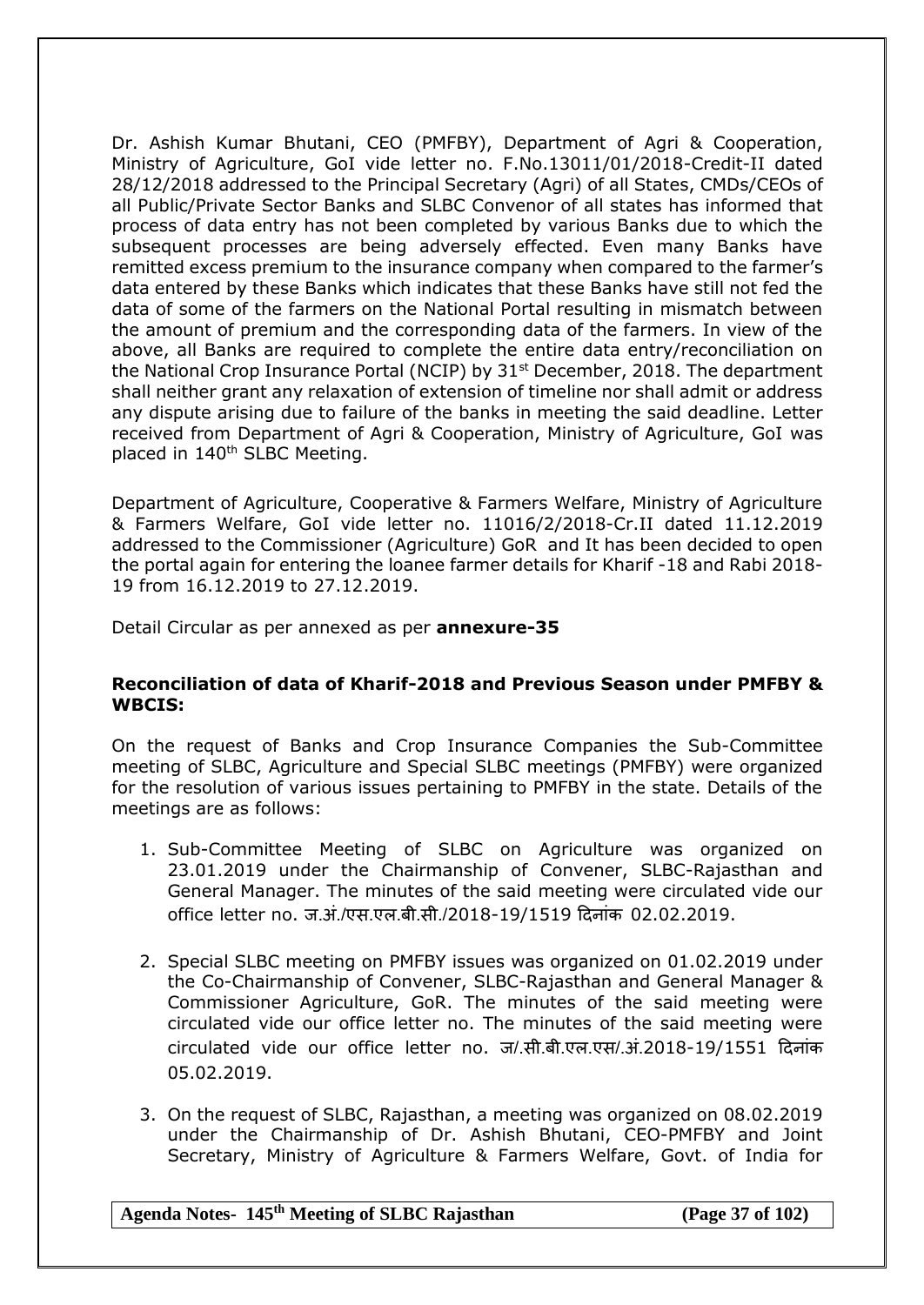review of progress of PMFBY and resolution of the issues under PMFBY. The minutes of the said meeting were circulated vide our office letter no. JZ/SLBC/2018-19/1577 dated 14.02.2019. Minutes of the meeting was placed in 140<sup>th</sup> SLBC Meeting.

- 4. Meeting on PMFBY issues and progress under PMFBY was organized on 14.02.2019 and the minutes of the said meeting were circulated vide our office letter no ज.अ./एसएलबीसी/018-19/1628 दिनांक : 25.02.2019 and during the meeting following decisions were taken:
- a) Crop Insurance Companies will submit the details of the pending farmer's data under Rabi-2017-18 and previous seasons within 3 days to the Bank branches with a copy to their Zonal/Regional offices as well. Along with that they will reconcile the figures submitted by the respective banks under Rabi 2017-18 and previous seasons and submit the same to the concerned Banks and Agriculture Dept, GoR latest by 15.03.2019.

Further, Banks were requested to instruct their bank branches to submit the pending data under Rabi 2017-18 and previous seasons in the Annexure-3 for reconciliation along with their issues/cases to the concerned Crop Insurance Co. latest by 28.02.2019.

- b) Crop Insurance Companies will submit the details of the pending farmer's data under Kharif-2018 within 3 days to the Bank branches with a copy to their Zonal/Regional offices as well. Along with that they will reconcile the figures submitted by the respective banks under Kharif-2018 and will submit the same to the concerned Banks and Agriculture Dept, GoR latest by 31.03.2019.
- c) Banks will instruct their branches to upload the pending figures under Kharif-2018 on the National Portal latest by 15.03.2019. In case, branches are facing any obstacles like Aadhaar Mismatch, unavailability of the villages while uploading the farmers data on the National Portal then they will submit the said information to the concerned Crop Insurance Co. on an immediate basis.

#### **Operationalisation of CCE co-witness App and Business declaration module on National crop Insurance Portal, completion of reconciliation of farmer's premium and processing of application for farmers enrolled during Kharif 2018:**

Director (Credit IT), Department of Agri & Cooperation, Ministry of Agriculture, GoI vide letter no. No.11019/02/2018-Credit-II dated 09/10/2018 has informed that Android based mobile CCE Co-witness App and Business declaration modules/features have been operationalised for the use of empaneled Insurance companies (ICs). Since, uploading of the data/information by ICs through aforesaid modules has been made compulsory with immediate effect, hence all ICs are requested to kindly direct all persons/ agencies deployed for co-witnessing of CCEs in the field for notified crops of Kharif-2018 season to use the CCEs Co-witness apps only for uploading of information and validation of CCEs.

**Agenda Notes- 145th Meeting of SLBC Rajasthan (Page 38 of 102)**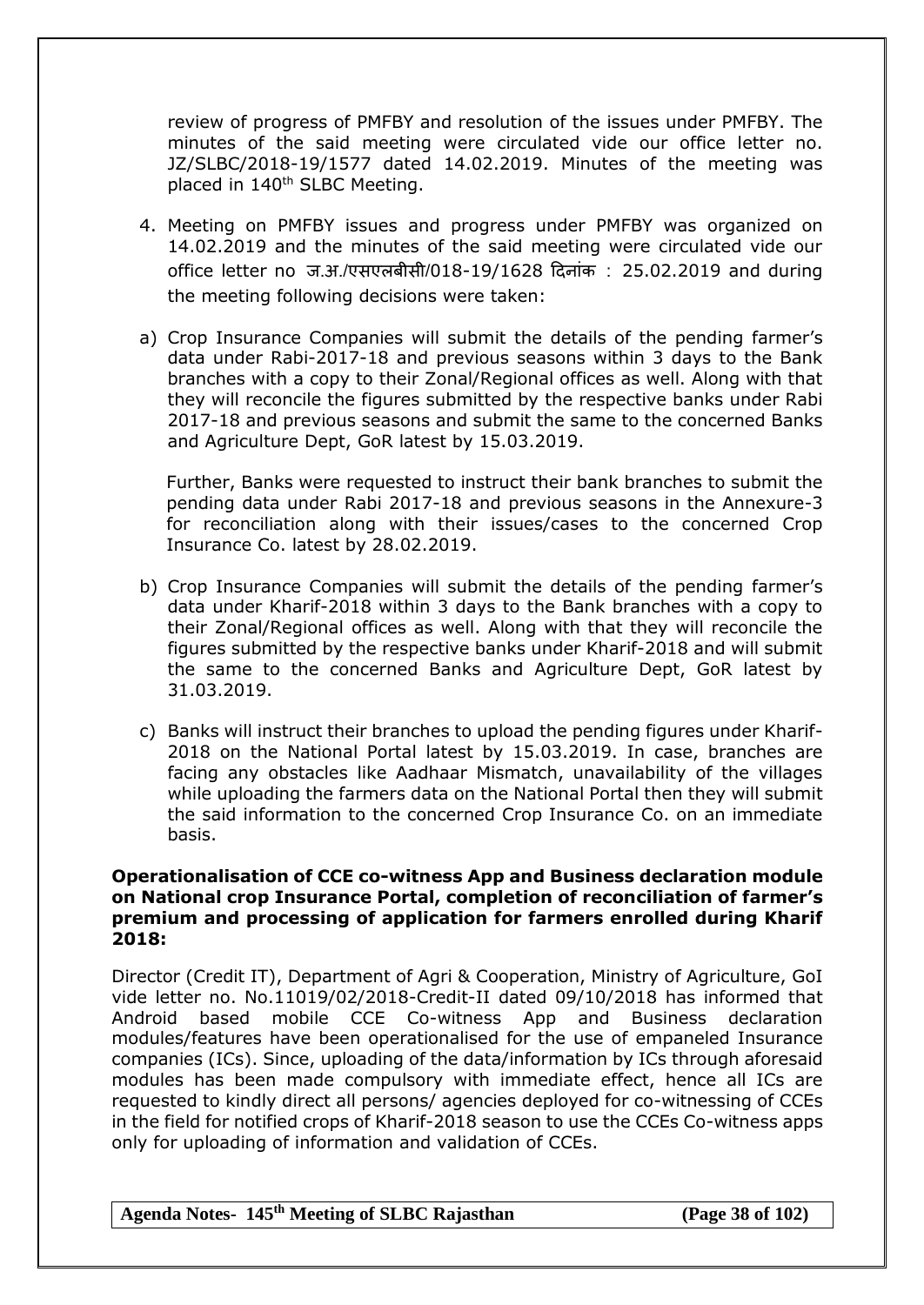Similarly, to facilitate the early reconciliation of farmers premium remittance by rural financial institutions to ICs and data/information of individual insured farmers uploaded on Portal, a business declaration module has been operationalised. It will further facilitate the financial institutions and intermediaries in reconciliation of farmers' premium remittance to ICs and data uploaded on portal.

The revised quidelines have become effective from  $1<sup>st</sup>$  October, 2018 including remaining activities of Kharif 2018. Accordingly, the revised dates for aforesaid activities are as under-

- 1) Uploading of details of premium received by ICs on Business modules by  $15<sup>th</sup>$ October, 2018
- 2) Reconciliation of premium and uploading of remaining data by ICs and Financial Institutions and intermediaries by 22<sup>nd</sup> October, 2018
- 3) Processing of individual application by IC: up to  $31<sup>st</sup>$  October, 2018
- 4) Auto approval of application and finalization of business statistics for Kharif 2018 season by 9<sup>th</sup> November, 2018

All stake holders are requested to kindly take necessary action accordingly. Letter received from Department of Agri & Cooperation, Ministry of Agriculture, GoI was placed in 139th SLBC Meeting.

## **Implementation of revamped "PMFBY and WBCIS:**

Department of Agriculture, Cooperative & Farmers Welfare, Ministry of Agriculture & Farmers Welfare, GoI vide letter no. 13015/02/2015-Cr.II dated 28.02.2020 has approved and implemented Revamped "Pradhan Mantri Fasal Bima Yojana (PMFBY)" and "Restructured Weather Based Crop Insurance scheme (RWBClS)" from Kharif-2020 onwards. The above guidelines circulated through mail dated 24.04.2020 to member banks regarding approved and implemented Revamped "Pradhan Mantri Fasal Bima Yojana (PMFBY)" and "Restructured Weather Based Crop Insurance scheme (RWBClS)" from Kharif-2020 onwards.

Detailed guideline is annexed as per **Annexure-36**

## **4.5 National Livestock Mission (NLM):**

NABARD vide circular letter dated 27.10.2014 has advised about the Administration Approval for the year 2014-15 for the Implementation of NLM conveyed by the Department of Animal Husbandry Dairying & Fisheries' Ministry of Agriculture, GoI. The Mission is designed to cover all the activities required to ensure quantitative and qualitative improvement in livestock production system and capacity building of all stakeholders.

#### The NLM Comprised of **four Sub-Mission**;

- 1. Livestock Development
- 2. Pig Development in North- Eastern Region
- 3. Feed & Fodder Development
- 4. Skill Development, Technology Transfer and Extension.

**Agenda Notes- 145th Meeting of SLBC Rajasthan (Page 39 of 102)**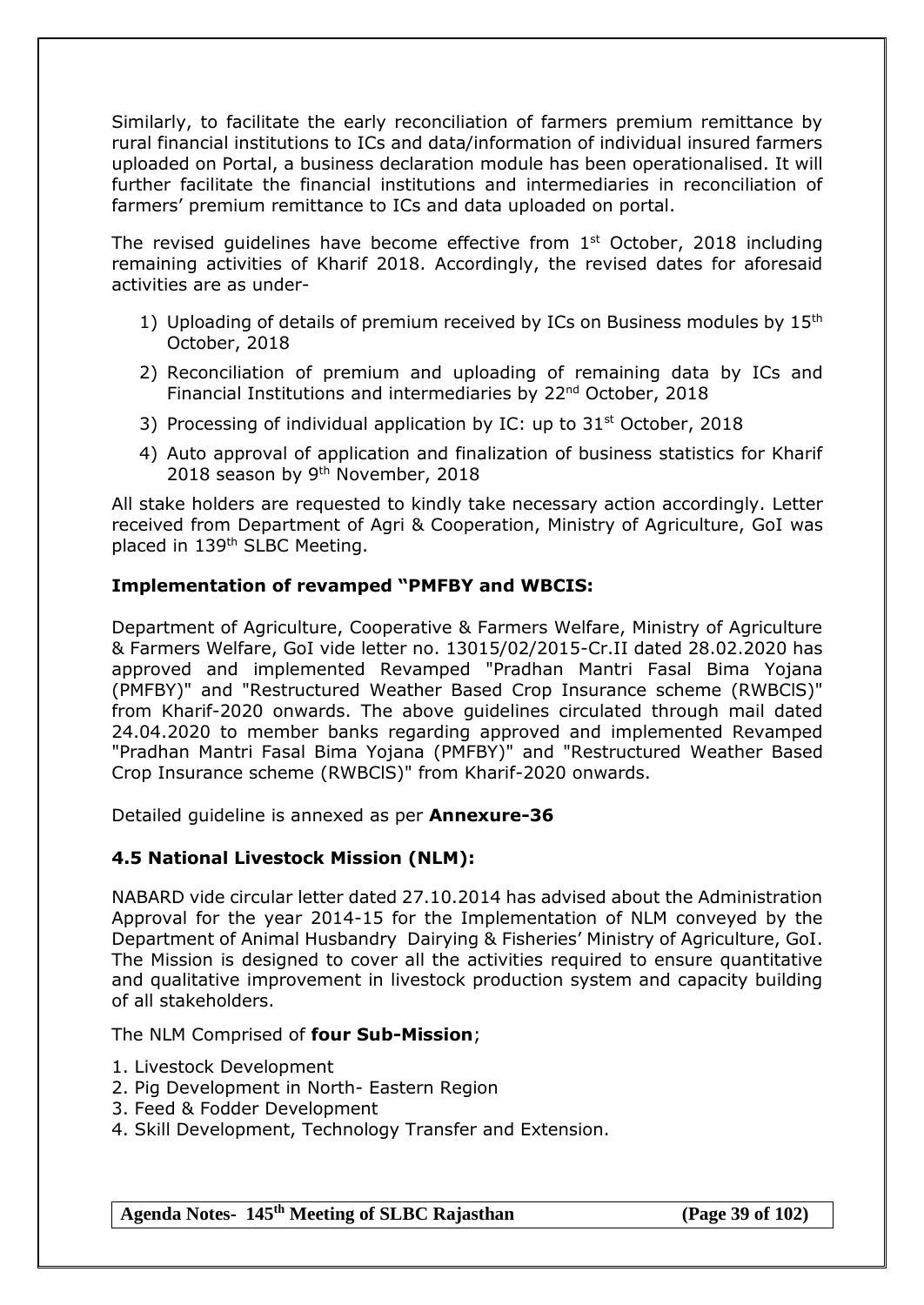NABARD is the subsidy channelizing agency for only one component under the Sub-Mission on Livestock Development namely "Entrepreneurship Development & Employment Generation (EDEG)" This include Poultry Venture Capital Fund, Integrated Development of Small Ruminant and Rabbits, Pig development and Salvaging of Male Buffalo Calves. The details of scheme (NLM) were placed & deliberated upon in 124<sup>th</sup> SLBC Meeting.

Under Secretary to Govt. of India, Department of Animal Husbandry, Dairying and Fisheries, Ministry of Agriculture and Farmers Welfare, Govt. of India vide Office Memorandum no. 99-1/2016/NLM/Budget/State wise Allocation dated 11.04.2016 has informed about indicative State wise allocations for Centrally Sponsored Scheme of National livestock Mission (NLM) for the year 2016-17. The State wise allocation for Centrally Sponsored Schemes of National Livestock Mission for the year 2016-17 was placed in  $131<sup>st</sup>$  SLBC meeting.

Joint Commissioner (P), Department of Animal Husbandry, Dairying and Fisheries, Ministry of Agriculture and Farmers Welfare, Govt. of India vide letter no. 99- 23/2014/NLM/LD/EDEG (Vol.I) Dated 02.06.2016 has informed about the budget allocation for EDEG (Entrepreneurship Development Employment Generation) Component of National Livestock Mission for FY 2016-17 under the different categories of beneficiaries and different sub-components of the Component- EDEG. Further, it may be noted that this allocated amount for the component is over and above the allocated state share communicated vide letter no.99- 1/2016/NLM/Budget/State wise Allocation, dated 11.04.2016. Budgetary allocation for EDEG Component of National Livestock Mission for FY 2016-17 was placed in 131<sup>st</sup> SLBC meeting.

Under Secretary to Govt. of India, Department of Animal Husbandry, Dairying and Fisheries, Ministry of Agriculture and Farmers Welfare, Govt. of India vide Office Memorandum no. 99013/3/2017/DC-ANLM dated 25.04.2017 has informed about indicative State wise allocations for Centrally Sponsored Scheme of National livestock Mission (NLM) for the year 2017-18. The State wise allocation for Centrally Sponsored Schemes of National Livestock Mission for the year 2017-18 was placed in 134<sup>th</sup> SLBC Meeting.

Joint Commissioner (P), Department of Animal Husbandry, Dairying and Fisheries, Ministry of Agriculture and Farmers Welfare, Govt. of India vide letter no. 99- 23/2014/NLM/LD/EDEG (Vol.I) Dated 28.06.2017 has informed about the budget allocation for EDEG (Entrepreneurship Development Employment Generation) Component of National Livestock Mission for FY 2017-18 under the different categories of beneficiaries and different sub-components of the Component- EDEG. Budgetary allocation for EDEG Component of National Livestock Mission for FY 2017-18 was placed in 134<sup>th</sup> SLBC Meeting.

NABARD vide circular no. NB(DoR)/GSS/-/NLM/2017-18 (Circular No. 266/DoR-60/2017) dated 22.11.2017 has informed that Department of Animal Husbandry, Dairying & Fisheries, Ministry of Agriculture and Farmers Welfare, Govt. of India has advised about continuation of the National Livestock Mission (EDEG) scheme beyond  $30<sup>th</sup>$  September 2017 upto  $31<sup>st</sup>$  December 2017. The copy of the circular issued by NABARD was placed in  $136<sup>th</sup>$  SLBC meeting.

**Agenda Notes- 145th Meeting of SLBC Rajasthan (Page 40 of 102)**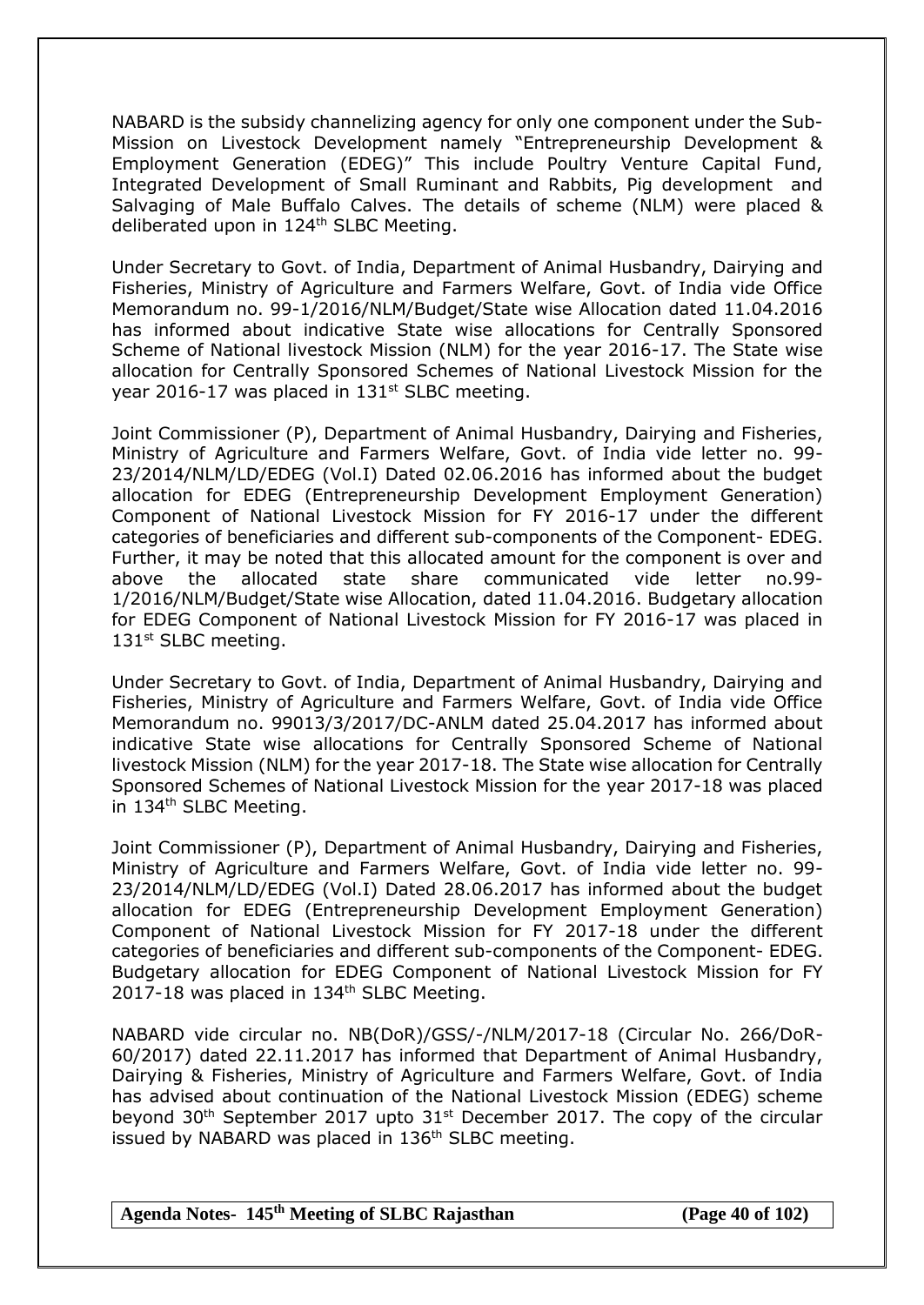NABARD vide circular no. NB(DoR)/GSS/3137/NLM/2017-18 (Circular No. 14/DoR-05/2018) dated 18.01.2018 has informed that Department of Animal Husbandry, Dairying & Fisheries, Ministry of Agriculture and Farmers Welfare. Govt. of India vide letter no. 99-23/2014/NLM/LD/EDEG (Vol.I) dated 15.01.2018 has advised about continuation of the National Livestock Mission (EDEG) scheme beyond 31<sup>st</sup>December 2017 upto 28 February 2017. The copy of the letter issued by Department of Animal Husbandry, Dairying & Fisheries, Ministry of Agriculture and Farmers Welfare, Govt. of India and NABARD were placed in 136<sup>th</sup> SLBC meeting.

NABARD vide circular no. NB (DoR)/GSS/3669/NLM/2017-18 (Circular No. 49/DoR-11/2018) dated 19.03.2018 has informed that Department of Animal Husbandry, Dairying & Fisheries, Ministry of Agriculture and Farmers Welfare. Govt. of India vide letter no. 99-23/2014/NLM/LD/EDEG (Vol.I) dated 16.03.2018 has advised about continuation of the National Livestock Mission (EDEG) scheme upto 31<sup>st</sup> March 2018. NABARD Regional Offices will accept all current and old claims under the scheme upto  $31^{st}$  March, 2018 so that all the current as well as old claims in respect of loan sanctioned till  $31^{st}$  March 2018 shall be covered and no old claims (claims during and before 2017-18) shall be submitted after  $31<sup>st</sup>$  March 2018. The copy of the letter issued by Department of Animal Husbandry, Dairying & Fisheries, Ministry of Agriculture and Farmers Welfare, Govt. of India and NABARD Circular were placed in 137<sup>th</sup> SLBC Meeting.

NABARD vide circular no. NB.DoR./GSS/1510/NLM-1/2018-19 (Circular No. 241/DoR- 65/2018) dated 14.09.2018 has informed that Department of Animal Husbandry, Dairying & Fisheries, Ministry of Agriculture and Farmers Welfare. Govt. of India vide their letter no. 99-6/2018/NLM/Adm approval dated 02.05.2018 has approved the continuation of the captioned Scheme for 2018-19. The budget allocation for Rajasthan state is Rs. 5.69 crore out of total budget allocation of Rs. 199.89 crore of country for FY 2018-19. Priority may be given to the beneficiaries from the categories of Scheduled Caste, Scheduled Tribe, landless, small, and marginal and BPL category farmers along with farmers belonging to drought and flood affected areas of the country. The detailed operational guidelines are available at [www.dahd.nic.in.](http://www.dahd.nic.in/) The copy of the circular issued by NABARD was placed in 139<sup>th</sup> SLBC Meeting.

NABARD vide their circular no. NB.DoR. /GSS/942/NLM-1/2019-20 (Circular No. 205/DoR- 58/2019) dated 27.06.2019 has informed that Department of Animal Husbandry, Dairying & Fisheries, Ministry of Agriculture and Farmers Welfare. Govt. of India vide their letter no. 99-6/2018/NLM/Adm approval dated 26.04.2019 has approved the continuation of the captioned Scheme for 2019-20.The budget allocation for Rajasthan state is Rs. 6.05 crore out of total budget allocation of Rs. 199.89 crore of country for FY 2019-20. Priority may be given to the beneficiaries from the categories of Scheduled Caste, Scheduled Tribe, landless, small, and marginal and BPL category farmers along with farmers belonging to drought and flood affected areas of the country. The detailed operational guidelines are available at [www.dahd.nic.in.](http://www.dahd.nic.in/) The copy of the circular issued by NABARD was placed in Agenda paper of 142<sup>nd</sup> SLBC Meeting.

## **4.6 Small Farmers' Agri Business Consortium (SFAC):**

**Agenda Notes- 145th Meeting of SLBC Rajasthan (Page 41 of 102)**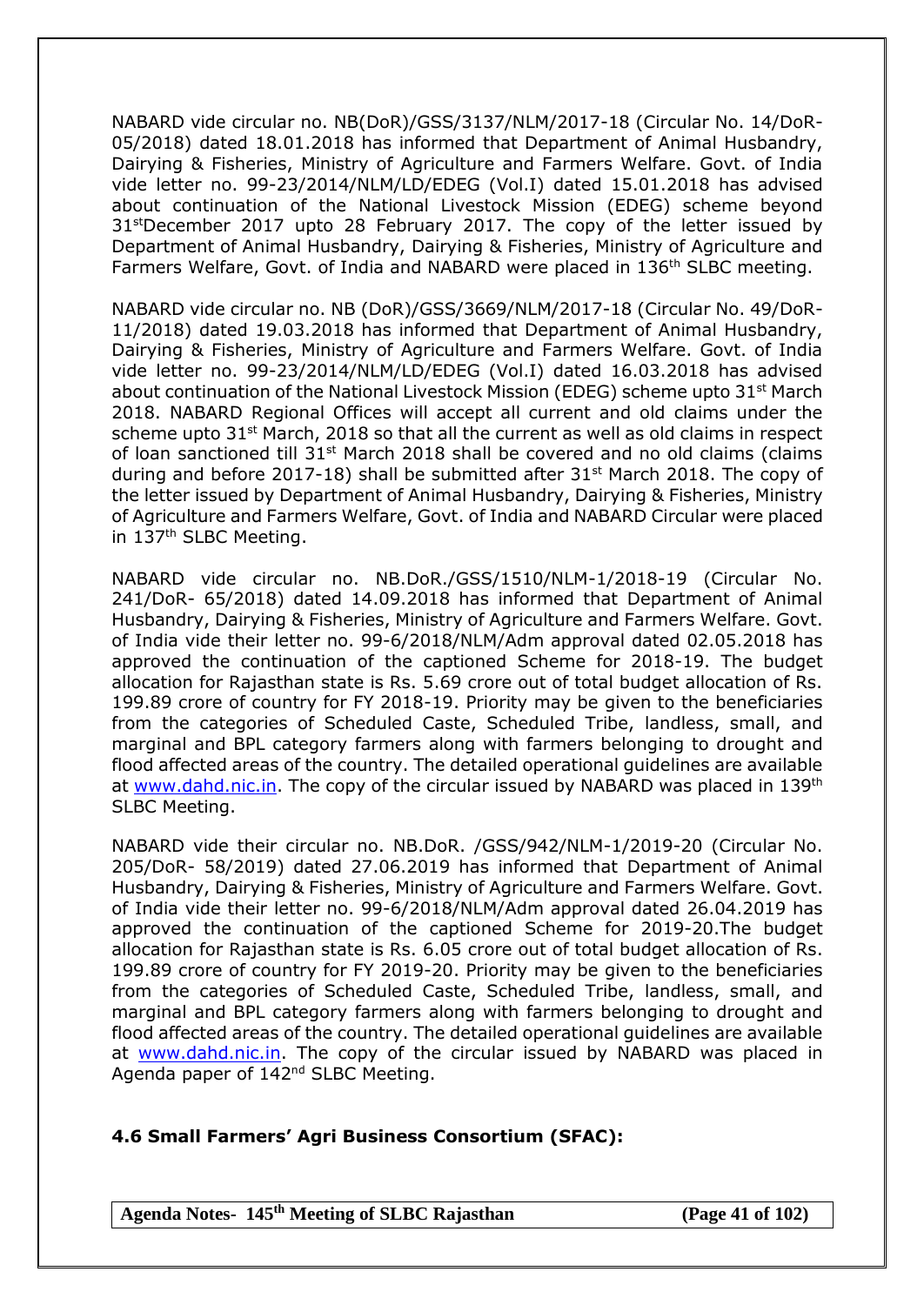SFAC would provide Venture Capital to qualifying projects on the recommendations of the bank / financial institution financing the project. This venture capital will by repayable to SFAC after the repayment of term loan of lending bank / financial institution as per original repayment or earlier.

SFAC would provide venture capital to agribusiness projects by way of soft loan to supplement the financial gap worked out by the sanctioning authority for term loan under Means of Finance with respect to cost of project subject to the fulfillment of the their condition. The details of SFAC was placed in 116<sup>th</sup> SLBC & subsequent meetings.

# **4.7 Credit Support to Farmer Producers' Organization (FPOs) -**

The collectivization of agricultural produce through the membership of Farmer Producers' Organization (FPO) has been considered to be one of the effective means of enhancing farmer's income and boosting agricultural growth, by taking the advantage of economies of scale and improved access to quality inputs, markets and efficient technologies. The Govt. of India, various state governments and NABARD have been promoting FPOs in large numbers and facilitating availability of required ecosystem services for enabling the FPOs function on commercial terms. Financing to FPOs is categorized as priority sector lending as per RBI guidelines. In this regard, we have been advised to review the progress in financing to FPOs during each SLBC/ DCC meetings. NABARD's letter no. **राबै.एफएसडीडी/3481 से 3516/** FPO-32/2017-18 **दिनाांक** 11**/01/2018** addressed to all Commercial Bank and RRBs was placed in 136<sup>th</sup> SLBC meeting.

The same was circulated to All Member Banks and All Lead District Managers in state by SLBC vide letter no. ज.अ./एस.एल.बी.सी./2017-18/1925 दिनांक 20.02.2018. Copy of the letter issued by SLBC and details of FPOs promoted by NABARD received from Rajasthan Regional Office, NABARD was placed in 136<sup>th</sup> SLBC meeting.

# **State Level Consultative Committee (SLCC) on FPOs under PRODUCE Fund**

NABARD has been providing financing and developmental support to Farmer Producer Organizations (FPOs) through Producers' Organization Development and Upliftment Corpus' Fund (PRODUCE Fund) for promotion, capacity building, market linkage and credit support to the FPOs. In order to strengthen the FPOs in Rajasthan through various policy suggestions, convergence and necessary guidance so that these FPOs become functionally vibrant and operationally viable on sustainable basis, an advisory body namely State Level Consultative Committee (SLCC) was reconstituted by NABARD.

NABARD has conducted meeting of SLCC on FPOs under PRODUCE Fund for the quarter ended Dec -2019 on 26.11.2019. NABARD has requested to all the stake holder for comply with various action points.

Proceedings of State Level Consultative Committee (SLCC) on FPOs conducted on 26.11.2019 was placed in 144<sup>th</sup> SLBC Meeting.

# **4.8 Relief Measures in areas affected by Natural Calamities:**

**Agenda Notes- 145th Meeting of SLBC Rajasthan (Page 42 of 102)**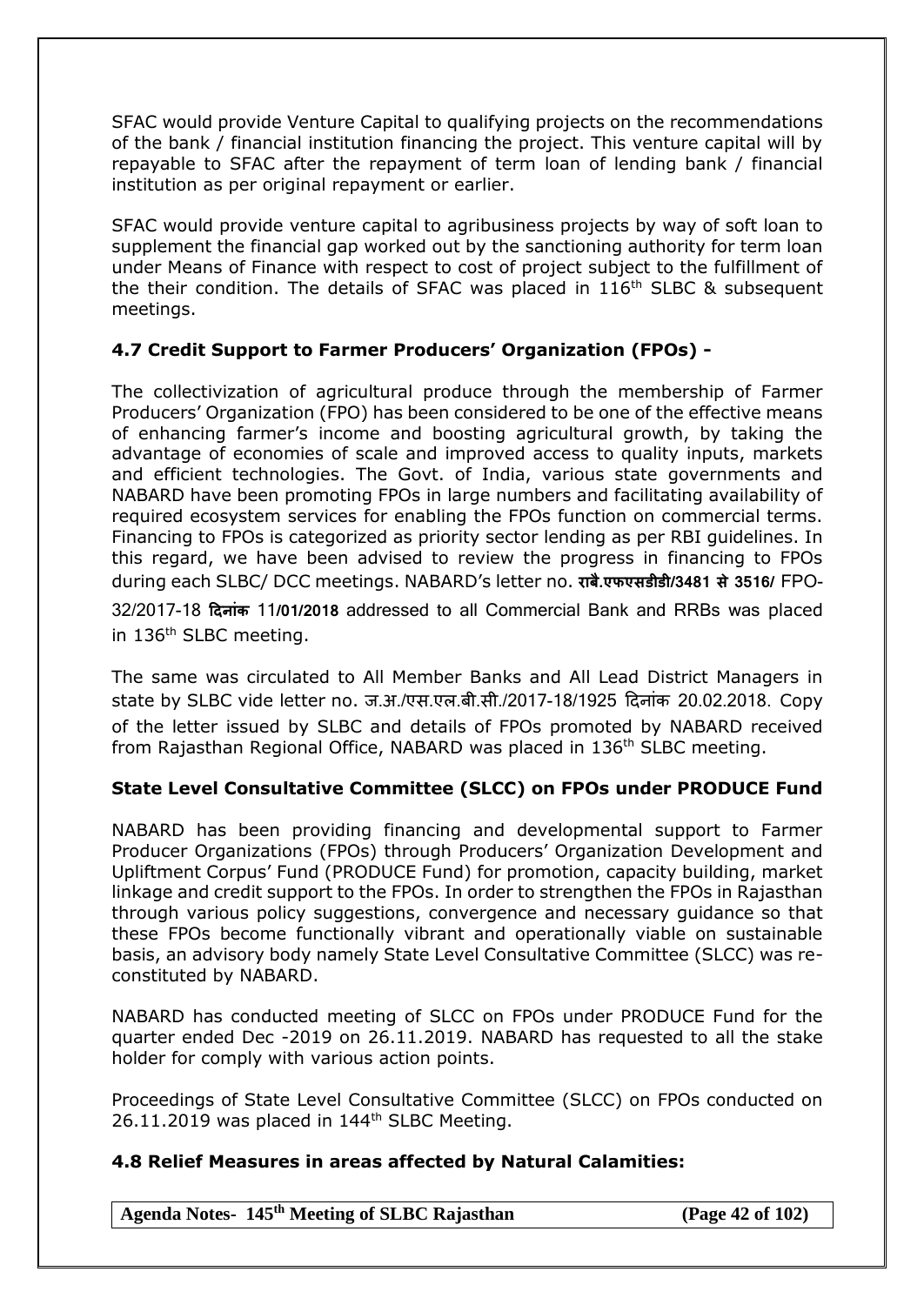Ministry of Finance vide letter no. F.No.3/65/2012-AC dated 27.06.2014 has advised that in order to provide relief to the farmers of hailstorm affected states, it has been decided that in cases where crop loans are restructured due to hail storm in Feb, 2014, the interest subvention of 2% may continue to be available to banks only for the first year on the restructured amount and from second year normal rates would be charged as per RBI guidelines dated 01.07.2013.

The same stands circulated to all Member Banks & LDMs by SLBC vide letter no. RZ/SLBC/2014-15/178 dated 01.07.2014.

Guidelines / letter received from Ministry of Finance & Government of Rajasthan was placed in 122<sup>nd</sup> SLBC agenda note.

#### **Natural Calamity Portal- Monthly Reporting System:**

RBI vide circular no. RBI/2017-18/38/FIDD.CO.FSD.BC.No.13/05.10.006/2017-18 dated 03.08.2017 has issued Master Directions consolidates all the guidelines issued on the subject till date. Further, from above circular RBI has also informed that they developed a dedicated portal [\(https://dbie.rbi.org.in/DCP/\)](https://dbie.rbi.org.in/DCP/) for collection and compilation of data on natural calamities on a real time basis through a centralized system. The portal provides facility of uploading data files related to relief measures extended by banks and notifications issued by State Government with regard to the natural calamities. The portal has gone live on 20<sup>th</sup> July 2017. RBI also requested banks for uploading the actual relief measures extended during April-June 2017 immediately and thereafter from July 2017 onwards every month by the 10<sup>th</sup> of the following month. Further, SLBC Convener banks are also requested for uploading the notifications issued by State/ District Authorities for declaration of natural calamities for which relief measures were implemented by SLBC/banks from April 2017 onwards.

#### **Areas affected by Natural Calamities:**

Secretary, Disaster Management and Support department, Govt. of Rajasthan vide letter no एफ 1(3) आप्रसआ/ओला./2019/7369-7405 dated 13.09.2019 regarding provide relief to the farmers of four hailstorm affected district viz. Bundi, Churu, Nagaur, Sawaimadhopur. After Receipt of notification SLBC vide letter no **ज.अ./एसएलबीसी/2019- 20/1267** dated 21.09.2019 has instructed Lead District Managers to immediately call a special DLCC/DCC Meeting for the same. The copy of Notification issued by Govt. of Rajasthan was placed in 144<sup>th</sup> SLBC Meeting.

Further Secretary, Govt. of Rajasthan vide letter no **एफ 1(**4) **)आ**.**प्र**.**एवं सहा /ओ**ला/ **सामान्य**/2019/9327- **70**dated 06.11.2019 has notified as Flood affected District viz Ajmer, Banswara, Bhilwara, Baran, Bundi, Chittorgarh, Dholpur, Dungarpur, Jhalawar, Jodhpur, Kota, Karauli, Nagaur, Pali, Pratapgarh, Sawaimadhopur, Tonk, and Udaipur. After Receipt of notification SLBC vide letter no. ज.अ/.एसएलबीसी **/2019- 20/1267** dated 11.11.2019 has instructed Lead District Managers to immediately

call a special DLCC/DCC Meeting for the same. The copy of Notification issued by Govt. of Rajasthan was placed in 144<sup>th</sup> SLBC Meeting.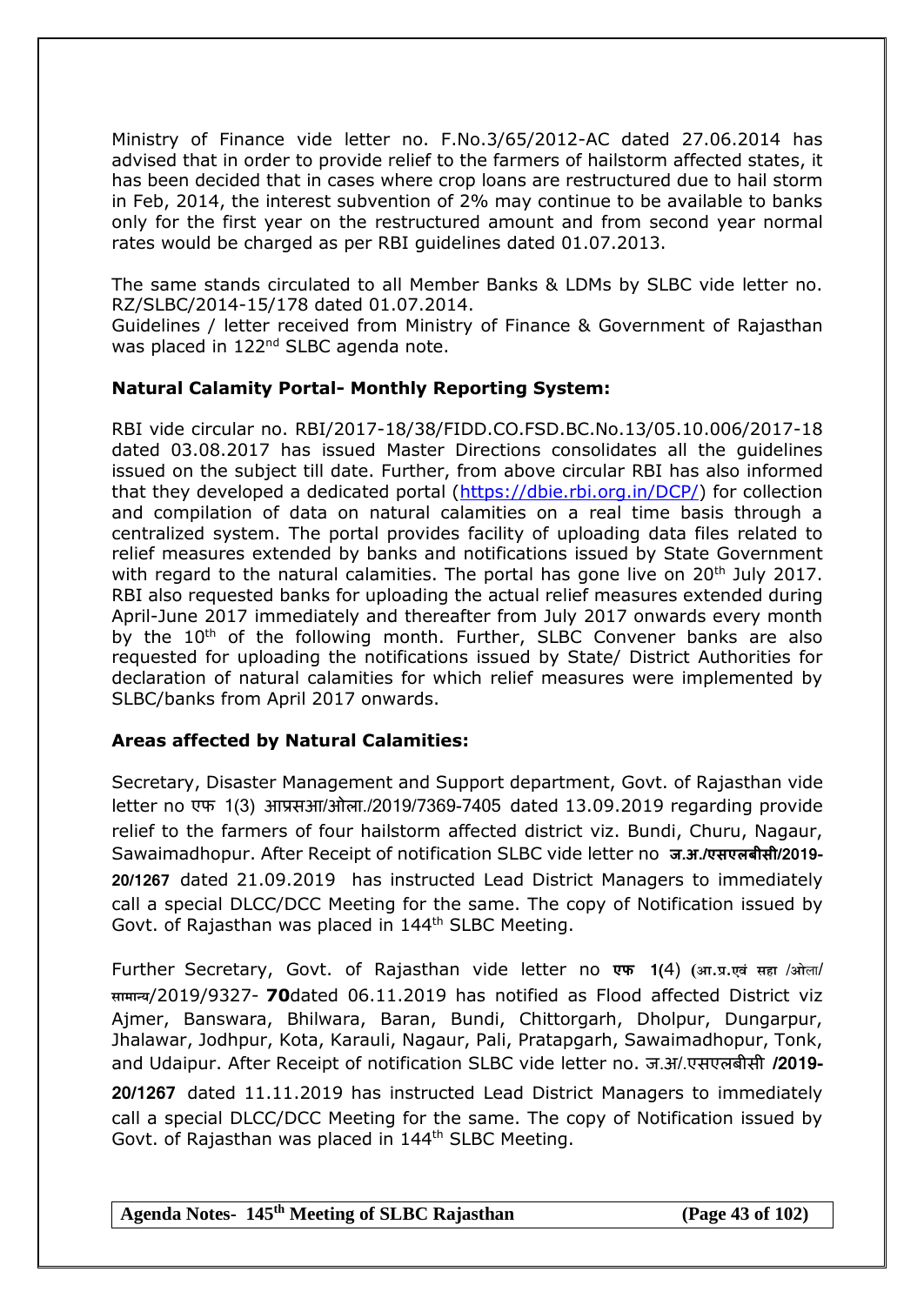Further Secretary, Govt. of Rajasthan vide letter no **एफ 1(**4) **)आ**.**प्र**.**एवं सहा / सामान्य**/2019/9470- **99**dated 11.11.2019 has notified as Drought affected District viz Badmer, Jaisalmer, Jodhpur, Hanumangarh. After Receipt of notification SLBC vide letter no. ज.अ/.एसएलबीसी **/2019-20/1591** dated 22.11.2019 has instructed Lead District Managers to immediately call a special DLCC/DCC Meeting for the same. The copy of Notification issued by Govt. of Rajasthan was placed in 144<sup>th</sup> SLBC Meeting.

Secretary, Govt. of Rajasthan vide letter no **एफ 1(**5) **)आ**.**प्र**.**एवंसहा / टीड्डी**/2019/2827-57 dated 03.03.2020 has notified as locust attack affected 908 village in 8 District viz Barmer, Jaisalmer, Bikaner, Jalor, Jodhpur, Sriganganagar, Pali, Sirohi. SLBC vide letter no. ज.अ/.एसएलबीसी **/2019-20/2004** dated 12.03.2020 has instructed concern Lead District Managers to immediately call a special DLCC/DCC Meeting for the same. The copy of Notification issued by Govt. of Rajasthan is annexed as per **annexure-37**

Secretary, Govt. of Rajasthan vide letter no **एफ 1(**5) **)आ**.**प्र**.**एवं सहा / टीड्डी**/2019/7087- 7150-dated 15.05.2020 has notified as locust attack affected 82 village in 5 District viz Barmer, Jaisalmer, Jalor, Jodhpur, Sriganganagar, through same notification 30 village of 2 District Sriganganagar and Barmer has been de -notified which was earlier notifying notification letter no **एफ 1(**5) **)आ**.**प्र**.**एवं सहा / टीड्डी**/2019/2827-57-dated 03.03.2020. SLBC vide letter no. ज.अ/.एसएलबीसी **/2020-21/140** dated 20.05.2020 has instructed Lead District Managers to immediately call a special DLCC/DCC Meeting for the same. The copy of Notification issued by Govt. of Rajasthan is annexed as per **annexure-38**

## **4.9 Dispensing with 'No Due Certificate' for lending by Banks**-

RBI vide circular no. FIDD.CO.LBS.BC.No.49 /02.01.001/2014-15 dated 28.01.2015 has advised that in order to ensure hassle free credit to all borrowers, especially in rural and semi-urban areas and keeping in view the technological developments and the different ways available with banks to avoid multiple financing, banks are advised to dispense with obtaining 'No Due Certificate' from the individual borrowers (including SHGs & JLGs) in rural and semi-urban areas for all types of loans including loans under Government Sponsored Schemes, irrespective of the amount involved unless the Government Sponsored Scheme itself provides for abstention of 'No Dues Certificate'.

## **4.10 Strengthening the Negotiable Warehouse Receipts (NWRs) by WDRA:**

Department of Financial Services, Ministry of Finance, Government of India vide letter no. F.No. 3/49/2013-AC dated 17.07.2015 has advised the committee constituted by the Govt. of India for strengthening of Negotiable Warehouse Receipts by the WDRA in the country has submitted its report, which is available on

**Agenda Notes- 145th Meeting of SLBC Rajasthan (Page 44 of 102)**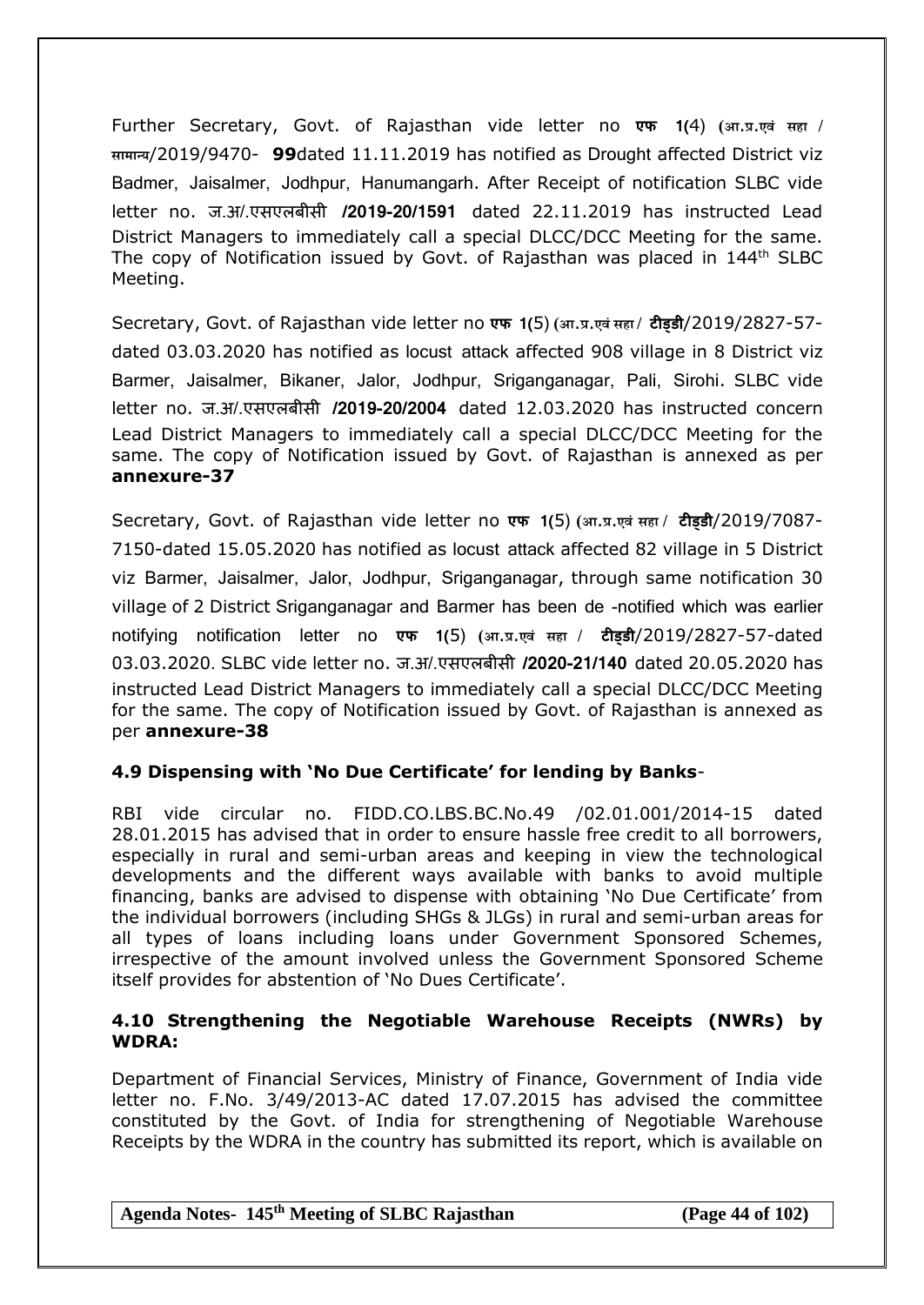the website of WDRA [www.wdra.nic.in.](http://www.wdra.nic.in/) Detailed guidelines were placed & deliberated in 126<sup>th</sup> SLBC Meeting.

RBI vide letter no. FIDD.CO.LBD.No.843/02.13.001/2015-16 Dated 31.07.2016 has advised all banks to furnish quarterly data (state wise/district wise) on pledge finance against NWRs to farmers from the centralized database as per prescribed format (Excel Template) to the respective SLBC Convener Banks with a copy to respective Regional offices of RBI within 20 days from the end of each quarter, beginning quarter ended September 2015. Further, RBI also advised SLBC Convener banks to review the progress of pledge financing on NWRs in the SLBC meetings and also provide district wise data to lead banks for review in DCC/ DLRC meetings. District wise progress in NWRs as on 31.03.2020 are annexed as per **Annexure-39**

#### **4.11 Sub Mission on Agricultural Mechanization - Providing financial assistance/ Back ended subsidy for establishment of Custom Hiring Centers:**

Commissionerate of Agriculture, Govt. of Rajasthan vide letter no. F 4(IV) Impl./CAG./2015-16/2132 dated 09.10.2015 has advised that in Rajasthan, the Sub Mission on Agricultural Mechanization (SMAM) is being implemented with primary focus on to increase the reach of Farm Mechanization to small and marginal farmers with special emphasis on promoting **'Custom Hiring Centres'** to offset the adverse economies of scale arising due to small land holding and high cost of individual ownership, besides creating hubs for hi-tech & high value farm equipment. The details were placed & deliberated in 127<sup>th</sup> SLBC Meeting.

The detailed operational guidelines of Sub Mission on Agricultural Mechanization are available on Ministry of Agriculture's website <http://farmech.dac.gov.in/>

## **4.12 Dairy Entrepreneurship Development Scheme (DEDS)–**

NABARD vide their circular no.राबै/पूनर्वित/644/डीईडीएस/2019-20 (कार्यालयपरिपत्र स./135/ पुनषवत्ति -40/2019 dated 22.05.2019 has advised about continuation of the Dairy Entrepreneurship Development Scheme (DEDS) for the financial year 2019-20. Detailed circular were placed & deliberated in 142nd SLBC Meeting**.**

They have also advised that priority should be given to projects being implemented in a cluster mode covering Dairy Farmers/ Women in SHGs, Cooperatives and Producer Companies including creation of facilities of processing, value addition and marketing of mil produced in the cluster. Priority may also be given to the beneficiaries from the categories of Schedules Caste, Scheduled Tribes, Landless, Small, Marginal and BPL category farmers along with farmers belonging to drought and flood affected areas of the country.

Financing Bank should upload subsidy claims in DEDS Portal [\(https://ensure.nabard.org\)](https://ensure.nabard.org/) through their Controlling Office as per the time frame. The copy of the letter issued by Department of Animal Husbandry, Dairying & Fisheries, Ministry of Agriculture and Farmers Welfare, Govt. of India and NABARD Circular were placed in 138th SLBC Meeting. The detailed updated guidelines of DEDS Scheme are available on NABARD website [https://www.nabard.org.](https://www.nabard.org/)

#### **Agenda Notes- 145th Meeting of SLBC Rajasthan (Page 45 of 102)**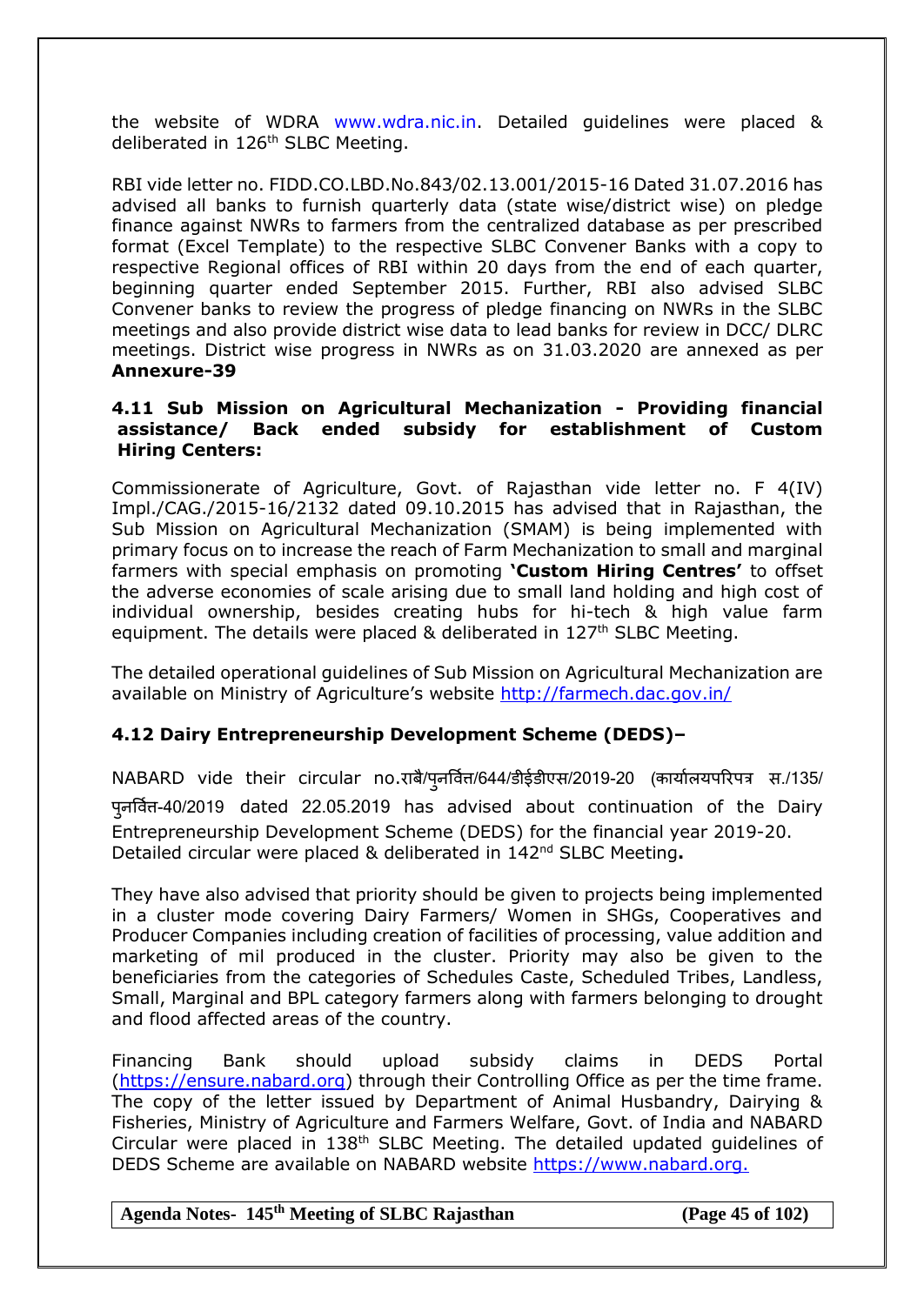## **4.13 National Horticulture Board:**

Joint Director, National Horticulture Board vide circular no. NHB/CC/Circular/2016- 17/5050 dated 21.12.2016 has informed that The Ministry of Agriculture & Farmers Welfare vide letter No.12-48/2016- MIDH (NHB), dated 07.12.2016 has advised NHB for adoption of DBT mechanism for payment of subsidy during 2016-17 to beneficiaries under various components of NHB schemes. It is mandatory for the beneficiaries of the NHB schemes to furnish proof of possession of Aadhaar number or to undergo Aadhaar authentication. The bank accounts of such beneficiaries under the scheme should be Aadhaar linked. In view of the above, it has been decided to link all NHB schemes/ beneficiaries with Aadhaar number and the Subsidy Reserve Fund (SRF) accounts of NHB beneficiaries under the scheme should also be Aadhaar linked.

Guidelines/ Circular received from NHB were placed in 132<sup>nd</sup> SLBC meeting.

Joint Director (Coord.), National Horticulture Board, Ministry of Agriculture & Farmers Welfare, Govt. of India vide letter no. NHB/CC/Guidelines Revision/2016- 17/218 dated 12.04.2017 has informed about the approval of Agriculture & Farmers Welfare Minister as Chairman of General council of MIDH to the modification in the operational guidelines pertaining to the schemes implemented by National Horticulture Board. The suggested modification includes;

- 1. NHB would accept proposals only in those cases where term loan has already been sanctioned by the banks/FIs.
- 2. NHB will circulate a checklist prescribing requirements of documents for issue of In-Principal Approval (IPA) to the project proposal. Applicant has to submit required documents as per check list along with project proposal.
- 3. The proposal so received would be examined by NHB in a judicious manner preferably without interaction with the Promoter/Applicant based on the circulated checklist. After such due diligence and scrutiny of documents. In principal Approval may be issued by duly constituted Pre- Project Appraisal Committee of NHB.

In view of the above, it has been decided to stop letter of intent (LOI) system for all categories w.e.f 01.04.2017. In addition, it has also been decided that NHB may return the LOI applications which have still not been issued LOI with an advise to the promoter to resubmit it for issuance of IPA after getting loan sanctioned from the Bank/FI. Copy of the letter issued by Joint Director (Coord.), National Horticulture Board, Ministry of Agriculture & Farmers Welfare, Govt. of India was placed in 133rd SLBC meeting.

In continuation to office order of even number, dated 12.04.2017, NHB has provided revised application format for seeking In Principle Approval (IPA) vide office order no. NHB/CC/Guidelines Revision/2017-18 dated 01.05.2017under following scheme of NHB:

1. Development of Commercial Horticulture through Production and Post-Harvest Management of horticulture Crops, and

2. Capital Investment Subsidy Scheme for Construction/ Expansion/Modernization of Cold Storage/ Storages of Horticulture Produce

**Agenda Notes- 145th Meeting of SLBC Rajasthan (Page 46 of 102)**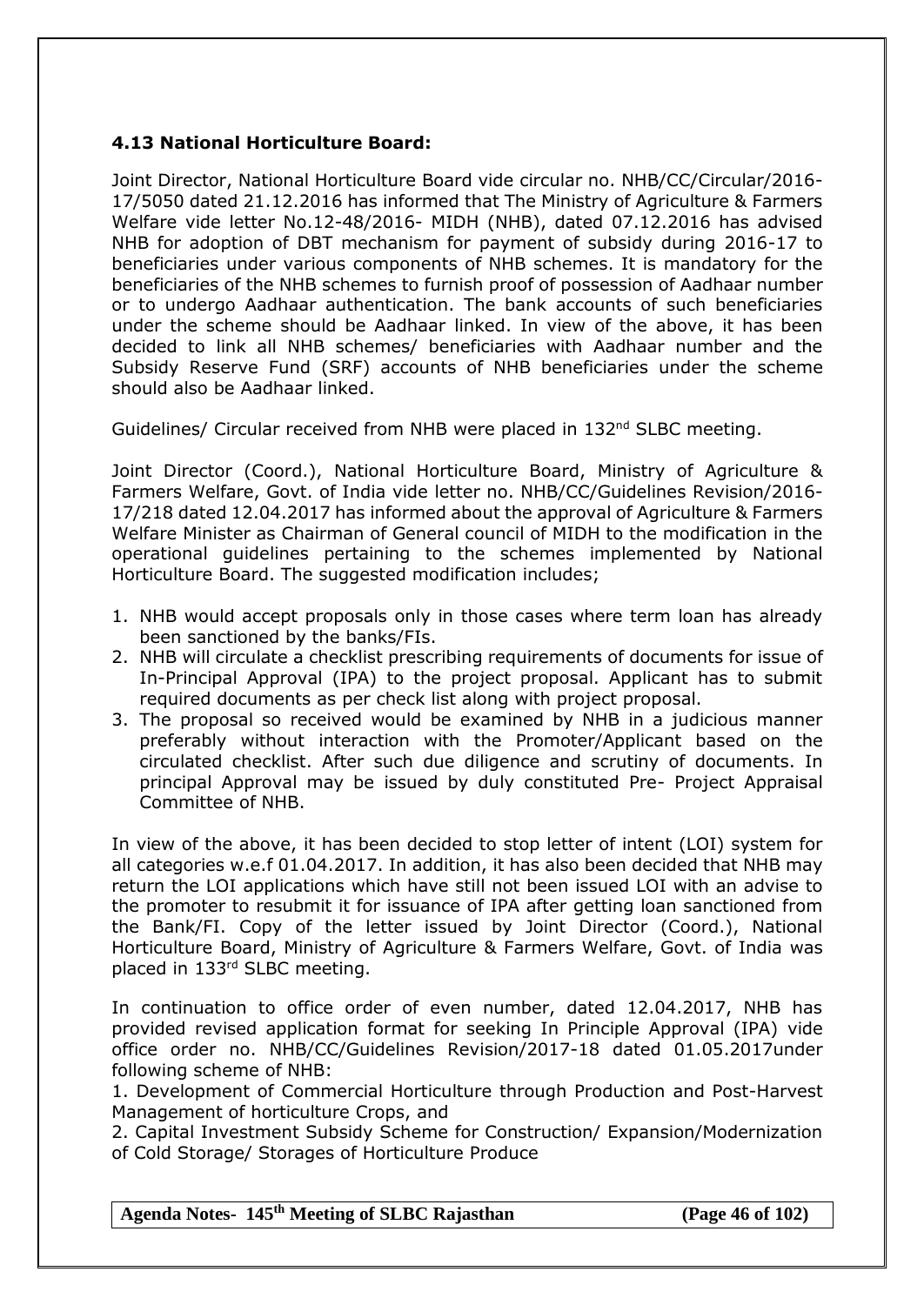NHB vide above mentioned office order has also informed that at present applications from applicants belonging to SCP/TSP across the country and all categories of NE region will be accepted for issuance of IPA. Order for acceptance of IPA applicants belonging to General Category will be issued separately by them. The copy of the office order was placed in 135<sup>th</sup> SLBC meeting.

Further, Dy. Director, National Horticulture Board, Ministry of Agriculture & Farmers Welfare, Govt. of India, Jaipur vide letter no. NHB/JPR/Scheme No. 1/2018-19/353 dated 12.09.2019 has informed about of new scheme guideline of NHB. Detail new guideline of NHB was placed in 143rd SLBC Meeting.

Joint Director. National Horticulture Board, Ministry of Agriculture & Farmers Welfare, Govt. of India, vide letter no. NHB/CC/ATR-84<sup>th</sup> MC/Revised IPA Scheme -2019-20/6994 dated 05.03.2020 has informed regarding guideline of IPA scheme - 2019-20.

Detailed Circular is annexed as per **annexure-40**

#### **4.14 Agriclinic and Agri Business Centers (ACABC) Scheme- Continuation of the scheme for the financial year 2018-19 to 2019-20**

NABARD vide circular no. NB.DOR/973/ACABC-4/2018-19 (Circular no. 185/DoR-56/2018-19) dated 17.07.2018 has informed about the approval of GoI for implementation of the Agriclinics and Agribusiness Centres (ACABC) scheme during the financial year 2018-19 to 2019-20. (GoI letter F.No.1 (2)/2018-EM, dated 03.04.2018). The salient features of the scheme remain unchanged. Copy of circular issued by NABARD was placed in 138<sup>th</sup> SLBC Meeting.

Director (EM), Department of Agriculture, Cooperation & Farmers Welfare, Ministry of Agriculture & Farmers Welfare vide letter no. F.No. 01-14/2018-EM dated 27.12.2018 has advised to monitor the processing of project proposals and dispose within a stipulated timeline to facilitate the trained candidates to establish their ventures in time. They have also advised to update on the website [\(www.agriclinics.net\)](http://www.agriclinics.net/) using the credentials, whenever the proposals are processed and disposed, which will help to extract a real time picture on ventures established and ventures financed. Copy of the aforementioned letter was placed in 140<sup>th</sup> SLBC Meeting.

NABARD vide circular no. NB.DOR/2615/ACABC-4/2018-19 (Circular no. 17/DoR-04/2019) dated 16.01.2019 has informed that Govt. of India vide letter no. F No. 1(4)/2015-EM dated 08.01.2019 has updated the guidelines on ACABC scheme. Detailed guidelines are available on NABARD's website [https://www.nabard.org/.](https://www.nabard.org/) NABARD's aforementioned circular was placed in 140<sup>th</sup> SLBC Meeting.

**Agenda Notes- 145th Meeting of SLBC Rajasthan (Page 47 of 102)**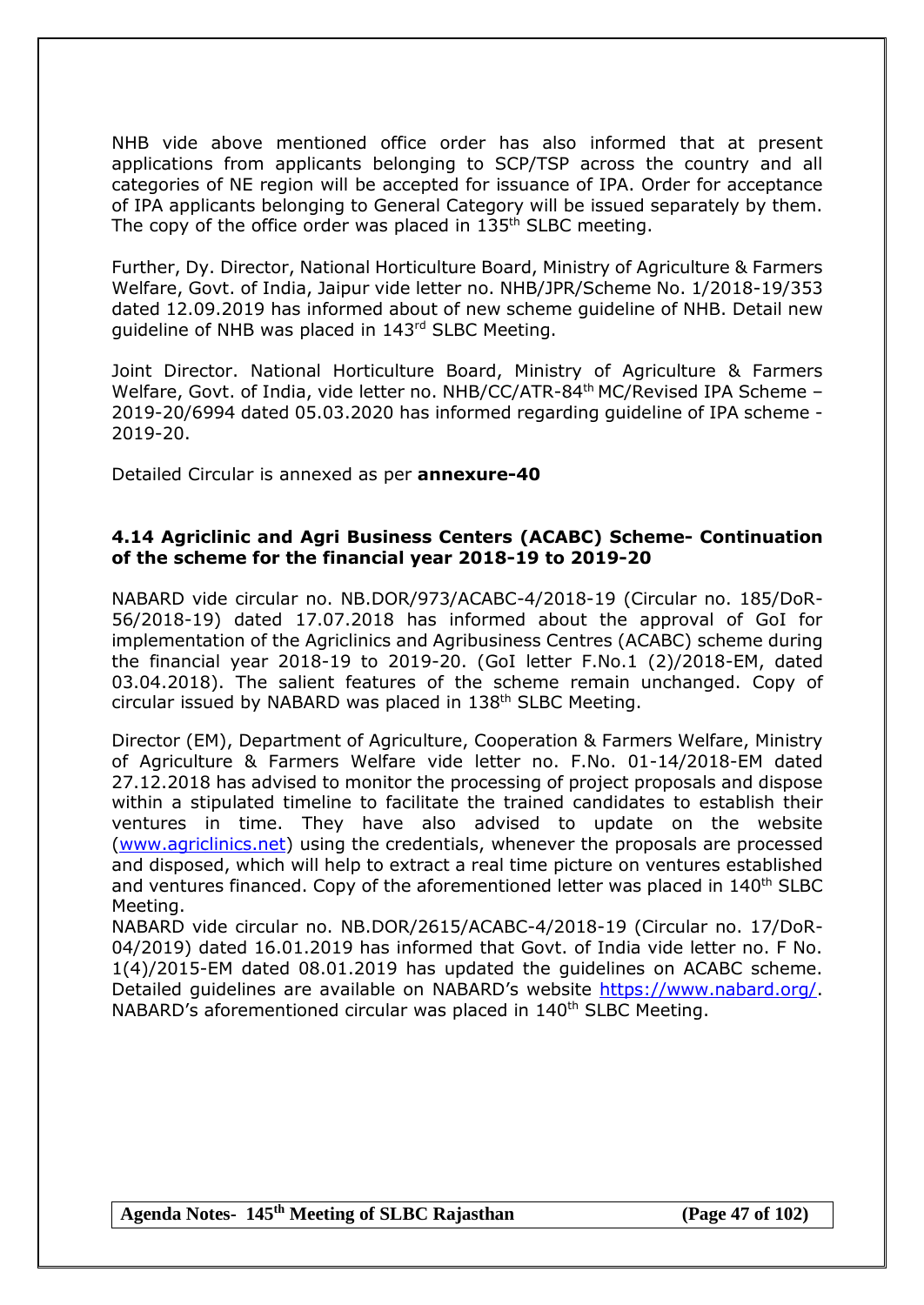# **4.15 Agriculture Marketing Infrastructure (AMI) -**

NABARD vide circular no. 283/प्*नर्वित्त विभाग 68/2018-19 राबै. प्*नर्वित विभाग/2110-2115/जीएसएस-एएमआई/2018-19 दिनांक 26/11/2018 has informed that Ministry of Agriculture & Farmers' Welfare, GoI vide their letter Ref. No. 19012/1/2018/M-II dated 05.11.2018 have issued the operational guidelines for the new Agricultural Marketing Infrastructure (AMI) sub-scheme of Integrated Scheme for Agricultural Marketing (ISAM). The scheme will be implemented by the Department of Agriculture, Cooperation & Farmers' Welfare, GoI through the Directorate of Marketing & Inspection (DMI). The revised guidelines for the sub-scheme AMI will be effective for new credit linked projects for which term loan is sanctioned by the Financial Institutions on after 22.10.2018 to 31.03.2020. Detailed guidelines were circulated to Member Banks vide our letter no. JZ: SLBC: 2018-19:1296 dated 19.12.2018. Same is also available on NABARD's website [https://www.nabard.org/.](https://www.nabard.org/) NABARD's aforementioned circular was placed in 140<sup>th</sup> SLBC Meeting.

## **Launch of Portal – Online Submission of New AMI Applications:**

NABARD vide circular no. सं. सं. राबै पुनर्वित जीएसएस सॉफ्टवेयर/2019-20 dated 20.09.2019 addressed to the all CMDs/CEOs of all Banks has informed about online portal for Online Submission of New AMI Applications. NABARD as nodal agency for channelizing subsidy under the scheme has developed an online portal in consultation with MoA & FW, GoI for submission, scrutiny and disposal of subsidy applications. The portal is live from 23.09.2019. Detail guideline of NABARD was placed in 143rd SLBC Meeting.

# **Scale of Finance (SoP) – Fixing by DLTC and SLTC:**

NABARD vide circular no. सं. सं. राबै पुनर्वित अल्पावधि/37/ए1 जन एसओएफ/2020-21 dated 15.04.2020 addressed to all the Chief Secretary & all states Govt. & UTs has informed. It is been decided that DLTC will continue to play a major role in deciding the SoF and will call for proposals from its members/ all major stake holder and prepare the agenda for the meeting based in the inputs received from the stakeholder. On approval the proposals will be forwarded to the state Level technical Committee. The SLTC would review the proposal based in the District level conditions, the characteristics of districts/agro-climatic Zone etc and approve the same. The Sof so approved would then be circulated among all the stake holder.

Detailed guideline is annexed as per **Annexure-41**

## **Crop Season for the state of Rajasthan as per IRAC Norms of RBI:-**

As per Reserve Bank of India circular no. DBR.No.BP.BC.2/21.04.048/ 2015-16, dated July 01, 2015 on Prudential Norms on Income Recognition, Asset Classification and Provisioning pertaining to Advances, SLBC Rajasthan has been decided Crop season for Short Term Crop and Long Term Crop in the sub-committee

**Agenda Notes- 145th Meeting of SLBC Rajasthan (Page 48 of 102)**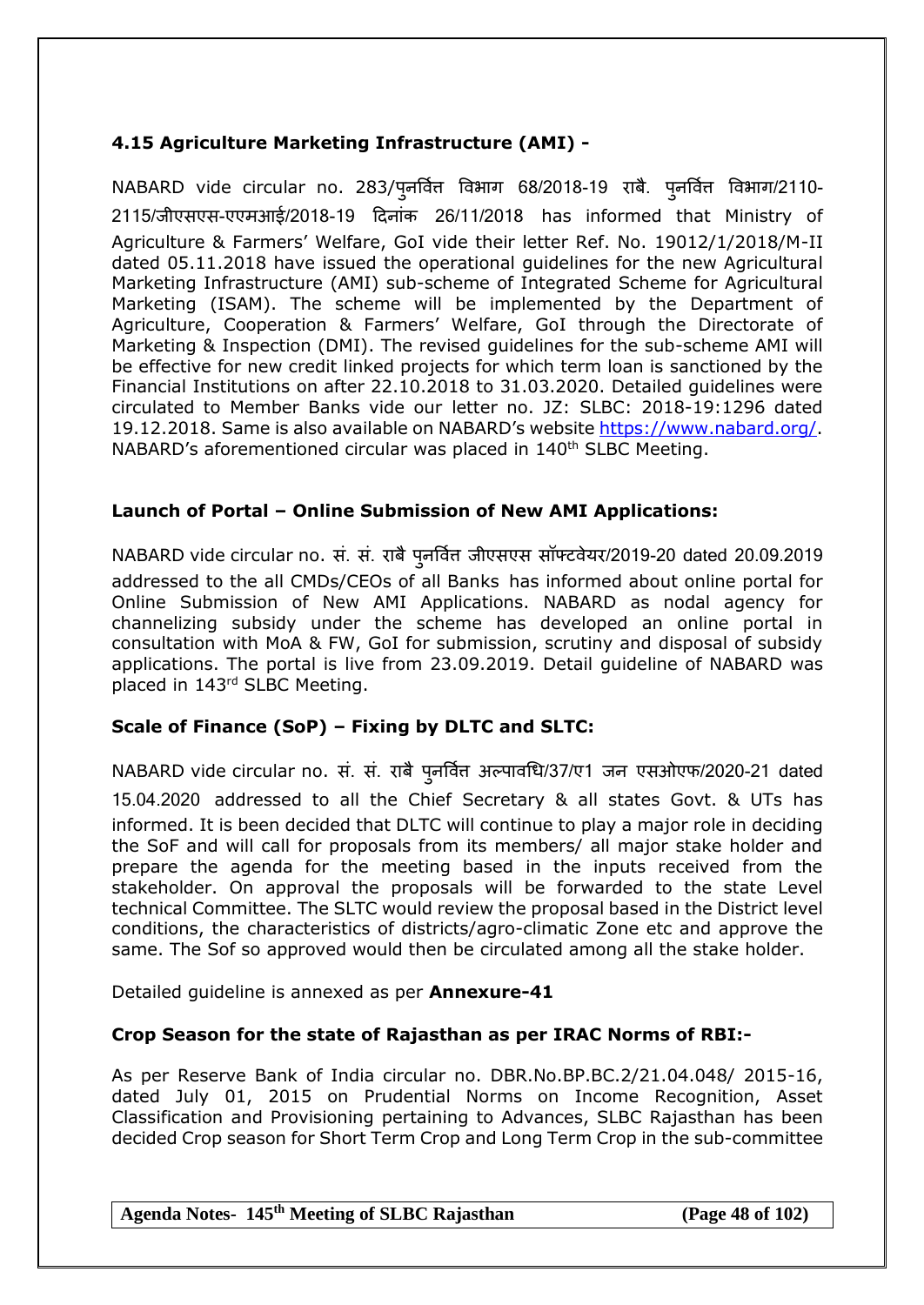meeting on Agriculture & Crop season Decision of SLBC Rajasthan held on 05.02.2020

Further, 144th meeting of SLBC Rajasthan has been convened through agenda by circulation for the December, 2019 quarter due to lock-down to curtail of COVID-19. The Agenda for crop seasons was put for confirmation of the all stake holers in the 144th Meeting of SLBC Rajasthan and confirm the same as above i.e. Crop season for short term crops & long term crops are 12 Months & 18 Months, respectively by all stakeholders. Short duration crop loans one Crop season considered as 12 months and for Long duration crop loans one Crop season considered as 18 months

According to crop duration approved by SLBC Rajasthan NPA Classification of account based on duration of crops. A loan granted for:

- $\checkmark$  Short duration crops will be treated as NPA, if the instalment of principal or interest thereon remains overdue for two crop seasons.
- $\checkmark$  Long duration crops will be treated as NPA, if the instalment of principal or interest thereon remains overdue for one crop season.

Repayment period is classified in point no. 10 & Sub point 10.1 of RBI Circular RBI/2018-19/10 FIDD.CO.FSD.BC.No.6/05.05.010/2018-19 Dated 04.07.2018 that "The repayment period may be fixed by banks as per the anticipated harvesting and marketing period for the crops for which the loan has been granted".

Detailed Circular is annexed as per **Annexure-42**

**Agenda Notes- 145th Meeting of SLBC Rajasthan (Page 49 of 102)**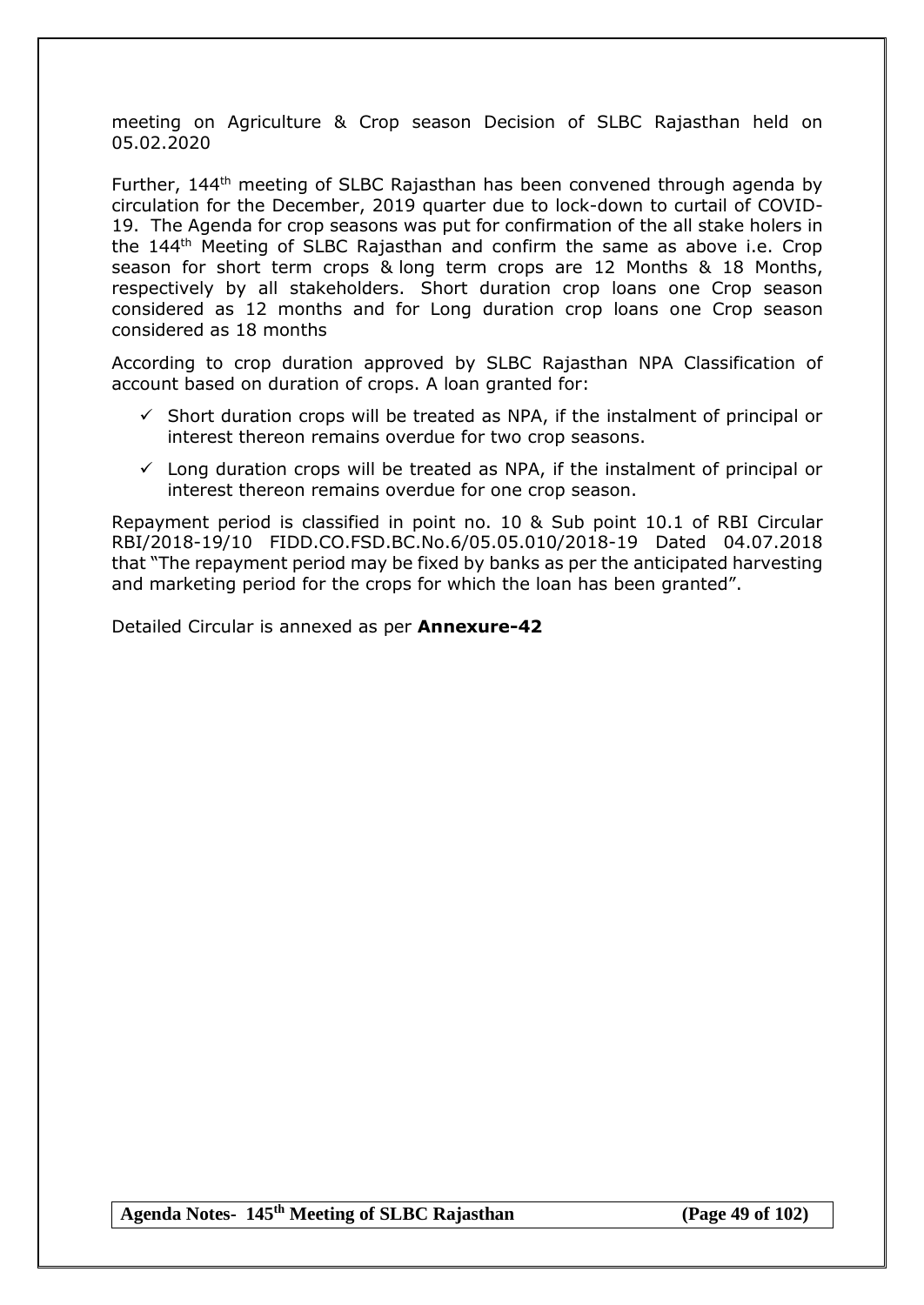# **Agenda No. 5**

## **5.1 Government Sponsored Programmes:**

## **5.1.1 National Rural Livelihood Mission (NRLM):**

Ministry of Rural Development, GoI, has re-designed and re-structured Swarn jayanti Gram Swarojgar Yojana (SGSY) into National Rural Livelihood Mission (NRLM). The idea has been conceived as a foundation stone of national poverty reduction strategy. The objective of the Mission is to reduce poverty through building strong grass root institutions of the poor.

The blocks and districts in which all the components of NRLM will be implemented, either through the SRLMs or partner institutions or NGOs, will be the intensive blocks, whereas remaining will be non-intensive blocks and districts.

The detailed guidelines is as per RBI letter no. RPCD.GSSD.CO.No 81/09.01.03/2012-13 dated 27.06.2013. SLBC vide letter no. रा.अं./एस.एल.बी.सी./ 2013-14/377 dated 24.09.2013 has advised all Member Banks & LDMs in the State for compliance of Guidelines issued by RBI on NRLM Scheme.

## **Financial Assistance to SHGs under NRLM:**

- **Revolving Fund (RF):** NRLM would provide a revolving fund support to SHGs in existence for a minimum period of 3/6 months and follow the norms of good SHGs, i.e. they follow "Panchasutra"- regular meetings, regular savings, regular internal lending, regular recoveries and maintenance of proper books of accounts.
- $\triangleright$  Only such SHGs that have not received any RF earlier will be provided with RF, as corpus, with minimum of Rs. 10,000/- up to a maximum of Rs. 15,000/- per SHG. The purpose of RF is to strengthen their institutional and financial management capacity and build a good credit history within the group. **Capital Subsidy has been discontinued under NRLM.**
- $\triangleright$  NRLM has a provision for interest subvention on all credit from the banks/financial institutions availed by women SHGs, for a maximum of Rs. 3,00,000/ per SHG.

Detailed quidelines were placed & deliberated in 118<sup>th</sup> SLBC Meeting.

The detailed guidelines for operationalization of interest subvention scheme for the year 2017-18 under NRLM, finalized by MoRD is circulated by the RBI vide circular no. RBI/2017-18/80/ FIDD.GSSD.CO.BC.No.17/09.01.03/2017-18 dated 18.10.2017. Banks are advised to lodge interest subvention claim accordingly to MoRD/SRLM. The detailed of the same may be accessed on RBI web- site. The copy of the circular issued by RBI was placed in 135<sup>th</sup> SLBC meeting.

**Agenda Notes- 145th Meeting of SLBC Rajasthan (Page 50 of 102)**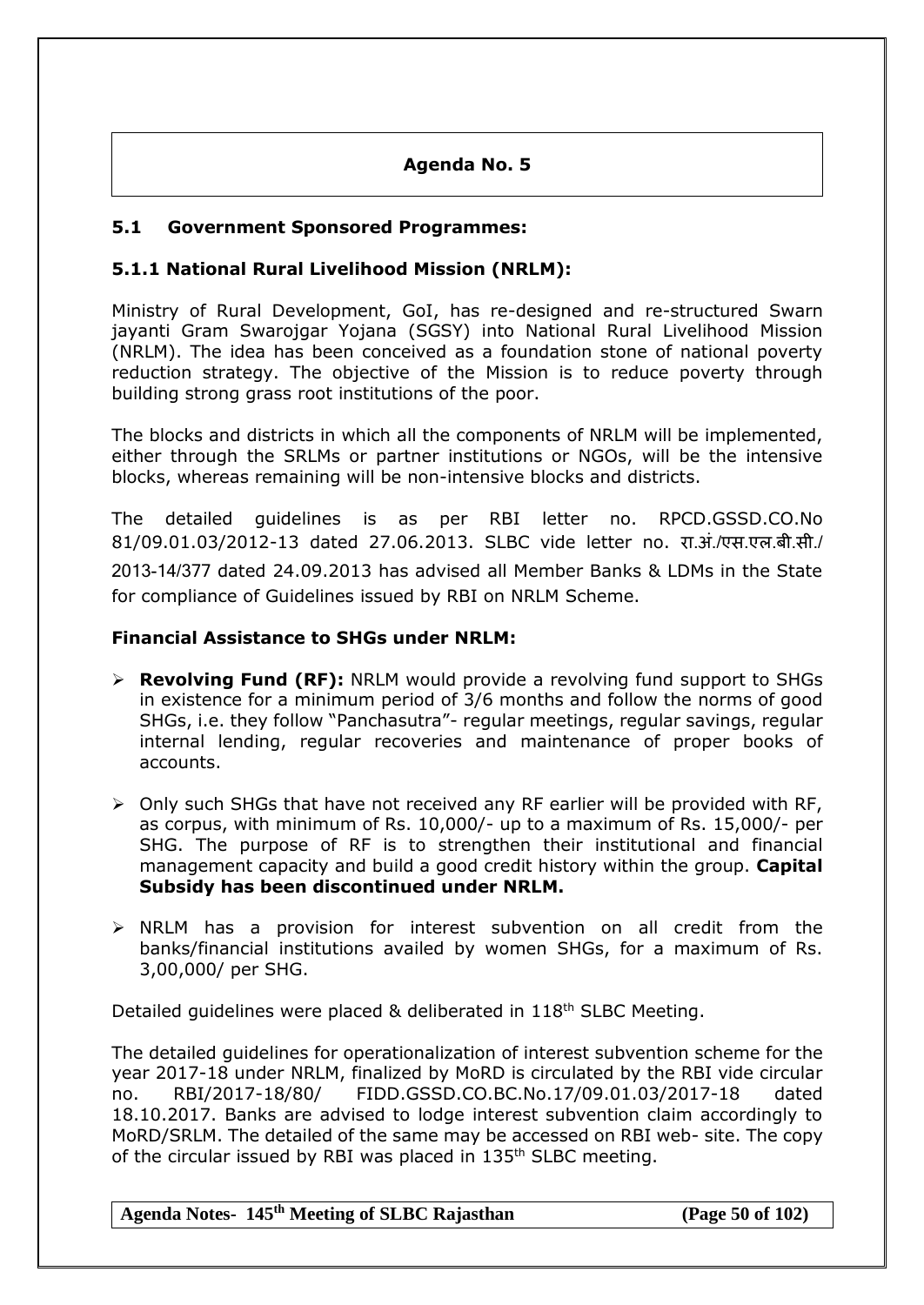RBI vide circular no. RBI/2017-18/10 FIDD.GSSD.CO.BC.No. 04/09.01.01/2017 dated 01.07.2017 has informed about the updation of Master circular by incorporating the instructions on DAY-NRLM issued up to June 30, 2017. The detailed updated guidelines of DAY-NRLM are available on Reserve Bank of India website [https://www.rbi.org.in.](https://www.rbi.org.in./)

In the above mentioned circular, the loan amount provided by banks to SHG members enhanced. The details of the modifications under the scheme are as under;

**Loan Amount:** Emphasis is laid on the multiple doses of assistance under DAY NRLM. This would mean assisting an SHG over a period of time, through repeat doses of credit, to enable them to access higher amounts of credit for taking up sustainable livelihoods and improve on the quality of life. SHGs can avail either Term Loan (TL) or a Cash Credit Limit (CCL) loan or both based on the need. In case of need, additional loan can be sanctioned even though the previous loan is outstanding. In case of Cash Credit Limits, banks are advised to sanction minimum loan of Rs.5 lakhs to each eligible SHGs for a period of 5 years with a yearly drawing power (DP). The drawing power may be enhanced annually based on the repayment performance of the SHG.

| S.N            |                                           | <b>CASH CREDIT LIMIT</b>                                                                                                                                                                                                  | <b>TERM LOAN</b> |                                                                                                                                                                                 |  |  |
|----------------|-------------------------------------------|---------------------------------------------------------------------------------------------------------------------------------------------------------------------------------------------------------------------------|------------------|---------------------------------------------------------------------------------------------------------------------------------------------------------------------------------|--|--|
| $\mathbf{1}$   | year                                      | DP for First $\vert$ 6 times of the existing<br>corpus or minimum of<br>Rs. 1 lakh, whichever is<br>higher                                                                                                                | First<br>Dose    | 6 Times of the existing<br>corpus or minimum of<br>Rs. 1 lakh, whichever is<br>higher                                                                                           |  |  |
| $\overline{2}$ | DP<br>for<br>Second year                  | 8 times of corpus at the<br>time and the state of the state of the state of the state of the state of the state of the state of the state<br>review/<br>enhancement<br>or<br>minimum of Rs.2 lakh,<br>whichever is higher | Second<br>Dose   | 8 times of the existing<br>corpus or minimum of<br>Rs. 2 lakh, whichever is<br>higher                                                                                           |  |  |
| 3              | DP for Third<br>year                      | Minimum of Rs. 3 lakh<br>based on the Micro<br>credit plan prepared by<br>SHG and apprised by<br>the Federation/ Support<br>the<br>agency and<br>previous credit history.                                                 | Third<br>Dose    | Minimum of Rs. 3 lakh<br>the<br>based<br>Micro<br>on<br>credit plan prepared by<br>SHG and apprised by the<br>Federation/ Support<br>agency and the previous<br>credit history. |  |  |
| 4              | <b>DP</b><br>for<br>Fourth Year<br>onward | Minimum of Rs. 5 lakh<br>based on the Micro<br>credit plan prepared by<br>SHG and apprised by<br>the Federation/ Support<br>and<br>the<br>agency<br>previous credit history.                                              | Fourth<br>Dose   | Minimum of Rs. 5 lakh<br>based on<br>the<br>Micro<br>credit plan prepared by<br>SHG and apprised by the<br>Federation/ Support<br>agency and the previous<br>credit history     |  |  |

The amount of credit under different facilities should be as follows:

Further, RBI vide circular no. RBI/2019-20/04 FIDD.GSSD.CO.BC.No.02/ 09.01.01/ 2019-20 dated 01.07.2019 has informed about the updation of Master circular by incorporating the instructions on DAY-NRLM issued up to June 30, 2019. The

**Agenda Notes- 145th Meeting of SLBC Rajasthan (Page 51 of 102)**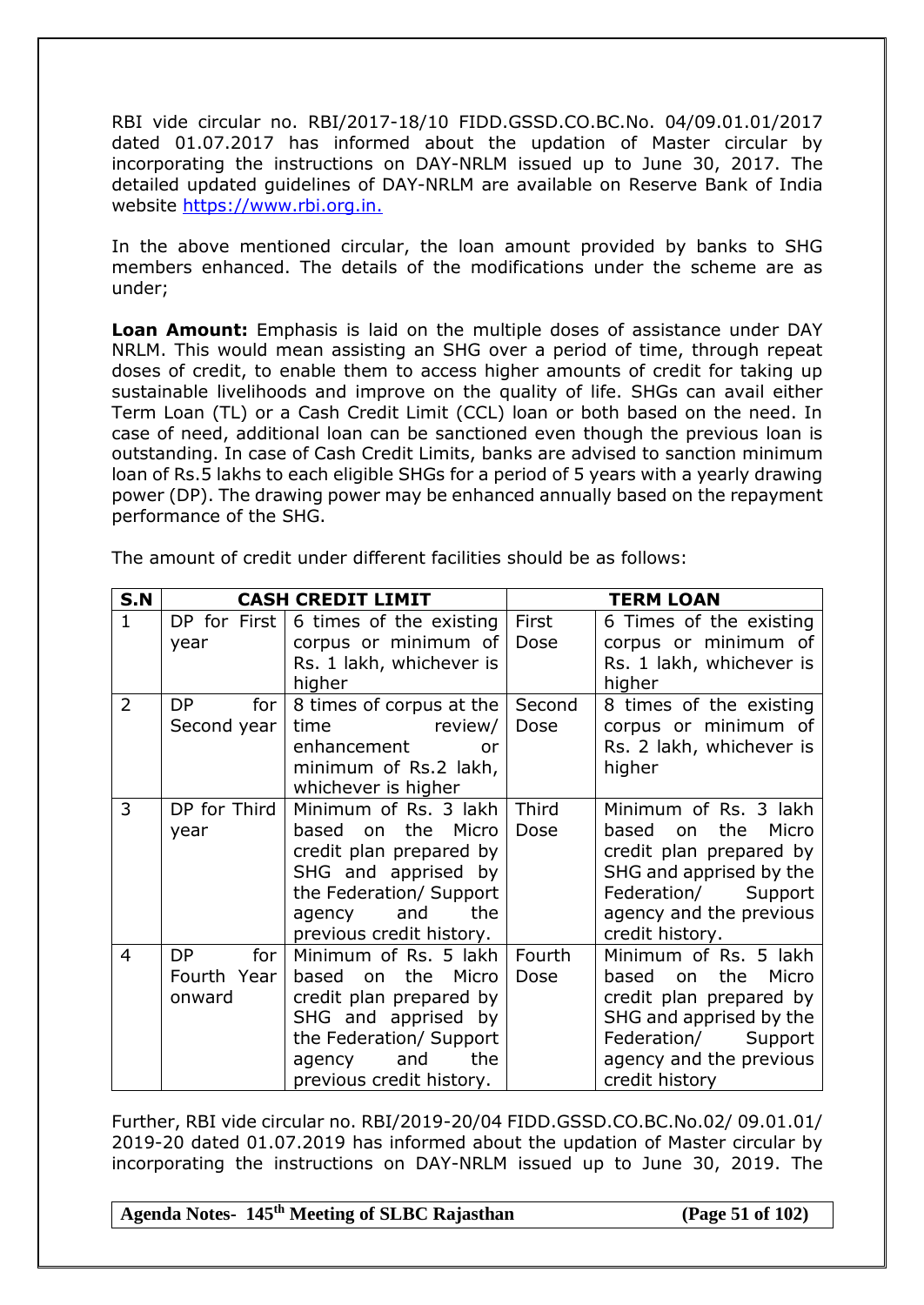detailed updated guidelines of DAY-NRLM are available on Reserve Bank of India website [https://www.rbi.org.in.](https://www.rbi.org.in./)

Further, RBI vide circular no. RBI/2019-20/04 FIDD.GSSD.CO.BC.No.02/ 09.01.01/ 2019-20 dated 26.11.2019 has informed about the updation of Master circular by incorporating the instructions on DAY-NRLM issued up to Nov 26, 2019. The detailed updated guidelines of DAY-NRLM are available on Reserve Bank of India website [https://www.rbi.org.in.](https://www.rbi.org.in./)

## **5.1.2 Rajasthan Gramin Aajivika Vikas Parishad (RGAVP):**

To implement all rural livelihood programmes in the State, a Society named as RGAVP has been formed under chairman ship of Hon'ble Chief Minister. The Society is registered under Rajasthan Societies Act-1958. With an objective to conceive effective poverty alleviation schemes and getting them funded from the State Government, Government of India, and other Funding Agencies and Bring about effective convergence amongst government and non-government initiatives being undertaken for rural development.

#### **RGAVP- progress: (Source: RGAVP)**

|                                      | 31.03.2019 | 31.03.2020 |
|--------------------------------------|------------|------------|
| No of Cluster Level Federation (CLF) | 354        | 434        |
| No of village organization           | 9886       | 11923      |
| Total no. of SHGs                    | 118666     | 166714     |
| No. of SHGs with S/B account         | 101264     | 141348     |
| No. of credit linked SHGs            | 46594      | 67594      |
| No. of SHGs received RF              | 92777      | 116234     |
| No. of SHGs received CIF             | 66016      | 79237      |

#### **Regularize the SHG Sub Committee meeting at state & at district level**:

To provide adequate attention and sort out operational issues in time bound manner, the Sub Committee at district level has been constituted. DCC Convener Banks are requested to advise LDMs to organize the sub-committee meeting on monthly basis. DPM, RGAVP will support in organizing the meeting and drafting the agenda.

Bank wise progress under NRLM for Financial Year 2019-20 as on 31.03.2020 is annexed as per **Annexure-43**

RGAVP has informed the Bank wise target for FY 2020-21 is annexed as per **Annexure-44**

#### **5.1.3 National Urban Livelihood Mission:**

Ministry of Housing & Urban Poverty Alleviation, GoI, has re-designed and restructured Swarnjayanti Shahari Swarojgar Yojana (SJSRY) into National Urban Livelihood Mission (NULM). NULM will be rolled out in a phased manner – Phase I (2012-2014), Phase II (2014-2017) and Phase III (2017-2022). It will be

**Agenda Notes- 145th Meeting of SLBC Rajasthan (Page 52 of 102)**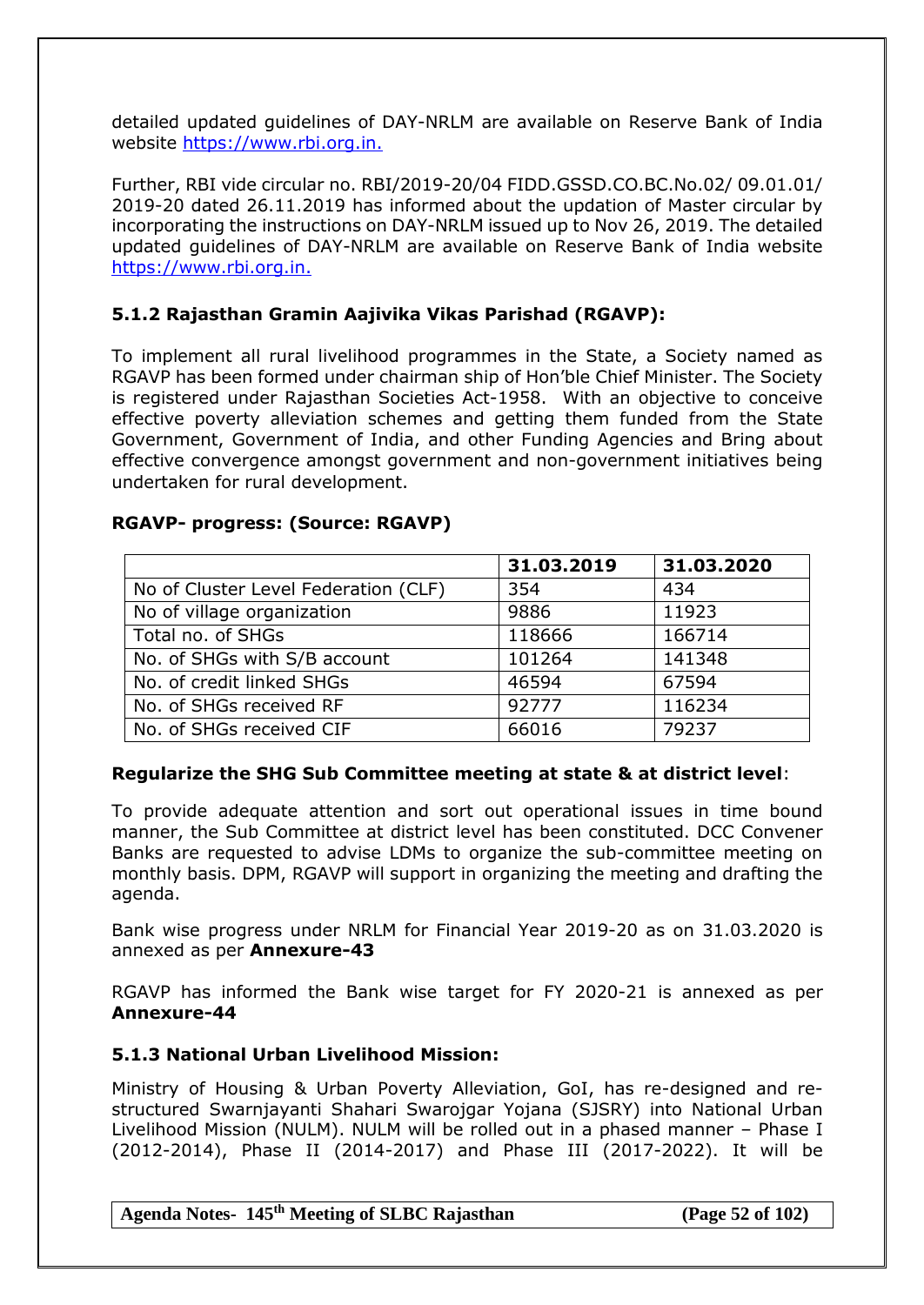implemented in all states, covering all cities of a population of 100,000 and above as per the 2011 census and District Headquarters towns with less than 1 lakh population.

The NULM scheme has been rolled out in the state from 01.04.2014. The detail of NULM scheme was placed & deliberated in 122<sup>nd</sup> & subsequent SLBC meetings. **"Deendayal Antyodaya Yojana (DAY) - National Urban Livelihoods Mission"**

RBI vide circular no. RBI/2015-16/360 FIDD.GSSD.CO.BC.No.22/09.16.03/2015- 16 dated 07.04. 2016 has advised that with a view to improving the livelihood opportunities for the poor in urban areas, Ministry of Housing and Urban Poverty Alleviation (UPA Division), Government of India vide their Office Memorandum No.K-14011/2/2012-UPA/FTS-5196 dated February 19, 2016 has decided to enhance the scope of National Urban Livelihoods Mission. The Mission with enhanced scope will be renamed as **"Deendayal Antyodaya Yojana (DAY)- National Urban Livelihoods Mission".**

Reserve Bank of India has periodically issued instructions to banks with regard to operationalization of the Government of India's National Urban Livelihoods Mission (DAY-NULM). The Ministry of Housing & Urban Poverty Alleviation (UPA Division), Government of India has amended the operational guidelines of Self-Employment Programme (SEP) under DAY-NULM. RBI has issued Master Circular vide RBI/2019- 20/05 FIDD.GSSD.CO.BC.No.01/09.16.03/2019-20 dated 01.07.2019.The detailed updated guidelines of DAY-NULM are available on Reserve Bank of India website [https://www.rbi.org.in.](https://www.rbi.org.in./)

#### **Credit Target under Self-Employment Programme (SEP) Component of Deendayal Antyodaya Yojana– National Urban Livelihoods Mission (DAY-NULM) for the year 2019-20:**

Project Director vide their letter no. F15(ga)DLB/DAY-NULM/Plan/17/10366 dated 20.06.2019 has advised about the Urban Local Body (ULB) wise target for the Financial year 2019-20. The same has been forwarded to Lead District Managers for further allocation of same to banks in the districts. The target allotted by Project Director, NULM, circulated to all Member Bank through SLBC letter no ज.अ/एसएलबीसी/2019-20/951 dated 18.07.2019**.**

Director (UPA-1), Ministry of Housing & Urban Poverty Alleviation, Govt. of India vide letter no. K-12015 (11)/2/2017-UPA-1 (EFS No.3027031) has informed about the Convergence of SEP component of DAY-NULM and Pradhan Mantri Mudra Yojana (PMMY). Director (UPA-1), MoHUPA vide above mentioned letter has also informed about the amendment in the operational guidelines of the SEP component by stating that "Banks may also directly accept the loan applications of urban poor beneficiaries on the basis of relevant documents as per the guidelines of Prime Minister MUDRA Yojana (PMMY) or any other such scheme without the need of having prior sponsoring from ULB. The banks can send details of such loans sanctioned by them to ULBs for confirmation of their eligibility for interest subsidy under DAY-NULM. Task Force constituted for scrutinizing applications should quickly clear these applications if they otherwise meet the criteria. On confirmation of their eligibility, interest subsidy may be claimed from ULBs on the pattern of interest subsidy claim for beneficiaries sponsored by ULBs". In addition to the above

**Agenda Notes- 145th Meeting of SLBC Rajasthan (Page 53 of 102)**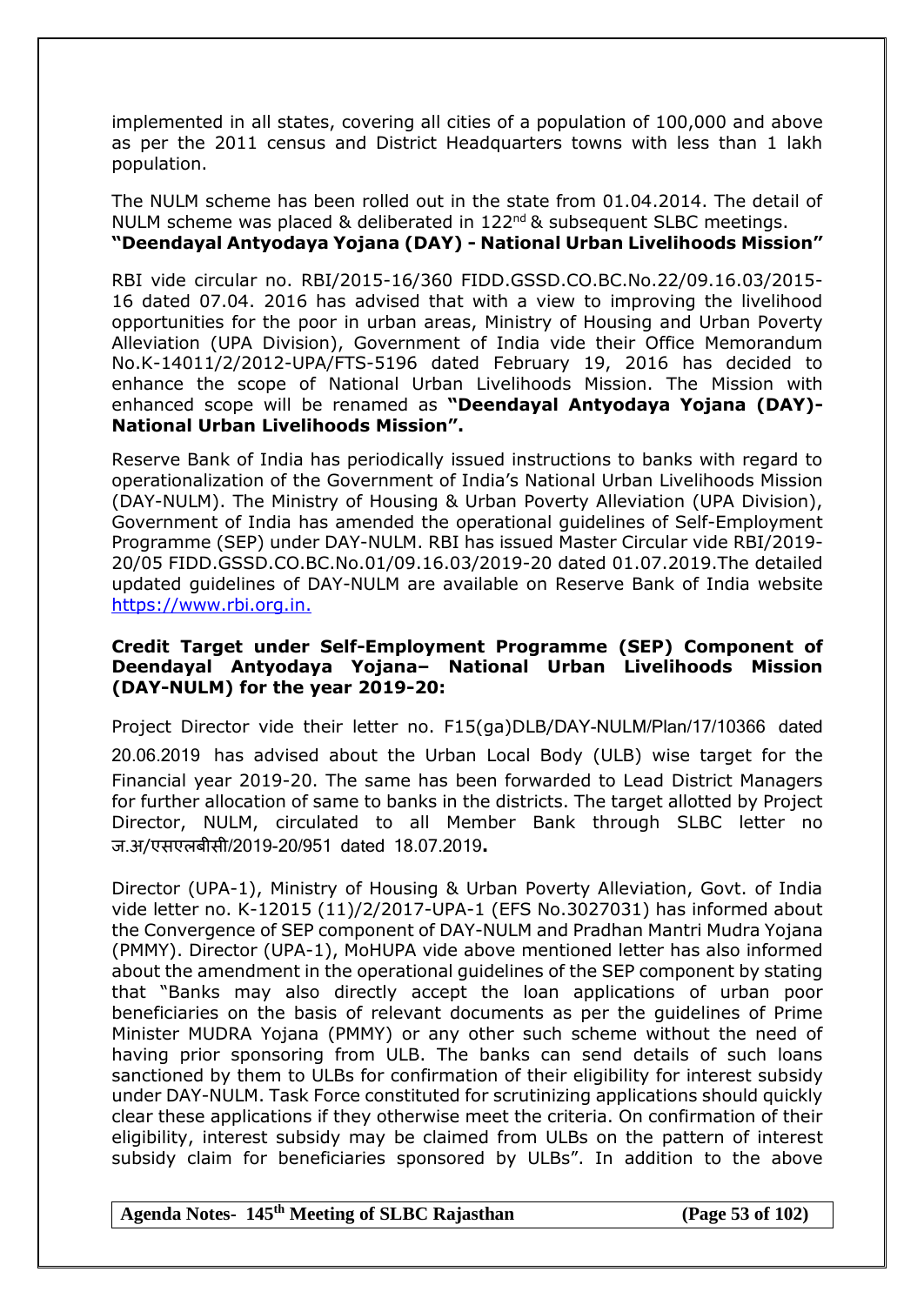approaches for convergence, it is also advised that as far as possible, application for SEP loans cleared by Task Force may be submitted to banks under PMMY. This will assist in bringing about a true convergence of the DAY- NULM and MUDRA schemes and will also boost progress under SEP component of DAY- NULM.

Principal Secretary, Department of Local Self Government & State Mission Director, AMRUT & Smart Cities vide DO letter no.F.15 (Ga) PD/DLB/NULM/SEP-15/23926 dated 15.11.2017 addressed to Convener SLBC, Rajasthan has shown serious concern over slow/negligible performance under NULM scheme and also informed that banks working in the state don't comply with Mission guidelines and reject the loan applications quoting common and absurd reasons. Principal Secretary, Department of Local Self Government & State Mission Director, AMRUT & Smart Cities has also mentioned that banks often do under-financing leading to either refusal of applicant, or informal financing to fill the gap from local money lenders (on much higher rate), or even failure of the enterprise due to poor capital/cash flow causing NPAs. Similarly, Banks are reluctant to open the bank account of the women SHGs under DAY-NULM as they are demanding PAN cards of individual members of the SHGs for no good reason. He also requested to pay serious attention to the matter as non-compliance of the directions of GoI and RBI by the bankers might draw serious implications.

Bank wise progress under NULM for Financial Year 2019-20 as on 31.03.2020 is annexed as per **Annexure-45**

#### **National Roll out of Central Web Portal for Interest Subvention under NULM:**

Ministry of Housing & Urban Affairs, GoI vide letter no. K-12012(8)/2/2018-UPA-I dated 20.06.2018 has informed that Allahabad Bank has been nominated as Nodal Bank for organizing training and Sensitization Workshop in the state in consultation and coordination with the Ministry. In compliance to this, a one day training cum workshop was conducted on 06/07/2018 at Jaipur for Rajasthan state. Copy of the letter received from Ministry of Housing & Urban Affairs and procedure for receiving Log in details were placed in 138<sup>th</sup> SLBC Meeting.

PM SVANidhi :

Joint Secretary, Urban Development & Local Self Government, Ministry of housing and urban affairs, Government of India vide *DO No. K-12017(30)/2020-UPA-II dated 10.06.2020* addressed to Convener SLBC, Rajasthan they have informed that in pursuance of the announcement made by Hon'ble Finance Minister, during her address on 14 May, 2020, Ministry of Housing and Urban Affairs has launched PM Street Vendor's Atmanirbhar Nidhi (PM SVANidhi-पीएम स्वनिनि), a special Micro-Credit facility Scheme for Providing affordable loan to street venders to resume their livelihoods that have been adversely affected due to COVID-19 lockdown. SLBC vide letter no JZ/SLBC/2020-21/210 dated 11.06.2020 has circulated to all member Banks regarding the same.

Detailed letter is as per **Annexure–46**

**Agenda Notes- 145th Meeting of SLBC Rajasthan (Page 54 of 102)**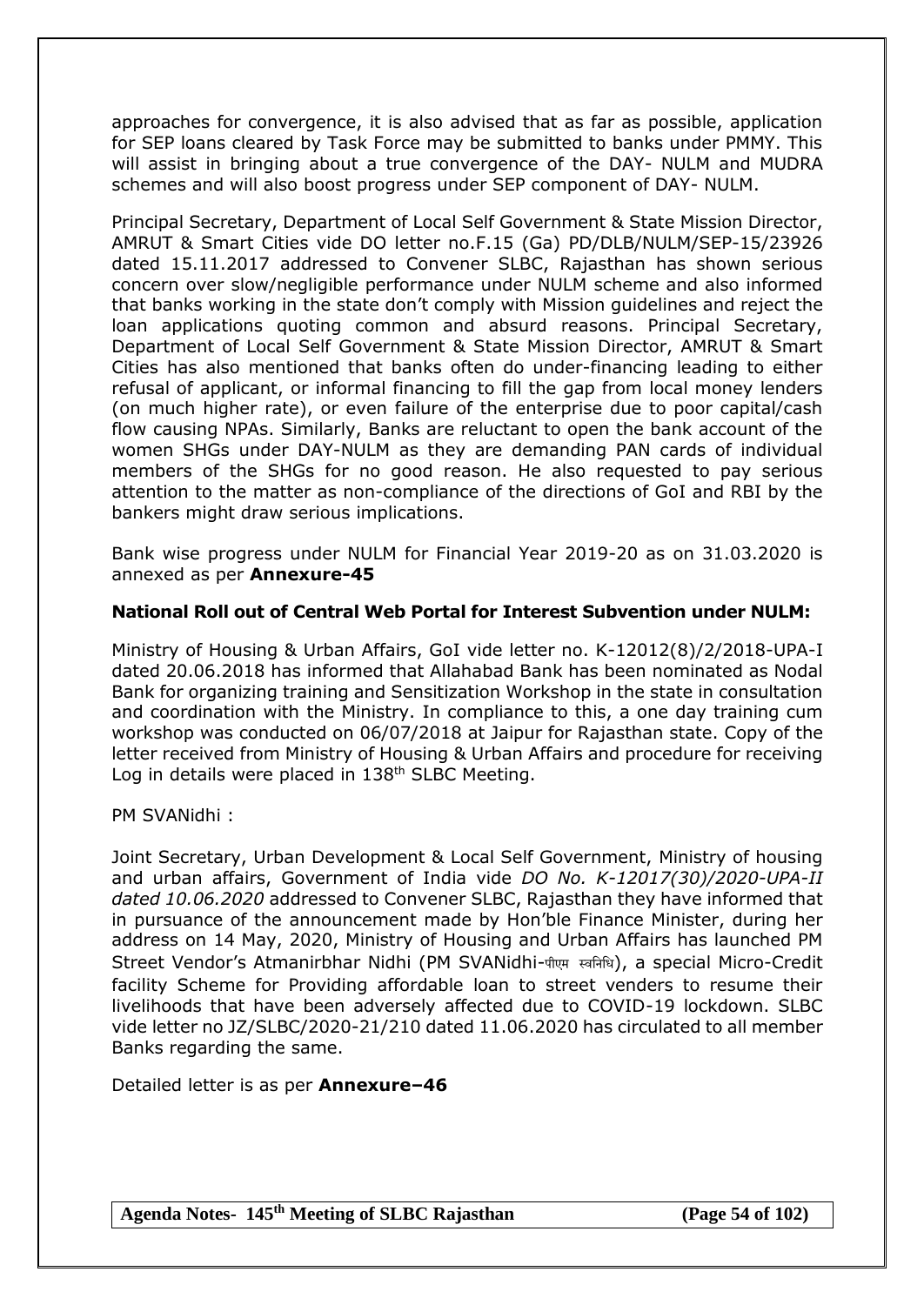## **5.1.4 Prime Minister's Employment Generation Programme (PMEGP):**

Prime Minister's Employment Generation Programme (PMEGP) was announced on 15<sup>th</sup> August, 2008 by Govt. of India, after merging of PMRY & REGP schemes with an aim to generate employment in a continuous and sustainable basis both for rural as well as urban unemployed youth through setting up of new self-employment ventures / Projects / Micro Enterprises.

Progress of PMEGP for FY 2019-20 as on 31.03.2020 is as per **Annexure–47**

State Director, KVIC vide their letter no. राकाज/पीएमईजीपी/2018-19 दिनांक 16.05.2019 has advised the District wise target under PMEGP Scheme for FY 2019-20. The District wise target received from KVIC was placed in  $142<sup>nd</sup>$  SLBC Meeting

Director (PMEGP), KVIC, Ministry of MSME, GoI vide Circular no. PMEGP/POLICY/2018-19/ dated 17.01.2019 has conveyed the approval for exemption of EDP training to disburse loan under PMEGP till 31.03.2019. The said exemption will facilitate the financial bank to disburse the first installment of loan and claim/ upload Margin Money subsidy on the PMEGP online portal without waiting for completion of EDP training and to achieve the enhance targets for the year 2018-19. All the pending EDP trainings pertaining to cases sanctioned upto  $31<sup>st</sup>$ March, 2019 shall be completed during the first quarter of next FY 2019-20. Circular received from KVIC, GoI was placed in 140<sup>th</sup> SLBC Meeting.

State Director, KVIC, GoI vide their Circular no. राकाज/पीएमईजीपी/100दिवस/2019-20 dated 17.07.2019 has Allotted targets of PMEGP Scheme for 100 Days. The same stands circulated to all LDMs and Banks by SLBC vide letter no ज.अं./एस.एल.बी.सी/2019-20/945 dated 17.07.2019. Details circular was placed in 142<sup>nd</sup> SLBC Meeting

Director, PMEGP, KVIC, Ministry of MSME, GoI has informed that PMEGP online portal was launch on 01.07.2016, the MM claims prior to 2016-17 are being received from field offices even now, In order to complete the old MM offline claims, 30.06.2019 was set as a cutoff date to receive any claim. This issue was discussed during the Top level Bankers meeting in the presence of the representatives of the Ministry on 16.07.2019 in Mumbai and it was decided to fix the final cutoff date as 30.09.2019 to receive the old claim. No claims shall be entertained after 30.09.2019. Detailed guidelines as placed in 142nd SLBC Meeting.

State Director, KVIC, GoR vide Circular no. राकाज/पीएमईजीपी/मॉननटररंग/2019-20 dated 08.11.2019 has conveyed the approval for exemption of EDP training to disburse loan under PMEGP till 31.12.2019. Circular received from KVIC, GoR was placed in 143 rd SLBC Meeting.

State Director, KVIC, GoR vide Circular no. राकाज/पीएमईजीपी/मॉननटररंग/2019-20 dated 21.01.2020 has conveyed the approval for exemption of EDP training to disburse loan under PMEGP till 31.03.2020. Circular received from KVIC, GoR was placed in 144<sup>th</sup> SLBC Meeting.

**Agenda Notes- 145th Meeting of SLBC Rajasthan (Page 55 of 102)**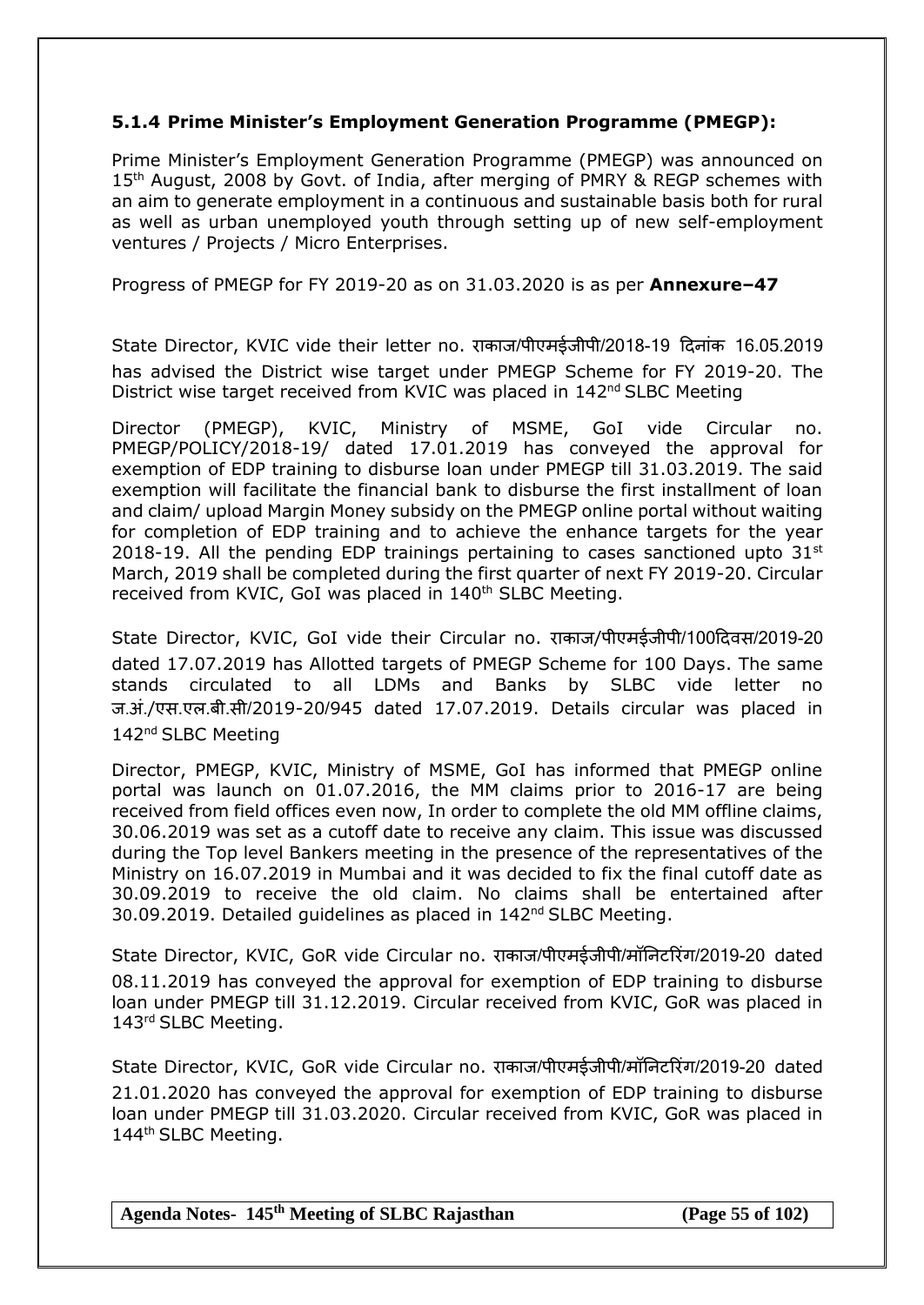Dy. CEO, PMEGP, KVIC, Ministry of MSME, GoI vide No. PMEGP/Policy/2020-21 dated 04.05.2020 has conveyed the approval for exemption of EDP training to disburse loan under PMEGP till 30.06.2020. All the pending EDP training pertaining to cases sanctioned up to 30.06.2020 shall be completed during the next quarter i.e. up to 30.09.2020. State Director, KVIC, GoR vide Circular no. राकाज/पीएमईजीपी/मॉननटररंग/2020-21/4670-4674 dated 05.05.2020 has conveyed the approval for exemption of EDP training to disburse loan under PMEGP till 30.06.2020. Detailed circular is annexed as per **Annexure-48**

Dy. CEO, PMEGP, KVIC, Ministry of MSME, GoI vide No. PMEGP/Policy/2020-21 dated 06.05.2020 has conveyed simplification in PMEGP Scheme procedures and selection of application and flow of application through PMEGP-e-portal.

Detailed circular is annexed as per **Annexure-49**

State Director, KVIC, GoI vide their Circular no. राकाज/पीएमईजीपी/2020-21/4685-4687 dated 08.05.2020 has Allotted targets of PMEGP Scheme for FY 2020-21.

Detailed letter is annexed as per **Annexure-50**

# **5.1.5 Mukhyamantri laghu Udyog Protsahan Yojana**

Joint, Secretary, Industries, GoR vide circular no. प1(50)उद्योग/ग्रपु -2/2019 दिनांक 13.12.2019 has informed that GoR has launched "Mukhyamantri laghu Udyog Protsahan Yojana". Circular received from Industries, GoR was placed in 144<sup>th</sup> SLBC Meeting.

Commissioner, Industries, GoR vide their Letter no. एफ.50(2)आ.उ./MLUPY/लक्ष्य/2019- 20 dated 04.06.2020 has Allotted targets of MLUPY Scheme for FY 2020-21.

Detailed letter is annexed as per **Annexure-51**

# **5.1.6 Special Central Assistance (SCA) Scheme for SC/ST:**

Special Central Assistance is provided to the State Government as an additive to their special component plan for Schedule Caste. Special Central Assistance is expected to give thrust to family oriented schemes of economic development of SC/STs below poverty line, by providing resources for filling the critical gaps and for providing missing vital inputs so that the scheme becomes more meaningful. Since the scheme/programme for SC/ST may be depending upon the local occupational pattern and the economic activities available, the States have been given full flexibility in utilizing SCA. SC/ST families having annual income up to Rs. 54,300/- per annum in rural areas and up to Rs. 60,120/- per annum in urban areas would also be benefited under this scheme.

District-wise progress under the scheme as on 31.03.2020 is as per **Annexure-52**

**Agenda Notes- 145th Meeting of SLBC Rajasthan (Page 56 of 102)**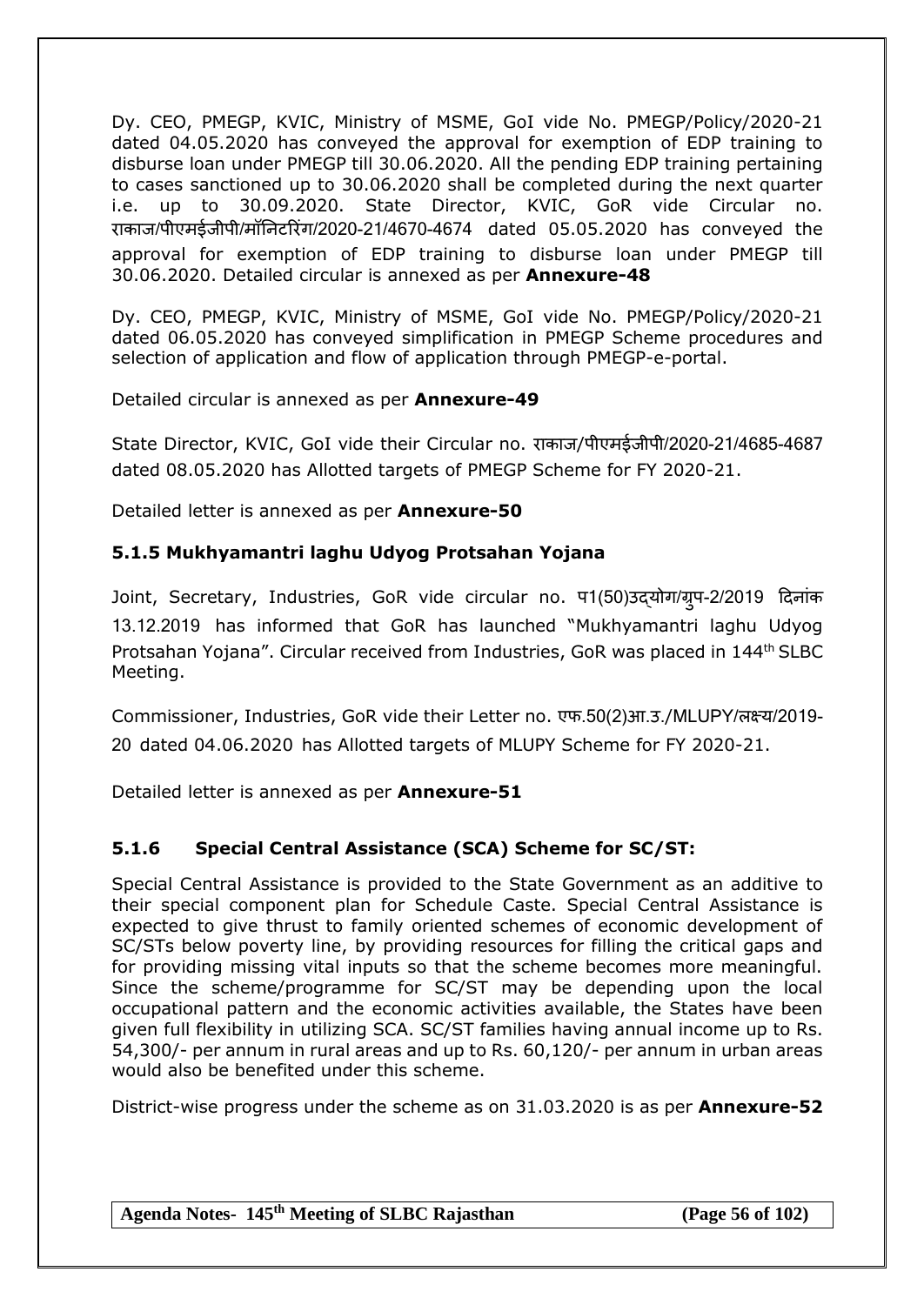Managing Director, SC ST Corporation vide their letter no. एफ 33 (1)/ अनजा नि.म./ आयोजना/कार्य योजना/2016-17 दिनांक Nil & एफ 33 (1)/ अनुजा नि.मृ./ आयोजना/कार्य योजना/2015-16/18410-18441 दिनांक 17.07.2019 has advised the District wise target under SC/ ST PoP Scheme for FY 2019-20. The District wise target received from SC ST Corporation were placed in 142nd SLBC Meeting.

## **Special Central Assistance to Schedule Caste Mudra Beneficiaries:**

Principal Secretary, Social Justice & Empowerment and Tribal Area Development Department, GoR vide letter no. एफ. 32()अन्जा/आयोजना/एससीए/मद्रायोजना/2018-19/9662 dated 07/01/2019 has informed that the department is already providing Special Central Assistance to Schedule Caste loan beneficiaries up to the extent of Rs. 10,000 under this scheme. Now, the department has decided to extend this facility to **Schedule Caste Mudra beneficiaries** also. Letter received from SC ST Corporation was placed in 140<sup>th</sup> SLBC Meeting.

## **5.1.7 Weaver Credit Card:**

Ministry of textiles (MoT), GoI, has identified over 500 clusters of weavers in the country under Integrated Handloom Development Scheme (IHDS) and also issued photo ID cards to all registered weavers. Though the weavers also get recognized as artisans, it was felt that a separate card would help in meeting credit needs of weavers in a better way and thus to formulate a Weavers Credit Card (WCC) on the lines of Artisans Credit Cards (ACC), which was formulated by the IBA in the year 2002. DFS, MoF, GoI vide letter dated 26.09.11 approved the draft scheme, formulated by Ministry of Textiles, for issuance of Weaver Credit Cards for handloom weavers to be operated by Ministry of Textiles.

Industries Department, GoR vide letter no. एफ.13()आउ/हाथकरघा/WCC/2015-16 dated 19.08.2015 has advised in regards to modification of Weavers Credit Card Scheme. The same stand circulated to all Member Banks vide letter no. रा.अं./एस.एल.बी.सी./2015- 16/601 dated 20.08.2015. Details were placed & deliberated in 127<sup>th</sup> SLBC Meeting.

# **5.2 Micro, Small and Medium Enterprises (MSME):**

The progress of credit flow under MSME is being reviewed regularly by the Empowered Committee on MSME under the Chairmanship of Regional Director, RBI, and Jaipur.

## **Framework for Revival and Rehabilitation of MSME units:**

RBI Regional Office, Jaipur vide letter no. JAI.FIDD (MMME).No.258/01.02.05/ 2015-16 dated 21.04.2016 has advised for making efforts to fit unviable MSME units in the framework for revival and rehabilitation of MSME as per their central office circular no. FIDD.MSME&NFS.BC.No.21/06.02.31/2015-16 dated March 17, 2016. The same stand circulated to all Member Banks vide letter no. RZ: SLBC: 2016-17:63 dated 22.04.2016. Banks are requested to take necessary action in this regard.

**Agenda Notes- 145th Meeting of SLBC Rajasthan (Page 57 of 102)**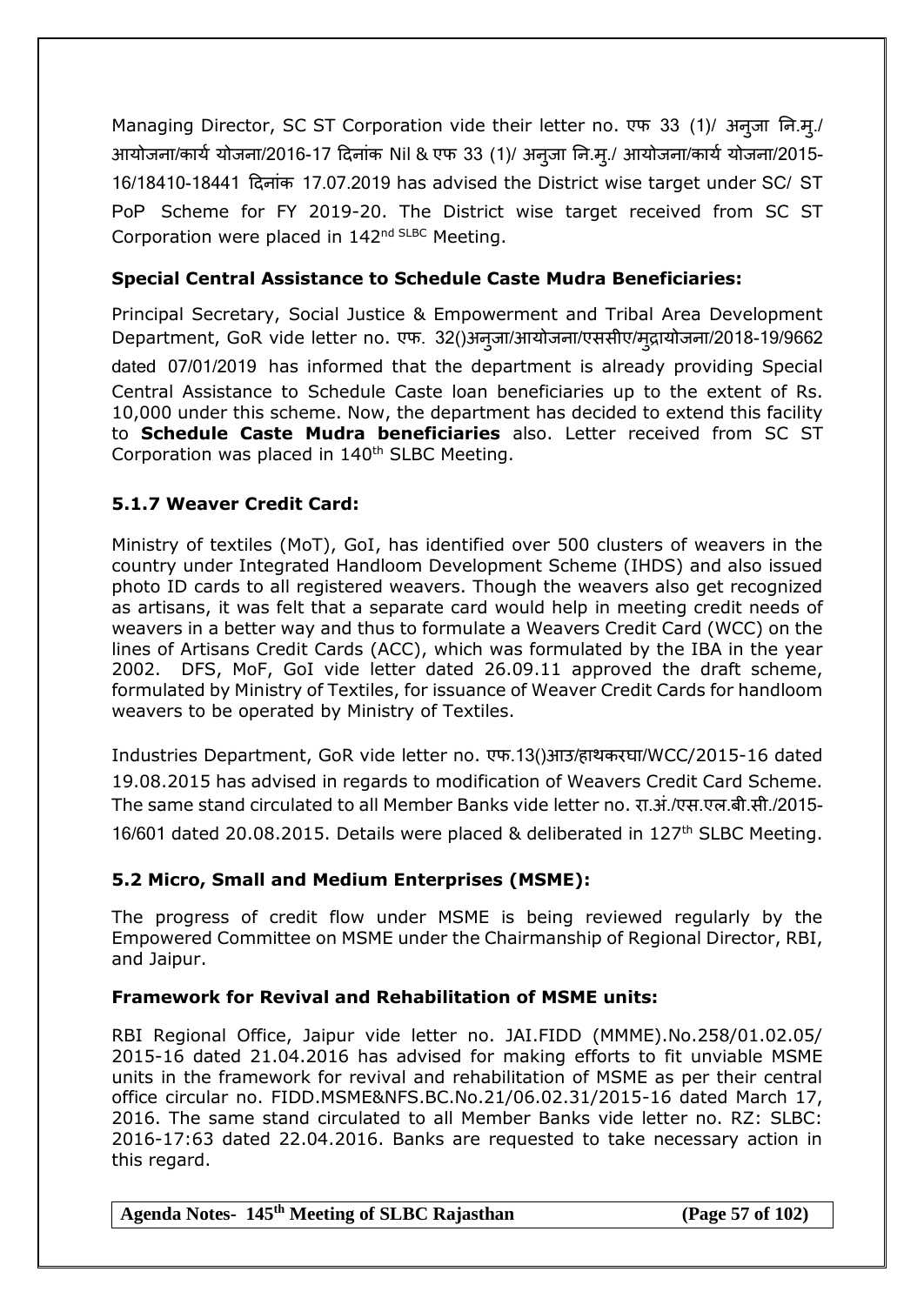Ministry of Micro, Small and Medium Enterprises, Government of India, vide their Gazette Notification dated May 29, 2015 had notified the 'Framework for Revival and Rehabilitation of Micro, Small and Medium Enterprises' and based on the same RBI formalized the operational guidelines on the Framework as per their circular no FIDD. MSME & NFS.BC.No.21/06.02.031/2015-16 dated 17.03.2016.

As per RBI circular, the Banks are required to formulate their own policies in respect of certain aspects and the Banks are required to get the Policy framework duly incorporating those approved specific aspects by their respective Boards before 30.6.2016. The Frame work provides for revival and rehabilitation of MSME borrower accounts up to Rs.25 crore. Loan accounts with exposure of Rs.25 crore and above will continue to be restructured under the extant guidelines on Corporate Debt Restructuring (CDR) / Joint Lenders' Forum (JLF) mechanism as hitherto.

RBI made it clear that revised Framework supersedes their earlier Guidelines on Rehabilitation of Sick Micro and Small Enterprises issued vide circular RPCD.CO.MSME & NFS.BC.40/06.02.31/2012-2013 dated November 1, 2012, except those relating to Reliefs and Concessions for Rehabilitation of Potentially Viable Units and One Time Settlement, mentioned in the said circular.

Banks should continue to report credit information and SMA status of all accounts above the cut-off exposure of Rs.5 crore and above to the Central Repository for Information on Large Credit (CRILC), as per extant instructions. SLBC vide letter no. रा.अं/एसएलबीसी:2016-17/791 dated 13.11.2016 advised all banks regarding nomination of representative of State Govt. In the committee. Copy of the Letter was placed in 131<sup>st</sup> SLBC meeting agenda.

Detailed guidelines on Framework for Revival and Rehabilitation of Micro, Small and Medium Enterprises were placed in  $131<sup>st</sup>$  SLBC meeting.

RBI vide circular no. RBI/2019-20/160 DOR.No.BP.BC.34/21.04.048/2019-20 dated 11.02.2020 has informed that it has been decided to extent the one-time restructuring of MSME advances permitted in terms of the aforesaid circular. RBI Circular was placed in 144<sup>th</sup> SLBC Meeting.

## **Building a Committee for Revival and Rehabilitation of MSMEs:**

Commissioner, Industries Dept, GoR vide letter no. एफ़.19()आ.उ./एसएलबीसी/ससक.यनूनट/ dated 31.05.2019 informed that a Committee for Revival and Rehabilitation of MSMEs is to be constituted at RO/ZO Level in RBI Direction. General Manager, DIC of concern District has been nominated as representative of Govt of Rajasthan as a member of said committee. Detail circular were placed in 142<sup>nd</sup> SLBC Meeting.

## **The Rajasthan Micro, Small, and Medium enterprises (facilitation of established and operation) Act, 2019 (Act No. 14 of 2019)**

Govt. of Rajasthan has issued directions for promoting MSME entrepreneur vide gazette notification No. F. 2 (24) Vidhi/2/2019 dated  $18<sup>th</sup>$  July 2019 that exemptions from certain approvals and inspections required for establishment and operation of micro small and medium enterprises. Details was placed in 142<sup>nd</sup> SLBC Meeting.

**Agenda Notes- 145th Meeting of SLBC Rajasthan (Page 58 of 102)**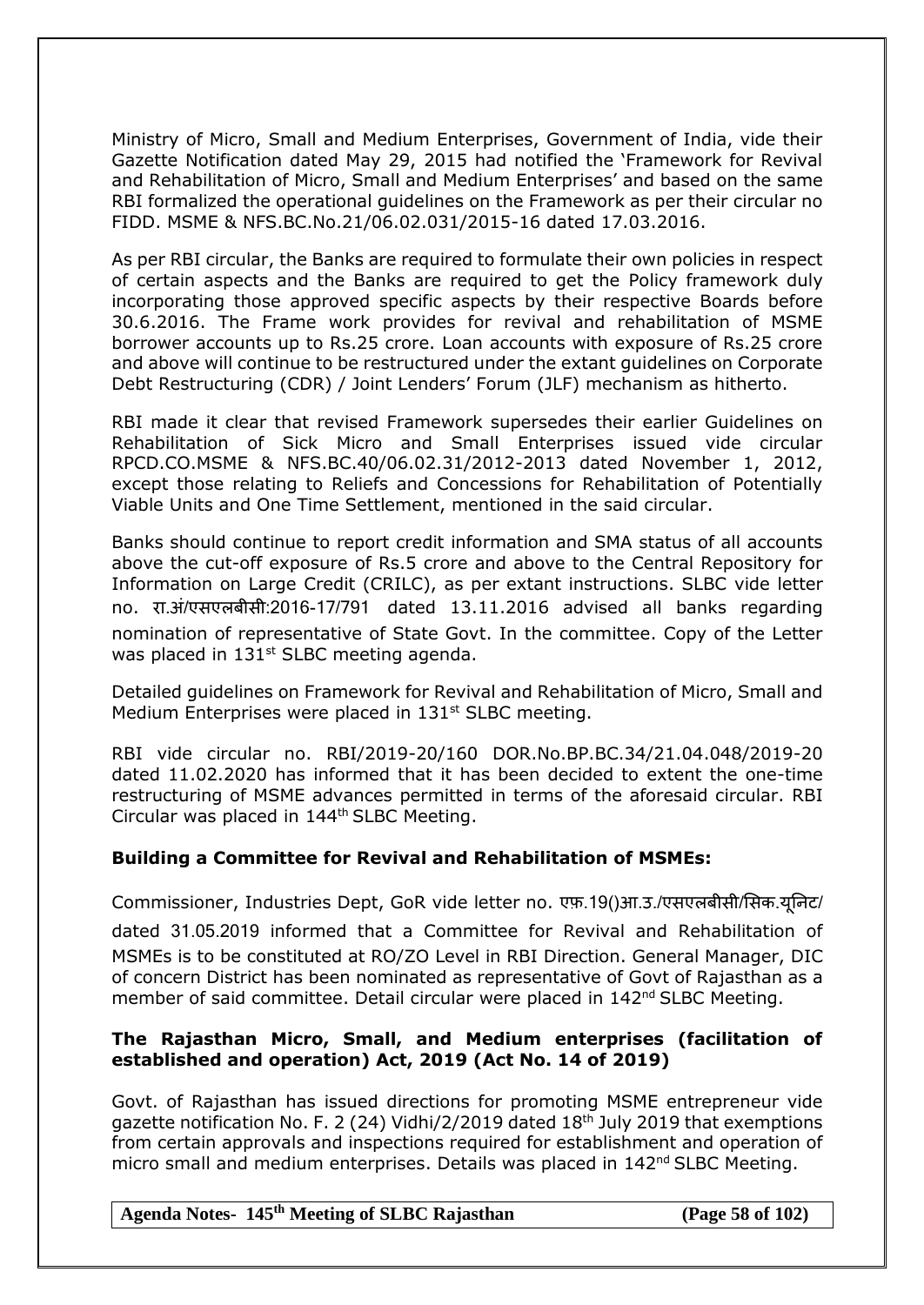## **Revised Classification under Priority Sector Lending:**

Reserve Bank of India vide circular no. RBI/2017-18/135 FIDD.CO.Plan.BC 18/04.09.01/2017-18 dated 01.03.2018 has issued guidelines on removal of currently applicable loan limits per borrower to Micro/Small and Medium Enterprises (Services) for classification under Priority Sector Lending which are stated as under:

"Additionally, in the light of feedback received from various stakeholders and in line with the increasing importance of services sector in economy, it has been decided to remove the currently applicable loan limits of Rs. 5 Crore and Rs. 10 Crore per borrower to Micro/ Small and Medium Enterprises (Services) respectively, for classification under priority sector. Accordingly, all Bank loans to MSMEs, engaged in providing or rendering of services as defined in terms of investment in equipment under MSMED Act, 2006, shall qualify under priority sector without any credit cap."

Reserved Bank of India's aforesaid circular was placed in 136th SLBC meeting.

#### **Prime Minister's High Level Task Force on MSMEs:**

A High Level Task Force was constituted by the Government of India (Chairman: Shri T K A Nair), in January 2010, to consider various issues raised by Micro, Small and Medium Enterprises (MSMEs). The Task Force recommended several measures having a bearing on the functioning of MSMEs, viz., credit, marketing, labour, exit policy, infrastructure/technology/skill development and taxation. The comprehensive recommendations cover measures that need immediate action as well as medium term institutional measures along with legal and regulatory structures and recommendations for North-Eastern States and Jammu & Kashmir. Banks are urged to keep in view the recommendations made by the Task Force and take effective steps to increase the flow of credit to the MSE sector, particularly to the micro enterprises. All scheduled commercial banks were vide [RPCD.SME&NFS](https://www.rbi.org.in/scripts/NotificationUser.aspx?Id=5751&Mode=0)  [BC. No. 90/06.02.31/2009-10 dated June 29, 2010](https://www.rbi.org.in/scripts/NotificationUser.aspx?Id=5751&Mode=0) advised for implementation of the recommendations of the Prime Minister's task Force on MSMEs. Following are the recommendation of PM Task force-

- 1. Achieve a 20 % year on year growth in credit to micro and small enterprises to ensure enhanced credit flow.
- 2. The allocation of 60% of the MSE advances to the micro enterprises is to be achieved.

|  |  |  |  | 3. Achieve a 10% annual growth in number of micro enterprise accounts. |  |
|--|--|--|--|------------------------------------------------------------------------|--|
|  |  |  |  |                                                                        |  |

| <b>Parameter</b>                                                | <b>Advisory</b> | $\frac{1}{2}$<br><b>Actual</b><br><b>Achievement</b> |
|-----------------------------------------------------------------|-----------------|------------------------------------------------------|
|                                                                 |                 | as on March-20                                       |
| <b>1</b>   Achieve 20 % year on year growth in $\frac{1}{20\%}$ |                 | 5.72%                                                |
| credit to micro and small enterprises                           |                 |                                                      |
| <b>2</b> allocation of 60% of the MSE advances to $\vert$ 60%   |                 | 56.67%                                               |
| the micro enterprises                                           |                 |                                                      |

**Agenda Notes- 145th Meeting of SLBC Rajasthan (Page 59 of 102)**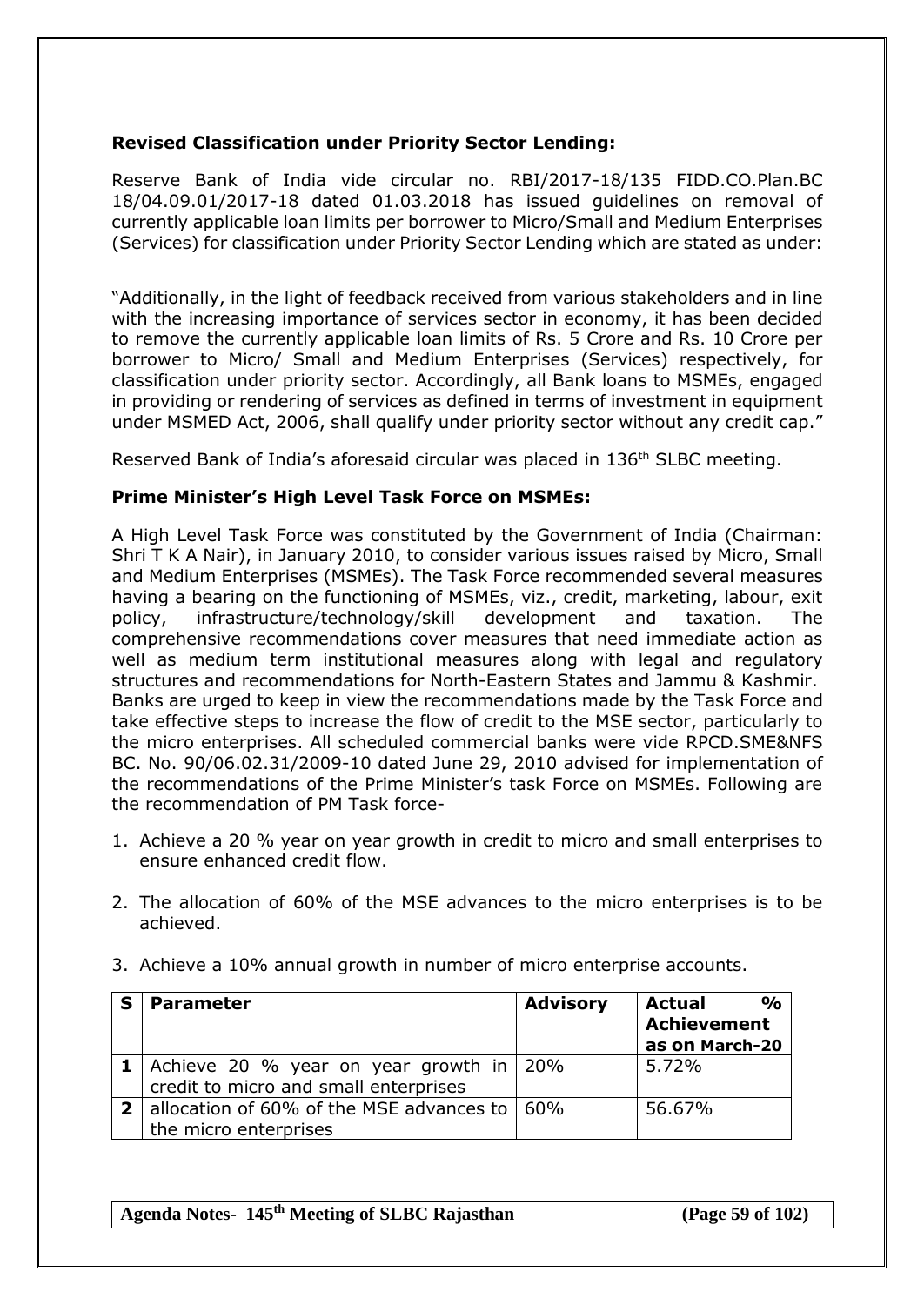| <b>3</b>   10% annual growth in number of micro   10% | 12.47% |
|-------------------------------------------------------|--------|
| enterprise accounts                                   |        |

## **Credit Flow to Mega Food Parks:**

The Scheme of Mega Food Park aims at providing a mechanism to link agricultural production to the market by bringing together farmers, processors and retailers so as to ensure maximizing value addition, minimizing wastage, increasing farmers' income and creating employment opportunities particularly in rural sector. The Mega Food Park Scheme is based on "Cluster" approach and envisages a welldefined agree/ horticultural-processing zone containing state-of-the art processing facilities with support infrastructure and well-established supply chain. The food/agro processing units to be set up in these designated parks would be eligible for concessional credit from NABARD.

Secretary, Ministry of Food processing Industries, Govt. of India vide letter no. D.O.No.15-MFP/14-Mega FP dated 17.02.2017 addressed to all Chief Secretaries of all the states has also requested to sensitize all the prospective entrepreneurs to access such cheaper term loan to set up food/agro processing units in the designated Food Park of the state.

#### **COVID-19 Package (Emergency Credit Line Guarantee Schme-ECLGS) under MSME:**

Chief Executive Officer, National Credit Guarantee Trustee Company Ltd. (NCGTC), has informed that Government of India through Ministry of Finance, Department of Financial Services has introduced the Emergency Credit Line Guarantee Scheme (ECLGS). for providing 100% guarantee coverage for additional working capital and term loans (in case of Banks and FIs) and additional terms loans (in case of NBFCs) upto 20% of their entire outstanding credit upto Rs. 25.00 Cr as on February 29, 2020 and annual Turnover of upto Rs.100 crs for FY 2019-20, subject to the account being less than or equal to 60 days past due as on 23.02.2020.

The scheme would be applicable to all loans sanctioned under Guaranteed emergency credit Line (GECL) during the period from the date of issue of these guidelines by NCGTC to 31.10.2020 or till an amount of Rs. 3,00,000 crs. is sanctioned under GECL whichever is earlier. SLBC wide letter no **ज.अ./एस.एल.बी.सी./2020- 21/174** Dated 03.06.2020 has requested to all member banks to provide the details of eligible beneficiaries as on 29.02.2020 and requested to grant maximum loans to eligible beneficiaries.

Detail circular is annexed as per **Annexure-53**

Reserve Bank of India vide Circular no. RBI/2019-20/255 DoR.BP.BC.No.76/21.06.201/2019-20 dated 21.06.2020 has informed that assignment of Risk Weights on Credit Facilities (Guaranteed Emergency Credit Line) under the Emergency Credit Line Guarantee Schme-ECLGS

Detail circular is annexed as per **Annexure-54**

**Agenda Notes- 145th Meeting of SLBC Rajasthan (Page 60 of 102)**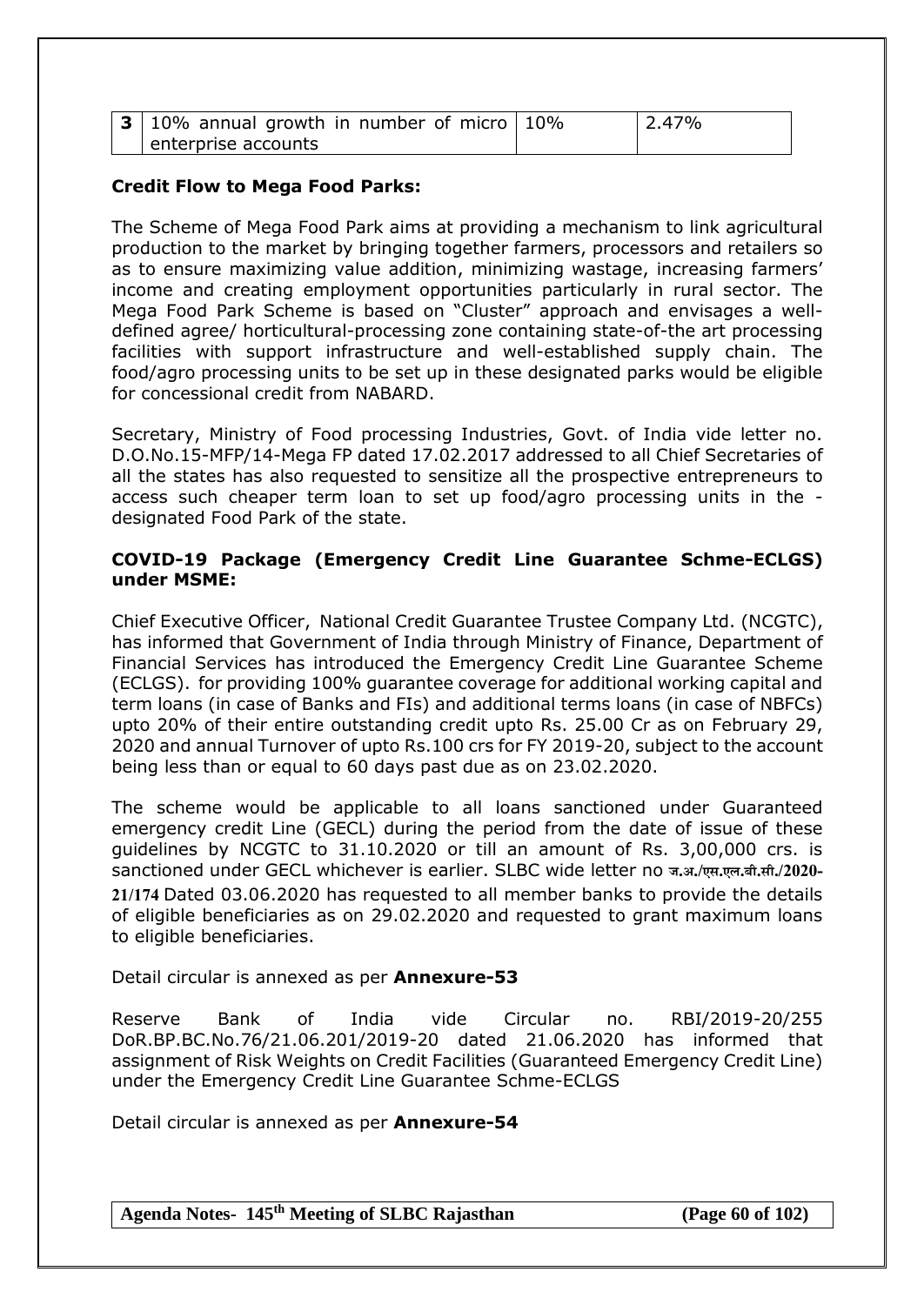## **Revised Guideline of Micro, Small and Medium Enterprises.**

Government of India vide Gazette Notification No. 1532 issued on  $01<sup>st</sup>$  June 2020 has modified the Criteria for Classification of Micro, Small, and Medium enterprises, namely:-

- $\triangleright$  A Micro Enterprise, where the investment in Plant and Machinery or Equipment does not exceed 1.00 Cr and turnover does not exceed 5.00 Cr.
- $\triangleright$  A Small Enterprise, where the investment in Plant and Machinery or Equipment does not exceed 10.00 Cr and turnover does not exceed 50.00 Cr.
- $\triangleright$  A Medium Enterprise, where the investment in Plant and Machinery or Equipment does not exceed 50.00 Cr and turnover does not exceed 250.00 Cr.

This notification shall come into effect from 01.07.2020. Detailed notification is annexed as per **annexure-55**

Reserve Bank of India vide Circular no. RBI/2018-19/125 FIDD.CO.MSME.BC.No. 14/06.02.031/2018-19 dated 21/02/2019 has informed that Govt. of India has announced 'Interest Subvention Scheme for MSMEs 2018' on 02/11/2018. Small Industries Development Bank of India (SIDBI) has been identified the single national level nodal implementation agency for the scheme. Banks are requested to take appropriate action as envisaged for banks. Copy of the aforementioned letter and detailed operational guidelines for implementation of the captioned scheme were placed in 140<sup>th</sup> SLBC Meeting.

## **5.2.1 Pradhan Mantri MUDRA Yojana (PMMY):**

DFS, MoF vide letter no. F.No. 27/01/2015-CP/RRB dated 14.05.2015 has communicated that Micro Units and Development Agency Ltd. (MUDRA) was launched by the Hon`ble Prime Minister on April 8, 2015 as a new financial entity, for developing and refinancing financial intermediaries like Banks, NBFCs, MFIs etc. who are in business of lending to non- farm enterprises in manufacturing, trading, services etc. On the same day Pradhan Mantri MUDRA Yojana was launched to **'fund the unfunded'** by bringing such enterprises to the formal financial system and extending affordable credit to them.

To give a special boost to bank finance to this non- farm segment on a mission mode, considering the enormous task in reaching to large number of such enterprises, GoI has decided that loans to be given to this segment up to Rs.10 lacs for income generation will be known as MUDRA loans under the PMMY. The overdraft amount of Rs.5000 sanctioned under PMJDY may also be classified as MUDRA loans under PMJDY.

Therefore, all advances granted on or after 8<sup>th</sup> April 2015 falling under this category to be classified as MUDRA loans under PMMY. All such loans may be covered under refinance and/or credit enhancement products of MUDRA. The application form for such loan i.e. loan up to Rs 10 lacs for non- farm enterprises like micro & small

## **Agenda Notes- 145th Meeting of SLBC Rajasthan (Page 61 of 102)**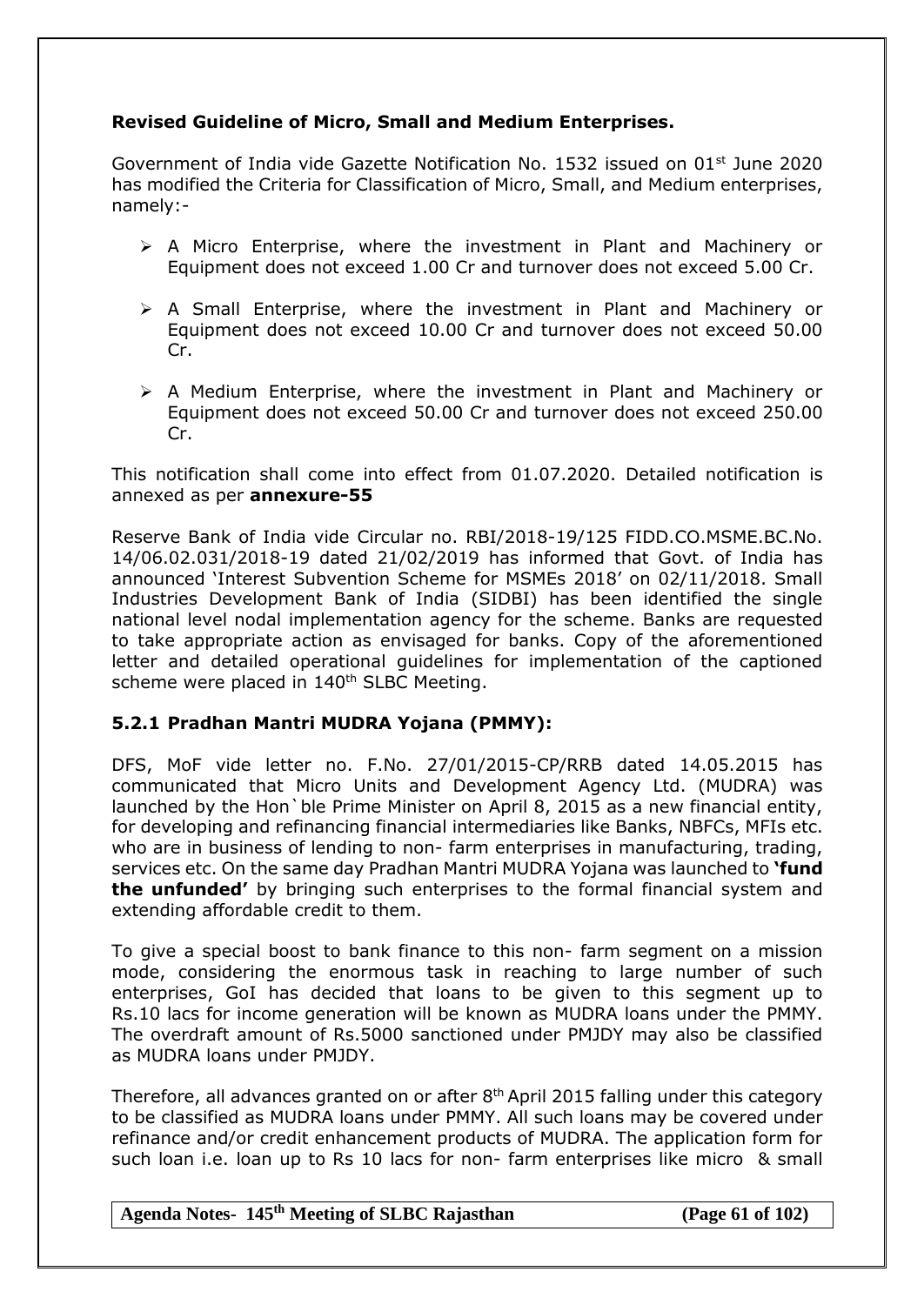enterprises in manufacturing, trading, service sectors etc. shall carry the name of Pradhan Mantri MUDRA Yojana.

The Detailed guidelines were placed & deliberated in 126<sup>th</sup> SLBC Meeting.

Rajasthan Gazette Notification issued by Govt. of Rajasthan dated 12/02/2018 regarding remission of stamp duty up to 31.03.2019 chargeable on the instrument of cash credit, overdraft or term loan up to Rupees Ten Lakh executed by banks or financial institutions under the scheme of MUDRA (Order Dated: 12.02.2018) was placed in 136<sup>th</sup> SLBC meeting.

Joint Secretary, Department of Financial Services, MoF vide e-mail dated 02/01/2018 had advised Chairman/ Managing Directors of all Member Banks to display of PMMY Logo at Bank Branches and nominate a designated officer at each branch. They have also advised to display of Signage Board at borrower's work premises (Sample template is attached). Further, they have also directed SLBC Convener of all Banks vide e-mail dated 24/08/2018 to kindly follow up this matter with banks through meeting of the SLBC and other communication. SLBC vide letter no. **ज.अां./एसएलबीसी/2018-19/669 दिनाांक 24.08.2018** has advised the same to all member banks. Copy of the SLBC letter and e-mail received from DFS was placed in 138<sup>th</sup> SLBC Meeting.

Progress under Pradhan Mantri Mudra Yojana for FY 2019-20 as on 31.03.2020 is as per **Annexure-56**

#### **Convergence of Government Schemes with Pradhan Mantri MUDRA Yojana:**

Detailed guidelines were placed & deliberated in 128<sup>th</sup> SLBC Meeting.

#### **Coverage of activities allied to Agriculture and Services in these areas under PMMY:**

Director (IF-2), DFS, MoF, GoI vide letter no. F.No.29/2/2016-IF-2 Dated 23.06.2016 has informed Chief Executive officer, Mudra as under:

"Agriculture and allied activities" e.g. pisciculture, beekeeping, poultry, livestock, rearing, grading, sorting, aggregation agro industries, diary, fishery, agriclinics and agribusiness centers, food and agro processing, etc.(excluding crop loans, land improvement such as canals, irrigation wells) and services supporting these which promote livelihood or are income generating shall be eligible for coverage under PMMY in 2016-17. Detailed quidelines were placed & deliberated in 130<sup>th</sup> SLBC Meeting.

Additional Development Commissioner (Handicrafts), Office of the Development Commissioner (Handicrafts), Ministry of Textiles, Govt. of India vide letter no. F.No.I-15011/10 (10)/MUDRA/2015-16/Wel./1534 dated 23.03.2017 has informed that in order to avail the facility of MUDRA loan by artisans there is no requirement of submission of any type of security or Income tax return details.

#### **Agenda Notes- 145th Meeting of SLBC Rajasthan (Page 62 of 102)**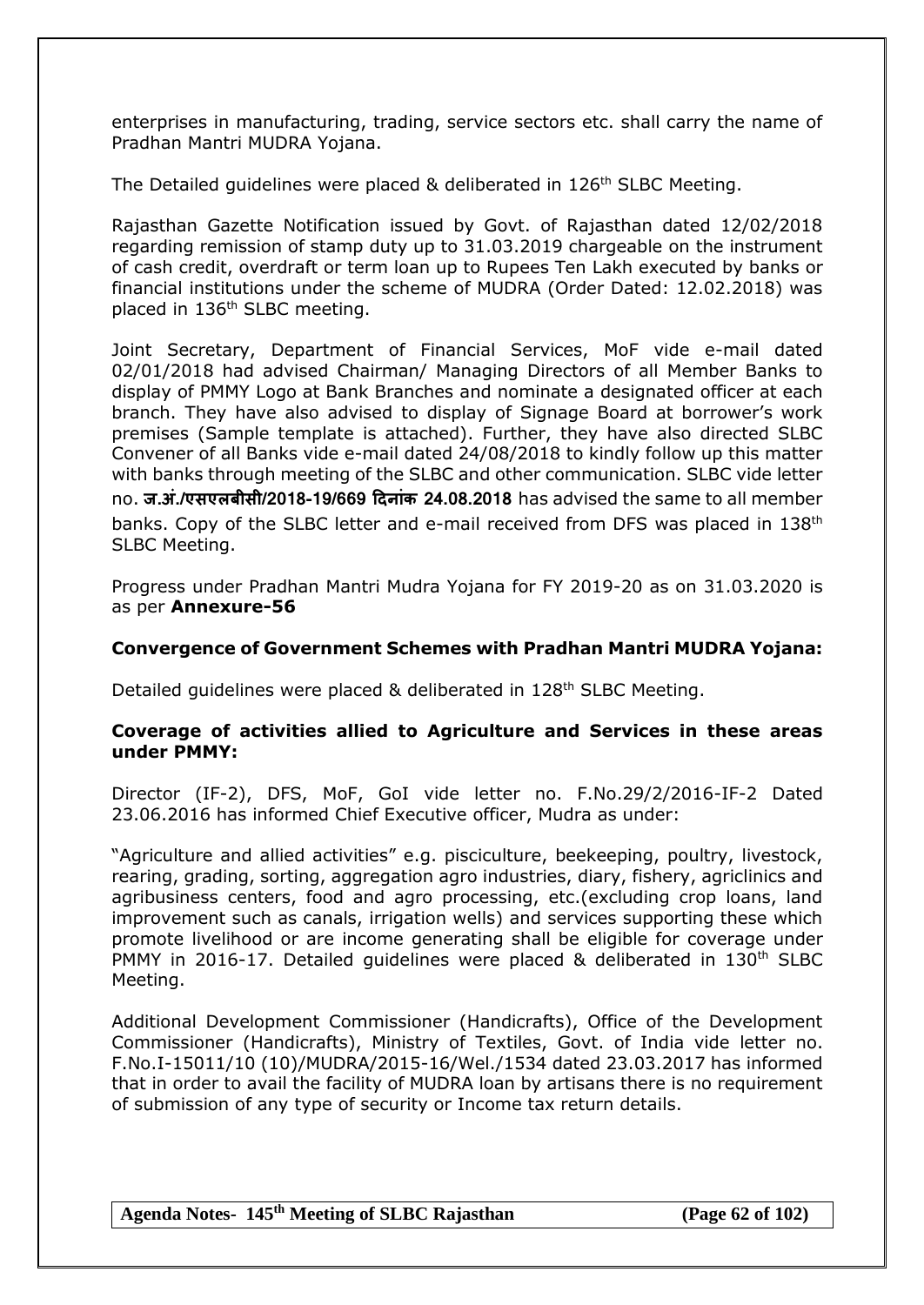Copy of the letter received from Additional Development Commissioner (Handicrafts), Office of the Development Commissioner (Handicrafts), Ministry of Textiles, Govt. of India was placed in 133rd SLBC meeting.

## **5.2.2 Start-Up India Program- Loan to Dalit/Tribal Entrepreneur as start up**

DFS, MoF vide letter dated 09.09.2015 addressed to CMD / CEO / MD of all public sector Banks has advised to provide loan to Dalit / Tribal entrepreneur as start-ups to the tribal in the locality where there is any tribal habitation, and where there is no tribal habitation, the branch can provide loans to a Dalit or a tribal and formulate a special scheme for women entrepreneurs to promote startup of women entrepreneurs under start up.

Detailed guidelines were placed & deliberated in 128<sup>th</sup> SLBC Meeting.

#### **5.2.3 Stand-Up India Programme:**

Dr. Kshtrapati Shivaji, IAS, Chairman & Managing Director, SIDBI vide e-mail dated 11.04.2016 has informed regarding launching of Stand-Up India Scheme.

The scheme has been launched by Hon'ble Prime Minister on April 05, 2016. The Scheme aims to leverage the availability of vast network of more than 1.25 lakh branches of the banking system to reach out to the target group (SC/ST and Woman) by extending loan ranging from 10 lakh to 100 lakh to at least 1 SC/ST and 1 women entrepreneur per branch for setting up green field enterprises.

This enterprise may be in manufacturing, services or the trading sector. In case of non-individual enterprises at least 51% of the shareholding and controlling stake should be held by either an SC/ST or woman entrepreneur.

Further, details of the Scheme may be assessed from Stand-Up India portal [www.standupmitra.in.](http://www.standupmitra.in/) Detailed guidelines were placed in 128<sup>th</sup> and subsequent SLBC meetings.

#### **Credit Guarantee Scheme for Stand up India:**

Chief Executive Officer, National Credit Guarantee truste company ltd, GoI has informed that the credit Guarantee scheme for Stand up India scheme (CGSSI) shall continue to operate covering the eligible loans sanctioned under Stand up India scheme for the extended period up to FY 2025.You may accordingly avail guarantee against the eligible credit facilities under Stand up India scheme sanctioned after April-01, 2019. All the provisions of the CGSSI Scheme would remain unchanged. Detailed quidelines were placed in 143<sup>rd</sup> subsequent SLBC meetings.

#### **5.2.4 Institutional Credit under Integrated Handlooms Development Scheme:**

The details of the scheme "Modification in the Integrated Handloom Development Scheme (IHDS) and Mill Gate Price Scheme (MGPS)" has been circulated with the

**Agenda Notes- 145th Meeting of SLBC Rajasthan (Page 63 of 102)**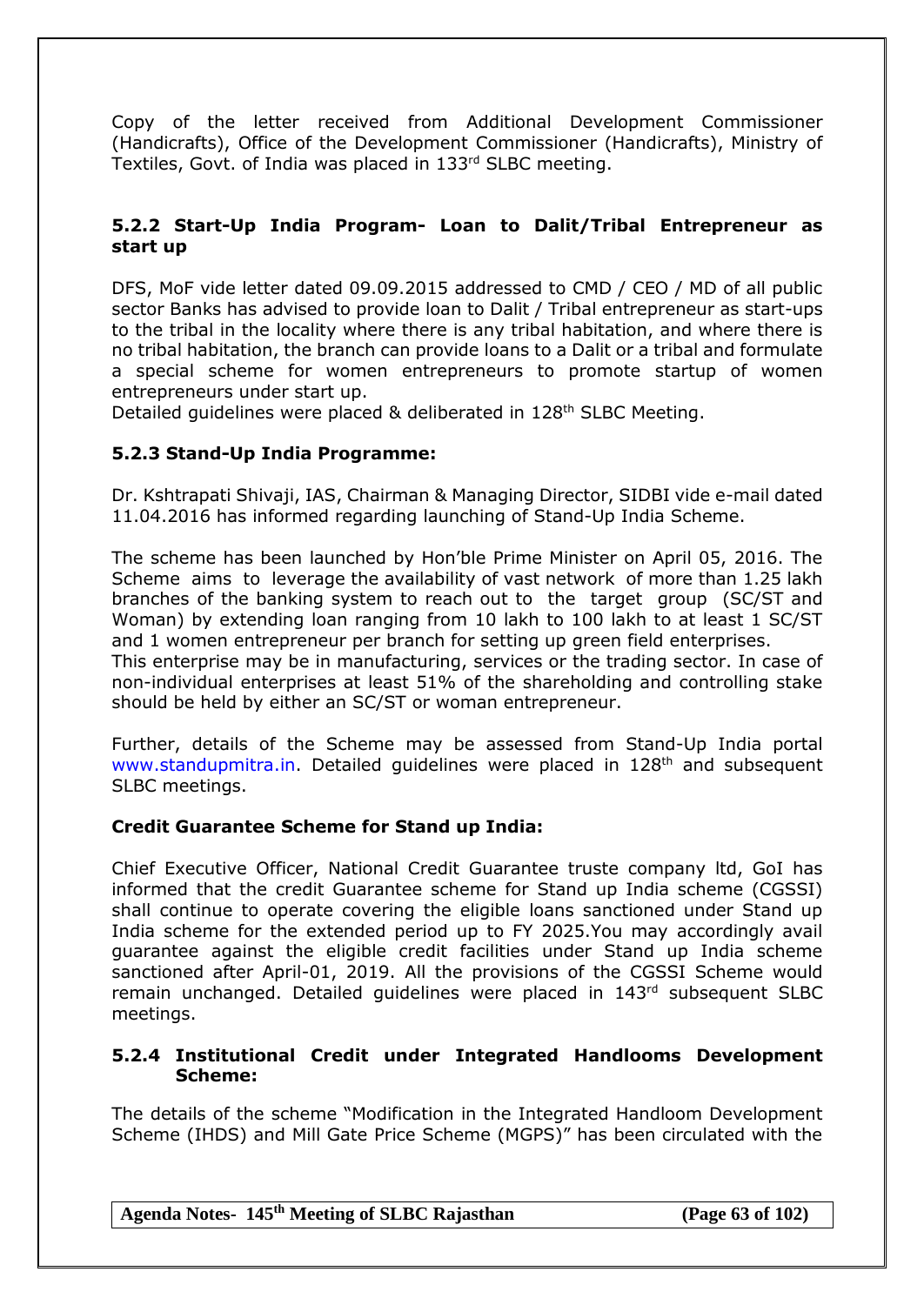112<sup>th</sup> SLBC agenda notes. New component proposed in the IHDS will have the following sub- components:

- Margin money of Rs 4200/- per weaver
- 3% interest subsidy
- Facility of coverage of credit facility under CGTMSE for 3 years.
- 2% service charges to implementing agencies (NABARD, SIDBI and Nationalized banks) for distribution of margin money and interest subsidy.
- Information, Education & Communication (IEC) Activity.

Detailed quidelines were placed & deliberated in 112<sup>th</sup> and subsequent SLBC Meetings.

## **5.2.5 Customer Outreach Initiative**

Joint Secretary, Department of Financial Services, MoF vide letter F.No. 7/5/2019- BOII dated 24.09.2019 addressed to the CMDs/CEOs of all Public Sector Banks has informed that a Customer Outreach Initiative to provide access to credit interalia including Retail, Agriculture, Vehicle, Home, MSME, Education and Personal Loan is planned has been launched in 400 district Identified by Public Sector Banks (PSBs). The first phase of the Initiative start in 250 district from 03.10.2019 to 07.10.2019 and second phase had been launched 150 district from 21.10.2019 to 25.10.2019. Detailed circular were placed & deliberated in 143<sup>rd</sup> SLBC Meeting.

## **5.3 Self Help Group and Joint Liability Group:**

# **5.3.1 Self Help Groups (SHG):**

Self-Help Group (SHG) is a registered or unregistered group of micro entrepreneurs having homogenous social and economic background voluntarily, coming together to save small amounts regularly, to mutually agree to contribute to a common fund and to meet their emergency needs on mutual help basis.

Major agencies promoting SHGs in the State are NABARD, Rajasthan Gramin Aajeevika Vikas Parishad (RGAVP), Department of Women & Child Development (DWCD) - GoR, Rajasthan Cooperative Dairy Federation (RCDF), NGOs, and Banks. NABARD has supported various NGOs under Self Help Promoting Institution (SHPI).

#### **Progress made under SHG financing in the State of Rajasthan as per information received at SLBC as on March-2020 is as under:**

**(Amt. in Rs Crore)**

| <b>Performance</b>                                  |              | SB A/c opened -<br><b>SHGs</b> | <b>Credit linked SHGs</b> |        |  |
|-----------------------------------------------------|--------------|--------------------------------|---------------------------|--------|--|
|                                                     | <b>Total</b> |                                | <b>Total</b>              |        |  |
|                                                     | A/c          | Amt                            | A/c                       | Amt    |  |
| 2019-20<br>During<br>FY 1<br>(April 19 to March-19) | 55062        | 25.35                          | 40442                     | 575.85 |  |
| Outstanding<br>as<br><b>on</b><br>31.03.2020        | 345593       | 761.63                         | 82672                     | 742.29 |  |

**Agenda Notes- 145th Meeting of SLBC Rajasthan (Page 64 of 102)**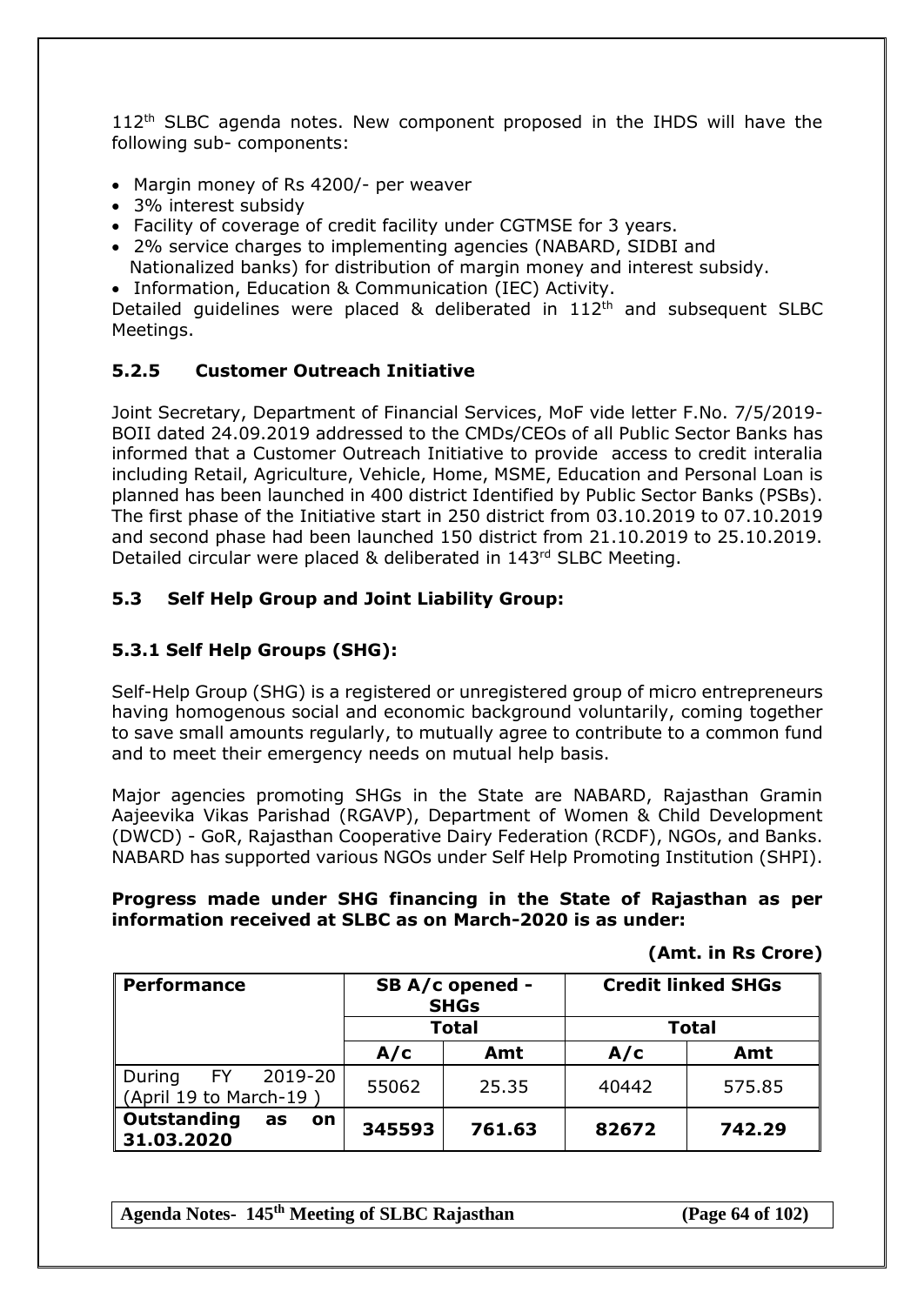The bank wise progress of SHGs as on 31.03.2020 is as per **Annexure -57**

The guidelines issued by NABARD and RBI indicate that banks can extend loans up to 1:1 to 1:4 to the SHG, which was deliberated and discussed in  $104<sup>th</sup>$  SLBC meeting. At the State level it was decided to extend loan up to 1:10 in case of mature SHGs. NABARD has requested banks to extend high quantum of loans to SHGs.

NABARD vide their letter no राबै.राज./एमसीआईडी/1215/षवषवि/2019-20 dated 28.06.2019 has advised the District wise targets of SHG SB linkage and Credit linkage for FY 2019- 20 The same stands circulated to all LDMs and Banks by SLBC letter no ज.अं./एस.एल.बी.सी/SHG/2019-20/849 dated 01.07.2019. District wise target of SHG SB linkage and Credit linkage for FY 2019-20 was placed in 142nd SLBC Meeting**.**

Women and Child Development Department, GOR vide letter dated 02.05.2011 informed about 50% Interest Subsidy Scheme for SHGs. The detailed modalities of the scheme such as eligibility criteria of the beneficiaries, mode of claim lodging, process of claim settlement, nodal agency etc. as finalized by WCD department, was placed and discussed in 107<sup>th</sup> and subsequent meetings.

## **RBI's Master Circular on SHG-Bank Linkage Programme:**

RBI vide circular no. RBI/2019-20/08 FIDD.FID.BC.No.05/12.01.033/2019-20 dated 01.07.2019 has issued the Master directions on SHG-Bank Linkage Programme by incorporating the instructions issued by Reserve Bank of India up to June 30, 2019. The detailed updated guidelines on SHG- Bank Linkage Programme are available on Reserve Bank of India website [https://www.rbi.org.in.](https://www.rbi.org.in./)

## **Project for digitization of SHGs- E-Shakti:**

Government of India's mission for creating a Digital India, NABARD has launched a pilot project on Digitization of SHGs (E-Shakti) with the objective of integrating SHG members with the National Financial Inclusion Agenda to improve the quality of interface between SHG members and Banks for efficient and hassle free delivery of banking services, facilitating convergence of delivery system with SHGs and improving the economic level of SHG members.

The first phase of E-Shakti project was successfully completed in 2015-16 in Dhule (Maharashtra) and Ramgarh (Jharkhand). The results of the two districts covered under 1<sup>st</sup> Phase were quite encouraging wherein credit linkage has increased manifold. The second phase of Digitization of SHGs (2016-17) covering 22 districts of the country including two districts from Rajasthan viz Bikaner and Jhalawar was also completed successfully. Under third phase of the project in respect of Digitization of SHGs, NABARD has decided to cover 175 districts, including 10 districts of Rajasthan during 2017-18.

Further, Chief General Manager, NABARD vide Circular No. 272/MCID/07/2018 Ref. No. NB./MCID/1847/EShakti/1/2018-19 dated 31/10/2018 addressed to Chairman/ Managing Director/ Chief Executive Officer of all Scheduled Commercial Banks has informed that E-Shakti pilot project has an aim to digitization of data of all SHGs for enhancing the ease of doing business with SHGs. This is also in line with

#### **Agenda Notes- 145th Meeting of SLBC Rajasthan (Page 65 of 102)**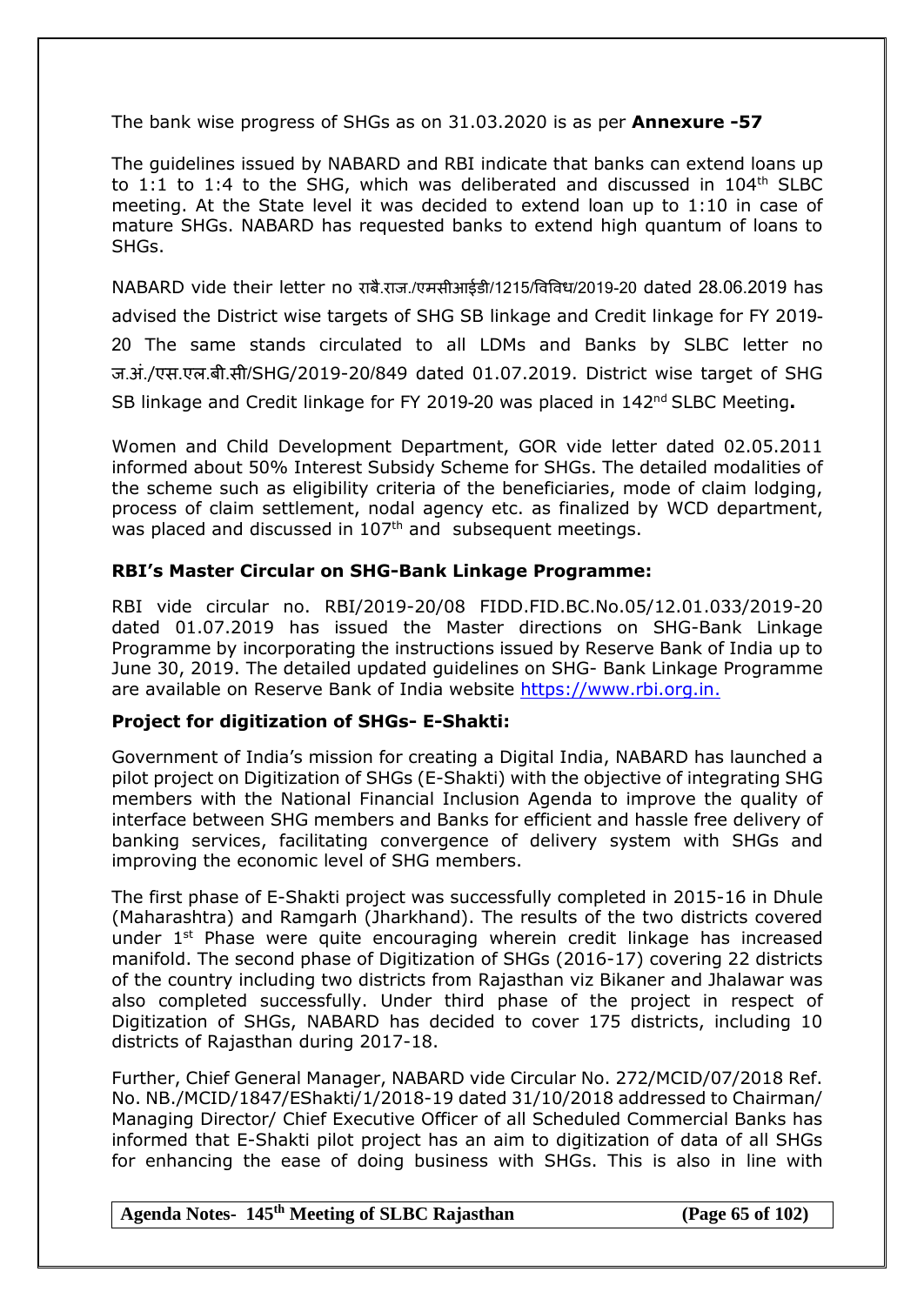Government of India's 'Digital India' mission. At present, NABARD has decided to cover total 9 districts of Rajasthan where E-Shakti pilot project is under implementation. List of these districts are annexed along with NABARD's aforementioned letter.

The USP of the E-Shakti project is 'one-click' availability of the social and financial information of the Self Help Groups maintaining Saving Bank accounts with the banks. The project has a dedicated website [https://eshakti.nabard.org,](https://eshakti.nabard.org/) in which information of the SHGs is uploaded monthly through an 'App'. The ecosystem is designed to capture all types of financial transactions and non-financial operations viz. meeting, decisions etc. at SHG level and store the same in digital form on E-Shakti portal.

Bank branches of the project districts maintaining saving accounts of active SHGs have been given login credentials under E-Shakti for accessing SHG related reports. Banks may make use of the portal which facilitates taking informed credit decision on SHGs who have resolved to borrow from banks. Bankers may access the system generated loan applications by logging in to the portal using their login credentials. Post sanction of loans, banks may monitor the performance of SHGs through various MIS reports. A brochure on EShakti along with User Manual is also available at NABARD's website [www.nabard.org.in.](http://www.nabard.org.in/) Copy of the aforementioned letter was placed in 140<sup>th</sup> SLBC Meeting.

# **5.3.2 Indira Mahila Shakti Udyam Protsahan Yojana**

Secretary, Women and Child Development Dept, GoR vide circular no. एफ़19()/we/wshg/B-A-120/PIGWEES/2019-20/37826 dated 19.12.2019 has informed that GoR has launched "Indira Mahila Shakti Udyam Protsahan Yojana" for women empowerment. Detailed circular was placed in 144th SLBC Meeting.

# **5.3.3 Joint Liability Group: Bhoomi Heen Kisan**

Joint Liability Group (JLG) is an informal group comprising preferably of 4 to 10 individuals coming together for the purposes of availing bank loan either singly or through the group mechanism against mutual guarantee. The JLG members would offer a joint undertaking to the bank that enables them to avail loans. The JLG members are expected to engage in similar type of economic activities like crop production. The details of JLG scheme was placed in Agenda Note of 123rd SLBC meeting.

## **ISSUES:**

 $\triangleright$  Controlling heads of all the member banks are requested to ensure formation and extending credit facility to the JLGs.

Progress of JLG for the FY 2019-20 as on 31.03.2020 is as per **Annexure-58**

NABARD vide their letter no राबै.राज./एमसीआईडी/1215/षवषवि/2019-20 dated 28.06.2019 has advised the District wise targets for FY 2019-20. The same stands circulated to all

**Agenda Notes- 145th Meeting of SLBC Rajasthan (Page 66 of 102)**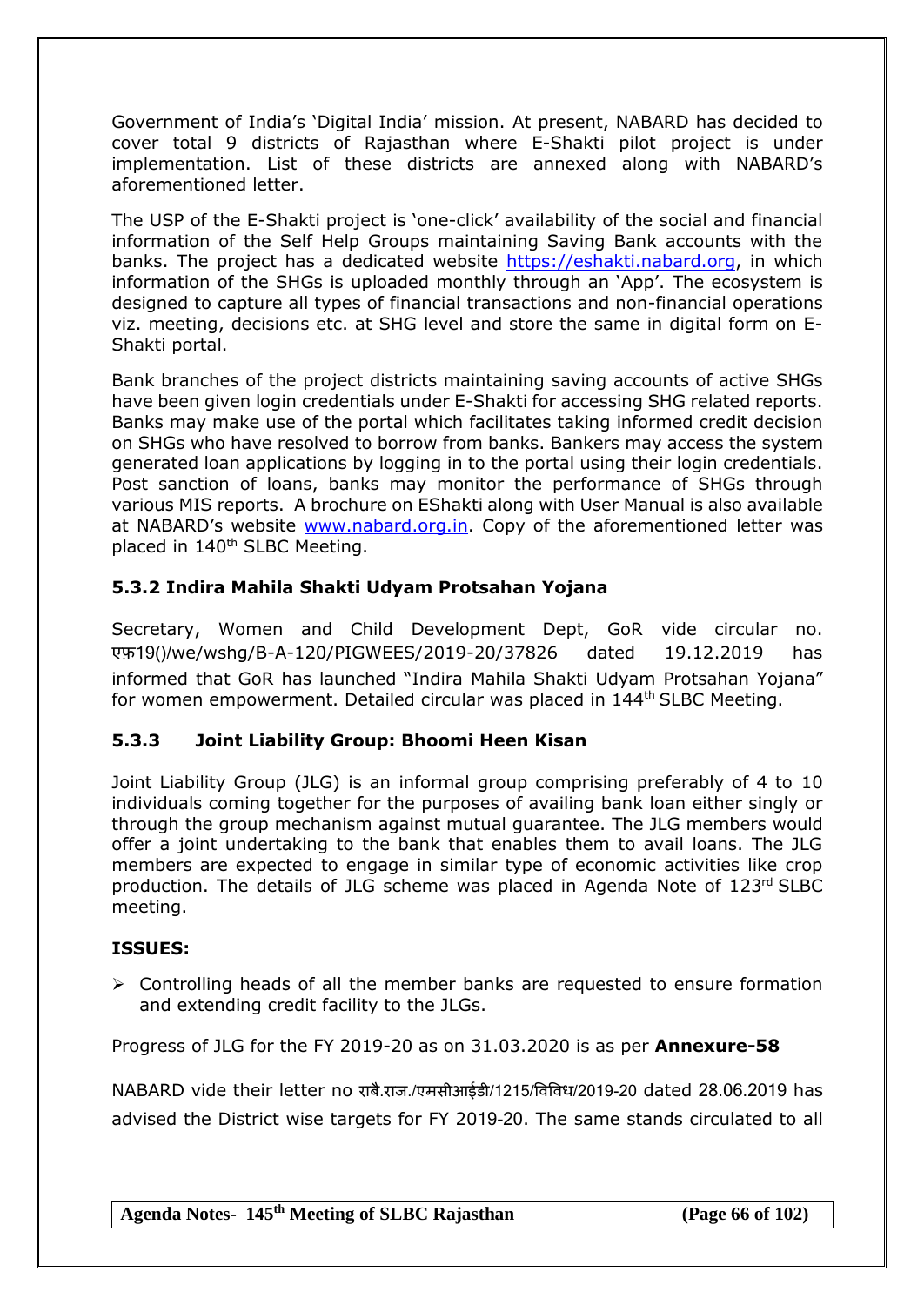LDMs and Banks by SLBC vide letter no ज.अं./एस.एल.बी.सी/SHG/2019-20/849 dated 01.07.2019. District wise target of JLG was placed in 142<sup>nd</sup> SLBC Meeting.

## **5.4 Credit Flow to Minority Community:**

Department of Financial Services, Ministry of Finance, GoI vide letter no. F.NO.7 (60)/2008-CM (Part) dated 24.08.2009 advised that for the year 2009-10 under scheme of various Ministries/ Department included in Prime Minister's New 15 point programme for welfare of Minorities, with a view to step up lending to minority communities.

Department of Financial Services, MoF, GoI, vide letter dated 18.08.2011 advised that all PSBs should achieve the stipulated target of lending to minorities & overall credit to minorities should increase by at least 20% over and above the previous year. SLBC vide letter RZ/SLBC/50/2011-12/4270-4299 dated 25.08.2011 requested all member banks to initiate necessary action for achieving the stipulated target.

Further to step up lending to Minority Community, MoF, GoI has advised that banks should focused their attention on extending credit facilities to members of minorities in the identified 338 towns/ cities having substantial minority population in addition to 121 districts identified under Prime Minister`s New -15- Programme for the welfare of minority communities.

In the state 16 towns / cities have been identified where minority population is 25% or more of total population. Details were placed & deliberated in 120<sup>th</sup> SLBC Meeting.

Ministry of Minority Affairs, GoI has Notified the Jain Community as a minority community in addition to the five communities already notified as minority communities vi. Muslim, Christians, Sikhs, Buddhists and Zoroastrians (Parasi) vide notification no. SO.267 (E). Details were placed & deliberated in 123<sup>rd</sup> SLBC Meeting.

Banks are requested to classify the minority accounts accordingly & ensure to report the correct position of Minority lending.

RBI vide circular no. RBI/2019-20/03 FIDD.GSSD.CO.BC.No.04/09.10.01/2019-20 dated 01-07.2019 has informed about the updation of Master circular by incorporating the instructions related to Credit facilities to Minority Communities issued up to June 30, 2019. The detailed updated guidelines of Credit facilities to Minority Communities are available on Reserve Bank of India website [https://www.rbi.org.in.](https://www.rbi.org.in./)

## **5.5 Miscellaneous:**

## **5.5.1 Swarojgar Credit Card (SCC) Scheme:**

Swarojgar Credit Card (SCC) Scheme was introduced in Sep, 2003 to provide adequate & timely credit to small artisans, handloom weavers, fisherman, Selfemployed person, rickshaw owner and SHG, Govt. of India has nominated NABARD as the Nodal Agency for monitoring the progress under the scheme.

**Agenda Notes- 145th Meeting of SLBC Rajasthan (Page 67 of 102)**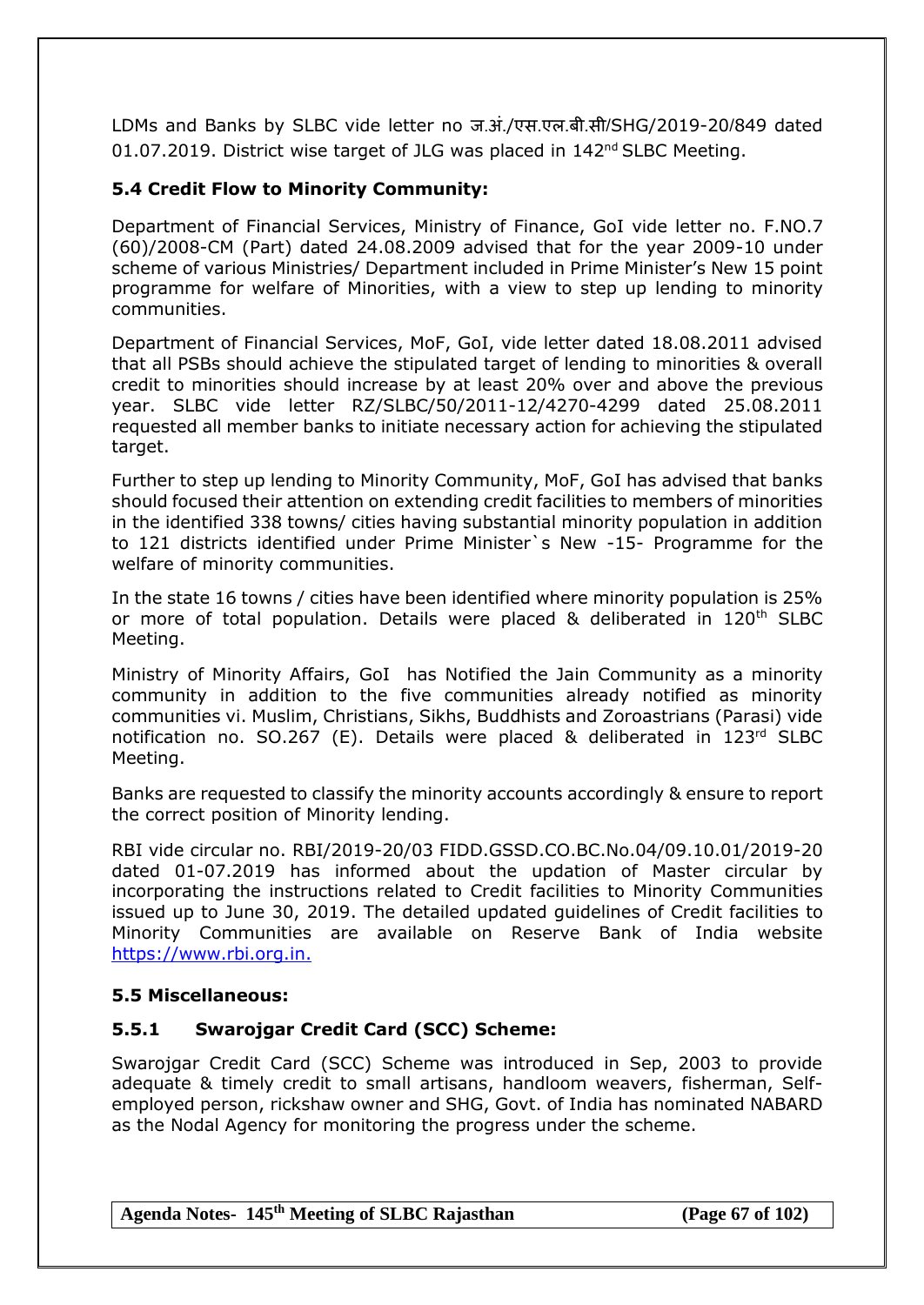NABARD vide letter no. NB (Jai)/NFS-90/2015-16 dated 28.05.2015 has advised the target of Swarojgar Credit Card for FY 2015-16. A target of 20000 SCCs has been fixed for the State. The same stand circulated to all Member Banks by SLBC vide letter no. रा.अं./एस.एल.बी.सी./SCC/2015-16/219 dated 01.06.2015.

# **5.5.2 Revised General Credit Card (GCC) Scheme:**

General Credit Card (GCC) Scheme was introduced in Dec, 2005 to provide hasslefree credit to banks' customers based on the assessment of cash flow without insistence on security, purpose or end-use of the credit, in rural & semi-urban areas. This is in the nature of overdraft or cash-credit with no end dues stipulations.

In order to enhance the coverage of GCC Scheme to ensure greater credit linkage for all productive activities within the overall Priority sector guidelines and to capture all credit extended by banks to individuals for non-farm entrepreneurial activity the revised GCC guidelines have been issued by RBI vide circular no. RPCD.MSME & NFS. BC. No. 61/06.02.31/2013-14 dated 02.12.2013.

Further, it has been advised that any other Credit Card (e.g. Artisan Credit Card, Laghu Udyami Card, Swarojgar Credit Card, and Weaver's Card etc.) in existence and catering to the non-farm entrepreneurial credit needs of individuals should be included for reporting of credit extended through the General Credit Cards under the Financial Inclusion Plans (FIPs). As the GCC is intended to cover all entrepreneurial credit, consumption credit extended to individuals should not be reported under GCC.

The issuance of GCC does not preclude the banks from issuing any other credit card to their customers for their consumption needs. Consumption credit provided by banks is to be reported separately under the head of Overdraft (OD)/consumption credit in the FIP reporting format prescribed by Reserve Bank of India. The detailed guidelines were placed & deliberated in 121 SLBC Meeting.

# **5.5.3 Mukhyamantry Vishesh YogyaJan Swarojgar Yojna:**

In the State budget announcement 2013-14, the scheme has been announced to provide loan to Vishesh YogyaJan for setting up of self-employment. Social Justice & Empowerment Deptt., GoR vide letter dated 03.06.2013 has conveyed the new scheme formulated.

The scheme envisages providing Loans & subsidy for project cost up to Rs. 5.00 Lac to Vishesh YogyaJan for setting up of self-employment. Subsidy will be available @50% of total project cost maximum Rs. 50000/-. In addition to above 5% interest subsidy is also available on prompt repayment.

Directorate, Vishesh YogyaJan, GoR vide letter dated 21.10.2014 has advised about revision in the scheme.

The detailed quidelines were placed & deliberated in 118<sup>th</sup> SLBC Meeting.

Directorate Vishesh YogyaJan, GoR vide letter no. एफ 16(1) नन.षव.यो./2013/8527/ दिनांक 22.08.2013 has advised the decision to authorize Regional Rural Banks for financing under the Scheme. Subsidy will also be available in the cased financed by RRBs.

**Agenda Notes- 145th Meeting of SLBC Rajasthan (Page 68 of 102)**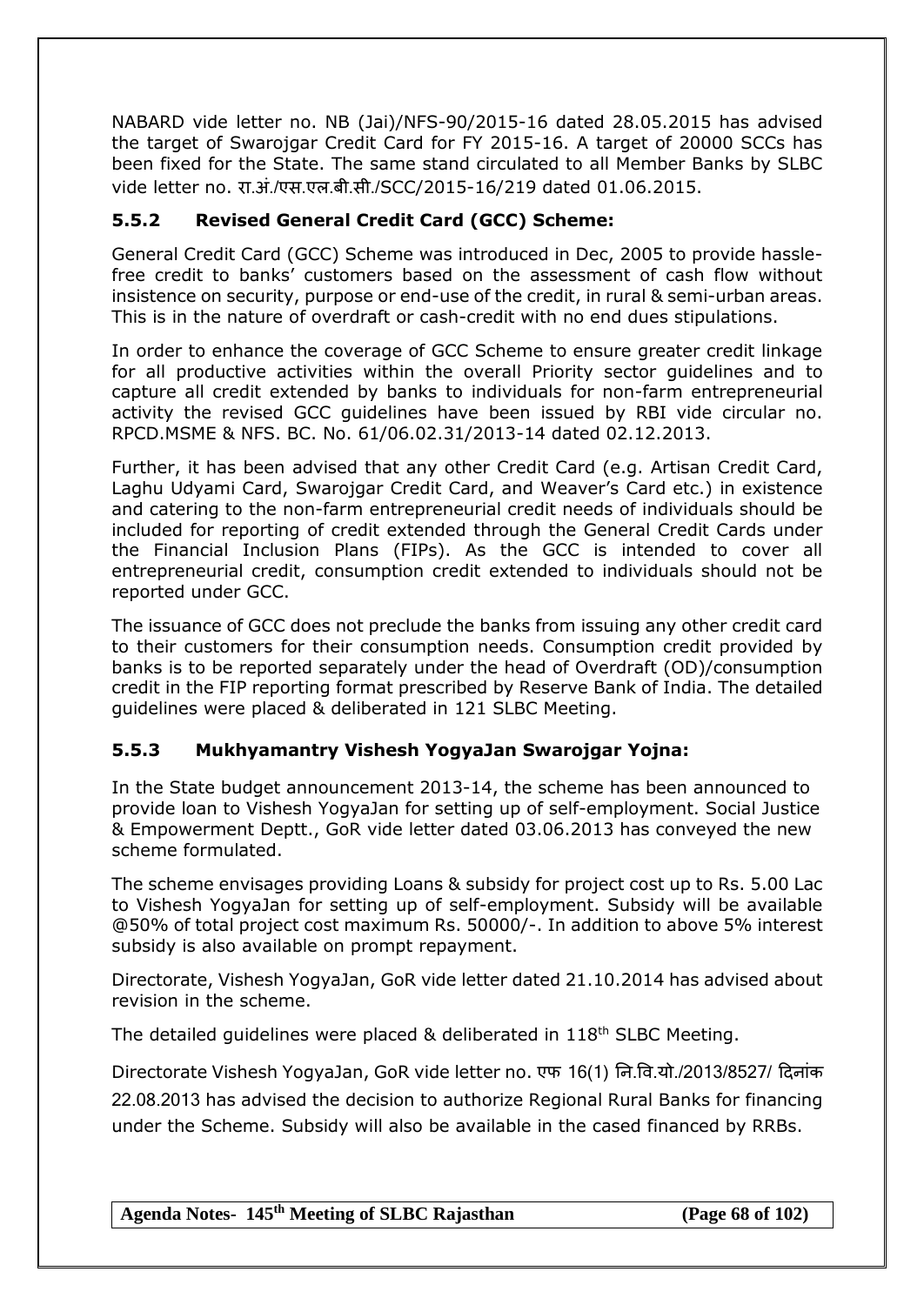## **5.5.4 Navjivan Yojana:**

Director and Special Secretary, Social Justice and Empowerment Department, GoR vide letter no. एफ15(21) सा.स्./नवजीवन/सान्याअवि/17-18/10989 dated 12/02/2018 has issued revised guidelines of Loan Subsidy under Navjivan Yojana. As per Revised guidelines Loan subsidy of 25% of sanctioned loan amount or Rs. 50,000/- (whichever is lower) may be deposited to the concerned Bank for further transfer in the beneficiary's account. Revised guidelines of Navjivan Yojana were placed in 137<sup>th</sup> SLBC Meeting.

#### **5.5.5 Central Sector Schemes of Self Employment Scheme for Rehabilitation of Manual Scavengers (SRMS) – Revision of Scheme:**

IBA vide letter dated 22.01.2014 has informed that the Ministry of Social Justice and Empowerment, GoI has revised the Central Sector "Self-Employment Scheme for Rehabilitation of Manual Scavengers (SRMS)".Member Banks are requested to give wide publicity to the revised Scheme and ensure coverage of all eligible beneficiaries in the shortest possible time. The detailed guidelines were placed & deliberated in 120<sup>th</sup> SLBC Meeting.

### **5.5.6 Interest Equalisation Scheme on Pre and Post Shipment Rupee Export Credit:**

RBI vide circular no. RBI/2018-19/107 DBR.Dir.BC.No.22/04.02.001/ 2018-19 dated 11/01/2019 has informed that Government of India has decided to include merchant exporters also, w.e.f. January 2, 2019, under the ongoing Interest Equalization Scheme for Pre and Post Shipment Rupee Export Credit and allow them interest equalization at the rate of 3% on credit for export of products covered Under 416 tariff lines identified under the Scheme. In this regard, RBI Circular was placed in 140<sup>th</sup> SLBC Meeting.

## **5.5.7 Mini and Micro Dairy Scheme**

Secretary, Animal Husbandry Dept, GoR vide letter no. एफ़वी1(1)बीपी/जनघोिणा/2019- 20/3508 दिनांक 21.01.2020 has informed that a new scheme "Mini and Micro Dairy Scheme" is launched for providing benefit to farmers for conservation and promotion of native cattle. Detailed circular was placed in 144<sup>th</sup> SLBC Meeting.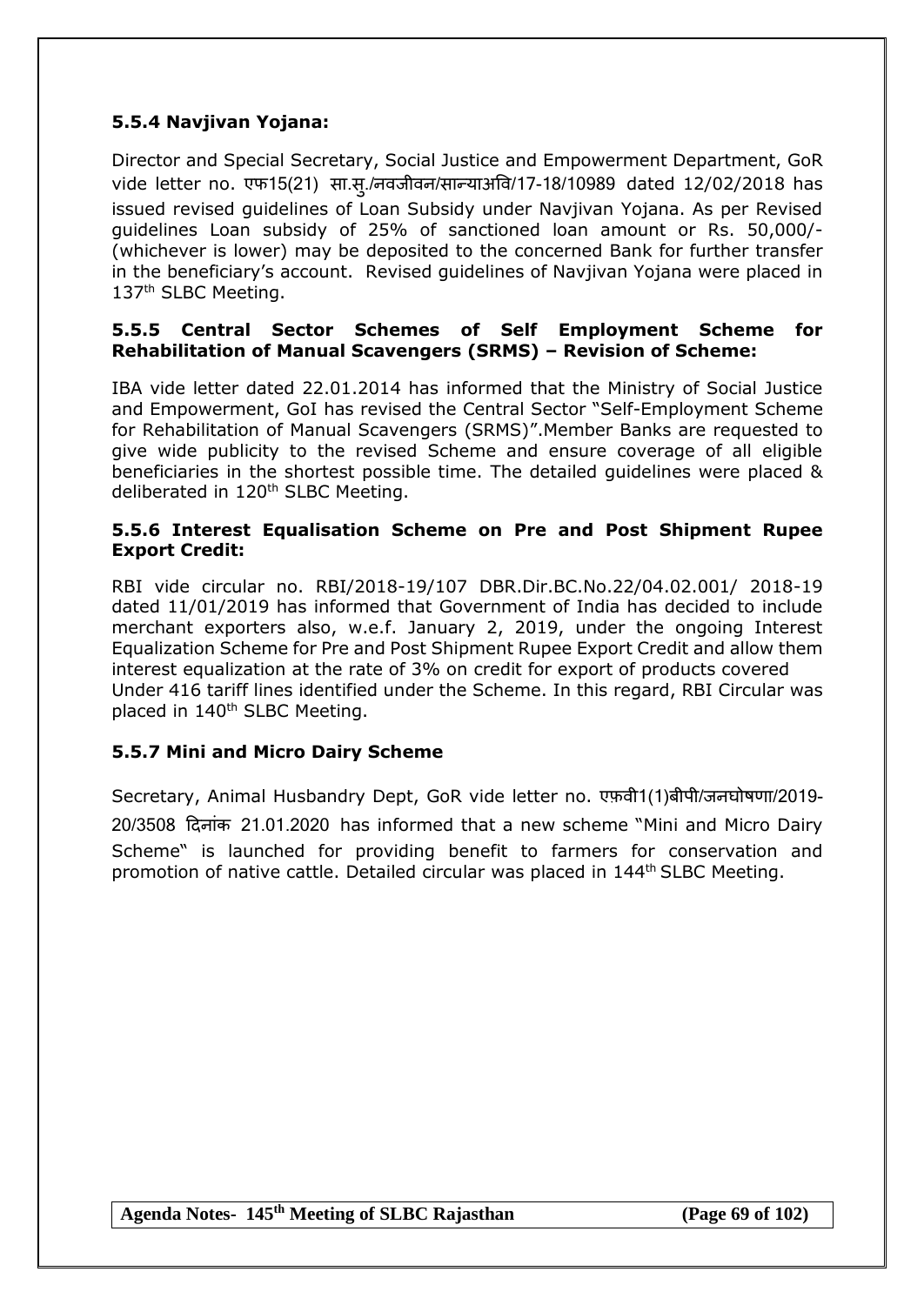## **Agenda No. 6**

# **6.1 Rural Self Employment Training Institutes (RSETI):**

## **Back Ground:**

Rural unemployed youth lack motivation, drive and skills, in order to make them self-employed technical skills, behavioral inputs and managerial aspects are to be infused in them. Keeping these aspects in mind, Ministry of Rural Development, decided to set up a dedicated structure to ensure necessary skill up-gradation of the rural BPL youths. In order to achieve this objective, a decision was taken in 2008-09 to set up RSETIs in all the district of the country.

With an aim to introduce an effective mechanism for monitoring the activities of RSETIs to ensure uniform standard of training and settlement rates across the country, the office of monitoring cell for RSETIs under the aegis of MoRD, GoI has been established in Bangalore, headed by a Chief Project Coordinator (Now known as National Director for RSETIs. The State Project Coordinator (Now known as State Director for RSETIs) for the RSETIs has been appointed in the State. The role and responsibilities of the State Director for RSETI has also been defined by the committee, which may be downloaded from MoRD website as well as web link [www.rsetimonitoringce.org.](http://www.rsetimonitoringce.org/)

### **Position of RSETI in Rajasthan**:

| Total districts in Rajasthan                         | 33  |
|------------------------------------------------------|-----|
| Districts covered                                    | 33  |
| Total R-SETI established                             | 35  |
| Land allotted for R-SETIs                            | 32  |
| Land Not required                                    | Nil |
| Land Allotment pending                               | 03  |
| (Alwar, Pali and Sawai Madhopur)                     |     |
| Land Alloted but issues requires resolution from GoR | 04  |
| (Jaisalmer, Jalore, Sikar and Sirohi)                |     |

Position of R-SETIs in the state and performance of training programme conducted up to 31.03.2020 is as per **Annexure –59**

Status of RSETI's regarding land allotment; construction of building etc. as on 31.03.2020 is as per **Annexure –**60 **ISSUES:**

- $\triangleright$  Director, RSETIs to ensure that in the training programme, at least 70% of the beneficiaries shall be from BPL families.
- Director RSETIs are requested to provide necessary hand holding for taking up the self-employment/ economic activities to the trainees.

**Agenda Notes- 145th Meeting of SLBC Rajasthan (Page 70 of 102)**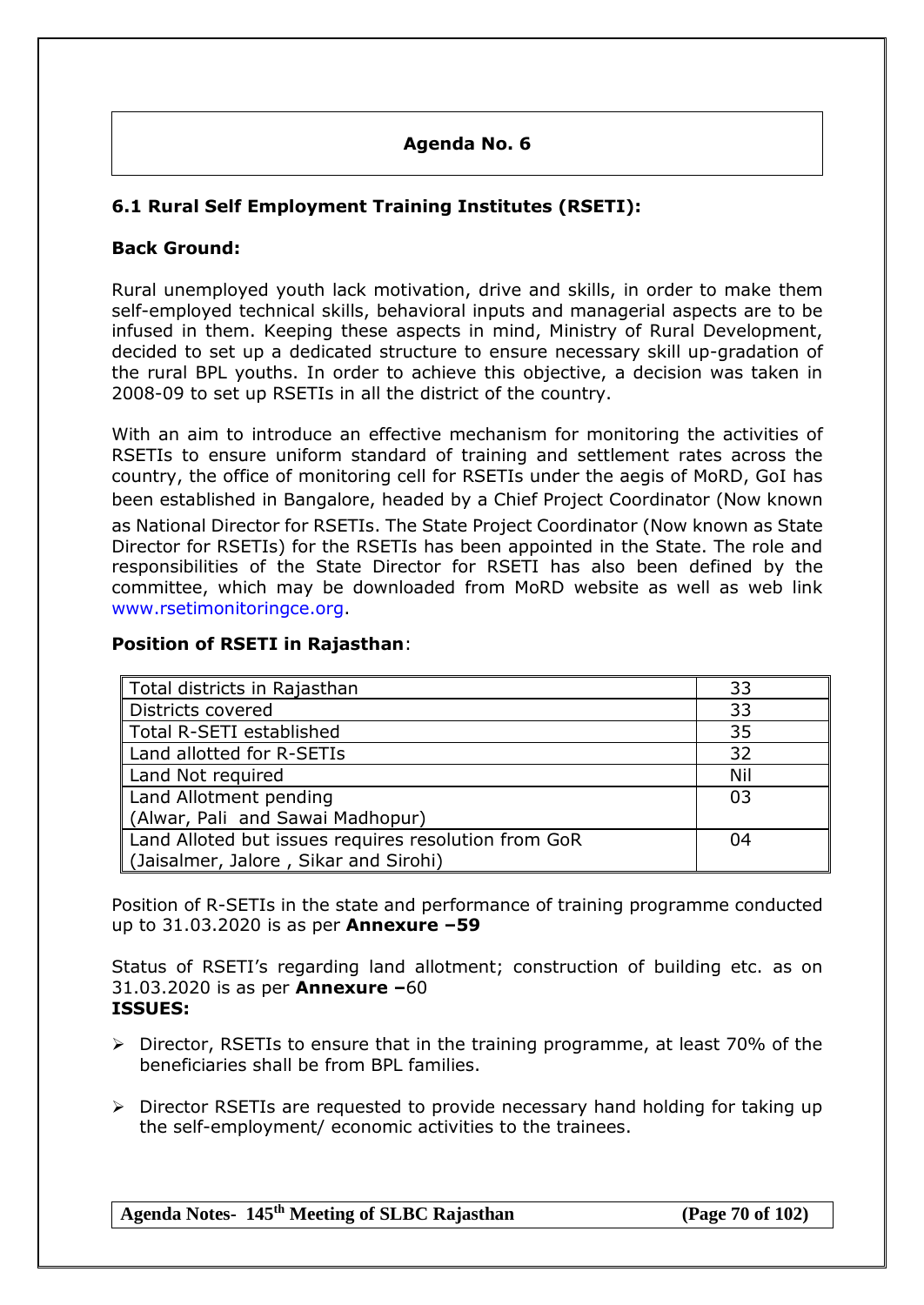- > Director, RSETIs to Focus on conducting training programme for skill development / upgradation for setting of micro enterprises
- $\triangleright$  State Government is requested for allotment of land to RSETIs in the remaining districts.
- $\triangleright$  Banks are requested to ensure that trained youth gets credit linkage not only from the RSETI sponsoring bank but also from any other bank operating in the district.

Promoter Banks are requested to initiate necessary action for improvement in grading of RSETIs.

#### **Reimbursement of training expenses of BPL Candidates:**

State Mission Director, RGAVP, Govt. of Rajasthan vide letter / Office Order no. F-14(4)RD/RGAVP/RSETI/2013/1715-52 dated 11.11.2015 has advised that the claims being submitted by RSETI/RUDSETI sponsoring Banks / Trust / Societies for reimbursement of training expenses of BPL candidates are now to be sanctioned by the respective DPMs.

The same stand circulated to Controlling Head of RSETI Sponsoring Banks by SLBC vide letter no. RZ: SLBC: 2015-16:801 dated 07.12.2015.

RSETI sponsoring Banks are requested to take a careful note of the same and arrange to submit the reimbursement of training expenses of BPL candidates to respective DPMs at District Level.

Detailed guidelines were placed & deliberated in 128<sup>th</sup> SLBC Meeting.

## **Removal of ceiling on reimbursement of training expenses to RSETIs:**

RGAVP vide e-mail dated 02.03.2016 has informed following:

- 1. The training cost for RSETI's programme will be Rs. 200/- per candidate per day for actual attendance of the candidate in the training.
- 2. This will be effective for courses commenced from 15/11/2015 onwards.

The same stand circulated to all Member Banks by SLBC vide letter no. RZ: SLBC: 2015-16:1075 dated 02.03.2016.

#### **Implementation of Self Employment trainings under Project LIFE (Livelihood in Full Employment) for MGNREGA workers through RSETIs / RUDSETIs**

Secretary, Rural Development and State Mission Director, RGAVP, GoR vide letter no. F 14(17) RD / RGAVP / Skills / MGNREGA / LIFE Project / 2015/2081-182 dated 08.01.16 has advised that Ministry of Rural Development, GoI has launched Project "Livelihood in Full Employment" under MGNREGA (Project Life MGREGA) with an objective of improving the skill base of MGNREGA workers through the interventions

**Agenda Notes- 145th Meeting of SLBC Rajasthan (Page 71 of 102)**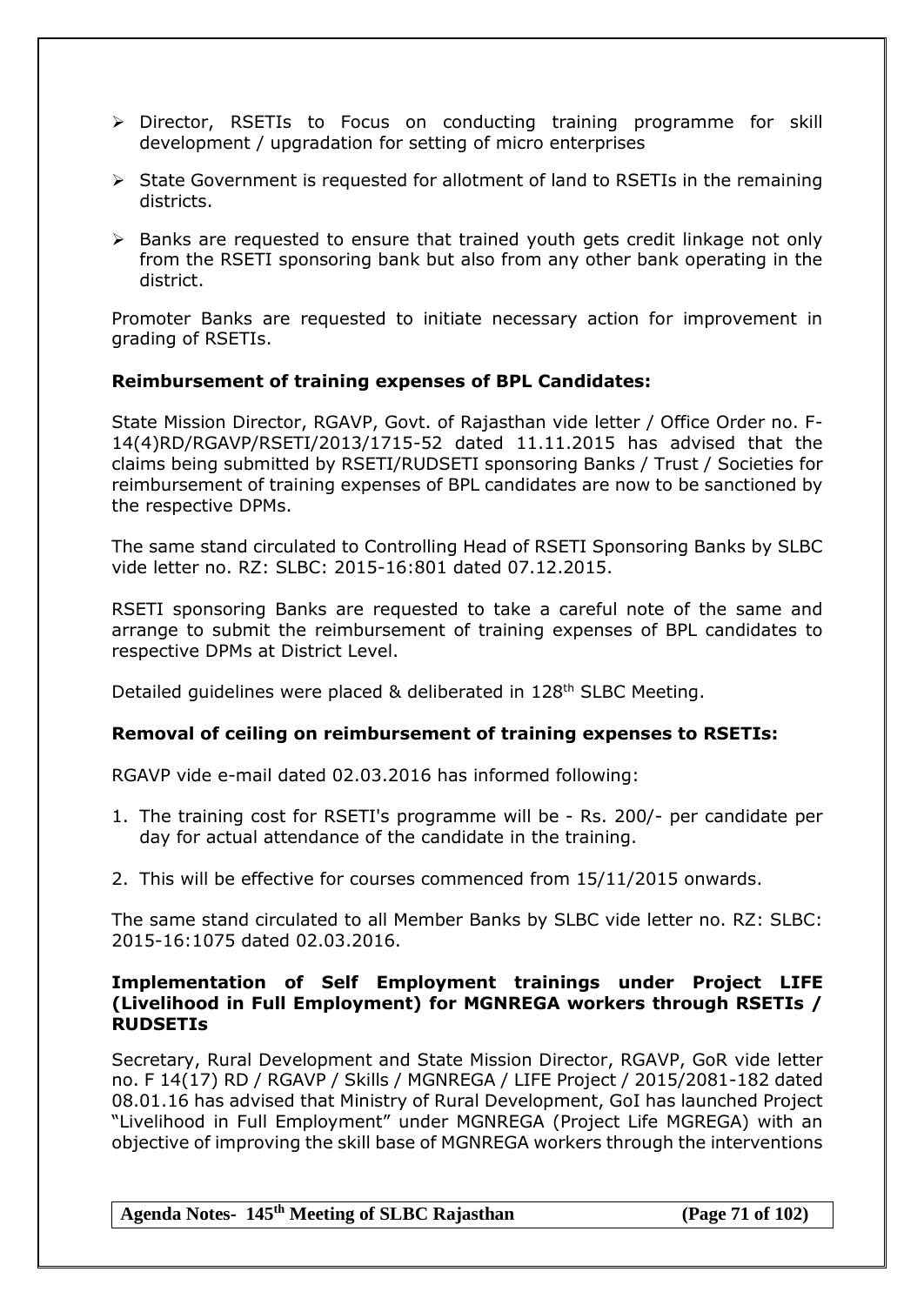of training, skill development and credit support to build skilling and entrepreneurship among MGNREGA workers.

Under the project, rural youth have been identified (through a survey) who are largely dependent on MGNREGA for their livelihoods but willing to be skilled. As per the survey, a total of 36841 rural youth of Rajasthan have opted for various EDP trainings. Out of these 36841 workers, a total of 5513 youths were proposed to be trained by the RSETIs / RUDSETs during FY 2016-17 and the balance 31328 were proposed to be trained during the FY 2017-18. Out of these, 6109 youths were trained by the RSETIs/ RUDSETs till Mar-18. Remaining 25219 workers were to be trained till Mar-19. Out of these, 6819 number of youths are trained till Mar-19 and the balance 18400 number of youths are to be trained during financial year 2019- 20. Remaining 18400 Workers were to be trained.

It has been requested to CEO, Zila Parishads and Directors, RSETIs / RUDSETs to take this on priority. The same stand circulated to Controlling Head of RSETI Sponsor Banks and Directors RSETIs / RUDSETs by SLBC vide letter no. RZ: SLBC: 2015-16:896 dated 19.01.2016. Detailed guidelines were placed & deliberated in 128<sup>th</sup> SLBC Meeting.

Commissioner, MNREGA vide letter no. एफ 40(96)ग्राषव/नरेगा/प्रोजेक्ट लाईफ/2015 (पाटि-1) dated 17.03.2016 advised all District Program Coordinators, EGS & District Collectors to extend necessary support to RSETIs for providing training to MNREGA workers under Project Life MNREGA. Detailed guidelines were placed & deliberated in 129<sup>th</sup> SLBC Meeting.

#### **Constitution of State level Committee of RSETI's:**

Joint Secretary, MoRD, GoI vide letter no. D.O.No.1-12011/01/2015-NRLM (RSETI) Dated 10.12.2015 addressed to Secretary, Rural Development, GoR advised to constitute a State Level Committee on RSETI.

In the state as per directives State Level Committee on RSETI constituted under Chairman Ship of Secretary, Rural Development, GoR and the General Manager of Convener Bank of SLBC as the Co-Chairman. The Mission Director SRLM, Chief General Manager NABARD or his nominee, controlling heads of the RSETI Sponsor Banks and the Directors of the RSETIs would be the member of this committee. The State Director for RSETIs is convener of the committee. Detailed guidelines were placed & deliberated in 130<sup>th</sup> SLBC Meeting.

First meeting of State level Committee of RSETI's was conducted on 08.08.2016 and Minutes of the meeting was placed as Table agenda in 130<sup>th</sup> SLBC Meeting.

Second Meeting of State level Committee of RSETI's was conducted on 27.04.2017. Minutes of the meeting was placed in table agenda in 133rdSLBC meeting. Third Meeting of State level Committee of RSETI's was conducted on 09.01.2018. Minutes of the meeting was placed in 136<sup>th</sup> SLBC meeting.

Fourth Meeting of State level Committee of RSETI's (SLCR) was conducted on 23.10.2018. Minutes of the meeting was placed in 139<sup>th</sup> SLBC meeting.

**Agenda Notes- 145th Meeting of SLBC Rajasthan (Page 72 of 102)**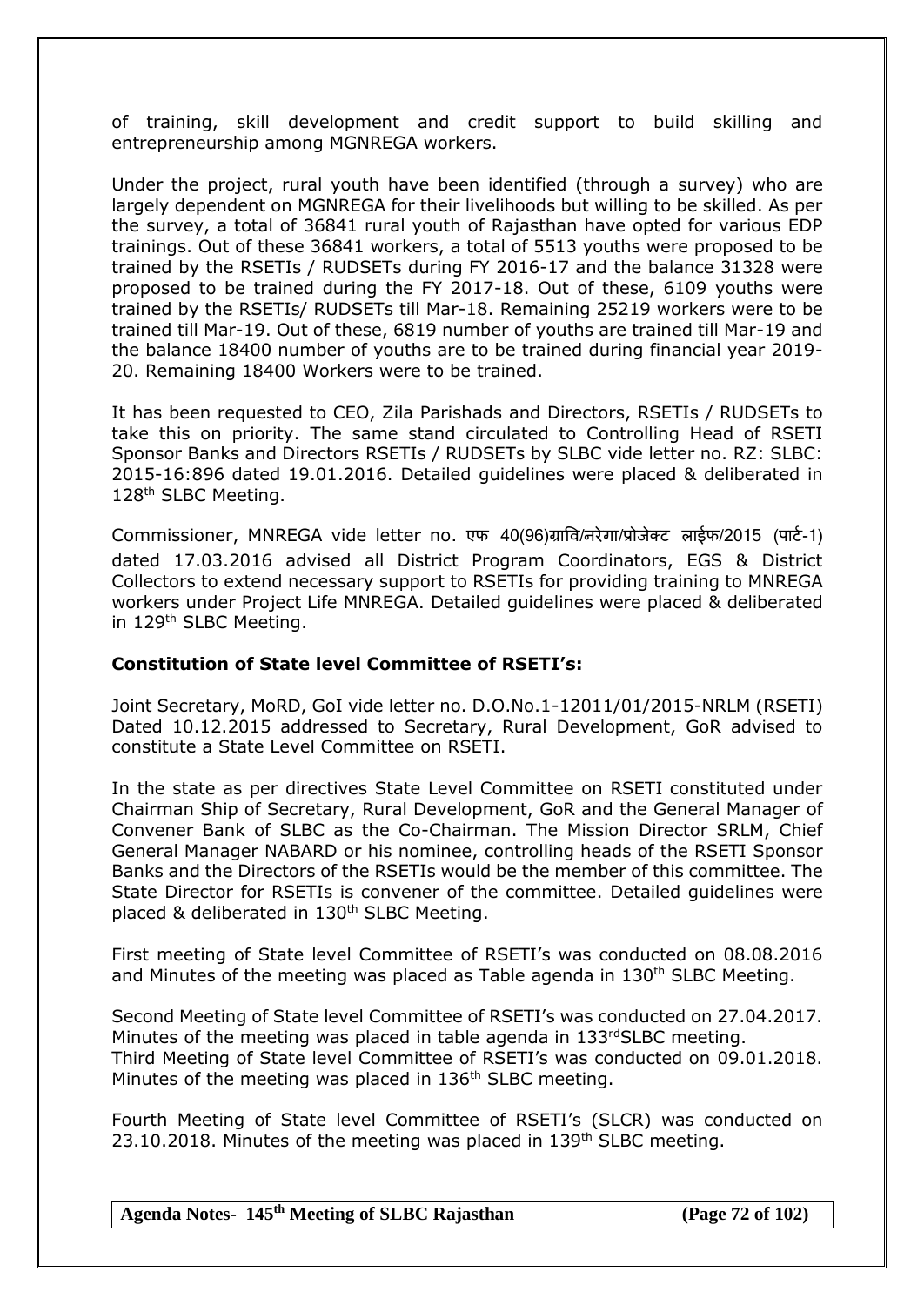Fifth Meeting of State level Committee of RSETI's (SLCR) was conducted on 25.11.2019. Minutes of the meeting was placed in  $144<sup>th</sup>$  SLBC Meeting.

#### **Support for Capital Expenditure of RSETIs/ RUDSETIs- Purchase of Training Equipment's and maintenance thereof:**

NABARD vide circular no. NB.DFIBT/10195-10236/DFIBT-23/2016-17 Circular No.257/DFIBT-35/2016 dated 02.11.2016 has informed that the Advisory board of FIF in XVIII meeting held on 07.09.2016 has approved a onetime support up to a maximum of Rs.3 lakh (all inclusive) per RSETI from FIF for purchase of training equipments and maintenance thereof. The same stands circulated to all member banks vide letter no.रा.अं/एसएलबीसी/2016-17/33 दिनांक 16.01.2017. Copy of letter and circular were placed in 132<sup>nd</sup> SLBC Meeting.

National Director for RSETIs vide letter no. 006/NACER/2017-18/F-1000/RS dated 07.04.2017 has advised the important action points emerged during the review meeting of SDRs. All RSETI directors are requested to take careful note of the same and ensure immediate actions on the points mentioned in the above mentioned letter. Copy of the letter were placed in 133rd SLBC meeting.

#### **Reimbursement of training cost under RSETIs- Introduction of Biometric attendance:**

Under Secretary to Government of India vide letter no. J-18046/23/2017-RSETI Dated 28.07.2017 addressed to all General Managers of Banks, Principal Secretary (RD) of all states/UTs and all State Rural Livelihood Missions has informed about the linking of the Biometric attendance system in RSETIs with the reimbursement of training costs vide which the States were advised to insist on Biometric system of attendance in all the RSETIs for making payments towards the reimbursement of training costs. Further, looking to the modalities and time required in procuring the devices, it has been further clarified that all states may not insist on biometric attendance while considering release of funds for reimbursement of training costs for the FY 2016-17 and FY 2017-18 till 30.09.2017. In the FY 2017-18, w.e.f. 01.10.2017, all RSETIs would be required to furnish biometric attendance by 30.09.2017. Copy of the letter issued by Under Secretary to Government of India was placed in 134<sup>th</sup> SLBC Meeting.

### **Special Meeting for Resolving Pending Land Issues:**

A special meeting of the Bankers in the state was held on 26/03/2019 under Chairmanship of Project Director, RGAVP to review the progress under SHG Bank Linkage and RSETI Land allotment. The Chairman requested the Banks to achieve 100% target under SHG Bank linkage. After that, discussion was started on land allotment issued of RSETIs. SPM (Skills) has informed that DO letters have been sent to the concerned District Collectors and the Principal Secretary, UDH by the Additional Chief Secretary (RD & PR). Further, the Chairman directed that the DO letters be sent to the district collectors of Pali and Jalore.

The Chairman also directed to organize a meeting under the chairmanship of the Chief Secretary. During the meeting, it was suggested that the amount of Rs. 1 Crore given by Ministry of Rural Development for setting of RSETIs is too low and

### **Agenda Notes- 145th Meeting of SLBC Rajasthan (Page 73 of 102)**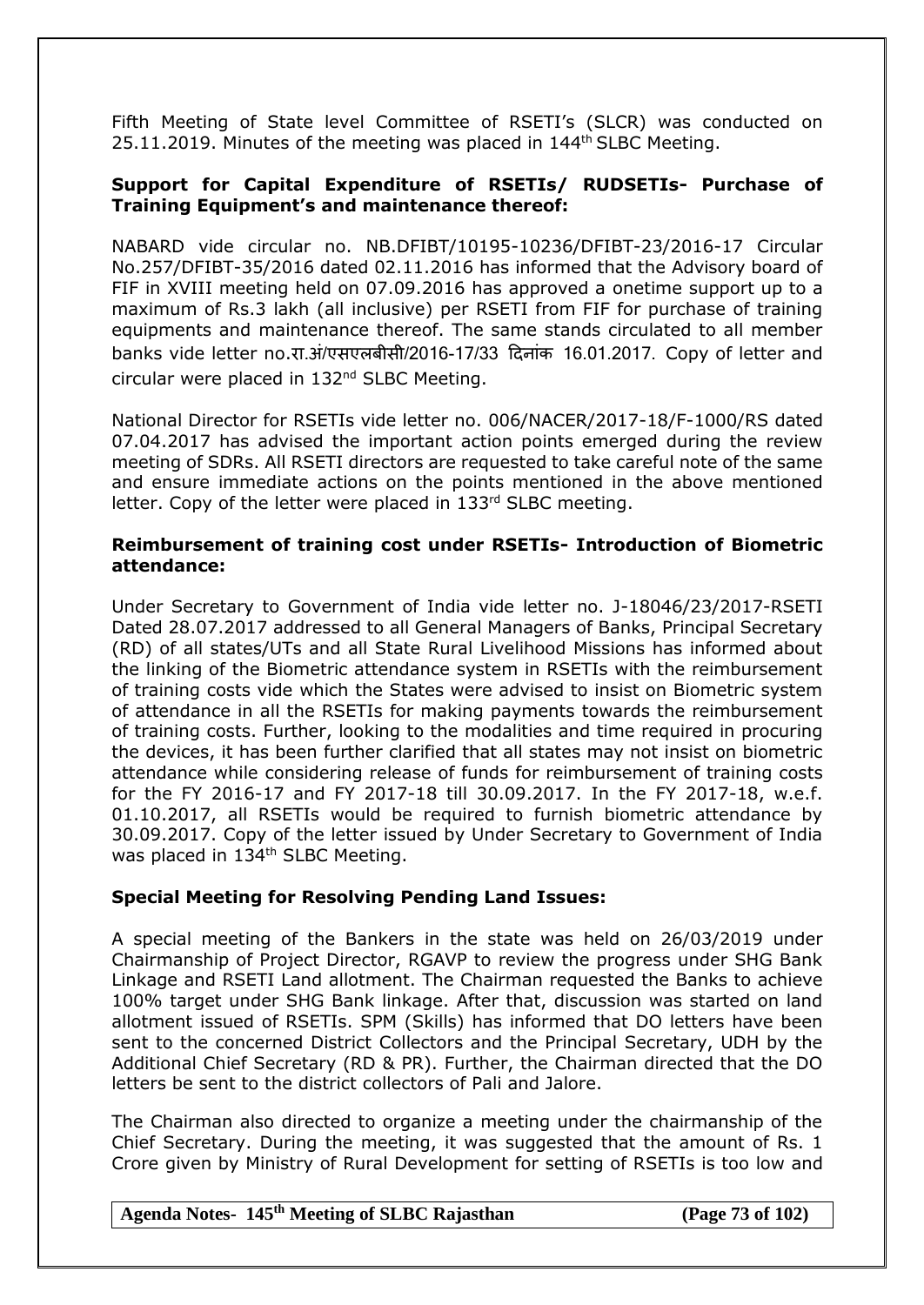requested to take up the matter. The Chairman assured to take up the issues positively. The Minutes of the meeting were placed in 141st SLBC meeting**.**

#### **Logo, Stationary and Merchandise for RSETIs:**

National Director for RSETIs vide Ref. No. 3373/NACER/2017-18/F-05/RS dated 04.01.2018 has informed that Under Secretary, Department of Rural Development, MoRD, GoI vide Notification no. 03/2017 (F No. J-18046/13/2017-RSETI) dated 23/10/2017 has issued guidelines regarding Logo for Rural Self Employment Training Institutes (RSETIs). National Director has advised to all Sponsored Banks to instruct the RSETIs to make conscious efforts to promote the RSETI Brand and make use of the logo in all the official communications as well as in the stationery and merchandise used by the RSETIs. Guidelines in this regard have been forwarded to all RSETI Sponsored Banks in Rajasthan by SLBC vide letter no. ज.अं./SLBC/RSETI/2017-18/1790 dated 20.01.2018. Copy of Letter received from National Director for RSETI, Letter of Dept. of Rural Development, MoRD and Letter of SLBC were placed in 136<sup>th</sup> SLBC meeting.

#### **Charging Commercial tariff for electricity connection given to RSETI buildings-**

National Director for RSETIs, under the aegis of MoRD, GoI has informed that for the electricity connection given to the RSETI building, tariffs as applicable to Commercial establishments are being charged by different State Electricity Boards/ Departments instead of domestic rates. The issue was also taken up by them in few cases with the respective Mission Directors of SRLMs for needful action. Also, the matter was taken up by us with MoRD requesting them to pursue the matter with the Power Ministry for needful action. In this regard, MoRD had issued necessary clarifications under 4.j.(b) in page 4 of their letter No. I-12011/16/2015-NRLM (RSETI) dated 15.09.2015.

Since, above issue comes under the State subject, they have advised all the State Director for RSETIs to take up the matter with the State Govt. through concerned SLBC for a favourable decision in the matter. RSETIs are engaged in empowerment of unemployed youth by imparting free training and skill development and that there is no commercial interest involved. Moreover, it is serving an important National cause of youth empowerment. So, SDRs are advised to take up the matter with the state Govt. in the ensuing SLBC meeting. Letter received from National Director for RSETI was placed in 137<sup>th</sup> SLBC Meeting.

### **Setting up RSETIs as hub for Rural Skill Development activities in district:**

In order to increase the outreach of the RSETIs to the rural poor youth, Ministry of Rural Development, GoI has decided to re-position RSETIs as the hub for all Rural Skill Development activities in the Districts. Through this initiative RSETIs in each district are allowed to become the nodal point for the State Rural Livelihood Mission/ State Skill Development Mission undertaking skill development programs for rural youth, rural mason, barefoot technicians, DDUGKY and MKSP of the Ministry. Each RSETI has been requested to provide a work station for a district level officials handling the Rural Development skilling schemes. The district level official, who shall be on the rolls of State and funded under the various Rural Development

#### **Agenda Notes- 145th Meeting of SLBC Rajasthan (Page 74 of 102)**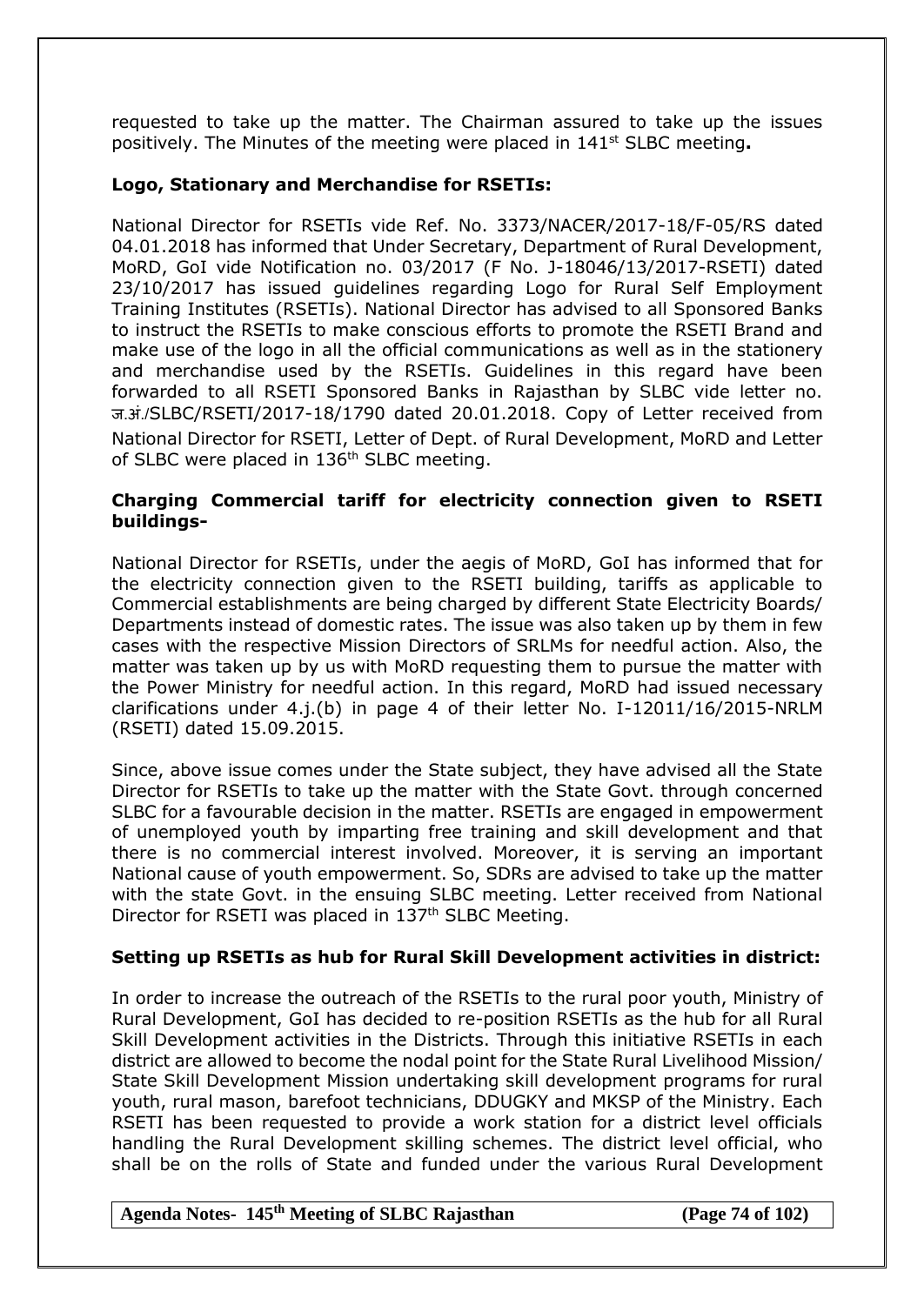Skilling Schemes mentioned above shall coordinate all activities relating to mobilisation of candidates using Kausal Panjee, counselling of candidates for specific Skill Development courses under RSETI, DDU-GKY, Rural Masonry and Barefoot technician, placement counselling and placement tracking and also for conducting job mela in the district.

RSETI sponsoring Banks were earlier also requested to develop RSETIs as hub for Rural Skill Development in district, to provide workstation to a district level official for coordinating all Rural Skill Development Programmes in RSETIs and making RSETIs as nodal point for the respective State Rural Livelihood Mission/ State Skill Development Mission. In this regard, sponsoring Banks are again requested to issue instructions to concerned Directors of RSETIs at districts to take necessary action. Letter received from Under Secretary, Department of Rural Development, MoRD was placed in 139<sup>h</sup> SLBC meeting.

### **CNN Compliance:**

Under sectary to GoI, MoRD Vide their letter F No J-18046/6/2019/R-SETI dated 04.07.2019 informed about check-list for verification CNN Compliance status for R-SETIs. Detail circular were placed in 142nd SLBC Meeting**.**

### **6.2 Financial Literacy and Credit Counseling Centre (FLCC):**

#### **Introduction:**

RBI formulated [Model Scheme for "Financial Literacy and Credit Counseling Centers](http://www.rbi.org.in/scripts/NotificationUser.aspx?Id=4822&Mode=0#A1#A1)  [\(FLCC\)"](http://www.rbi.org.in/scripts/NotificationUser.aspx?Id=4822&Mode=0#A1#A1), which was placed & deliberated in 102nd SLBC meeting, and discussed in subsequent SLBC meetings.

In the State, [Financial Literacy and Credit Counseling Centers \(FLCC\)](http://www.rbi.org.in/scripts/NotificationUser.aspx?Id=4822&Mode=0#A1#A1) have been opened at all -33- lead districts.

Details of FLCCs setup in the state and quarterly performance for March -2020 is in **annexure.-61**

To study the impact and efficacy of FLCC model on financial literacy, RBI conducted a study of the existing model, through nationwide sample survey. Based on outcomes of the study, the existing FLCC scheme has been modified. Some of the main features of the modified scheme are as under:

- Rural branches should also undertake financial literacy activities in their service area / area of operation by conducting outdoor Financial Literacy Camps/Night Chaupal.
- Banks to review the financial literacy efforts of their FLCC/Rural Branches and ensure submission of progress to SLBC.
- The issue of financial literacy efforts taken by banks/FLCCs to discussed as a regular agenda item in DCC meetings

**Agenda Notes- 145th Meeting of SLBC Rajasthan (Page 75 of 102)**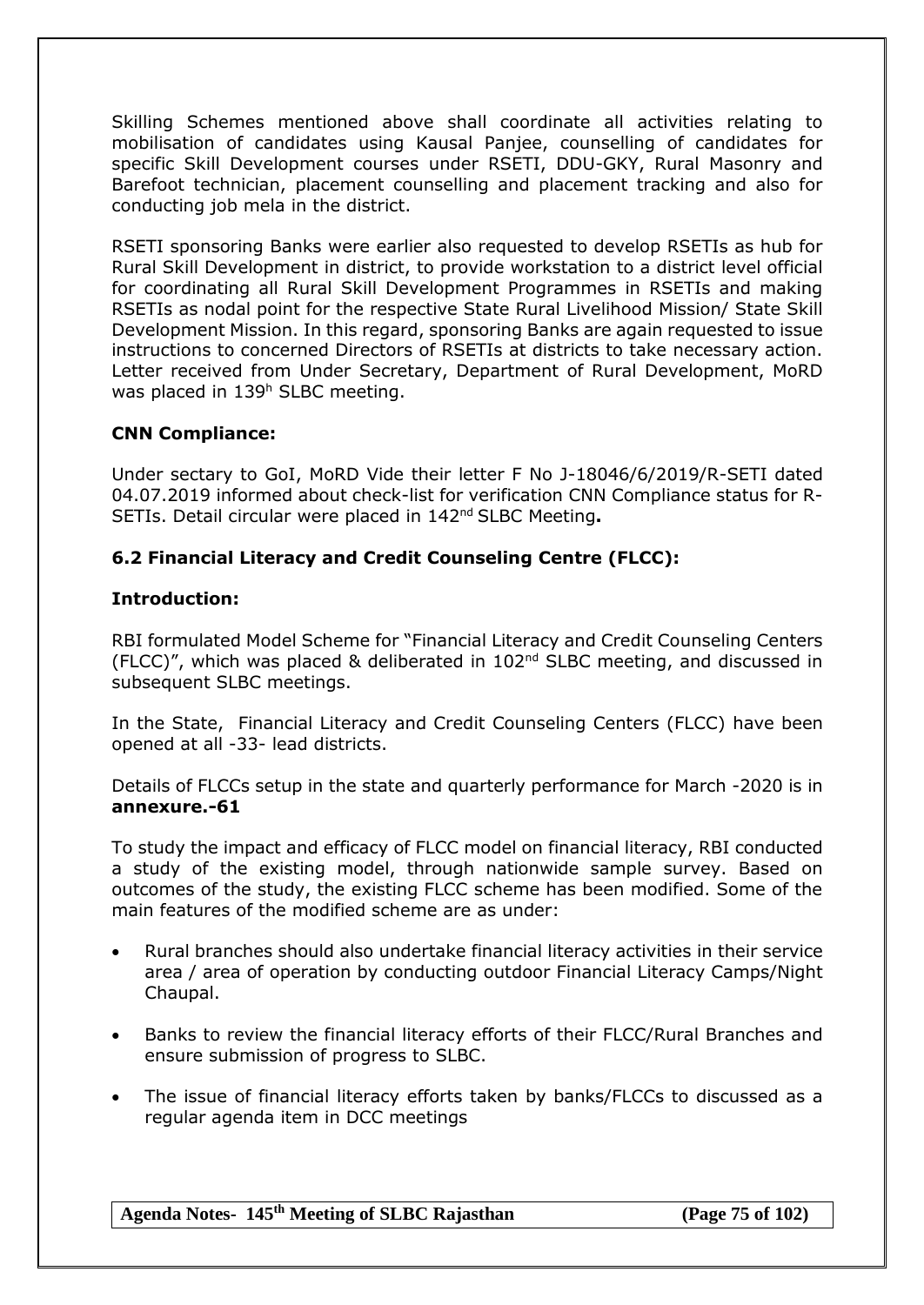**Financial Literacy Centers (FLCs):** RBI has vide its circular No. RPCD.FLC.No.1245/12.01.018/2011-12 dated 06.06.2012 issued further guidelines for setting up of Financial Literacy Centres (FLCs) which were placed in the agenda notes of 114th SLBC meetings.

RBI vide circular No. RPCD.FLC. No. 218-348/12.01.018/2014-15 dated 07.07.2014 has advised that Rural Bank branches also mandated to conduct a minimum one financial literacy camp in a month. Accordingly RBI has decided to monitor branches' activities on quarterly basis.

Further, to measure the extent of financial inclusion achieved, reporting format of FLCs has also been modified.

Banks are requested to submit the FLC & branches report accordingly.

### **Financial Literacy Centers (FLCs) – Revised Guidelines**

RBI vide letter no. RBI/2015-16/286 FIDD.FLC.BC.No.18/12.01.018/2015-16 dated 14.01.2016 has issued revised operational guidelines for Financial Literacy Centers (FLCs). Detailed quidelines were placed & deliberated in  $128<sup>th</sup>$  SLBC Meeting.

Banks are requested to submit the statement in Annex III – Part A, B and C on quarterly basis to SLBC within 15 days from the end of the quarter.

All FLC Sponsor banks are requested to closely monitor their FLC's for achieving minimum targets of conducting target specific camps and all member Banks are requested to advise their rural branches to conduct monthly camps for target groups without any fail.

RBI vide letter no. RBI/2016-17/236 FIDD.FLC.BC.No.22/12.01.018/2016-17 dated 02.03.2017 has issued policy review guidelines for FLCs and rural branches. Given the recent developments on withdrawal of legal tender status of Specified Bank Notes and the focus on going digital, the policy on conduct of camps by FLCs and rural branches of the banks has been revised. The revised guidelines come into force from 1<sup>st</sup> April 2017 and the revised reporting formats will be effective from the quarter ending  $30<sup>th</sup>$  June 2017. Guideline issued by RBI was placed in 133<sup>rd</sup> SLBC meeting.

**Agenda Notes- 145th Meeting of SLBC Rajasthan (Page 76 of 102)**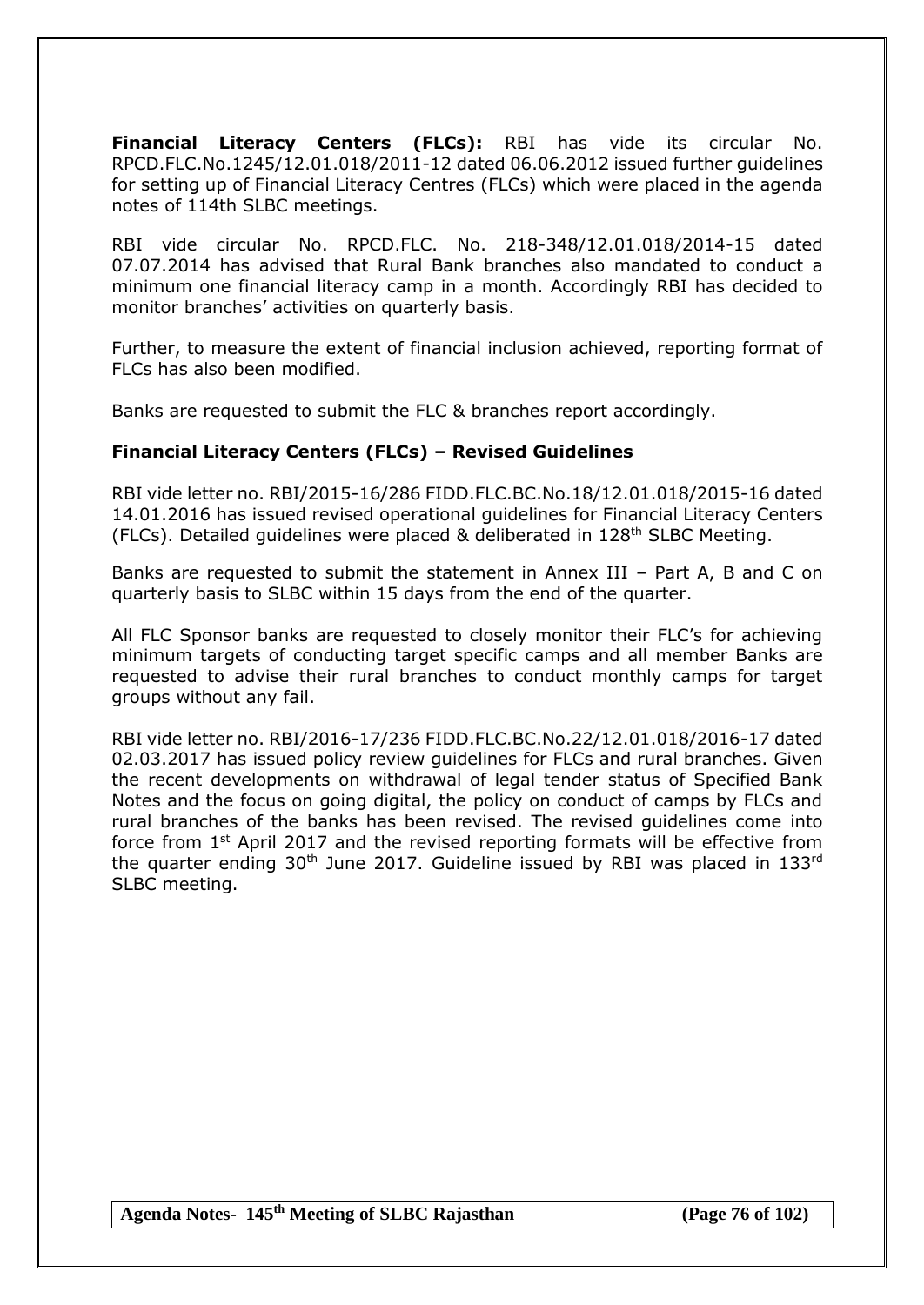## **Agenda No. 7**

# **Credit Guarantee Fund Trust:**

# **7.1 Credit Guarantee Fund Trust for Micro and Small Enterprises (CGTMSE):**

To strengthen credit delivery system and facilitate flow of credit to the MSE sector, Ministry of Micro, Small & Medium Enterprises (MSME), Government of India launched Credit Guarantee Scheme. To operationalize the scheme, Government of India and SIDBI set up the Credit Guarantee Fund Trust for Micro and Small Enterprises (CGTMSE).

Any collateral / third party guarantee free credit facility (both fund as well as nonfund based) extended by eligible institutions, to new as well as existing Micro and Small Enterprise, including Service Enterprises, with a maximum credit cap of Rs.200 lac (Rupees hundred lac only) are eligible to be covered.

The main objective of the scheme is to give importance to project viability and secure the credit facility purely on the primary security of the assets financed. The other objective is that the lender availing guarantee facility should endeavor to give composite credit to the borrowers so that the borrowers obtain both term loan and working capital facilities from a single agency.

|                                         |                            |                  | (Amt. in Rs. Crores)       |                  |                             |                  |
|-----------------------------------------|----------------------------|------------------|----------------------------|------------------|-----------------------------|------------------|
|                                         | FY 2017-18                 |                  | FY 2018-19                 |                  | 01.04.2019 to<br>31.03.2020 |                  |
|                                         | No. of<br><b>Proposals</b> | Amt.<br>approved | No. of<br><b>Proposals</b> | Amt.<br>approved | No. of<br><b>Proposals</b>  | Amt.<br>approved |
| Country as<br>a whole                   | 263195                     | 19066            | 371792                     | 24204            | 459371                      | 28433            |
| <b>of</b><br><b>State</b><br>Rajasthan  | 4838                       | 437              | 18268                      | 917              | 22244                       | 1121             |
| <b>of</b><br>$\frac{0}{0}$<br>Rajasthan | 1.84                       | 2.29             | 4.91                       | 3.79             | 4.84                        | 3.94             |

# **Performance under CGTMSE in the State: March -2020**

\*Source: Head Office of the Credit Guarantee Trust

Though, collateral free lending are being encouraged by banks but it has been noticed that borrowers are reluctant to incur extra cost for CGTMSE cover. Rather they are willing to offer collateral. There should be reduction in fee and it should be levied on outstanding amount instead of limit amount.

CGTMSE vide circular No. CGTMSE/(44)/5012 dated 10.12.2012 has modified the Credit Guarantee Scheme. Under the modified provision, initiation of legal proceedings as a pre-condition for invoking of guarantees has been waived for credit facilities up to Rs. 50000/-, subject to certain conditions as set out in the circular. Other important modifications are relating to Third Party Guarantee,

# **Agenda Notes- 145th Meeting of SLBC Rajasthan (Page 77 of 102)**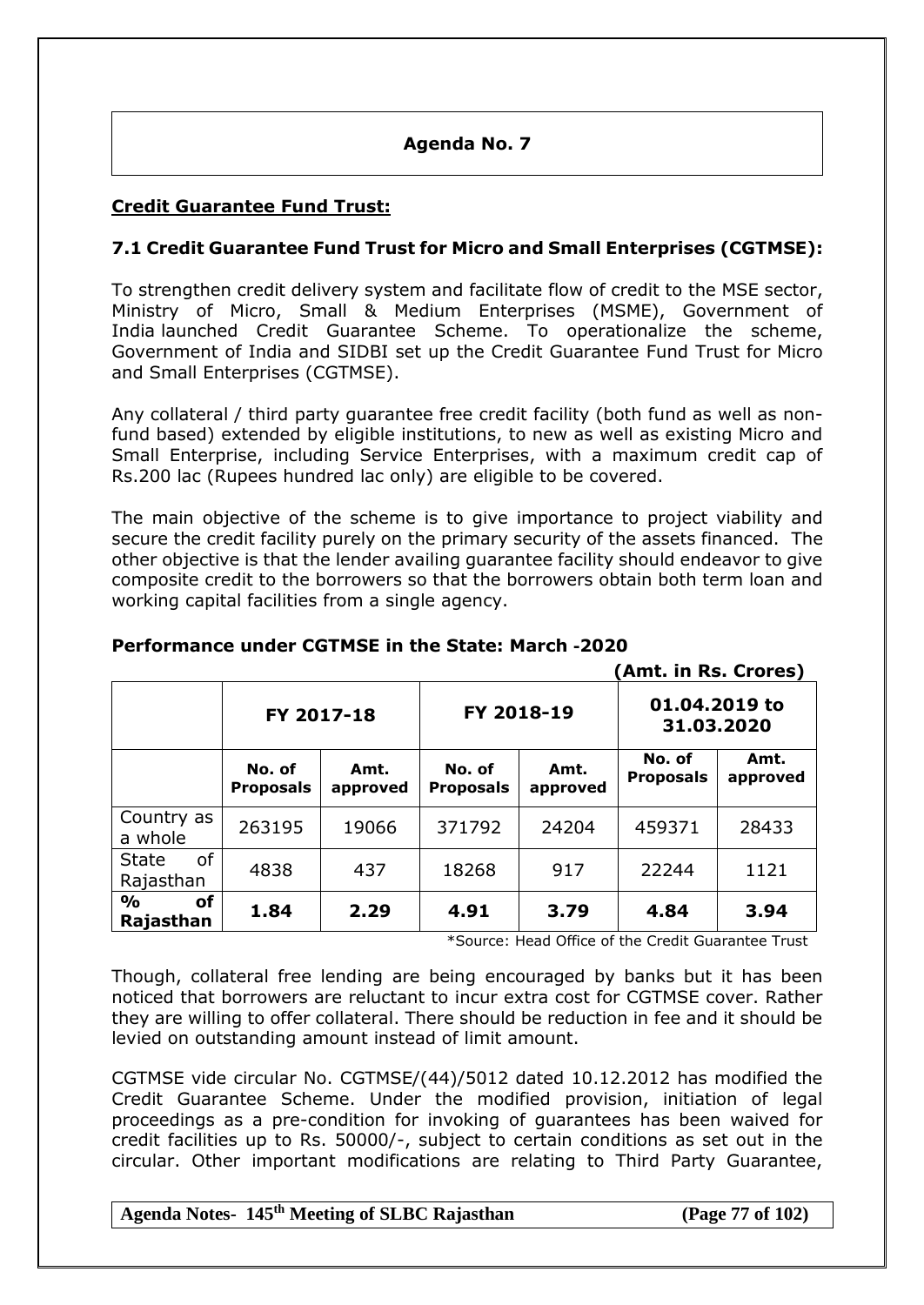Guarantee Fee; time Period for invoking of Guarantee in case of NPA Accounts etc. Detailed guidelines were placed & deliberated in 116<sup>th</sup> SLBC Meeting.

Following policy changes in Credit Guarantee Scheme were announced in an event "Rebooting CGTMSE" organized by Ministry of MSME and CGTMSE on February 20, 2018:-

- 1. Charging Annual Guarantee Fees (AGF) on Outstanding Loan Amount rather than sanction amount.
- 2. Expanding the Coverage of the Credit Guarantee Scheme (CGS) to cover MSE Retail Traders segment.
- 3. Allowing loans with Partial Collateral Security under Credit Guarantee Scheme.
- 4. Increase in the extent of guarantee coverage to 75% from existing 50% for proposals above ₹50 lakh.
- 5. Enhancing IT infrastructure of the Trust to improve operational efficiencies and reduce the turnaround time for claim settlement.

The above mentioned steps undertaken by the Trust are expected to greatly increase the attractiveness of the scheme and increase the operational efficiency of the Trust. This in turn is expected to increase the credit guarantees availed by MLIs and help in enhanced flow of credit to the MSE sector and betterment of the sector as a whole. Updated guidelines of CGTMSE Scheme was placed in 139th SLBC Meeting.

# **7.2 National Credit Guarantee Trustee Company (NCGTC):**

Subsequent to the Central Budget announcements to set up various credit guarantee funds, a common trustee company in the name and style of National Credit Guarantee Trustee Company Ltd. was set up by the Department of Financial Services, Ministry of Finance, Government of India to, inter alia, act as a common trustee company to manage and operate various credit guarantee trust funds.

NCGTC was incorporated under the Indian Companies Act, 1956 on March 28, 2014 with a paid-up capital of ₹10 crore, with its registered office at Mumbai.

### **Current Trust Funds under the trusteeship management of NCGTC:**

#### **1) Credit Guarantee Fund for Skill Development (CGFSD)**

 Guarantees for Skill Development Loans by the member banks of IBA up to ₹ 1.5 lakh extended without collateral or third-party guarantee and the fund has a Target of 10-20 lakh loans to be guaranteed in a year.

#### **2) Credit Guarantee Fund for Education Loans (CGFEL)**

Guarantees for Education Loans by the member banks of IBA up to  $\bar{\tau}$  7.5 lakh extended without collateral or third-party guarantee and the fund has a Target of 10 lakh loans to be guaranteed in a year.

#### **3) Credit Guarantee Fund for Factoring (CGFF)**

Guarantees for domestic factored debts of MSMEs.

**Agenda Notes- 145th Meeting of SLBC Rajasthan (Page 78 of 102)**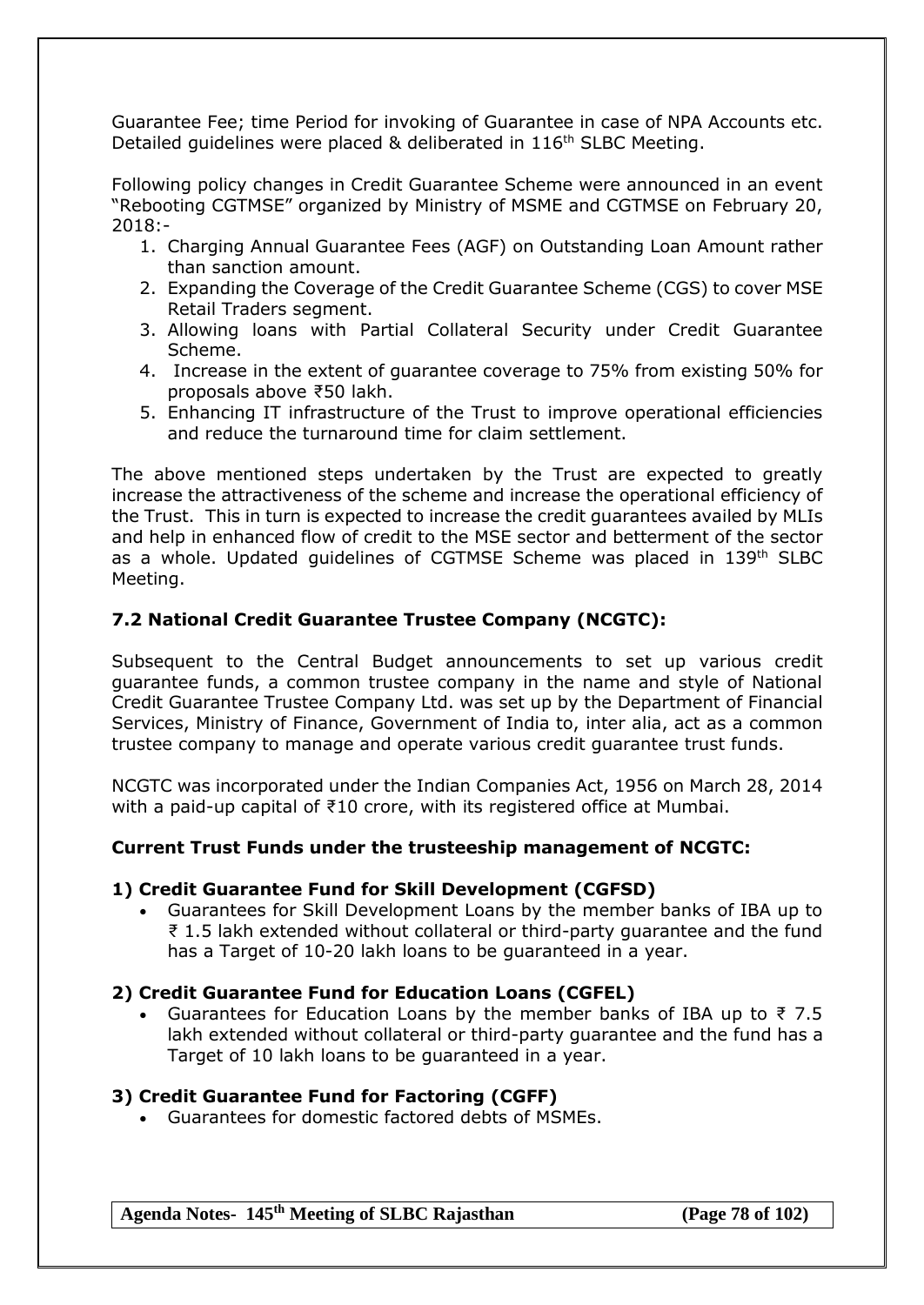# **4) Credit Guarantee Fund for Micro Units (CGFMU)**

 Guarantees for loans up to the specified limit(currently ₹ 10Lakh) sanctioned by Banks / NBFCs / MFIs / other financial intermediaries engaged in providing credit facilities to eligible micro units. Further, Overdraft loan amount of ₹ 5,000/- sanctioned under PMJDY accounts shall also be eligible to be covered under Credit guarantee Fund.

# **5) Credit Guarantee Fund for Stand-up India (CGFSI)**

 Guarantees for credit facilities of over ₹ 10 lakh & upto ₹ 100 lakh sanctioned by the eligible lending institutions, under the Stand Up India Scheme (SC/ST/Women for setting up Greenfield enterprises).

|                                        |                            |                  |                                |                  | (Amt. in Rs. Crores)                  |                  |
|----------------------------------------|----------------------------|------------------|--------------------------------|------------------|---------------------------------------|------------------|
|                                        | <b>Micro Units</b>         |                  | <b>Stand Up India</b>          |                  | <b>Total (Micro Units</b><br>$+ SUI)$ |                  |
|                                        | No. of<br><b>Proposals</b> | Amt.<br>approved | No. of<br><b>Proposal</b><br>s | Amt.<br>approved | No. of<br><b>Proposal</b><br>s        | Amt.<br>approved |
| Country<br>as<br>a whole               | 772521                     | 12827            | 3873                           | 627              | 776394                                | 13454            |
| <b>of</b><br><b>State</b><br>Rajasthan | 26547                      | 477              | 88                             | 9                | 26635                                 | 486              |
| $\frac{0}{0}$<br>οf<br>Rajasthan       | 3.44                       | 3.72             | 2.27                           | 1.44             | 3.43                                  | 3.61             |

# **Performance under NCGTC in the State: April-19 to March -2020**

**Agenda Notes- 145th Meeting of SLBC Rajasthan (Page 79 of 102)**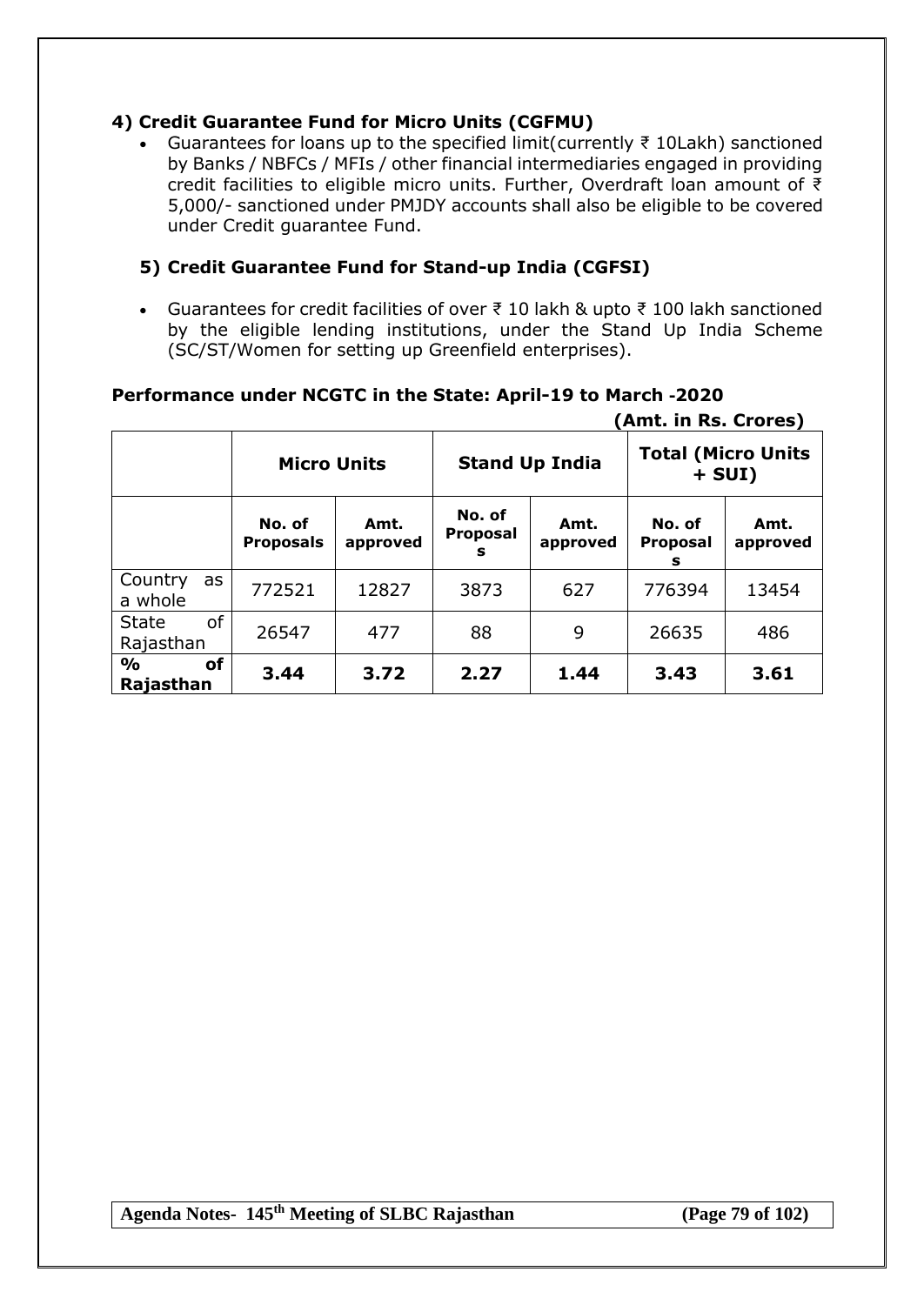## **Agenda No. 8**

#### **Education Loan:**

Government of India, Ministry of Human Resource Development, Department of Higher Education vide letter dated 16<sup>th</sup> July 2010 has announced a Central Scheme to provide Interest Subsidy for the period of moratorium on Educational Loans taken by students **from economically weaker** sections from scheduled banks under the Educational Loan Scheme of the Indian Banks' Association to pursue technical/professional education **studies in India**. The details of the scheme was placed and deliberated in 107<sup>th</sup> and subsequent SLBC meetings. Consolidated position of Education Loan in the State **as on March-2020** is as under:

#### **Education Loan- (Total): (Amt. Rs. in Crores)**

| <b>Agency</b>                       | <b>Disbursement</b><br><b>During FY 2018-19</b> |        | <b>Disbursement</b><br><b>During current FY</b><br>up to March-20 |        | <b>Outstanding as on</b><br>31.03.2020 |         |
|-------------------------------------|-------------------------------------------------|--------|-------------------------------------------------------------------|--------|----------------------------------------|---------|
|                                     | A/c                                             | Amt    | A/c                                                               | Amt    | A/c                                    | Amt     |
| <b>Commercial</b><br><b>Banks</b>   | 12081                                           | 414.23 | 17586                                                             | 531.24 | 45811                                  | 1933.47 |
| <b>RRBs</b>                         | 144                                             | 10.99  | 321                                                               | 8.05   | 1637                                   | 43.02   |
| Cooperative<br><b>Banks</b>         | 6                                               | 0.33   | $\mathbf{1}$                                                      | 0.02   | 86                                     | 2.15    |
| <b>Small Finance</b><br><b>Bank</b> | $\overline{2}$                                  | 0.43   | 4                                                                 | 0.81   | 6                                      | 1.20    |
| <b>Total</b>                        | 12233                                           | 425.98 | 17912                                                             | 540.12 | 47540                                  | 1979.84 |

#### **Bank wise details under Education Loan as on 31.03.2020 are as per Annexure-62**

IBA vide letter no SB/Cir./10-21-ISS/4500 dated 28.11.2011 clarified that any scheduled bank listed by RBI, which has adopted and implemented the **'IBA Model Educational Loan Scheme'** would be covered under the interest subsidy scheme of the ministry of HRD and these banks could submit their subsidy claim to the ministry of HRD through Nodal Bank. The cooperative banks, if not members of IBA are not eligible for interest subsidy scheme. Further the interest subsidy is linked with the existing education loan scheme of IBA and restricted to students enrolling in recognized professional courses (after class XII) in India, in educational institutions established by Act of Parliament, other institutions recognized by the concerned statutory body, IIMs, and other institutions setup by the central government.

For claiming the interest subsidy under Interest subsidy scheme of the Ministry of HRD, GoI , Department of Technical Education, Government of Rajasthan vide letter dated 19.01.2011 has notified Tehsildar as competent Authority for issuance of Income Certificate.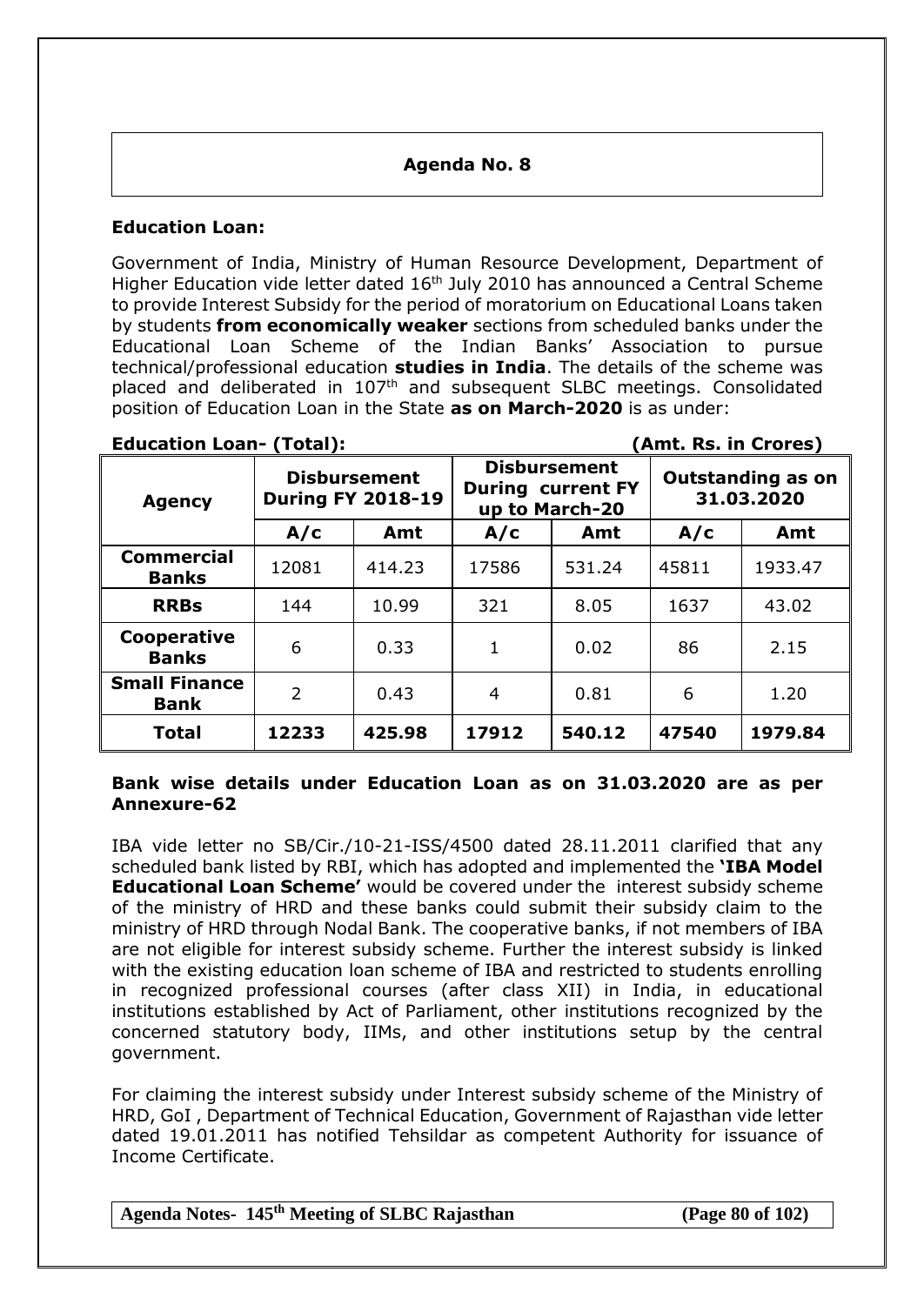Revenue Department, GoR vide circular letter No. P.13 (34)/group-1/2012 dated 9.08.2012 has issued general guidelines for issuance of Income Certificate, wherein BPL card has also been made as certificate of income proof and no separate income certificate will be issued to BPL beneficiaries. Whereas, according to the Interest subsidy scheme of the Ministry of HRD, GoI, State Government has to notify the designate Authority to issue certificate based on Income criteria only, that is not the social background.

In the back drop of the revised guidelines for issuance of Income Certificate issued by Revenue Department vide letter No. P.13 (34)/Group-1/2012 dated 09.08.2012. The issue of Income Certificate reported not being issued by the competent authority i.e. Tehsildar was taken up by the IBA & SLBC with MoHRD, GoI and GoR. In this connection a communication has received at IBA end from MoHRD, GoI wherein it is stated that in Rajasthan for the "Central Scheme of Interest Subsidy on Education Loan", Tehsildar are designated as competent authority to certify the Income Certificate of the parents of the eligible students of Higher & Technical Education.

The same stand circulated to all member banks & LDMs in the state by SLBC vide letter no. RZ/SLBC/2013-14/137 dated 17.07.2013.

Planning & Institutional Finance Department, GoR vide letter no. एफ 27(15) आयो/सं.षव./2007dated 26.08.2013 has clarified that for issuance of income certificate to beneficiaries / persons & its certification, guidelines have been issued by Revenue Department, GoR vide their letter no. प. (34) 13राज./ग्रुप-1 2012/dated 09.08.2012. As per the guidelines, Executive Magistrate (Tehsildar) / Notary Public are authorized for income certification & Income certificate issued as per the guidelines of circular dated 09.08.2012 will be acceptable for all schemes.

The same stand circulated to all member banks & LDMs in the State by SLBC vide letter no. रा.अं./एस.एल.बी.सी./2013-14/358 dated 09.09.2013.

Further, Planning & Institutional Finance Department, GoR vide letter no. एफ 27(15)आयो/सं.षव./6/2007dated 26.09.2013 has advised all Divisional Commissioners & District Collectors for compliance of guidelines in regards to issuance of income certificate to beneficiaries / persons & its certification issued by SLBC vide letter dated 09.09.2013 by all the Banks in their district.

Joint Secretary (DFS), MoF, Govt. of India has taken a Video Conference on 12.04.2017 regarding Operationalisation of Vidhya laxmi Portal (VLP) with participating banks, IBA and NSDL. The Minutes of the meeting was circulated by Director, DFS, MoF, GoI vide letter no. F.No.6 (6)/2014-CP-IF-II dated 21.04.2017. Copy of minutes were placed in 133rd SLBC Meeting.

A meeting of various stakeholders' viz. Corporates offices of banks was organized on 12.04.12017 by Department of Financial Services, which was chaired by Joint Secretary, DFS, MoF, GoI to discuss various issues regarding Vidhya Laxmi Portal (VLP) on Education Loans. During the Video Conference Joint Secretary, DFS, MoF,

**Agenda Notes- 145th Meeting of SLBC Rajasthan (Page 81 of 102)**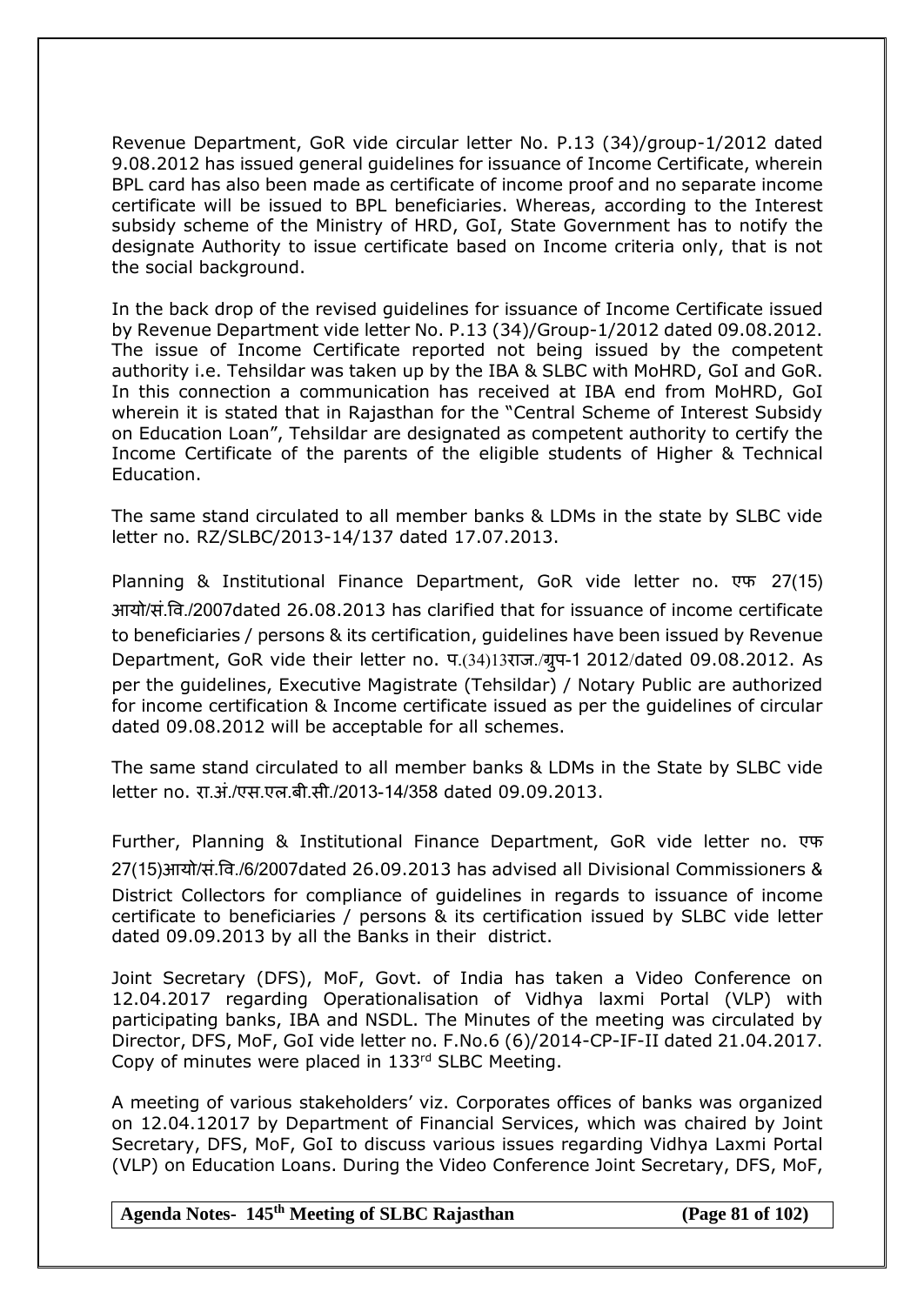GoI has shared the concern about the slow progress under VLP, which was broadly attributed to lack of awareness among the Education institutes, Students and Bank branch personnel.

The main action points emerged during the meeting are as under;

- $\triangleright$  LDMs to ensure sensitization of stakeholders at the district level.
- $\triangleright$  LDMs to organize Awareness Campaign before the start of this academic session.
- $\triangleright$  DLCC to review progress of education loans at the District level.

Rajasthan Gazette Notification issued by Govt. of Rajasthan dated 12/02/2018 regarding remission of stamp duty up to 31.03.2019 chargeable on the instrument of loan up to rupees ten lakh executed by or on behalf of student for educational purposes was placed in 136<sup>th</sup> SLBC meeting.

### **8.1 Revised IBA Model Education Loan Scheme for pursuing higher education in India and abroad:**

IBA vide letter no. CE/210 dated 31.05.2012 has informed that to make model education loan scheme more meaningful, the model education loan scheme has been revised, the salient features of the modified scheme was placed & deliberated in 114th SLBC meeting. Detailed guidelines received from IBA, has already been circulated by SLBC to all member banks vide letter no. रा.अं./एस.एल.बी.सी./सिक्षा- ऋण/79/2012-13/1162dated 04.07.2012. Banks are requested to initiate necessary action in this regard.

It has also been informed that the Govt. is proposing to establish a Credit Guarantee Fund Trust to administer and operate Credit Guarantee Fund Scheme for educational loans granted by banks up to Rs.7.50 Lac without any collateral security and third party guarantee. The details are being worked out.

### **8.2 IBA Model Loan Scheme for Vocational Education & Training:**

IBA vide letter no. CE/209 dated 31.05.2012 has informed that certain modifications have been incorporated in the model education loan scheme for vocational courses to make the bank scheme in line with the govt. plan for skill development. The Scheme will now be called as IBA Model Loan Scheme for Vocational Education & Training. Detailed guidelines received from IBA stands circulated to all member banks by SLBC vide letter no. रा.अं./एस.एल.बी.सी./सिक्षा- ऋण/79/2012-13/1163 dated 04.07.2012.

### **ISSUES:**

- DCC Convener Banks are requested to ensure that issue related to the Sanction/ Disbursement/ Recovery and NPA under the education loan is being discussed in the DCC/ DLRC meetings.
- $\triangleright$  Banks are requested to increase awareness for online submission of application for education loans.

**Agenda Notes- 145th Meeting of SLBC Rajasthan (Page 82 of 102)**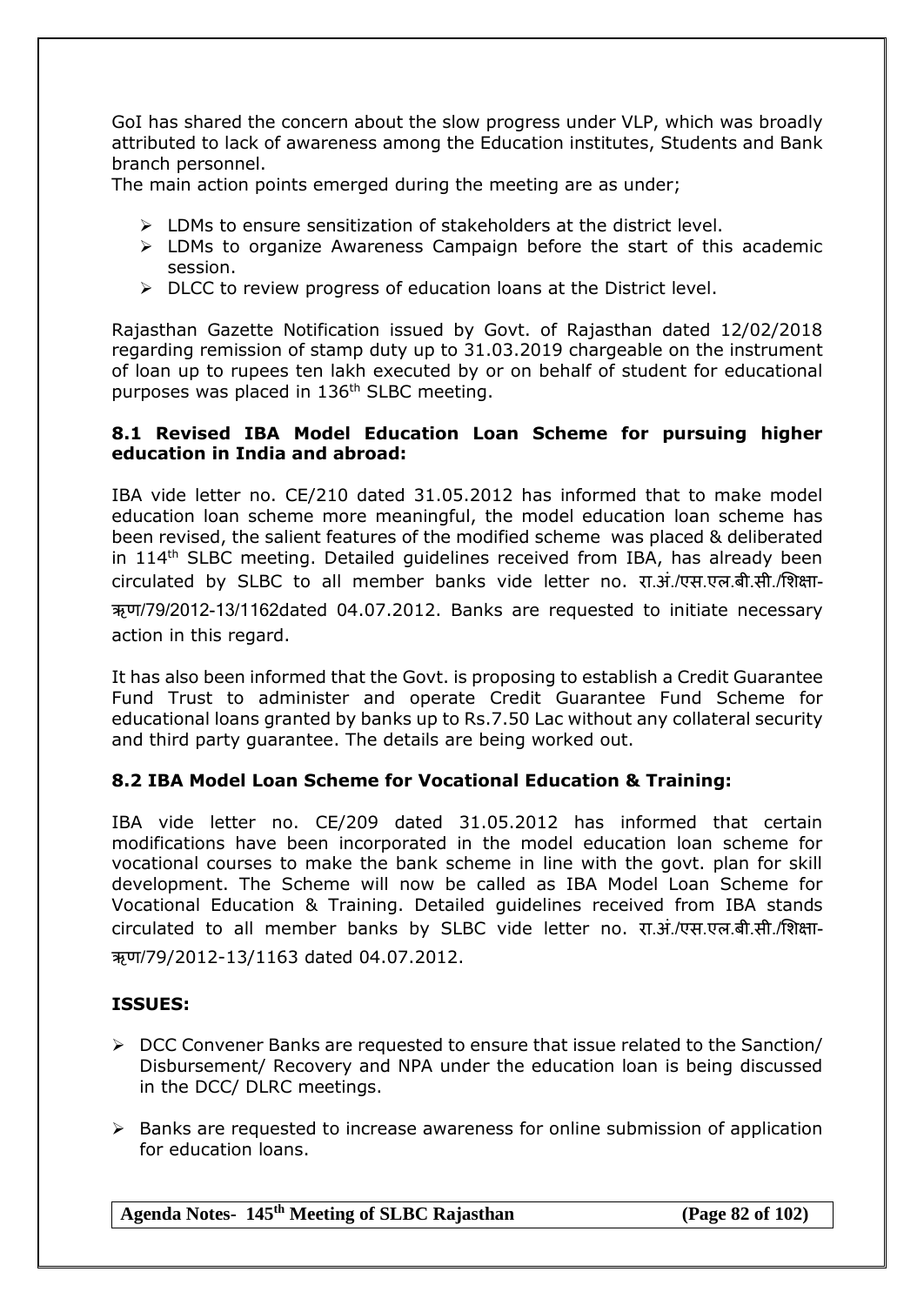- $\triangleright$  Awareness of Interest Subsidy Scheme may be percolated to the branches.
- $\triangleright$  Private Sector Banks, RRBs & Co-operative Banks are also requested to contribute in dispensation of education loan in the state.
- Banks are requested to ensure to lodge interest subsidy claims for all eligible accounts sanctioned/disbursed under the Central Scheme to provide Interest Subsidy on education loans, for the moratorium period

**Agenda Notes- 145th Meeting of SLBC Rajasthan (Page 83 of 102)**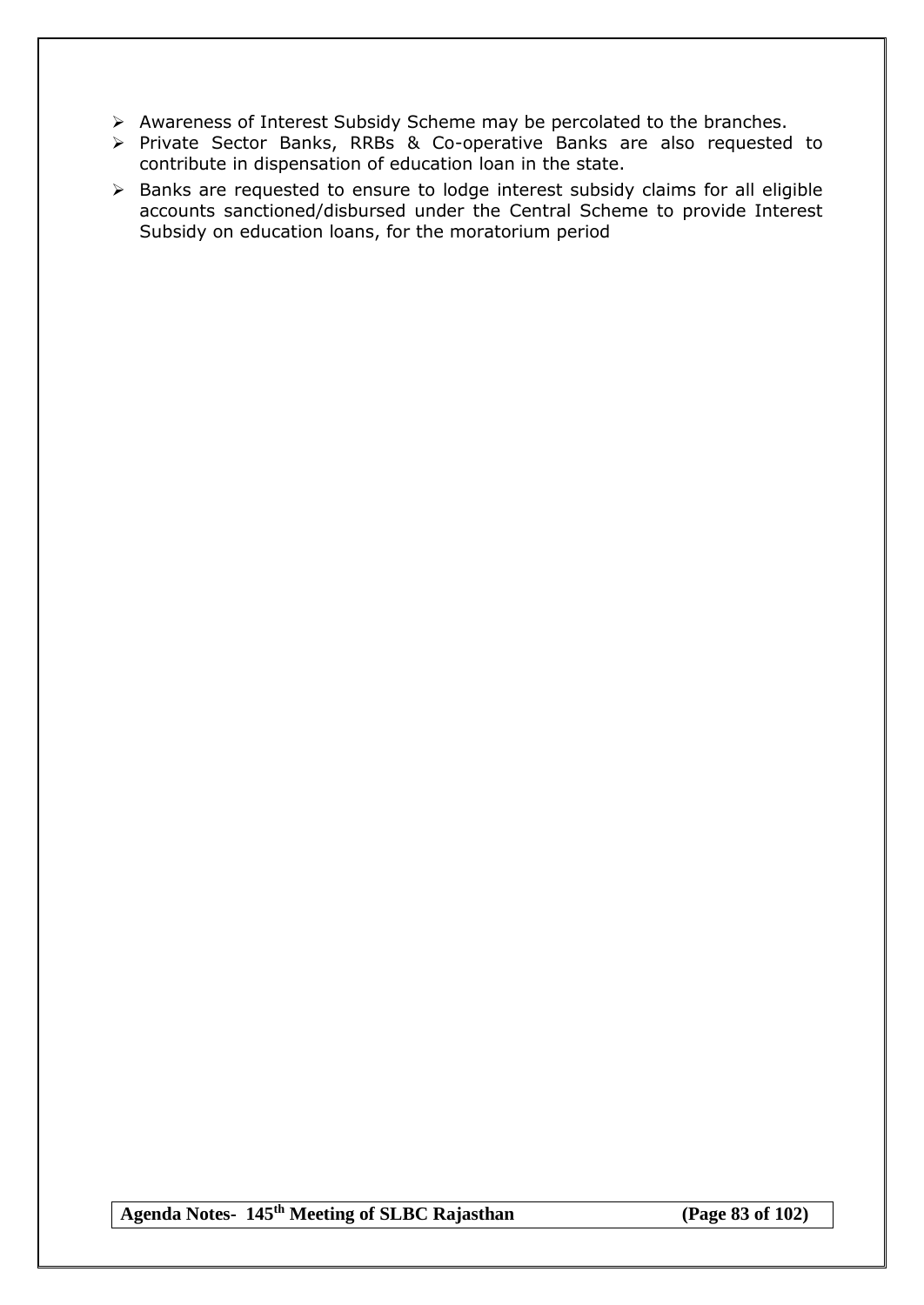#### **Agenda No. 9**

#### **Other Government Schemes:**

#### **9.1 Housing Loan – Change in Priority Sector classification Guidelines**

RBI vide Circular no. RBI/2017-18/203 FIDD.CO.Plan.BC.22/04.09.01/2017-18 dated 19/07/2018 has revised the eligibility criteria of housing loans for classification under priority sector. With a view to bringing convergence of the Priority Sector Lending guidelines for housing loans with the Affordable Housing Scheme, and to give a fillip to low-cost housing for the Economically Weaker Sections and Low Income Groups, the housing loan limits for eligibility under priority sector lending will be revised to ₹ 35 lakh in metropolitan centres (with population of ten lakh and above), and ₹ 25 lakh in other centres, provided the overall cost of the dwelling unit in the metropolitan centre and at other centres does not exceed ₹ 45 lakh and ₹ 30 lakh, respectively.

Furthermore, the existing family income limit of  $\bar{\tau}$  2 lakh per annum, prescribed under previous Master Direction, for loans to housing projects exclusively for the purpose of construction of houses for Economically Weaker Sections (EWS) and Low Income Groups (LIG), is revised to ₹ 3 lakh per annum for EWS and ₹ 6 lakh per annum for LIG, in alignment with the income criteria specified under the Pradhan Mantri Awas Yojana. RBI's aforesaid circular was placed in 138th SLBC Meeting.

All other terms and conditions specified under the Master Direction shall remain unchanged which are as under-

(i) Loans for repairs to damaged dwelling units of families up to Rs. 5 lakh in metropolitan centers and up to Rs. 2 lakh in other Centres.

(ii) Bank loans to any governmental agency for construction of dwelling units or for slum clearance and rehabilitation of slum dwellers subject to a ceiling of Rs.10 lakh per dwelling unit.

(iii) The loans sanctioned by banks for housing projects exclusively for the purpose of construction of houses for economically weaker sections and low income groups, the total cost of which does not exceed Rs.10 lakh per dwelling unit. For the purpose of identifying the economically weaker sections and low income groups, the family income limit of Rs. 2 lakh per annum, irrespective of the location, is prescribed.

(iv) Bank loans to Housing Finance Companies (HFCs), approved by NHB for their refinance, for on-lending for the purpose of purchase/construction/reconstruction of individual dwelling units or for slum clearance and rehabilitation of slum dwellers, subject to an aggregate loan limit of Rs.10 lakh per borrower.

The eligibility under priority sector loans to HFCs is restricted to five percent of the individual bank's total priority sector lending, on an ongoing basis. The maturity of bank loans should be co-terminus with average maturity of loans extended by HFCs. Banks should maintain necessary borrower-wise details of the underlying portfolio.

#### **Agenda Notes- 145th Meeting of SLBC Rajasthan (Page 84 of 102)**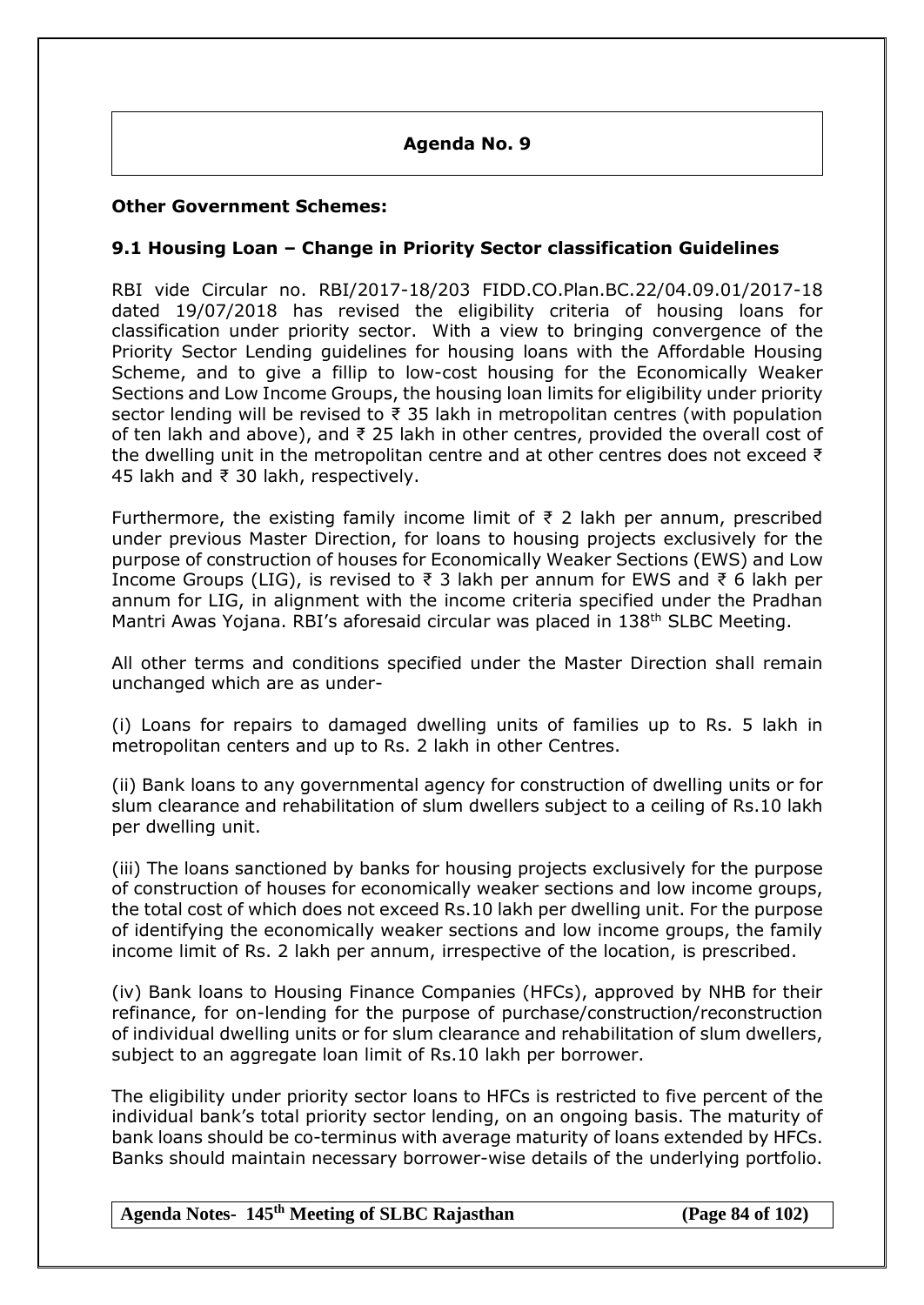(v) Outstanding deposits with NHB on account of priority sector shortfall.

The detailed quidelines were placed & distributed in 125<sup>th</sup> SLBC Meeting.

### **Position of Housing loan disbursement & outstanding as on 31.03.2020 is as per Annexure-63**

### **9.2 Pradhan Mantri Aawas Yojana-Gramin:**

The rural housing scheme will help achieve housing for all by 2022 in rural areas across the country. [Scheme has been named as Pradhan Mantri Gramin Awas](http://www.sarkariyojna.co.in/pradhan-mantri-gramin-awas-yojana-replaces-indira-awas-yojana/)  [Yojana replacing Indira Awas Yojana.](http://www.sarkariyojna.co.in/pradhan-mantri-gramin-awas-yojana-replaces-indira-awas-yojana/) Pradhan Mantri Awas Yojana – Gramin will be implemented in rural areas across the country except Delhi and Chandigarh.

Detailed policy is available on

<http://rural.nic.in/netrural/rural/sites/programmes-schemes-rural-housing.aspx>

The project will be implemented in the country in a span of three years from 2016- 17 to 2018-19 with a budget of Rs. 81,975 crore. In Rajasthan, from year 2016-17 to 2018-19 every year 1, 87,094 houses will be constructed under the scheme. Department of Rural Development and Panchayati Raj will be the nodal department for running the scheme in the state. Detailed guidelines were placed in 130<sup>th</sup> SLBC meetings.

Additional Secretary, Department of Rural Development, Ministry of Rural Development, Govt. of India vide letter no. D.O.No.G-20011/01/2015-RH (A/C) dated 25.01.2017 has informed that Hon'ble Prime Minister, in his address to the nation on 31<sup>st</sup> December 2016, has announced that targets under the Rural Housing Scheme in FY 2016-17 will be enhanced by 33%, within the overall target of one crore houses, to accelerate implementation of the scheme. Copy of the Letter issued by Additional Secretary, Department of Rural Development, Ministry of Rural Development, Govt. of India were placed in 132<sup>nd</sup> SLBC Meeting.

Deputy Secretary, Department of Rural Development, Ministry of Rural Development, Govt. of India vide letter no. J-11012/02/2016-RH dated 14.12.2016 has informed about the decision taken in regard to celebrate 20<sup>th</sup> November every year as "Awaas Diwas". In this letter, it is also suggested that during the celebration of "Awaas Diwas" various activities may be taken up at different levels of administration wherein beneficiaries are sensitized about the PMAY-G viz, number of installments in which the assistance is paid, different available house design that can be adopted for an area, availability of skilled mason, source of procurement of material at reasonable rate, availability of institutional loan etc. Further, different Departments of the State Governments with whom convergence is proposed to be taken up with PMAY-G and local bankers who would be providing loan to the beneficiaries of PMAY-G may be part of Awaas Diwas celebrations. Copy of the Letter issued by Deputy Secretary, Department of Rural Development, Ministry of Rural Development, Govt. of India were placed in 132<sup>nd</sup> SLBC Meeting.

**Agenda Notes- 145th Meeting of SLBC Rajasthan (Page 85 of 102)**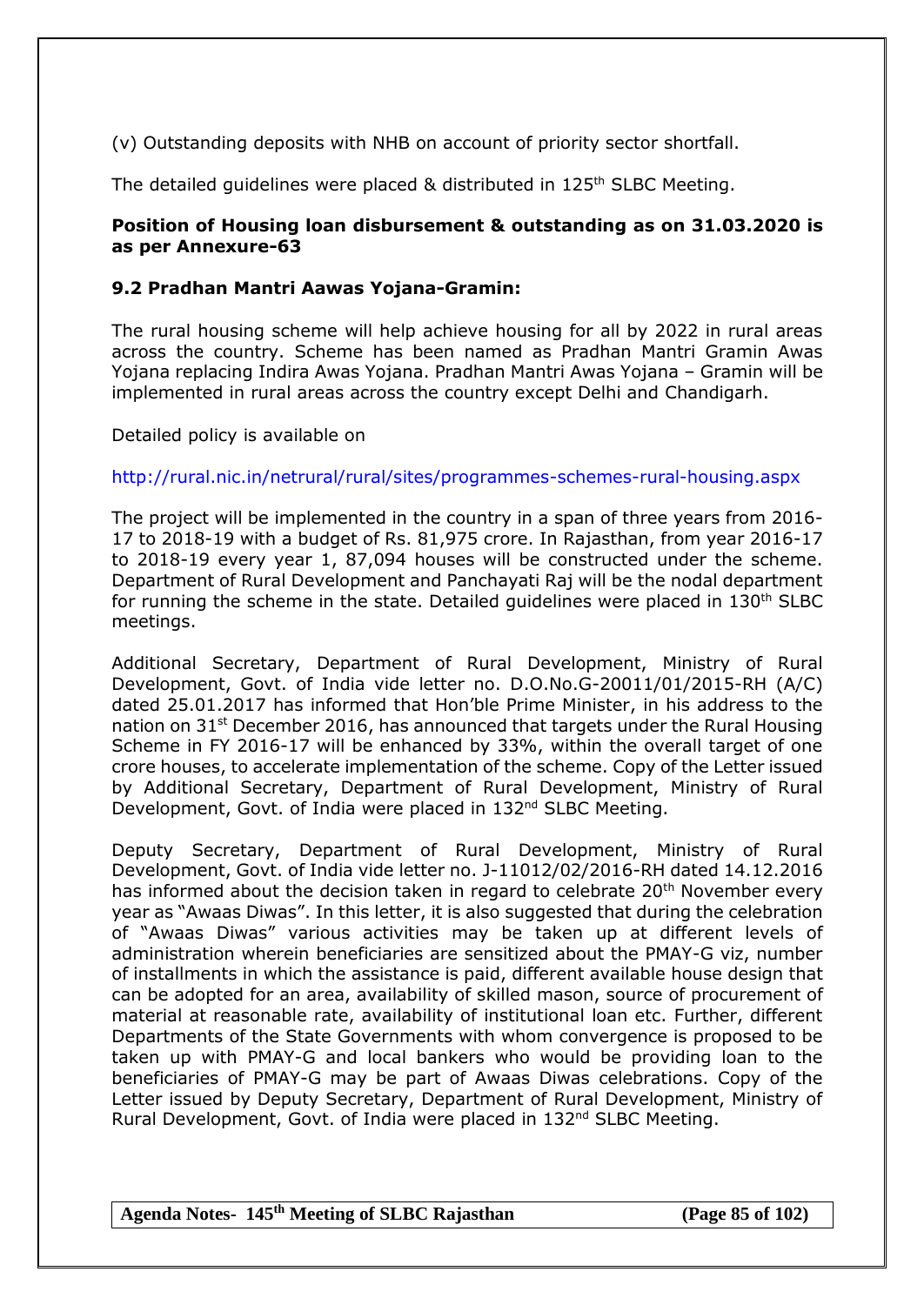Superintendent Engineer, Rural Development, Govt. of Rajasthan vide letter no.एफ 27(44) ग्रावि-5/PMAY-G/M.1/विविध/2017-18/E.O.No. दिनांक 18.04.2017 has informed that department is facing lot of difficulties in transferring the subsidy in beneficiaries account through DBT. Copy of the letter received from Superintendent Engineer, Rural Development, Govt. of Rajasthan were placed in 133rd SLBC Meeting.

Additional Chief Secretary, Rural development & Panchayati Raj, Govt. of Rajasthan vide letter no. एफ 27(44) ग्राषव-5/PMAY-G/M.1/षवषवि/2017-18/E.O.No. दिनांक 12.05.2017 has also advised all district collectors for doing needful in this regard. Copy of the letter received from Additional Chief Secretary, Rural development & Panchayati Raj, Govt. of Rajasthan were placed in 133rd SLBC Meeting.

# **9.3 (a) Pradhan Mantri Aawas Yojana- Credit Linked Subsidy Scheme for EWS/LIG:**

The Mission, in order to expand institutional credit flow to the housing needs of urban poor will implement credit linked subsidy component as a demand side intervention. Credit linked subsidy will be provided on home loans taken by eligible urban poor (EWS/LIG) for acquisition, construction of house.

- Beneficiaries of Economically Weaker section (EWS) and Low Income Group (LIG) seeking housing loans from Banks, Housing Finance Companies and other such institutions would be eligible for an interest subsidy at the rate of 6.5 % for a tenure of 20 years or during tenure of loan whichever is lower. The Net Present Value (NPV) of the interest subsidy will be calculated at a discount rate of 9%.
- $\triangleright$  The credit linked subsidy will be available only for loan amounts up to Rs. 6 lakhs and additional loans beyond Rs. 6 lakhs, if any, will be at nonsubsidized rate. Interest subsidy will be credited upfront to the loan account of beneficiaries through lending institutions resulting in reduced effective housing loan and Equated Monthly Installment (EMI).
- $\triangleright$  Credit linked subsidy would be available for housing loans availed for new construction and addition of rooms, kitchen, toilet etc. to existing dwellings as incremental housing. The carpet area of houses being constructed under this component of the mission should be up to 30 square meters and 60 square meters for EWS and LIG, respectively in order to avail of this credit linked subsidy. The beneficiary, at his/her discretion, can build a house of larger area but interest subvention would be limited to first Rs. 6 lakh only.
- Housing and Urban Development Corporation (HUDCO) and National Housing Bank (NHB) have been identified as Central Nodal Agencies (CNAs) to channelize this subsidy to the lending institutions and for monitoring the progress of this component. Ministry may notify other institutions as CNA in future.

**Agenda Notes- 145th Meeting of SLBC Rajasthan (Page 86 of 102)**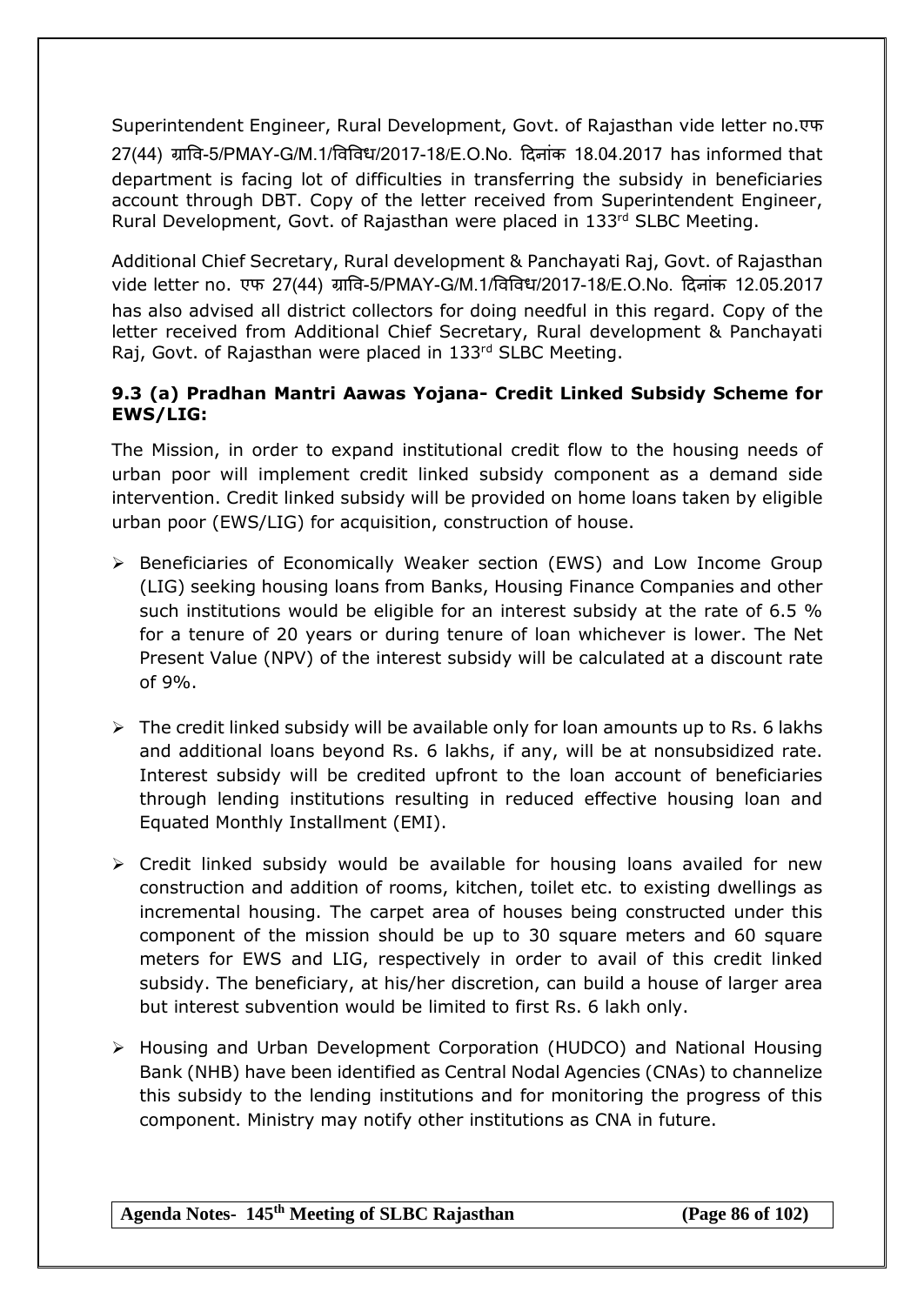- $\triangleright$  Primary Lending Institutions (PLIs) can register only with one CNA by signing MoU.
- $\triangleright$  CNAs will be responsible for ensuring proper implementation and monitoring of the scheme and will put in place appropriate mechanisms for the purpose. CNAs will provide periodic monitoring inputs to the Ministry of Housing and Urban Poverty Alleviation through regular monthly and quarterly reports.
- $\triangleright$  State/UTs/ULBs/PLIs shall link beneficiary identification to Aadhaar, Voter card, any other unique identification or a certificate of house ownership from Revenue Authority of Beneficiary's native district to avoid duplication.
- $\triangleright$  Preference under the Scheme, subject to beneficiaries being from EWS/LIG segments, should be given to Manual Scavengers, Women (with overriding preference to widows), persons belonging to Scheduled Castes/Scheduled Tribes/Other Backward Classes, Minorities, Persons with disabilities and Transgender.
- $\triangleright$  State Level Nodal Agency (SLNA) identified by State/UT for implementing the mission will facilitate the identified eligible beneficiaries in getting approvals and documents, etc. to avail of credit linked subsidy.
- $\triangleright$  For identification as a EWS or LIG beneficiary under the scheme, an individual loan applicant will submit self-certificate/affidavit as proof of income.
- $\triangleright$  In case a borrower who has taken a housing loan and availed of interest subvention under the scheme but later on switches to another PLI for balance transfer, such beneficiary will not be eligible or claim the benefit of interest subvention again.
- $\triangleright$  Under the Mission, beneficiaries can take advantage under one component only. Since other three components are to be implemented by State Government through Urban Local Bodies/Authorities etc. and this component is to be implemented by PLIs, therefore, in order that beneficiaries do not take advantage of more than one component, PLIs should take NOCs quarterly from State/UT Governments or designated agency of State/UT Governments for the list of beneficiaries being given benefits under credit linked subsidy. For enabling this process, the beneficiaries should be linked to his/her Aadhaar/Voter ID Card/Any other unique identification Number or a certificate of house ownership from Revenue Authority of Beneficiary's native district and State/UT Government or its designated agency should furnish the NOC within 15 days of receipt of such request.

Deputy Secretary, Ministry of Housing & Urban Poverty Alleviation, Govt. of India vide letter no. O-17034/81/2015-HFA-IV/FTS-13945 dated 19.12.2016 has informed about the clarification issued in regard to Credit Linked Subsidy Scheme. As per circular, it has been brought to the notice of the Ministry that some banks/

**Agenda Notes- 145th Meeting of SLBC Rajasthan (Page 87 of 102)**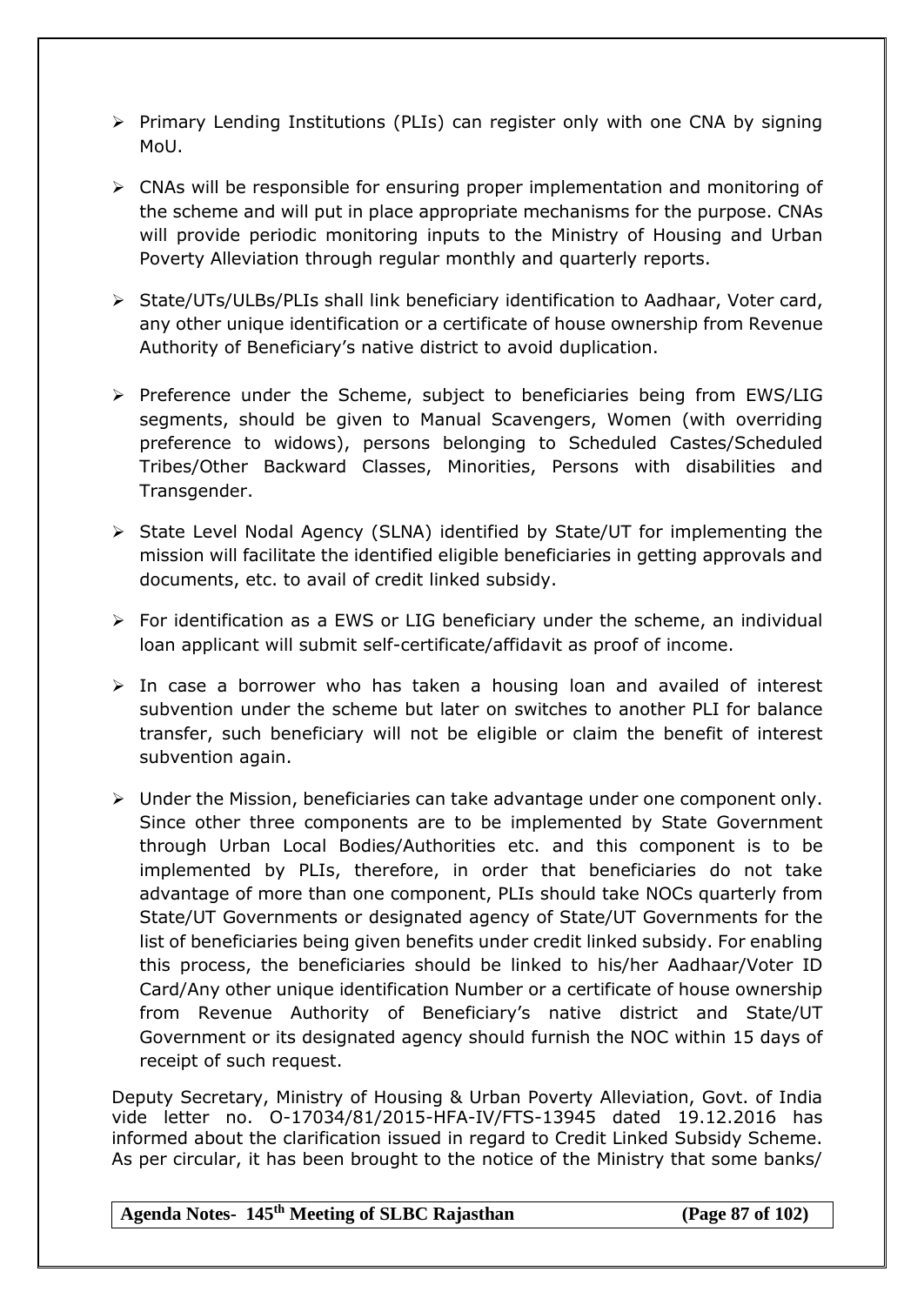financial institutions are erroneously interpreting the condition envisaged in paragraph 1.3 of the guidelines to decline / not entertain applications from potential beneficiaries seeking housing loan for addition of room, kitchen, toilet etc. to their existing dwelling as incremental housing as envisaged under paragraph 5.3 of the guidelines, solely on the ground that the applicant is already possessing a pucca house. In this regard, through above mentioned circular it is clarified that through the PMAY (U) mission, the government is not only addressing the issue of the urban houseless but also seeks to address the issue of congestion in urban households through the enhancement/incremental housing initiative. This is sought to be achieved through enhancement of the existing pucca house. Declining to entertain an application for enhancement/incremental housing under the PMAY (Urban) Mission solely on the ground that the individual already has a pucca house is, thus, an incorrect interpretation of the scheme guidelines. It is therefore, clarified that the condition that the beneficiary should not own a pucca house either in his/her name or in the name of any member of his/ her family in any part of India, is not to be applied to cases of enhancement/incremental housing referred to in paragraph 5.3 and 7 as long as the enhancement/ incremental housing is with regard to the existing lone pucca house owned by the beneficiary. Copy of the Letter issued by Deputy Secretary, Ministry of Housing & Urban Poverty Alleviation, Govt. of India were placed in 132<sup>nd</sup> SLBC Meeting.

As per website of Ministry of Housing & Urban Poverty Alleviation as on 31.12.2016 the list of primary Lending Institutions (PLIs) who have signed MoUs with Central nodal Agencies (CNAs) were placed in 132<sup>nd</sup> SLBC Meeting.

#### **Agenda 9.3 (b) Pradhan Mantri Awas Yojana – Credit Linked Subsidy Scheme for MIG I/II**

Beneficiaries of Middle Income Group seeking housing loans for acquisition/ construction of houses (including re-purchase) from Banks, Housing Finance Companies and other such notified institutions will be eligible for an interest subsidy with the following features-

- CLSS for MIG will support acquisition/ construction of house (including repurchase) of 160 square meters and 200 square meters carpet area as per income eligibility with basic civic infrastructure like water, toilet, sanitation, sewerage, road, electricity etc.
- $\triangleright$  The interest subsidy will be at the rate of 4.0 (four) percent and 3.0 (three) percent on the principal amount of the loan for the MIG I and MIG II borrower/beneficiary respectively and the subsidy shall be admissible for a maximum loan amount of first Rs.9.00 (nine) lakhs for MIG I and Rs. 12.00(twelve) lakhs for the MIG II, as the case may be, irrespective of the total loan size, for 20 (twenty) years or full period of the loan, whichever is less. If the loan size, however, is less than Rs. 9.00 (nine) lakhs for MIG I and Rs. 12.00 (twelve) lakhs for MIG II, the subsidy will be calculated based on the actual loan amount. The Net Present Value (NPV) of subsidy will be calculated based on a notional discount rate of 9.0 (nine) percent.
- Houses constructed under CLSS for MIG should conform to the norms and standards provided in extant guidelines on construction and structural safety in the country.

**Agenda Notes- 145th Meeting of SLBC Rajasthan (Page 88 of 102)**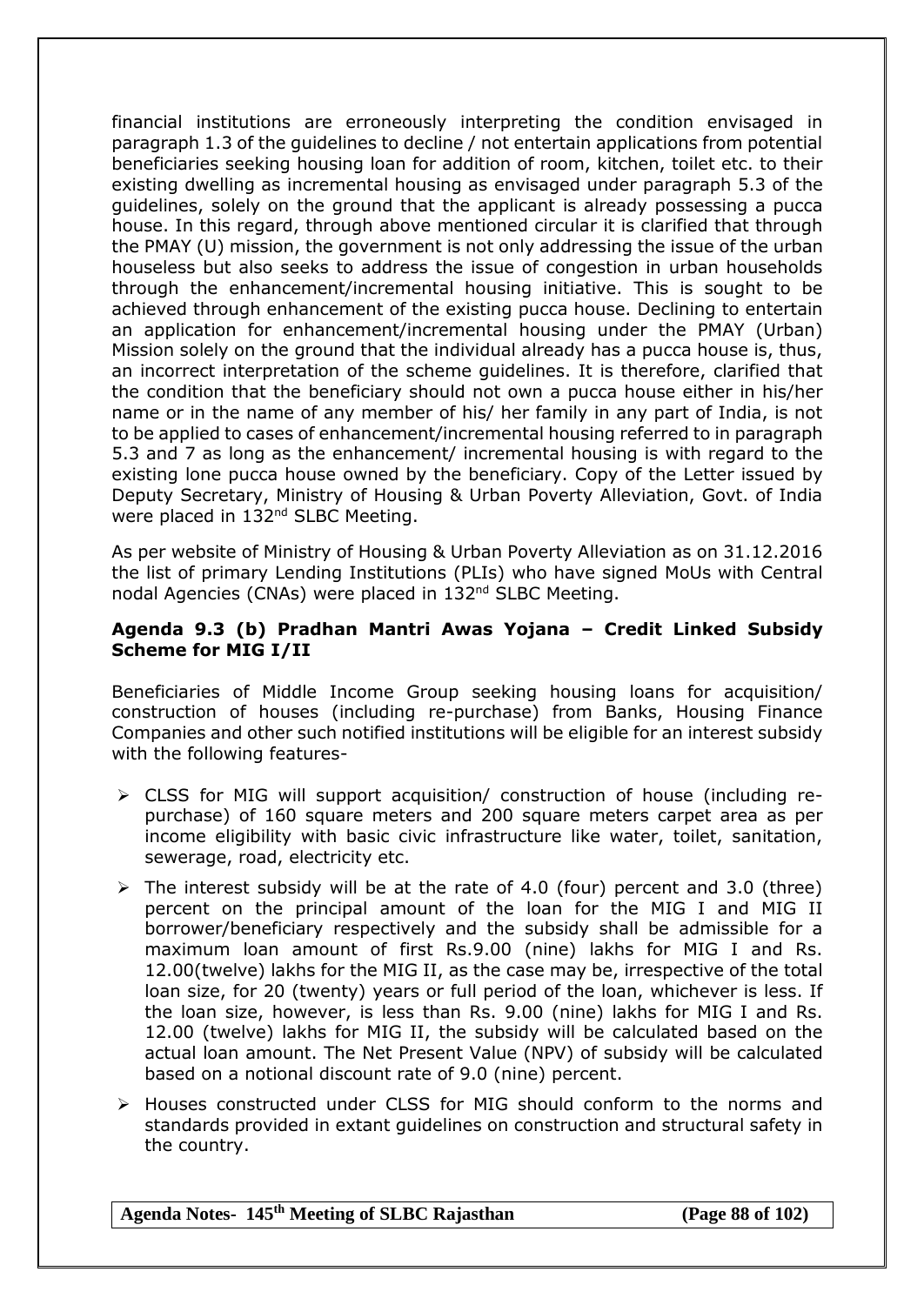#### **Increase in the carpet areas of houses eligible for interest subsidy under the Credit Linked Subsidy Scheme (CLSS) for the Middle Income Group (MIG) under PMAY (Urban):**

Dy. Secretary, Ministry of Housing and Urban Affairs, GoI vide letter no. I-11016/15/2016-HFA-4(Pt)/E-9029212 dated June 12, 2018 has intimated that the existing carpet area of MIG-I which was 120 sq. meter and for MIG-II which was 150 sq. meter, has now been increased to 'upto 160 sq. meter' and 'upto 200 sq. meter', respectively. The enhancement in carpet area will be effective from the date the CLSS for MIG had become effective i.e. January 01, 2017. In this regard, letter of Dy. Secretary, Ministry of Housing and Urban Affairs addressed to HUDCO and NHB was placed in 139<sup>th</sup> SLBC Meeting.

#### **E-KYC enabled online submission of application by urban poor for affordable houses:**

The Ministry of Housing & Urban Poverty alleviation has initiated e-KYC enabled online submission of applications by the urban poor for affordable houses under the Pradhan Mantri Awaas Yojana (Urban). A Memorandum of Understanding (MoU) in this regard was signed by the Ministry if HUPA and Common Services Centre e-Governance Services India Limited of the Ministry of Electronics and Information Technology. Out of over two lakh Common Service Centers across the country, about 60,000 located in urban areas will enable online submission of applications from November3, 2016 at a nominal cost of Rs.25/-per application. As per the MoU, CSCs will also facilitate printing of acknowledgement receipt with beneficiary photograph which helps applicants in tracking application status. In case the beneficiary does not have Aadhaar card, CSCs will enable beneficiaries acquiring them.

### **Amendment in guidelines of Pradhanmantri Awas Yojana (Urban) Mission:**

Director (HFA-IV), Ministry of Housing & Urban Affairs, GoI vide letter no. N-11011/478/2017-HFA IV (E-9021400) dated 27.06.2019 informed that sub-para under Para 5.12 of the PMAY (U) Guidelines have been amended. Detail Circular was placed in 142<sup>nd</sup> SLBC Meeting.

Director (HFA-IV), Ministry of Housing & Urban Affairs, GoI vide letter no. N-11016/15/2016-HFA 4/(E-9029212) dated 15.05.2020 informed that it has been decided to extent the time period of the credit Linked Subsidy Scheme for middle Income Group (CLSS for MIG) by one year which will be effective from 01.04.2020. to 31.03.2020

Detail letter as annexed as per annexure-64

Progress of Pradhan Mantri Awaas Yojana received from banks is as per **Annexure-65**

Progress of Pradhan Mantri Awaas Yojana received from HUDCO as on 31.03.2020 is as per **Annexure-66**

**Agenda Notes- 145th Meeting of SLBC Rajasthan (Page 89 of 102)**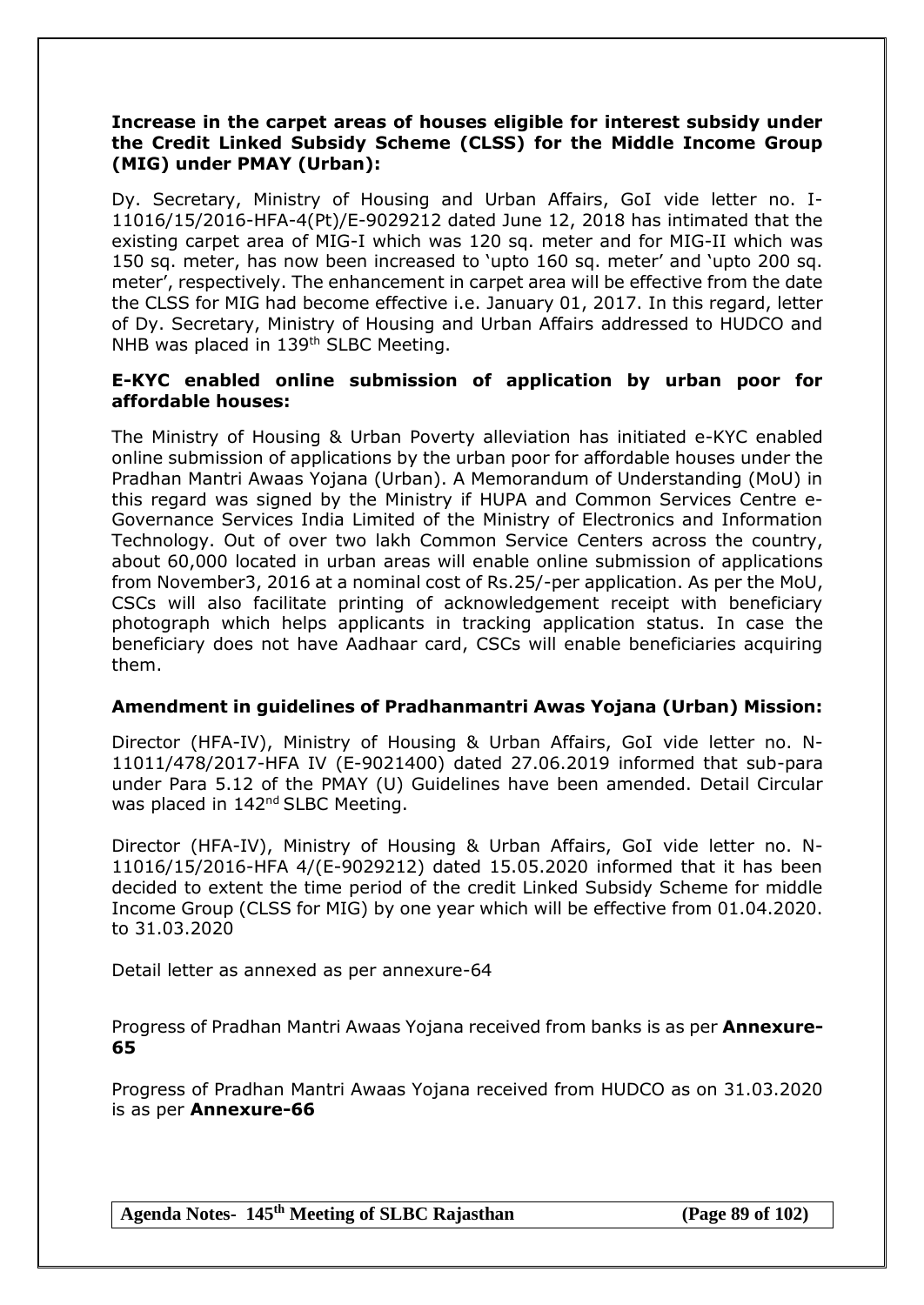Progress of Pradhan Mantri Awaas Yojana received from NHB as on 31.03.2020 is as per **Annexure-67**

### **9.4 Chief Minister's Jan Awas Yojana -2015:**

To achieve the goal of **'Affordable Housing for All'** and integrated habitat development there is a need to ensure equitable supply of land, shelter and services at prices affordable by all.

To fulfill the basic need of shelter, a new policy has been framed by Govt. of Rajasthan named as **Chief Minister's Jan Awas Yojana -2015**. In the policy initiatives taken by Govt. of India to provide **'Housing for all'** have also been incorporated to provide for possible incentives to the beneficiaries.

Detailed policy is available on [www.udh.rajasthan.gov.in.](http://www.udh.rajasthan.gov.in/)

**Agenda Notes- 145th Meeting of SLBC Rajasthan (Page 90 of 102)**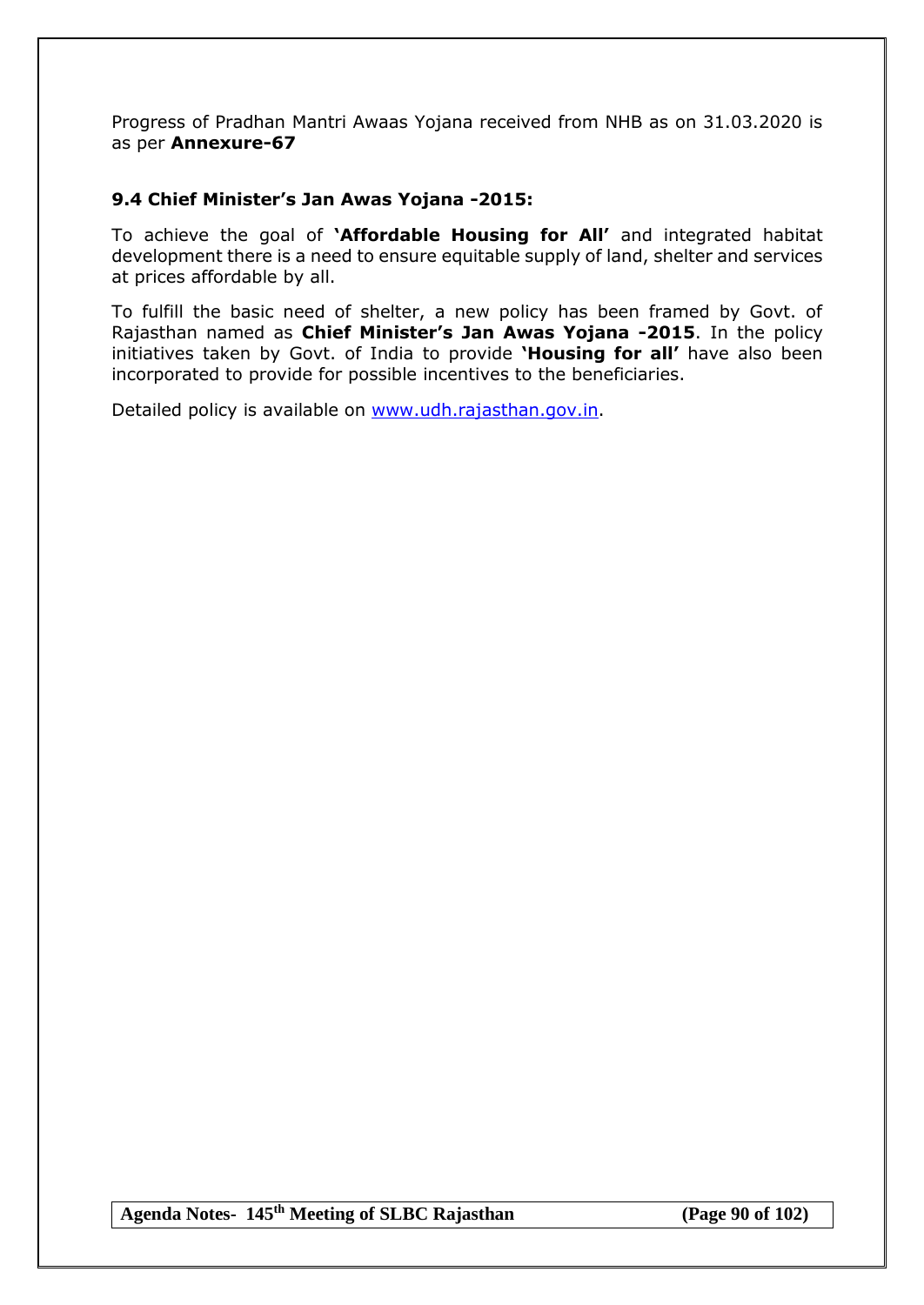# **Agenda No. 10**

### **10.1 Recovery under Priority Sector:**

Banks are providing a sizeable portion of their resources as credit facilities to farmers and other weaker sections of the society under various scheme sponsored by the Central and State Government in the State.

The issue of recurrence of frauds in registration of land records has been discussed under 2<sup>nd</sup> and 3<sup>rd</sup> conference of CVOs of PSBs with CBI officials. During 3<sup>rd</sup> conference it was observed that certain state governments have computerized the land records, which is coming handy in avoiding frauds relating to lands taken as collateral security for financing by the banks. As per the recommendation of Indian Banks Association (IBA), the issue of Computerization of land records is to be taken by respective State Government in respective SLBC. Convener, SLBC vide letter no. RZ: SLBC: 2010-11:39 dated 23.04.2010 requested Principal Secretary (Revenue), Government of Rajasthan to take up the implementation of computerization of land records at their end and advise the status to SLBC. The issue has been taken up as an Agenda item 108<sup>th</sup>, 109<sup>th</sup> SLBC and subsequently discussed in 110<sup>th</sup> SLBC meeting also.

In view of high NPA level in various government sponsored schemes, there is a greater need to build up a strong legal framework for speedy recovery. **We once again request GoR to amend the Public Demand Recovery Act to include Banks dues under various Government subsidized credit schemes.**

Further, looking to the larger number of RODA cases pending at District/Block level, there is need to create an environment favoring banks recovery. Further, to give an impetus in recovery in cases filed under RODA, some target for clearance of pending RODA cases may be allocated to block/district authorities.

#### **Recovery Cases Reported Filed/Pending under Rajasthan Agricultural Credit Operations (Removal of Difficulties) Act 1974.**

| Cases<br>Pending as<br>on<br>31/03/2019 | Cases<br>filed<br>during FY<br>2019-20 | Cases<br>where<br>amount<br>recovered | <b>Cases where</b><br><b>Physical</b><br><b>Possession has</b><br>been taken | Cases<br>Pending as<br>on<br>31.03.2020 | Out of which,<br>cases pending<br>more than 12<br>months |
|-----------------------------------------|----------------------------------------|---------------------------------------|------------------------------------------------------------------------------|-----------------------------------------|----------------------------------------------------------|
| No.                                     | No.                                    | No.                                   | No.                                                                          | No.                                     | No.                                                      |
| 120203                                  | 73471                                  | 34469                                 | 234                                                                          | 170669<br>(Rs. 3381 Cr.)                | 111625<br>(Rs.2090 Cr.)                                  |

 **As on 31.03.2020**

Data source: Member Banks

A sub-committee of SLBC Rajasthan on Recovery of Bank dues has been constituted. First meeting of the sub-committee was held on 18.03.2019 at Secretariat under the Chairmanship of Principal Secretary, Revenue, GoR. During the meeting, it was decided that Nodal Agencies of Central/State Govt. Sponsored

**Agenda Notes- 145th Meeting of SLBC Rajasthan (Page 91 of 102)**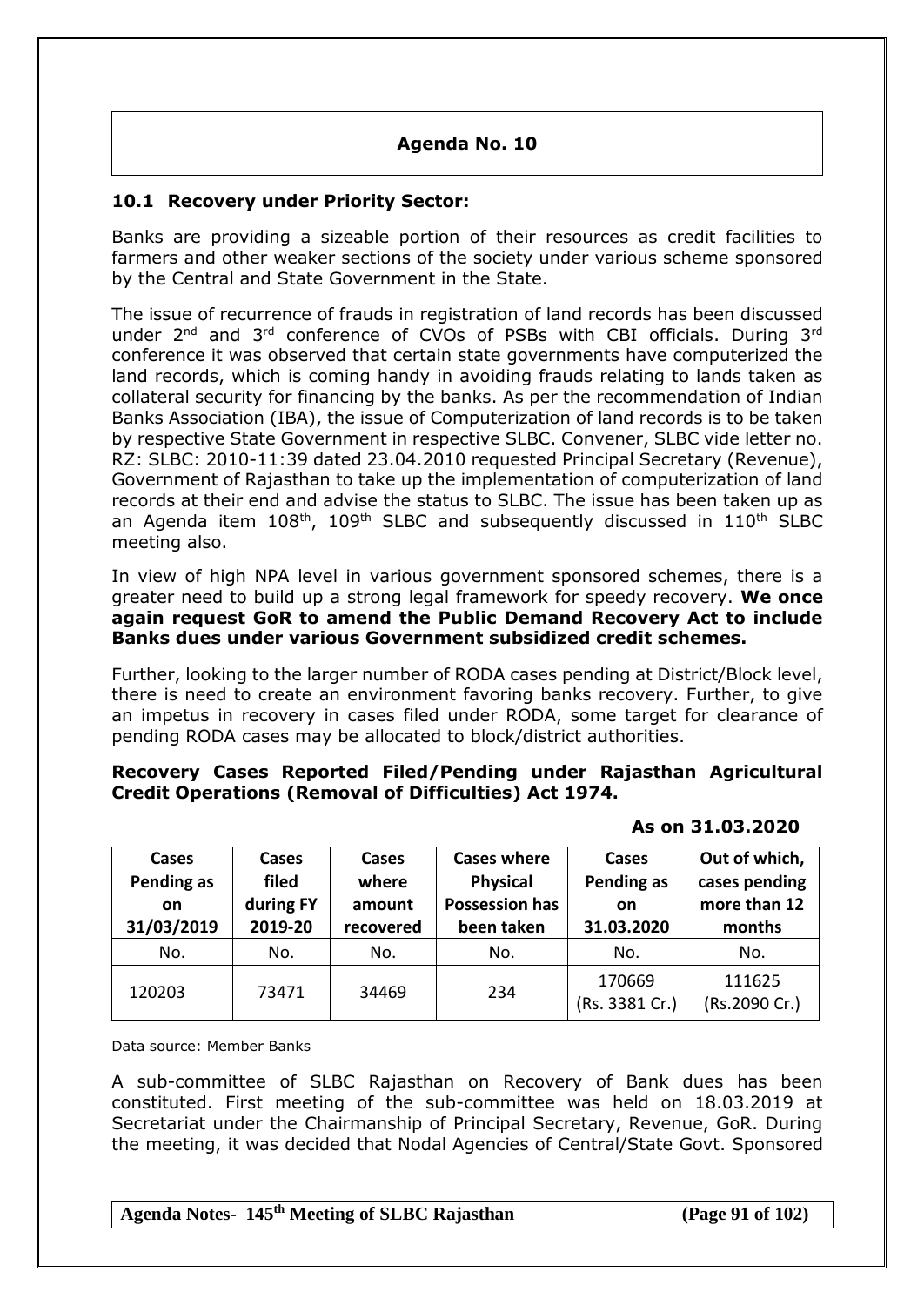Schemes should send a proposal to Revenue Department, GoR to amend the Public Demand Recovery Act to include Banks dues of their schemes.

# **SARFAESI Act, 2002:**

Joint Secretary (IF), Planning (Institutional Finance) Department, GoR vide letter no.एफ 25(1) आयो/सं.षव./2016 दिनांक 26.10.2016 has issued necessary instructions to District Collectors for providing support in recovery of Bank dues under SARFAESI acts. Copy of Letter was placed in 131st SLBC agenda book.

Under Secretary, Department of Financial Services, MoF, GoI vide letter no. F.No. 3/11/2017 dated 28/12/2017 addressed to CMDs/CEOs of PSBs and SLBC convenor of all States has informed that Additional Secretary, Department of Financial Services, MoF, GoI vide letter no. D.O. No. 3/11/2016/DRT dated 22/08/2017 addressed to Chief Secretary of All State has advised to ensure disposal of the pending matters, with in the period, prescribed under the SARFAESI Act, 2002. They have informed to All Chief Secretaries that Section 14 of the SARFAESI Act, provides that application u/s 14 have to be disposed of by the concerned District Magistrate within a period of 30 days from the date of application (extendable by another 30 days on case specific basis for reasons to be recorded in writing). The Department is getting references from Banks that there is inordinate delay in disposal of such applications in several cases. Delay in disposal of such applications for long periods defeats the very purpose of the SARFAESI Act and hampers the recovery proceedings by the banks. They requested to direct the District Magistrates in their State to ensure disposal of the pending matters, within the prescribed period, provided under Section 14 of the SARFAESI Act. Copy of the aforesaid letters was placed in 136<sup>th</sup> SLBC meeting.

| Cases<br>Pending as<br>on<br>31/03/2019 | Cases<br>filed<br>during FY<br>2019-20 | <b>Cases where</b><br><b>Amount</b><br>recovered | <b>Cases where</b><br><b>Physical</b><br><b>Possession</b><br>has been<br>taken | Cases<br>Pending as<br><b>on</b><br>31.03.2020 | Out of which,<br>cases pending<br>more than 2<br>months |
|-----------------------------------------|----------------------------------------|--------------------------------------------------|---------------------------------------------------------------------------------|------------------------------------------------|---------------------------------------------------------|
| No.                                     | No.                                    | No.                                              | No.                                                                             | No.                                            | No.                                                     |
| 472                                     | 566                                    | 357                                              | 85                                                                              | 661<br>(Rs.224 Cr.)                            | 565<br>(Rs.206 Cr.)                                     |

**Information of pending cases under SARFAESI Act as on 31.03.2020**

Data source: Member Banks

# **10.2 Adoption of e-auctions by DRTs:**

DFS, MoF vide letter no. 3/1/2012-DRT dated 13.06.2012 has advised that with a view to conduct free, fair and transparent auctions, it has been decided that all auctions in DRTs will be conducted electronically and the concerned banks shall arrange e-auction platform and pay for it as they are paying for the advertisement.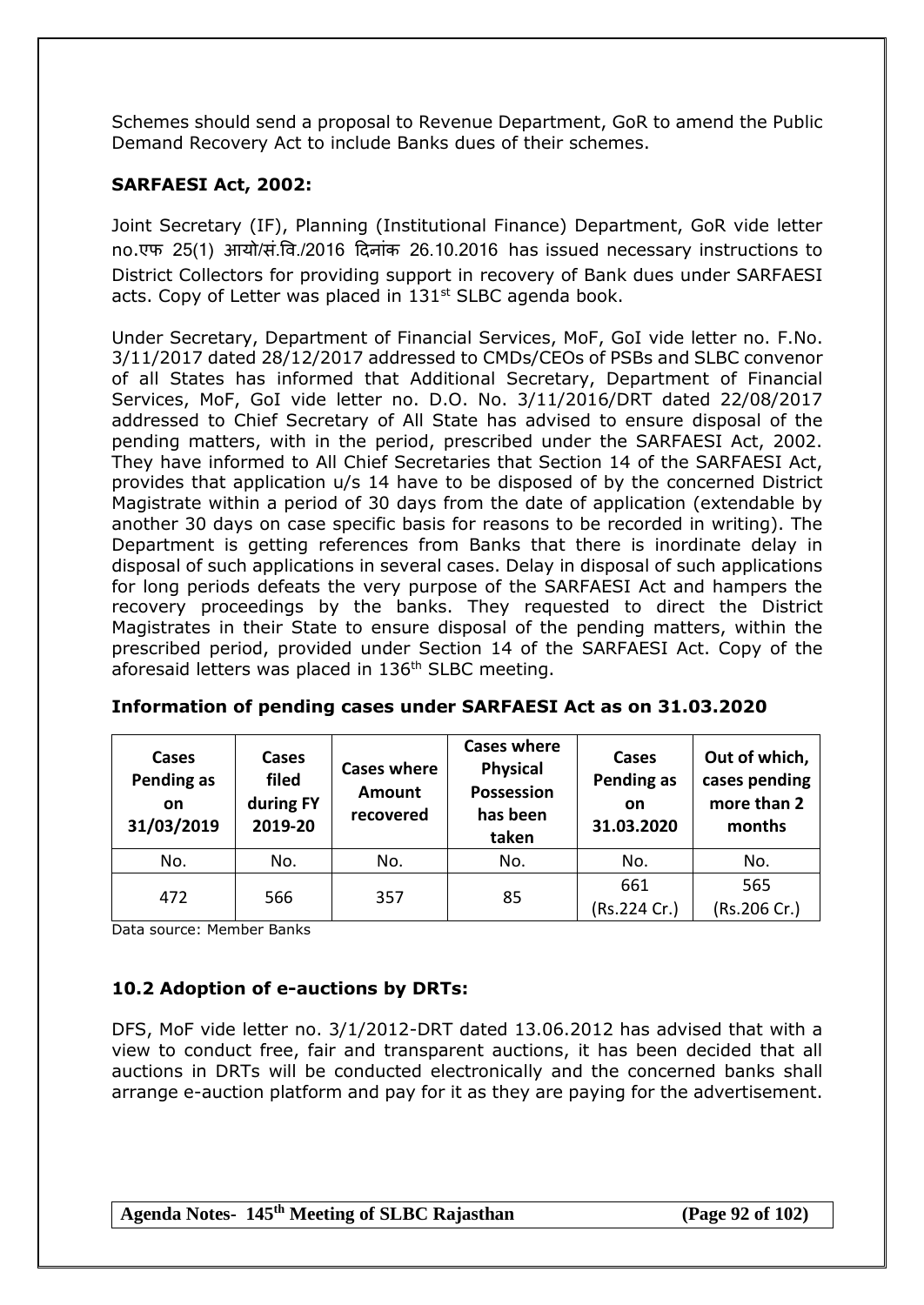# **ISSUES**:

- $\triangleright$  For speedy recovery in RODA cases, some target for clearance of pending RODA cases may be allocated to block/district authorities
- $\triangleright$  All member Banks are requested to ensure online submission of data pertaining to level of NPA under different schemes, to SLBC on a quarterly basis.
- $\triangleright$  DCC convener banks and LDMs are requested to discuss the agenda of recovery particularly RACO (RODA) & Lok Adalat invariably in DCC/DLRC/BLBC meetings and ensure timely follow up action.

### **10.3 Bank wise Position of NPA:**

The wake of the financial reforms undertaken by the Government of India based on the Narasimhan Committee report I and II, prudential norms were introduced by Reserve Bank of India to address the credit monitoring process being adopted and pursued by the banks and financial institutions.

|                              |                               |                                |                  | <b>Amt in Rs. Crores</b>            |                                 |                 |  |  |
|------------------------------|-------------------------------|--------------------------------|------------------|-------------------------------------|---------------------------------|-----------------|--|--|
| <b>Sector</b>                | Total Adv.<br>as on Mar<br>19 | <b>NPA</b> in<br><b>Mar 19</b> | % NPA<br>to Adv. | <b>Total Adv.</b><br>March-<br>2020 | <b>NPA</b> in<br>March-<br>2020 | % NPA<br>to Adv |  |  |
| Commercial<br><b>Banks</b>   | 289250                        | 10425                          | 3.60             | 312684                              | 14860                           | 7.75            |  |  |
| <b>RRB</b>                   | 19787                         | 1070                           | 5.41             | 21662                               | 936                             | 4.32            |  |  |
| Co-operatives                | 12877                         | 526                            | 4.08             | 10639                               | 726                             | 6.83            |  |  |
| Small Finance<br><b>Bank</b> | 12423                         | 124                            | 1.00             | 15229                               | 127                             | 0.84            |  |  |
| <b>Total</b>                 | 334337                        | 12145                          | 3.63             | 360214                              | 16649                           | 4.62            |  |  |

Status of NPA in the State of Rajasthan as on 31.03.2020 is:

**Sector wise and Bank wise position of NPA as on 31.03.2020 is annexed as per Annexure-68**

#### **NPA under Housing & Education loans as on 31.03.2020 is annexed as per Annexure-69**

#### **10.4 Resolution of Stressed Assets- Revised Framework:**

The Reserve Bank of India has issued various instructions aimed at resolution of Stressed Assets in the economy, including introduction of certain specific schemes at different points of time. In view of the enactment of the Insolvency and Bankruptcy Code, 216(IBC), RBI has substituted the existing guidelines with a harmonized and simplified generic framework for resolution of stressed assets. The details of the revised framework are elaborated in the RBI circular no. RBI/2017- 18/131 DBR.No.BP.BC. 101/21.01.048/2017-18 dated 12/02/2018 addressed to All Scheduled Commercial Banks (excluding RRB) and All-India Financial Institutions (Exim Bank, NABARD, NHB and SIDBI). RBI's aforesaid circular was annexed in 136th SLBC meeting**.**

**Agenda Notes- 145th Meeting of SLBC Rajasthan (Page 93 of 102)**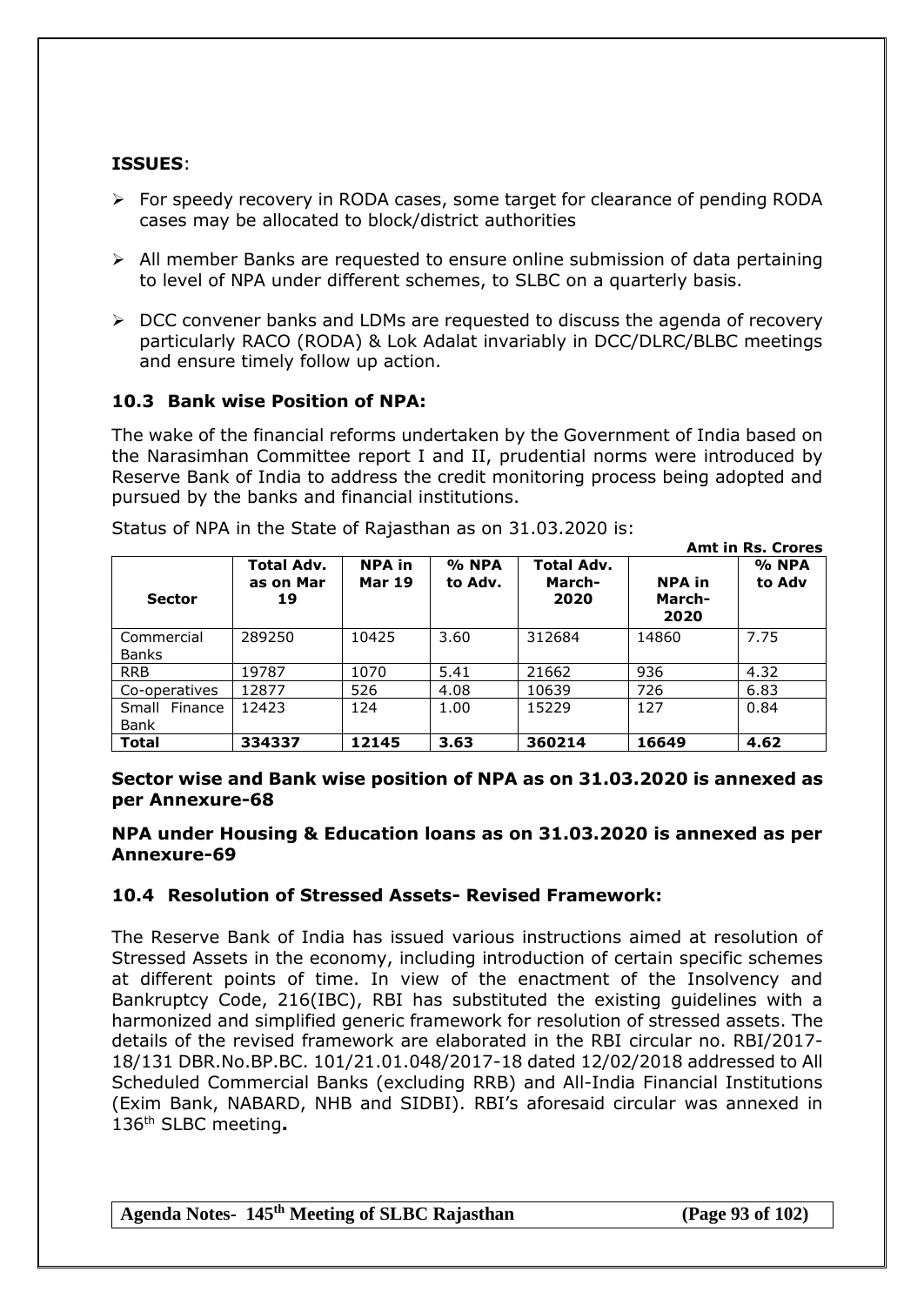**Agenda No. 11**

#### **Miscellaneous:**

### **11.1. Disaster Management Act 2005:**

The National Disaster Management Authority (NDMA), GoI has formulated guidelines on ensuring disaster construction of building and infrastructure financed through banks. The guidelines have also examined by RBI in consultation with the Indian Banks` Association and National Housing Bank and are of the view that adoption of the guidelines would in the interest of lenders and borrowers. It has been advised that banks should adopt the NDMA guidelines. For details refer RBI letter No. DBOD.Dir.BC.No.93/08.12.14 dated 12.05.2011.

It has been informed that Public Works Department, GoR has been designated as the Nodal Department to ensure implementation of Disaster Management Act 2005 in the state, under chapter 3 of Earthquake Disaster Guidelines, the structural design of the proposed building & structure should be in confirmatory with the NDMA guidelines therefore, the implementation & compliance of these guidelines (NDMA guidelines) should also be ensured by banks & suitably incorporate them as a part of their loan (loan for building & structure etc.) procedure and documentation.

#### **11.2. Lead Bank Scheme–Strengthening of Management Information System (MIS):**

RBI vide letter no. RPCD.CO.LBS.BC.No.68/02.01.001/2012-13 dated 19.03.2013 has informed regarding revision of existing ACP formats and from FY 2013-14, statement for ACP target, achievement, disbursement and outstanding are to be prepared in the revised formats i.e. LBS-MIS-I, II & III.

The same stand circulated to all member Banks & LDMs by SLBC vide letter No. RZ/SLBC/FI/2012-13/1794 & 1795 dated 20.03.2013. All member Banks are requested to submit the statement in the prescribed format as per time lines, so that the collated information may be submitted to RBI well within times.

Further, RBI vide letter no. FIDD.CO.LBS.No.3671/02.01.001/2017-18 dated 30/05/2018 has advised that since the applicable loan limits per borrower to Micro/Small Enterprises (₹ 5 crore) and Medium Enterprises (₹ 10 crore) under the MSMEs Sector (Sector) for classification under priority sector has been removed. SLBC Convenor Banks and Lead Banks are, therefore, advised to prepare the statements LBS-MIS I, II and III as per enclosed revised formats staring from the financial year 2018-19 and also place these statements for review at all DCC and SLBC meetings. Copy of the letter received from RBI was placed in 137<sup>th</sup> SLBC Meeting.

RBI vide circular no. RBI/2019-20/10 FIDD.CO.LBS.BC.No.06/02.01.001/2019-20 dated 02.07.2019 has issued the Master directions on Lead Bank Scheme by incorporating the instructions issued by Reserve Bank of India up to June 30, 2019. The detailed updated guidelines of Lead Bank Scheme are available on Reserve Bank of India website https://www.rbi.org.in.

**Agenda Notes- 145th Meeting of SLBC Rajasthan (Page 94 of 102)**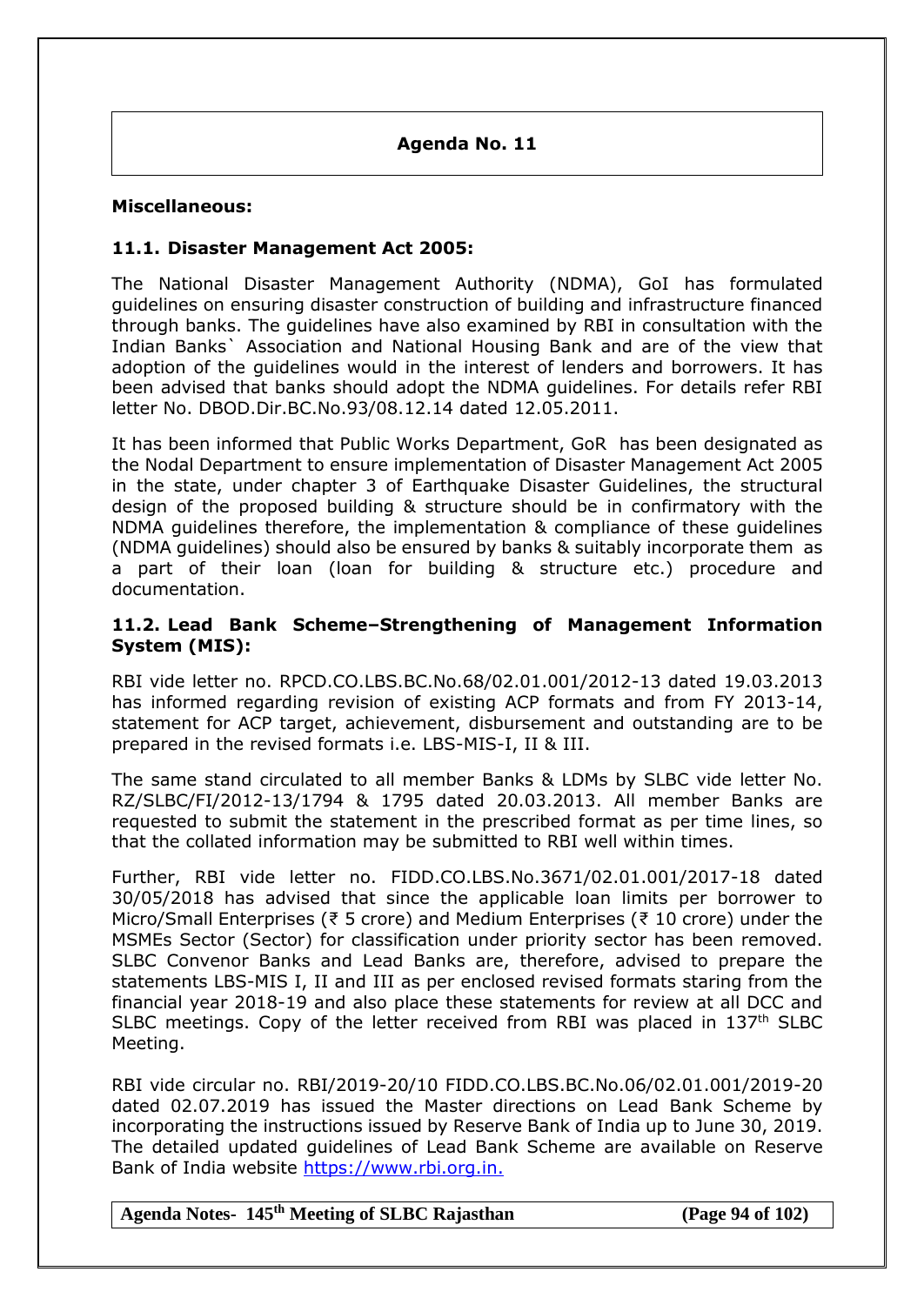### **11.3. Know Your Customer (KYC) Norms / Anti-Money Laundering (AML) Standards-Clarification on Proof of Address:**

RBI vide circular letter no. RBI/2013-14/634 DBOD.AML.BC.No.119/ 14.01.001/ 2013-14 dated 09.06.2014 has advised that they have been receiving representations / references from various quarters' especially migrant workers, transferred employees etc. regarding problems faced in submission a proof of current / permanent address while opening a bank account. The matter has been examined by RBI and it has been decided by RBI to simplify the requirement of submission of proof of address as follows:

- a. Henceforth, customers may submit only one documentary proof of address (either current or permanent) while opening a bank account or while undergoing periodic updation. In case the address mentioned as per 'proof of address' undergoes a change, fresh proof of address may be submitted to the branch with a period of six month.
- b. In case the proof of address furnished by the customer is not the local address or address where the customer is currently residing, the bank may take a declaration of the local address on which all correspondence will be made by bank with the customer. No proof is required to be submitted for such address for correspondence / local address. This address may be verified by the bank through 'positive confirmation' such as acknowledgment of receipt of (i) letter, cheque books, ATM cards; (ii) telephonic conversation; (iii) visit; etc. In the event of change in this address due to relocation or any other reason, customers may intimate the new address for correspondence to the bank within two weeks of such a change.

RBI again reiterated the guidelines vide circular dated 22.10.2014, clarifying that banks are advised to ensure that customers are not unnecessarily asked to submit additional proofs of addresses for current addresses in cases where proofs of addresses for permanent addresses are already available.

### **11.4. Amendment in Rajasthan Stamp duty & Registration Act:**

In order to make the bank officials aware regarding provisions of Stamp duty payable on execution of loan documents, a workshop was organized on 09.07.2015 at Jaipur by SLBC in coordination with Inspector General Registration & Stamp Department, GoR.

Inspector General, Registration & Stamp Department, GoR vide letter no. एफ.7 (43) जन/2017/1899 दिनांक 24.04.2017 has advised regarding amendments made to the existing provisions of stamp duty and registration fee which have a direct impact on the transactions being made by Banks or Financial Institutions. Copy of the circular issued by Registration & Stamp Department, GoR were placed in 133rd SLBC meeting.

Joint Secretary, Finance Department (Tax Division) GoR vide notification no. F.4 (17) FD/Tax/2019-33 dated 10.07.2019 has advised regarding amendments in existing notification no F4 (3) FD/Tax/2017-104 dated 08.03.2017 as under:-

**Agenda Notes- 145th Meeting of SLBC Rajasthan (Page 95 of 102)**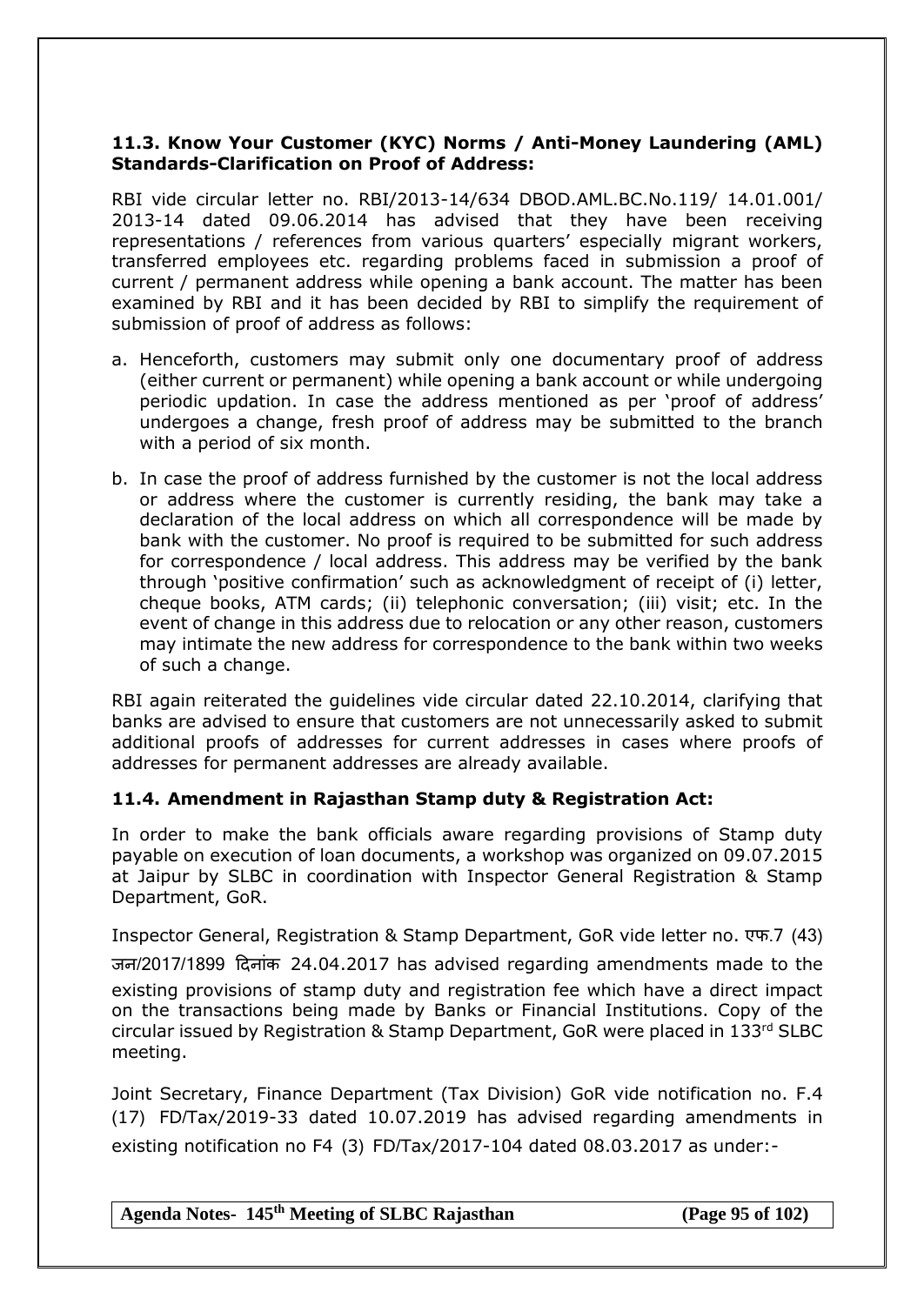- $\triangleright$  For the existing expression "0.15 percent", the expression "0.25 percent" shall be substituted
- $\triangleright$  For the existing expression "rupees five lacs", the expression" rupees twenty five lacs" shall be substituted

The copy of the Notification issued by Finance Department (Tax Division) GoR was placed in 142<sup>nd</sup> SLBC Meeting.

Joint Secretary, Finance Department (Tax Division) GoR vide notification no. F.4 (17) FD/Tax/2019-31 dated 10.07.2019 has advised that stamp duty chargeable on the instrument of loan upto rupees ten lakh executed for the purposes of establishment of start-up by any individual, or group of individuals or students who are eligible to receive support under the Rajasthan start-up policy,2015 shall be remitted. This notification shall remain in force up to 31.03.2020.The copy of the Notification issued by Finance Department (Tax Division) was placed in 142<sup>nd</sup> SLBC Meeting.

Joint Secretary, Finance Department (Tax Division) GoR vide their letter No. प 2(28) षवत्त/कर/2019 dated 13.05.2020 has informed about using Portal National E-Governance Ltd (NeSL) for online paying stamp duty on loan document. SLBC wide letter no **ज.अ./एस.एल.बी.सी./2020-21/1**12 Dated 14.05.2020 has informed to all member banks and Lead District Managers using Portal National E- Governance Ltd (NeSL) for online paying stamp duty on loan document.

Detail Circular is annexed as per **annexure-70**

#### **11.5. Difficulties faced by Banks in registration of Police Complaints in matters relating to Bank Frauds:**

IBA vide their e-mail dated 18.06.2015 has forwarded a reference of challenges being faced by one of the member banks (Axis Bank Ltd.) in regard to filing of police complaints. The police do not accept the complaints filed by the bank, citing various reasons, even in the cases where the Bank / Customer have suffered actual financial loss. In respect of the attempted fraud cases or where there is no financial loss to the Bank / Customer or the entire fraud loss amount has been recovered, the police does not entertain the complaints.

The Bank requested IBA to discuss this issue at industry level for a workable solution. Accordingly, the issue was placed before the IBA Standing Committee on Legal & Banking Operations for consideration. The Committee, after deliberations, decided that the State Level Bankers Committees may be requested to take up this issue with the State Government Officials at the SLBC Meetings for resolution. Details were placed & deliberated in 126<sup>th</sup> SLBC Meeting.

The State Govt. is requested to instruct the local police stations in the State to allow the banks to file the complaints.

**11.6 Revamp of Lead Bank Scheme - Action Points for SLBC Convener Banks/ Lead Banks:**

**Agenda Notes- 145th Meeting of SLBC Rajasthan (Page 96 of 102)**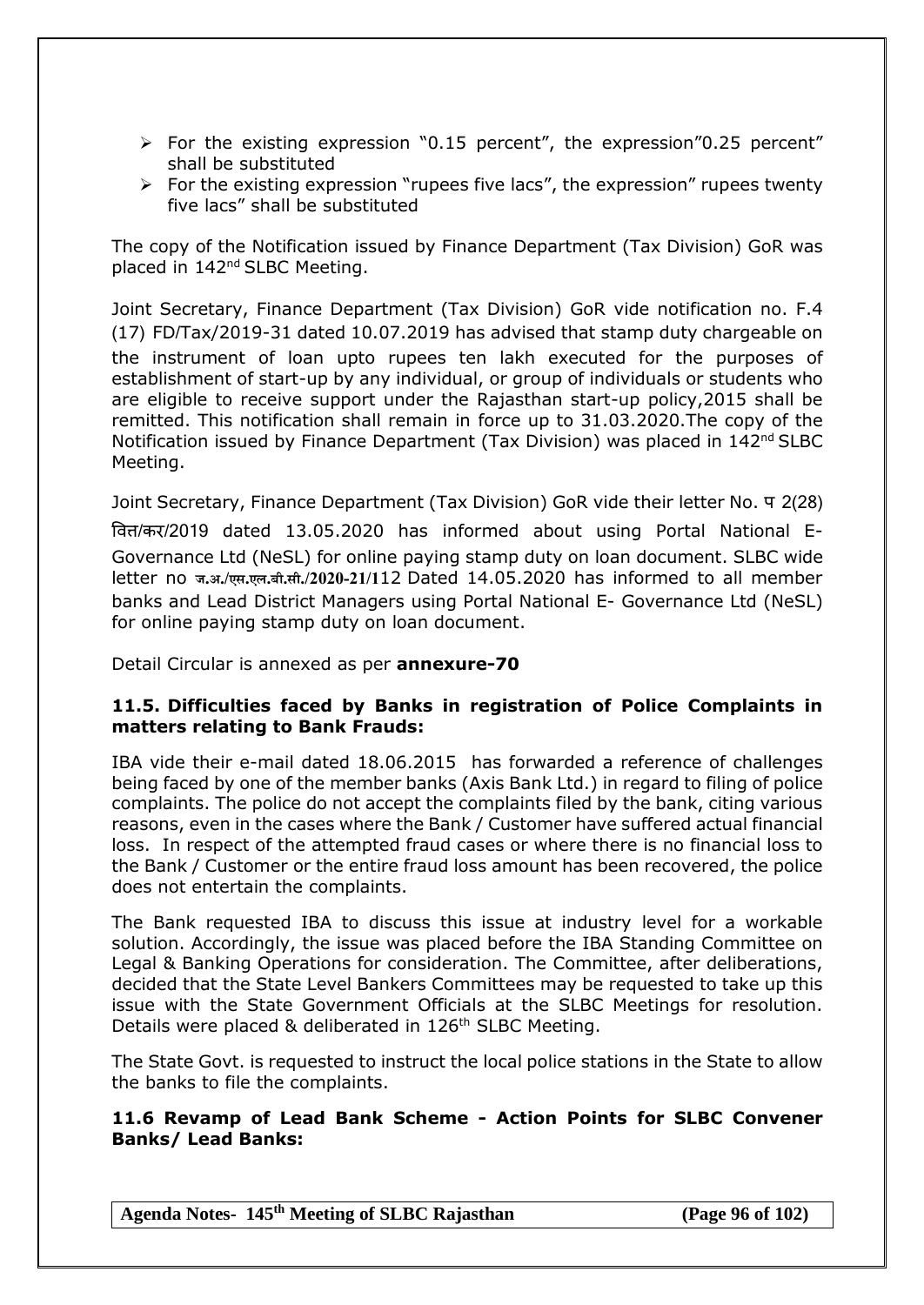RBI vide Circular no. RBI/2017-2018/155 FIDD.CO.LBS.BC.No.19/02.01.001/ 2017-18 dated 06/04/2018 has issued direction to the Chairmen/ Managing Directors/ Chief Executive Officers and all SLBC Convenor Banks/ Lead Banks regarding Revamp of Lead Bank Scheme- Action Points for SLBC Convenor Banks/ Lead Banks. In view of changes that have taken place in the financial sector over the years, Reserve Bank of India had constituted a "Committee of Executive Directors" of the Bank to study the efficacy of the Scheme and suggest measures for improvement and the committee has decided that the following 'action points' should be implemented by the SLBC Convener Banks/Lead Banks.

- i. State Level Bankers' Committee (SLBC) meetings should primarily focus on policy issues with participation of only the senior functionaries of the banks/ Government Departments. All routine issues may be delegated to subcommittee(s) of the SLBC. A Revised Agenda for SLBC meetings is attached as [Annex I](https://www.rbi.org.in/Scripts/NotificationUser.aspx?Id=11246&Mode=0#A_1) for implementation.
- ii. In cases where the Managing Director/Chief Executive Officer/Executive Director of the SLBC Convenor Bank is unable to attend SLBC Meetings, the Regional Director of the RBI shall co-chair the meetings along with the Additional Chief Secretary/Development Commissioner of the State concerned.
- iii. The corporate business targets for branches, blocks, districts and states may be aligned with the Annual Credit Plans (ACP) under the Lead Bank Scheme to ensure better implementation.
- iv. There is need of a standardized system to be developed on the website maintained by each SLBC to enable uploading and downloading of the data pertaining to the Block, District as well as the State. The relevant data must also be directly downloadable from the CBS and/ or MIS of the banks with a view to keeping manual intervention to a minimal level in the process. The procedure relating to the envisaged intervention in this area is given in [Annex](https://www.rbi.org.in/Scripts/NotificationUser.aspx?Id=11246&Mode=0#A_2)  [II.](https://www.rbi.org.in/Scripts/NotificationUser.aspx?Id=11246&Mode=0#A_2) Necessary modifications may be made on the SLBC websites and to the CBS & MIS systems of all banks to implement the envisaged data flow mechanism.
- v. To strengthen the BLBC forum which operates at the base level of the Lead Bank Scheme, it is necessary that all branch managers attend BLBC meetings and enrich the discussions with their valuable inputs. Controlling Heads of banks may also attend a few of the BLBC meetings selectively.
- vi. Rural Self Employment Training Institutes (RSETIs) should be more actively involved and monitored at various fora of LBS particularly at the DCC level. Focus should be on development of skills to enhance the credit absorption capacity in the area and renewing the training programmes towards sustainable micro enterprises. RSETIs should design specific programmes for each district/ block, keeping in view the skill mapping and the potential of the region for necessary skill training and skill up gradation of the rural youth in the district.

Detailed guidelines were placed in 137<sup>th</sup> SLBC Meeting.

**Agenda Notes- 145th Meeting of SLBC Rajasthan (Page 97 of 102)**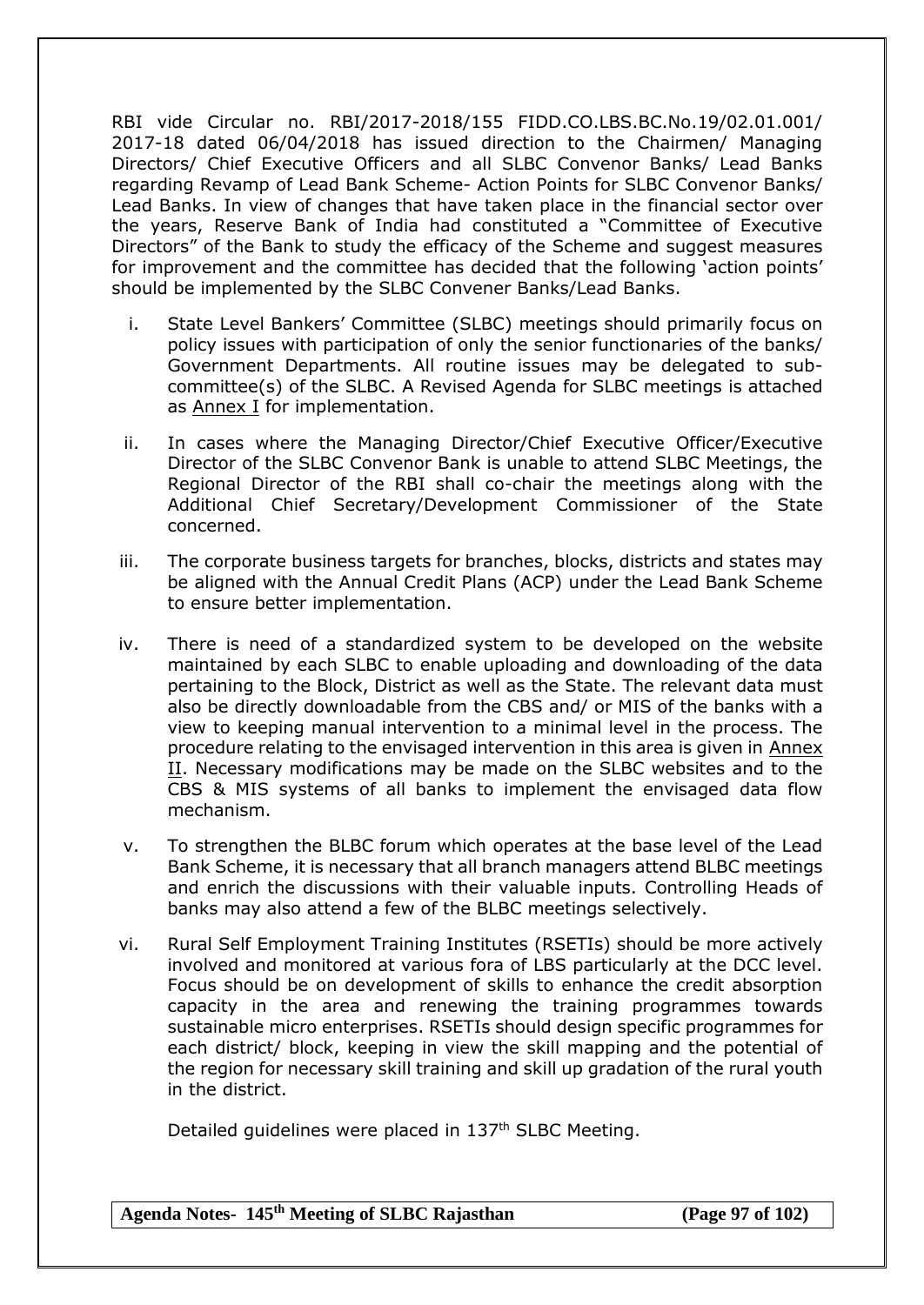# **Constitution of Steering Sub-Committee of SLBC:**

In compliance of the RBI aforesaid circular, a Steering Sub-Committee of SLBC was constituted for successful implementation of revamped Lead Bank Scheme. Same was informed to all stake holders vide SLBC letter no. JZ: SLBC: 2018-19:558 dated 03.08.2018. It is constituted under Chairman Ship of General Manager, FIDD, RBI and the General Manager of Convener Bank of SLBC as the Co-Chairman. Senior Level Representative from Rural Development and Panchayati Raj Dept., GoR, Planning Department, GoR, Agriculture Dept., GoR, Industries Dept., GoR, NABARD and DCC Convener Bank would be the member of this committee.

First meeting of Steering Sub-Committee of SLBC was conducted on 06/08/2018 to solicit valuable view and suggestions.

Second meeting of Steering Sub-Committee of SLBC was held on 18/09/2018.

Third meeting of Steering Sub-Committee of SLBC was held on 12/12/2018.

Forth meeting of Steering Sub-Committee of SLBC was held on 12/03/2019.

Fifth meeting of Steering Sub-Committee of SLBC was held on 08/05/2019.

Sixth meeting of Steering Sub-Committee of SLBC was held on 21/08/2019.

Seventh meeting of Steering Sub-Committee of SLBC was held on 14/11/2019.

Eighth meeting of Steering Sub-Committee of SLBC was held on 05/03/2020.

Ninth meeting of Steering Sub-Committee of SLBC was held on 24 /06/2020.

#### **11.7 Action Points for Lead Banks on Enhancing the Effectiveness of Lead District Managers (LDMs):**

RBI vide Circular no. RBI/2017-2018/156 FIDD.CO.LBS.BC.No.20/02.01.001/ 2017-18 dated 06/04/2018 has issued direction to the Chairmen/ Managing Directors/ Chief Executive Officers of all Lead Banks regarding Action Points for Lead Banks on Enhancing the Effectiveness of Lead District Managers (LDMs). In view of changes that have taken place in the financial sector over the years, Reserve Bank of India had constituted a "Committee of Executive Directors" of the Bank to study the efficacy of the Scheme and suggest measures for improvement and committee has decided that the following 'action points' should be implemented by the Lead Banks.

- i. In view of the critical role played by LDMs, it may be ensured that officials posted as LDMs possess requisite leadership skills.
- ii. Apart from the provision of a separate office space, technical infrastructure like computers, printer, data connectivity, etc. which are basic necessities for LDMs to discharge their core responsibilities may be provided to LDMs' Office without exception.
- iii. It is suggested that a dedicated vehicle may be provided to LDMs' to facilitate closer liaison with the bank officials, district administration officials as also to organise/ attend various financial literacy initiatives and meetings.

#### **Agenda Notes- 145th Meeting of SLBC Rajasthan (Page 98 of 102)**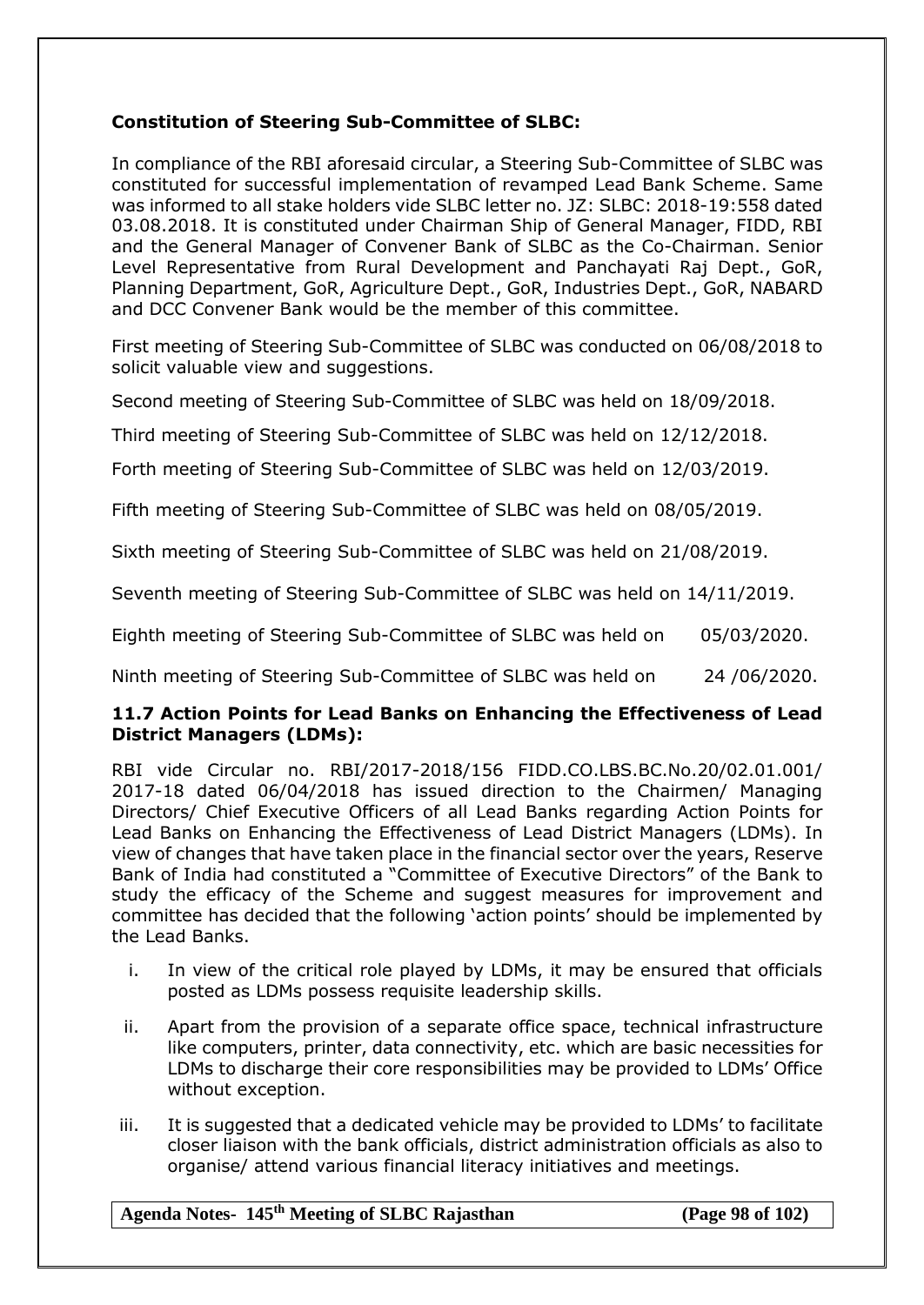iv. The absence of a specialist officer/assistant for data entry/analysis is a common and major issue faced by LDMs. Liberty to hire the services of skilled computer operator may be given to the LDMs to overcome the shortage of staff/ in case appropriate staff is not posted at LDM office.

RBI's aforesaid circular was placed in 137<sup>th</sup> SLBC Meeting.

# **11.8 Rajasthan Farmer Loan Waiver Scheme, 2018 (Rajasthan Fasali Rin Mafi Yojana, 2018):**

Dy. Secretary, Cooperative Department, GoR vide letter no. प.17(4)सह/2018 दिनांक 19/04/2018 has informed that on 12th Feb., 2018 during the Budget 2018-19 session, Govt. of Rajasthan has announced Rajasthan Farmer Loan Waiver Scheme, 2018 (Rajasthan Fasali Rin Mafi Yojana 2018). Under the scheme, the loan amount upto Rs. 50,000 will be waived off according to cultivable land limit. Benefits will be given to the Small and Marginal Farmers who have taken Short term loan from Cooperative Banks and which was overdue as on 30.09.2017. Detailed guideline in this regard was placed in 137<sup>th</sup> SLBC Meeting.

# **11.9 Rajasthan Farmer Loan Waiver Scheme, 2019 (Rajasthan Krishak Rin Mafi Yojana, 2019):**

Dy. Secretary, Cooperative Department, GoR vide letter no. प.17(15)सह/2018/पाटि दिनांक 06/02/2019 has forwarded Rajasthan Farmer Loan Waiver Scheme, 2019 (Rajasthan Krishak Rin Mafi Yojana, 2019) for loanee farmers of Cooperative Banks. Benefits will be given to the Small and Marginal Farmers who have taken loan from Cooperative Banks for Short Term and/or Medium & Long Term. Under the scheme, the loan amount upto Rs. 200,000 will be waived off which was overdue as on  $30.11.2018$ . Detailed quidelines for Cooperative Banks were placed in  $140<sup>th</sup>$  SLBC Meeting. Formulation of Debt Waiver Scheme for other than Cooperative Banks is under process.

# **11.10 Illegitimate use of Commercial Bank's Name and Logo by various entities:**

Reserve Bank of India vide letter no. षवसषवषव (जय) सं.1989/02.02.037/2017-18 दिनांक

16/05/2018 has informed that various entities are showing Bank's Name and Logo at their fraudulent website and presenting them as Customer Service Points of Banks with a purpose to do fraud activities with general public. RBI has advised all Banks to take measures to avoid such type of risksand legal proceedings may be taken, if required. Letter received from RBI was placed in 137<sup>th</sup> SLBC Meeting.

# **11.11 SLBC Website:**

SLBC Rajasthan has put in place its website [www.slbcrajasthan.com](http://www.slbcrajasthan.com/) to cater to the requirement of Ministry of Finance, RBI, developmental stake holders of the State, Member banks & public for making available useful information & links on this website.

|  | Agenda Notes- 145 <sup>th</sup> Meeting of SLBC Rajasthan |  |
|--|-----------------------------------------------------------|--|
|--|-----------------------------------------------------------|--|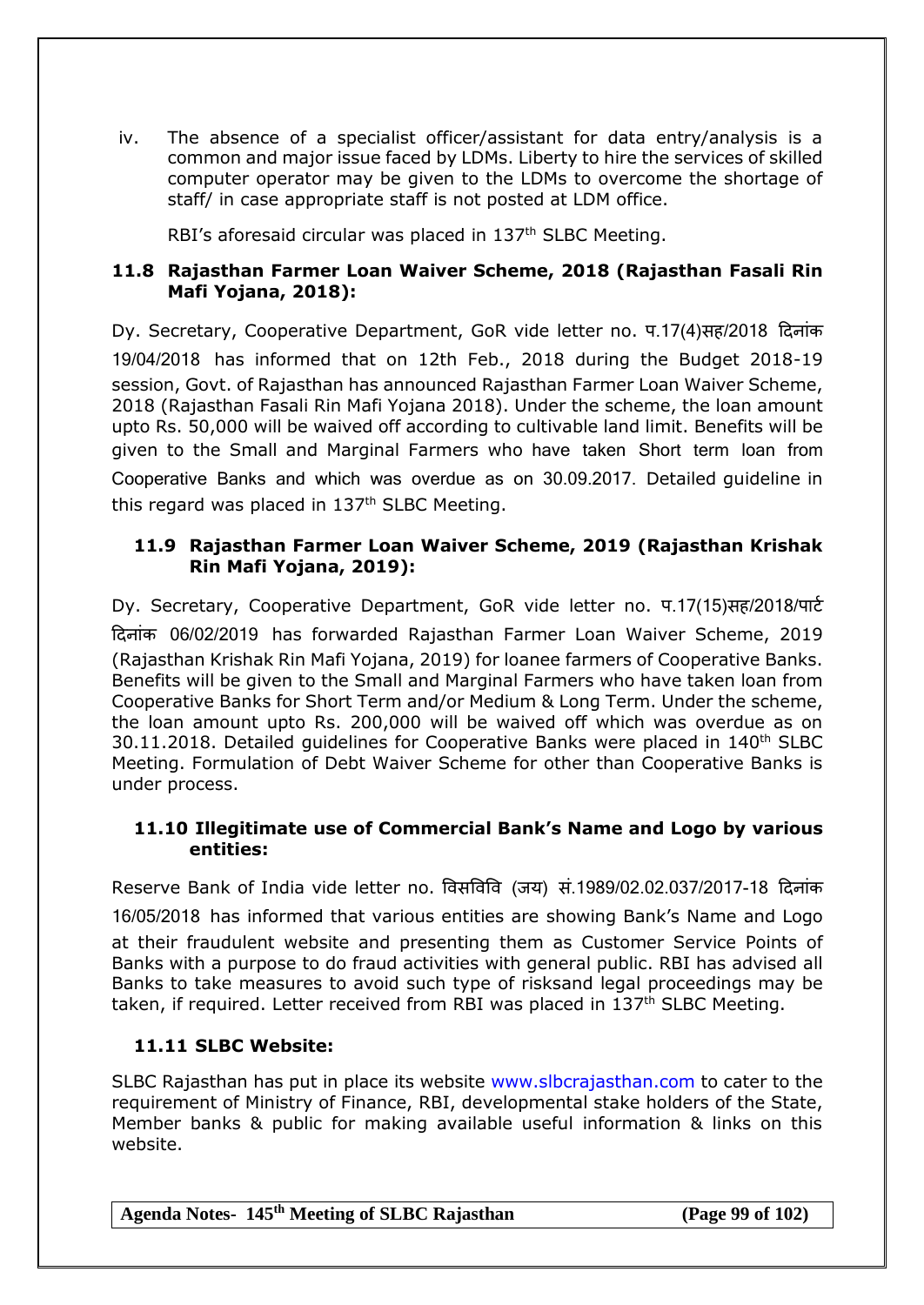- $\triangleright$  The Current developments, meeting notice, Agenda, minutes of the meetings etc. are regularly uploaded on the website.
- $\triangleright$  District Service area plan for all districts & branch expansion plan have also been uploaded on SLBC website.
- $\triangleright$  Members are requested to visit the site for updates.

#### **ISSUES:**

- **All Banks are requested to ensure on-line submission of data on SLBC website within 15 days from the close of quarter.**
- $\triangleright$  All member banks are requested to upload the targets allocated under ACP & various Government Sponsored Schemes along with Key Business data within 15 days from the close of quarter.

#### **11.12- Revamp of Lead Bank scheme – Action point for SLBC Convener Banks/ Lead Bank- Developing a standardized System for Data flow and its Management by SLBC/UTLBC Convener Bank on SLBC/ UTLBC Websites.**

RBI vide their circular no. FIDD.CO.LBS.No.21/02.01.001/2019-20 dated 03.07.2019 has informed that Working group of selected SLBC Convener Banks and NABARD constituted by RBI has suggested a broad set of data structure in the form of a model format which may be adapted by SLBCs/UTLBCs for collection and monitoring of data.

Further, it has been advised that SLBC Member banks will develop a portal on their respective SLBC/UTLBC websites for facilitating uploading and downloading of data by all the member banks/LDMs etc. and a standard operating procedure (SOP) to be followed as suggested by working group. They have also suggested that in order to enable banks in uploading and downloading of the data upto block level, banks should map all the Branches with block codes. Once mapping of the branches with the block codes is completed by banks in the CBS system, data at block level as well as district and state level can be generated and monitored at different fora of Lead Bank Scheme.

Further, a Sub Committee on "**Developing a standardized system for data flow and its management"** of SLBC Rajasthan has been constituted. RBI, NABARD and banks are member of said committee.

Frist meeting Sub-Committee of SLBC was held on 18.10.2019.

Second Sub-Committee meeting of SLBC was held on 20.01.2020.

Third Sub-Committee meeting of SLBC was held on 18.05.2020.

Second meeting of said committee was held on 20.01.2020 in which all member banks has been sensitized and also displayed working of SLBC Website through video clip and also requested to Bank the provided the .text file for test turn.

**Agenda Notes- 145th Meeting of SLBC Rajasthan (Page 100 of 102)**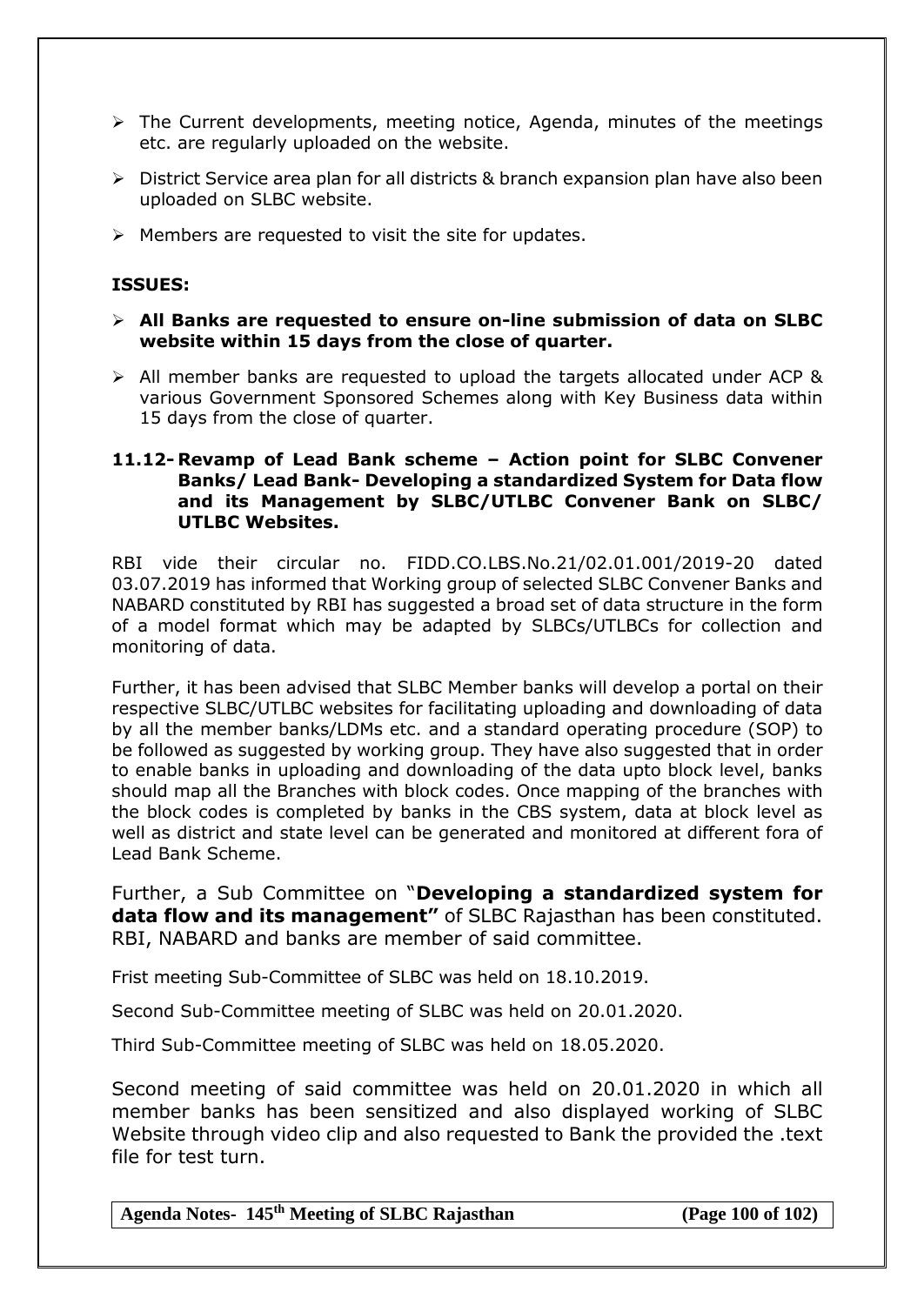RBI vide their circular no. FIDD.CO.LBS.No.1514/02.01.001/2019-20 dated 16.01.2020 has informed that SLBC/UTLBC Convener Banks to ensure that mapping of Branches of member Bank is completed at the earliest in order to operationalize the new data flow and management system before commencement of the FY 2020- 21.

The copy of the circular was placed on  $144<sup>th</sup>$  SLBC meeting

#### **Amalgamation of Public sector Banks – Assignment of Lead Bank responsibility:**

RBI vide their circular no. FIDD.CO.LBS.No.22/02.01.001/2019-20 dated 30.03.2020 has informed that The amalgamations of oriental Bank of commerce and united Bank of India with Panjab National Bank, Andhra Bank and corporation bank with Union Bank of India, Syndicate Bank with Canara Bank and Allahabad Bank with Indian Bank have been notified vide the Gazette Notification G.S.R. 153(E), 154(E), 155(E) and 156(E) dated 04.03.2020, respectively. The abovementioned notifications shall come into force on 01.04.2020.

Further RBI has decided to assign the lead Bank responsibilities in district Shri Ganganagar, Rajasthan held by Panjab National Bank instead of Oriental bank of Commerce due to amalgamations. The copy of the circular is annexed in **annexure -71**

### **11.13 EASE Reforms – on Banking for Customer Convenience:**

Dy. chief Executive, IBA Vise letter No CI-I/EASE/BCC dated 06.08.2019 informed about uniform Banking hours across the nation. In this regards SLBC vide letter no. JZ/SLBC/2019-20/1059 dated 09.08.2019 has advised to all LDMs of state to finalize the action points and discuss upon the implementation of uniform Banking hours in DLCC meeting. The copy of the circular was placed in 142<sup>nd</sup> SLBC Meeting.

Further, special DLCC of all Districts has decided for about uniform Banking hours across the Rajasthan state. SLBC vide letter no ज.अ./एसएलबीसी/2019-20/1370 dated 10.10.2019 & JZ/SLBC/2019-20/1449 dated 01.11.2019 implemented EASE 2.0 Reforms in Rajasthan State. Detail circular was placed in 143rd SLBC Meeting

### **11.14 COVID-19 - Regulatory Package –**

RBI vide their circular no. RBI/2019-20/186 DOR.No.BP.BC.47/21.04.048/2019-20 dated 27.03.2020 has issued direction to all Commercial Bank (including Small Finance Banks, Local Area Banks and RRBs), All Primary (Urban) Co-operative Banks /District Central Co-operative Banks, all-India Financial Institutes and NBFCs (including housing finance companies regarding Statement of Development and Regulatory Policies released on 27.03.2020 regarding certain regulatory measure were announced to mitigate the burden of debt servicing brought about by disruptions account of COVID-19 pandemic and to ensure the continuity of viable business.

**Agenda Notes- 145th Meeting of SLBC Rajasthan (Page 101 of 102)**